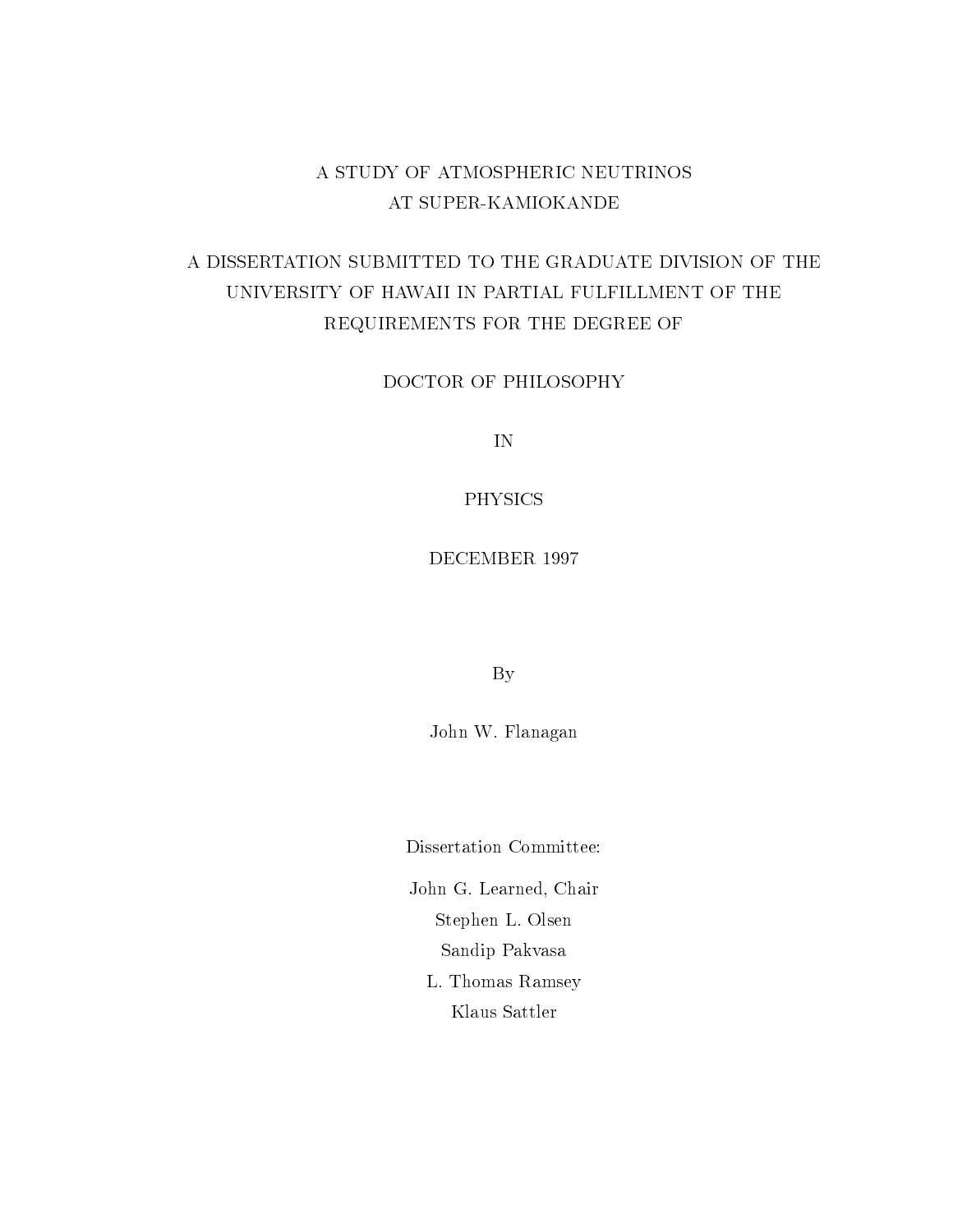We certify that we have read this dissertation and that, in our opinion, it is satisfactory in scope and quality as a dissertation for the degree of Doctor of Philosophy in Physics.

#### DISSERTATION COMMITTEE

Chairperson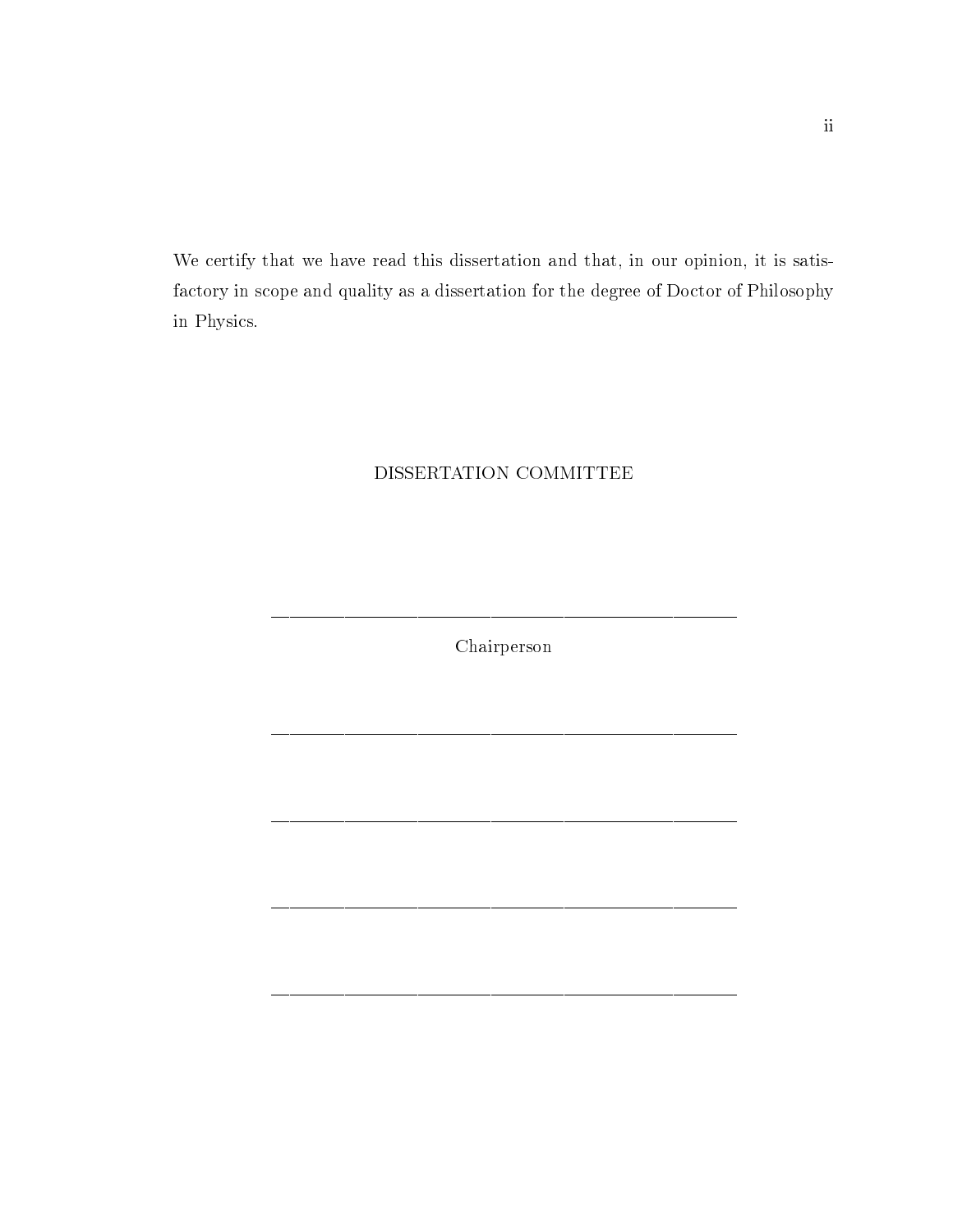## Acknowledgments

Support for this dissertation came from many sources, the first of which is the author's advisor, John Learned, whose intuitition and creativity in the understanding of what is important in a physics analysis and how to get at it has been an inspiration. In addition, he care for, and enthusiastically promotes, his students. The author has also benefited from the insight, support and patience of his other thesis committee members: S. Pakvasa, S. Olsen, K. Sattler and T. Ramsey. In addition, the author benefited from discussions with S. Matsuno, and V. Stenger's healthy dose of skepticism.

This dissertation and the experiment on which it is based is highly dependent on the hard work and diligence of the many members of the Super-Kamiokande collaboration. The construction, operation and analysis of data from this detector has been, and continues to be, an enormous effort involving the participation of many universities in the US, Japan, and Poland, and the list of people to whom the author is indebted is too large to exhaustively list, and the author must apologize to anyone inadvertently omitted.

The leadership for the experiment has come from Y. Totsuka (U. Tokyo), and from H. Sobel (UCI) and J. Stone (BU), who speak for the US institutions.

During the period of construction, B. Kropp of UCI was a forceful and caring leader without whom it would be difficult to imagine the outer detector having been completed on time. His dedication to the job and to his crew got us through a yearlong period of seemingly continuous crisis, without anybody getting hurt. He and H. Sobel also gave the author and other non-UCI people on-site whatever material support was needed to get the job done. J. Stone came through with assistance and support in time of difficulties with the laser calibration hardware.

During analysis, the heads of the high-energy analysis groups deserve credit for organizing the geographically spread-out members of the group: T. Ka jita of the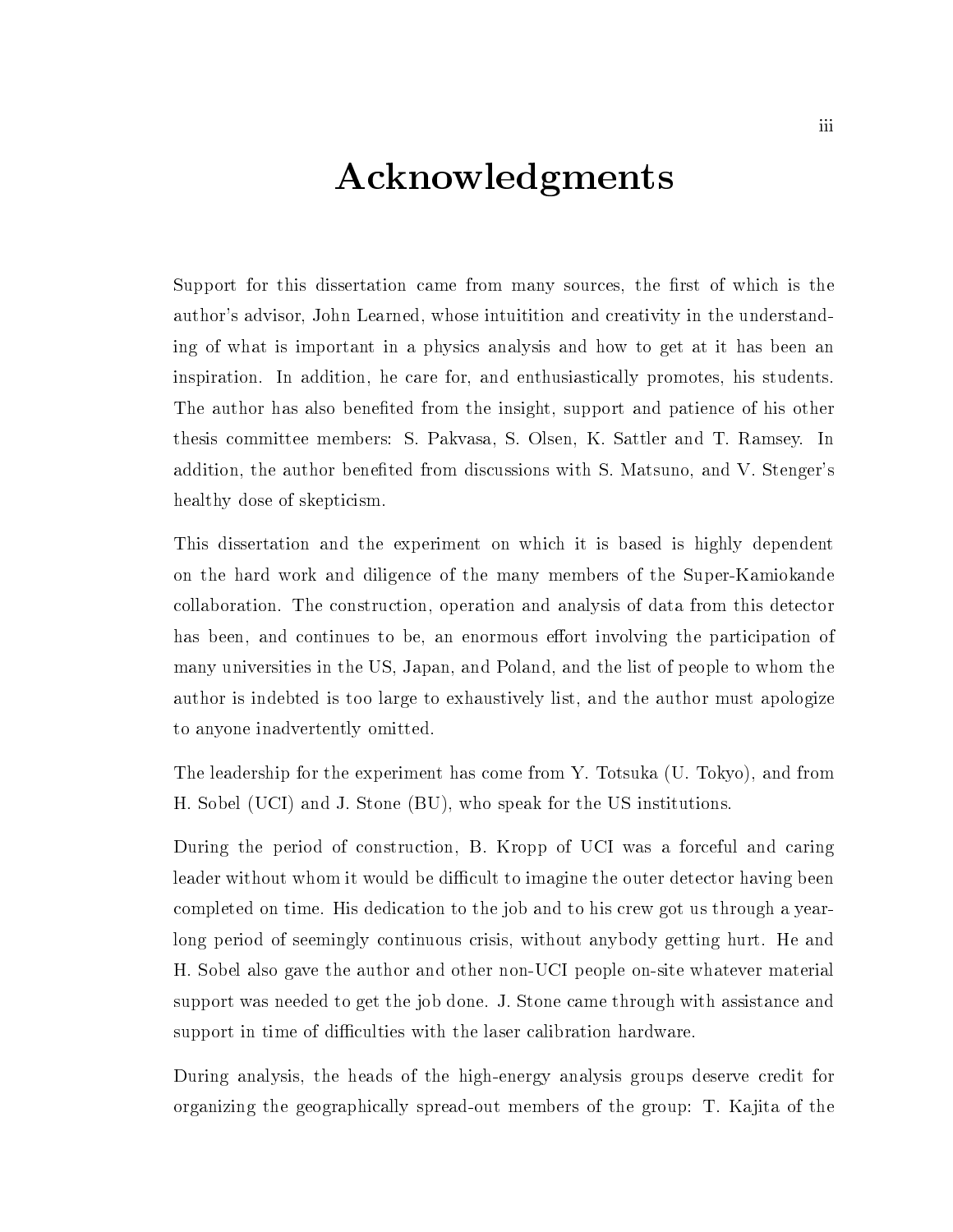onsite group, and E. Kearns and T. Haines of the offsite group. E. Kearns has been especially helpful to the author, having hosted the author at BU for a month during analysis, and providing guidance through the preparation for the author's first public talk on the experiment. All other members of the offsite high-energy analysis group deserve special mention as well: M. Messier, B. Viren, K. Scholberg, T. Barsczak, C. Mauger, W. Ga jewski, D. Kielczewska, C.K. Jung, C. Yanagisawa, E. Sharkey, M. Earl, A. Habig, and especially C. McGrew, who was responsible for most of the backbone of the reduction.

M. Nakahata of U. Tokyo has been a dedicated leader of the calibration group. Z. Conner was a strong partner in the construction of the laser calibration system, as was R. Sanford, who along with W. Gajewski also spent a lot of time on the calibration of the outer detector. M. Rosen provided expertise in laser optics. J. George and L. Wai worked inhumanly long hours on the outer-detector DAQ. Many others should not be forgotten, among them J. Hsu Svoboda, whose efforts were critical during construction, as were those of M. Vagins. R. Svoboda gave wise advice on analysis matters, even if it wasn't always heeded. Mr. Shimoi of the Kamioka Mining Company provided much practical assistance during construction.

J. Bruce took excellent care of many an administrative mess throughout the duration of the author's tenure on the experiment. A. Kibayashi helped the author out of a time jam as the defense deadline approached.

The author's parents, John and JoAnn, have always been there for the author, even as has gradually migrated further and further across the planet from them. Eventually, he will circle around

Finally, and most importantly, has been the loving support of Mika Masuzawa, who as colleague, friend and wife has taught the author some of the most important lessons that the author has learned. (Such as, it is wiser not to schedule a wedding and thesis defense within one week of each other.) Her support and understanding greatly aided the completion of this thesis.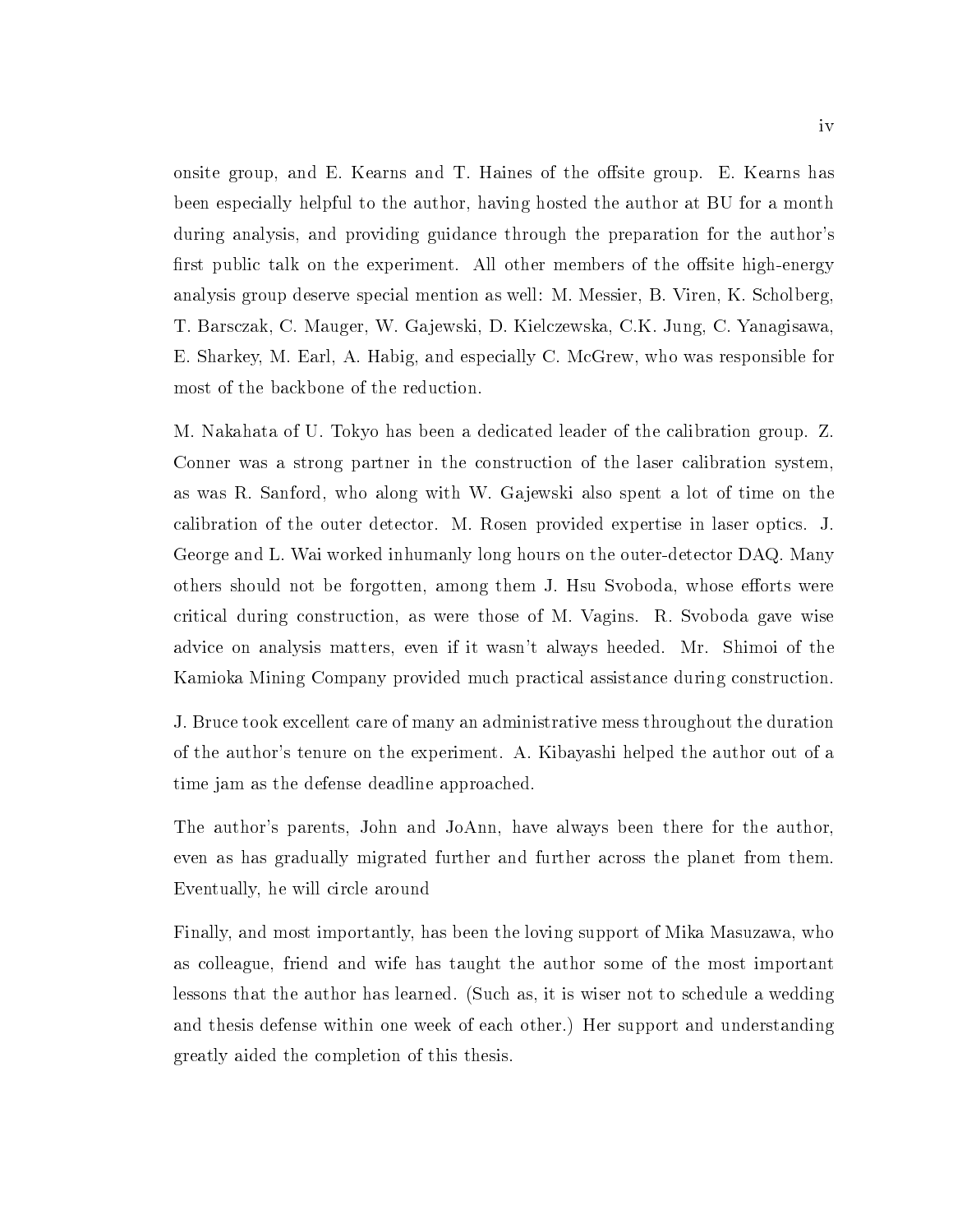This experiment is made possible with the cooperation and assistance of the Kamioka Mining Company (Kamioka Kougyou K.K.). This work was supported in part by the U.S. Department of Energy (DOE) and the Japanese Ministry of Education, Science, Sports and Culture (Monbusho).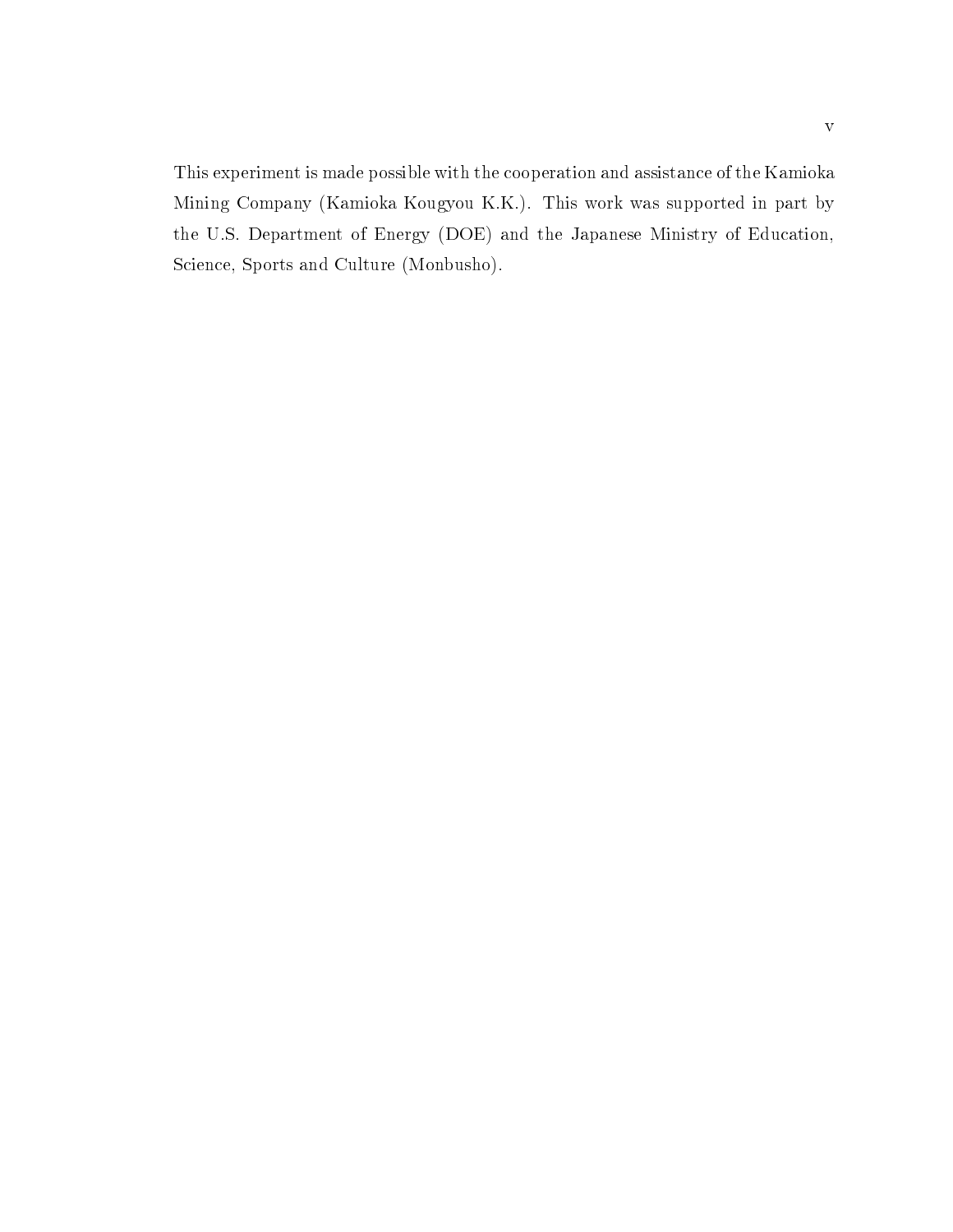## Abstract

Several measurements of atmospheric neutrino-induced events in the range  $\sim 0.1$ to  $\sim$  1 GeV have found a smaller than expected number of muon-neutrino-induced events relative to the number of electron-neutrino-induced events detected. Super-Kamiokande is a large-scale underground water-Cherenkov detector located in Gifu prefecture, Japan, which began taking data in April 1996. The results of an analysis of contained atmospheric-neutrino-induced events from 301.4 live days of detector operation are presented, representing 18.5 kton-years of exposure. The ratio of the number of single-ring muon-like events to the number of single-ring electronlike events is found to be lower than the same ratio predicted by monte carlo:  $R \equiv \frac{(l-1)D_{acc}}{(l-1)ke/e-like_{MC}} = 0.64 \pm 0.04(stat) \pm 0.06(syst)$  in the kinematic ranges used by IMB (0.1 GeV/c <  $p_e$  < 1.5 GeV/c and 0.3 GeV/c <  $p_{\mu}$  < 1.5 GeV/c), while in the ranges used by Kamiokande  $(0.1 \text{ GeV/c} < p_e, 0.2 \text{ GeV/c} < p_\mu$  and visible energy  $< 1.33 \text{ GeV}$ ,  $R = 0.65 \pm 0.04(stat) \pm 0.06(syst)$ . The results are discussed in the framework of the two-neutrino oscillation scenarios  $\nu_{\mu} - \nu_{\tau}$ ,  $\nu_{\mu} - \nu_{sterile}$ , and  $\nu_{\mu} - \nu_{e}$ .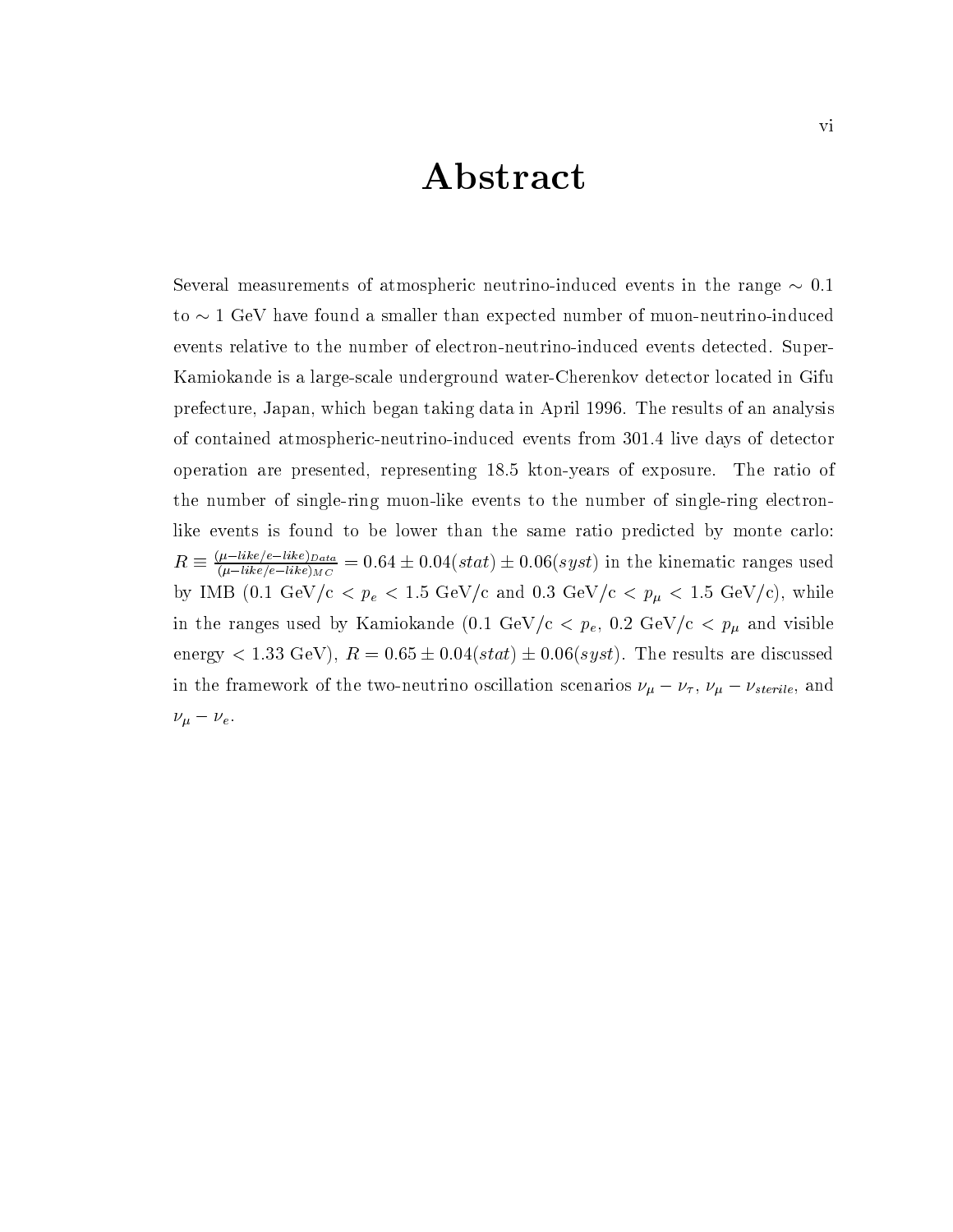# **Contents**

|                |          |       |                                             | iii            |
|----------------|----------|-------|---------------------------------------------|----------------|
|                |          |       |                                             | vi             |
|                |          |       |                                             | X              |
|                |          |       |                                             | xi             |
| $\mathbf{1}$   |          |       |                                             | 1              |
|                | 1.1      |       |                                             | $\mathbf{1}$   |
|                | 1.2      |       |                                             | 3              |
|                |          | 1.2.1 |                                             | 5              |
|                |          | 1.2.2 |                                             | 5              |
|                |          | 1.2.3 | Observations $(E_\nu \sim 100 \; GeV)$      | $\overline{9}$ |
|                |          | 1.2.4 |                                             | 11             |
|                |          | 1.2.5 | Atmospheric Neutrinos in Super-Kamiokande   | 14             |
|                |          | 1.2.6 |                                             | 14             |
| $\overline{2}$ | Detector |       |                                             | 16             |
|                | 2.1      |       |                                             | 16             |
|                | 2.2      |       |                                             | 21             |
|                | 2.3      |       |                                             | 22             |
|                |          | 2.3.1 |                                             | 22             |
|                | 2.4      |       | Specifications and Principles of Operations | 23             |
|                |          | 2.4.1 |                                             | 23             |
|                |          | 2.4.2 |                                             | 25             |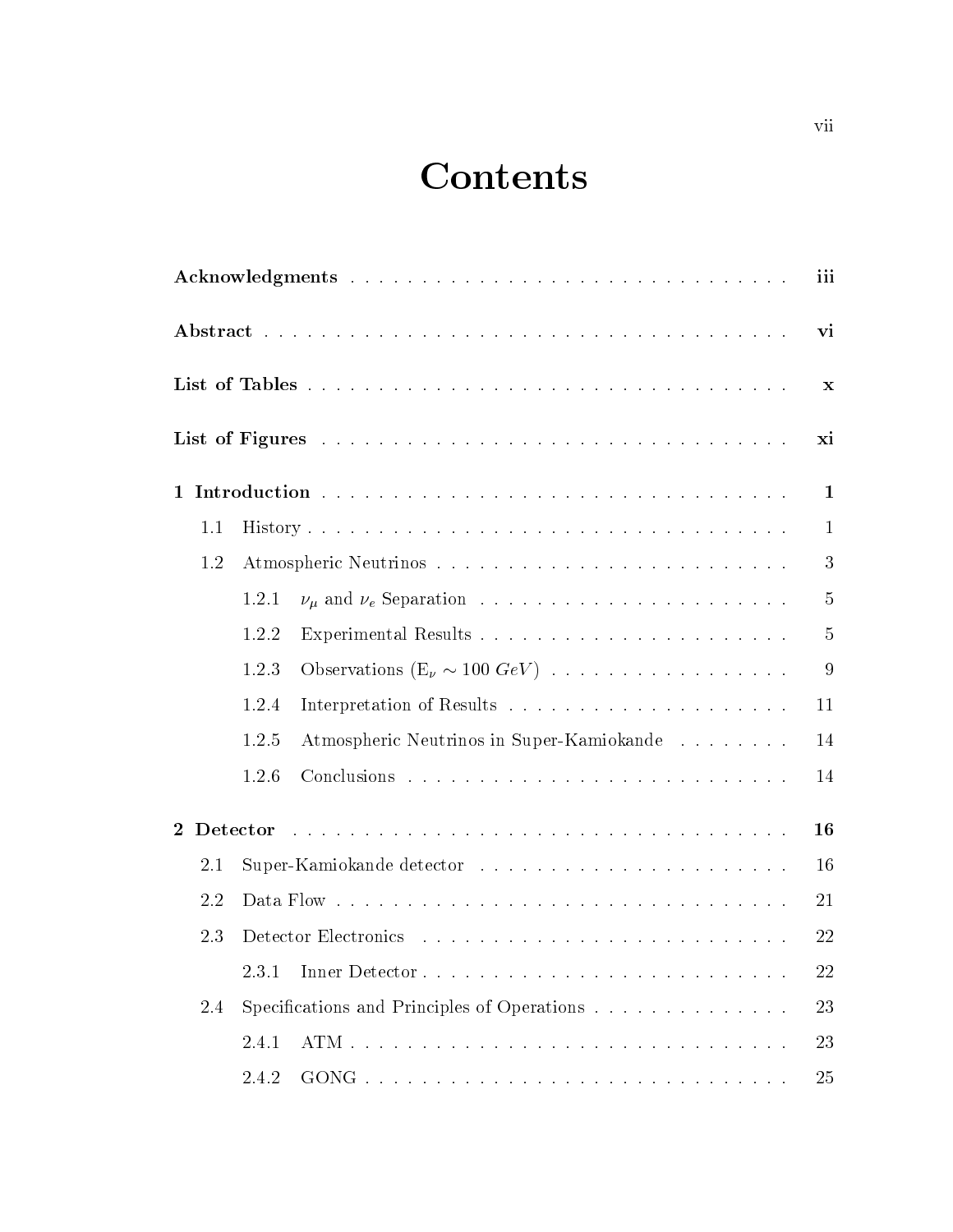|                |     | 2.4.3                                                                           | 26 |
|----------------|-----|---------------------------------------------------------------------------------|----|
|                |     | <b>LIME</b><br>2.4.4                                                            | 27 |
|                | 2.5 |                                                                                 | 29 |
|                |     | 2.5.1                                                                           | 29 |
| 3 <sup>1</sup> |     |                                                                                 | 32 |
|                | 3.1 |                                                                                 | 32 |
|                |     |                                                                                 |    |
|                | 3.2 |                                                                                 | 32 |
|                | 3.3 |                                                                                 | 33 |
|                | 3.4 |                                                                                 | 34 |
|                |     | 3.4.1                                                                           | 34 |
|                |     | 3.4.2<br>Optical Fibers                                                         | 36 |
|                |     | 3.4.3                                                                           | 36 |
|                |     | 3.4.4                                                                           | 37 |
|                |     | 3.4.5                                                                           | 43 |
|                |     |                                                                                 | 44 |
|                | 4.1 |                                                                                 | 45 |
|                | 4.2 |                                                                                 | 49 |
|                |     | Single-ring Finding $\ldots \ldots \ldots \ldots \ldots \ldots \ldots$<br>4.2.1 | 49 |
|                |     |                                                                                 | 52 |
|                |     | 4.2.3                                                                           | 58 |
|                |     | 4.2.4                                                                           | 59 |
|                | 4.3 |                                                                                 | 62 |
|                |     | 4.3.1                                                                           | 78 |
|                | 4.4 |                                                                                 | 78 |
|                | 4.5 |                                                                                 | 90 |

viii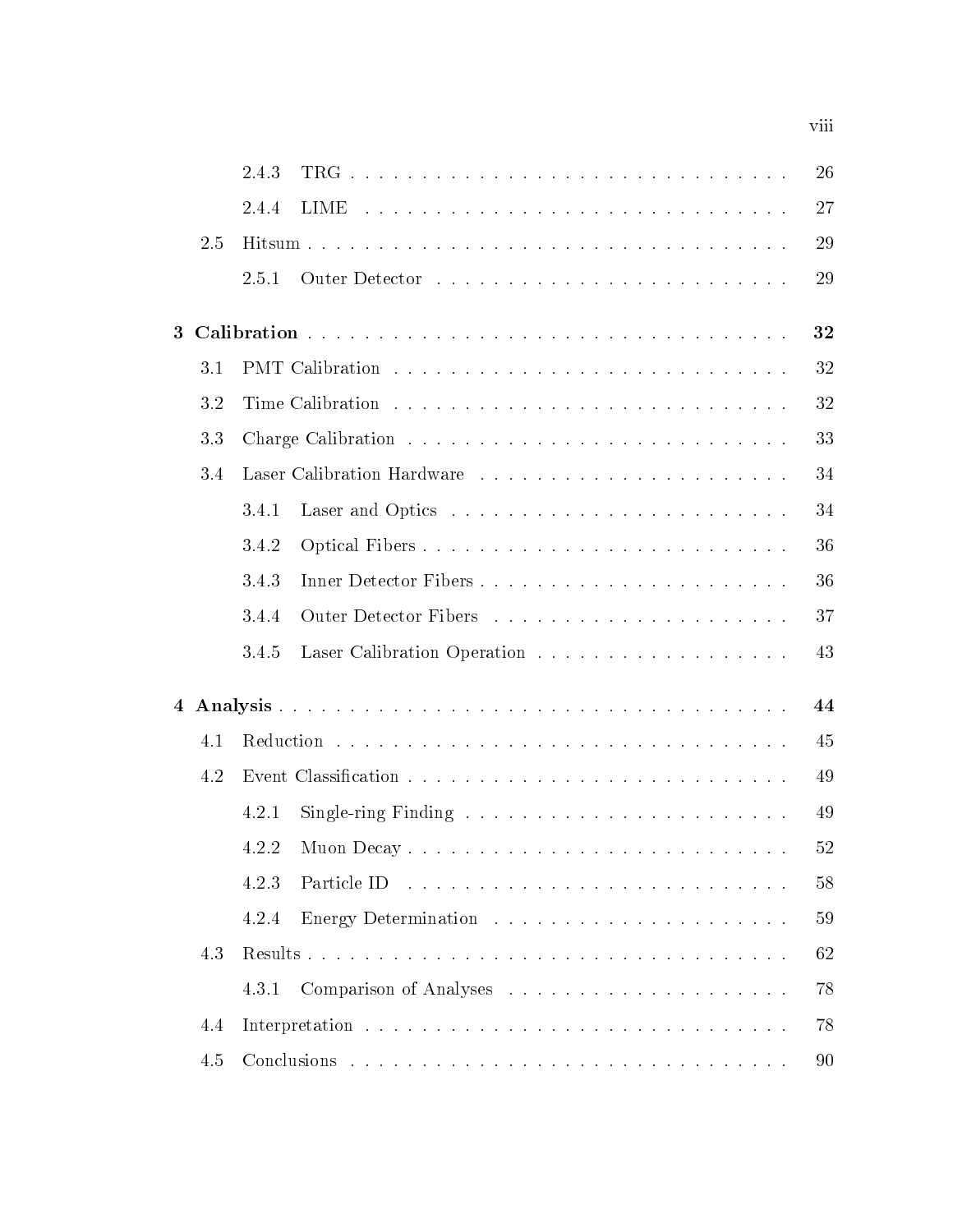| B The Super-Kamiokande Collaboration 94 |  |
|-----------------------------------------|--|
|                                         |  |
|                                         |  |

ix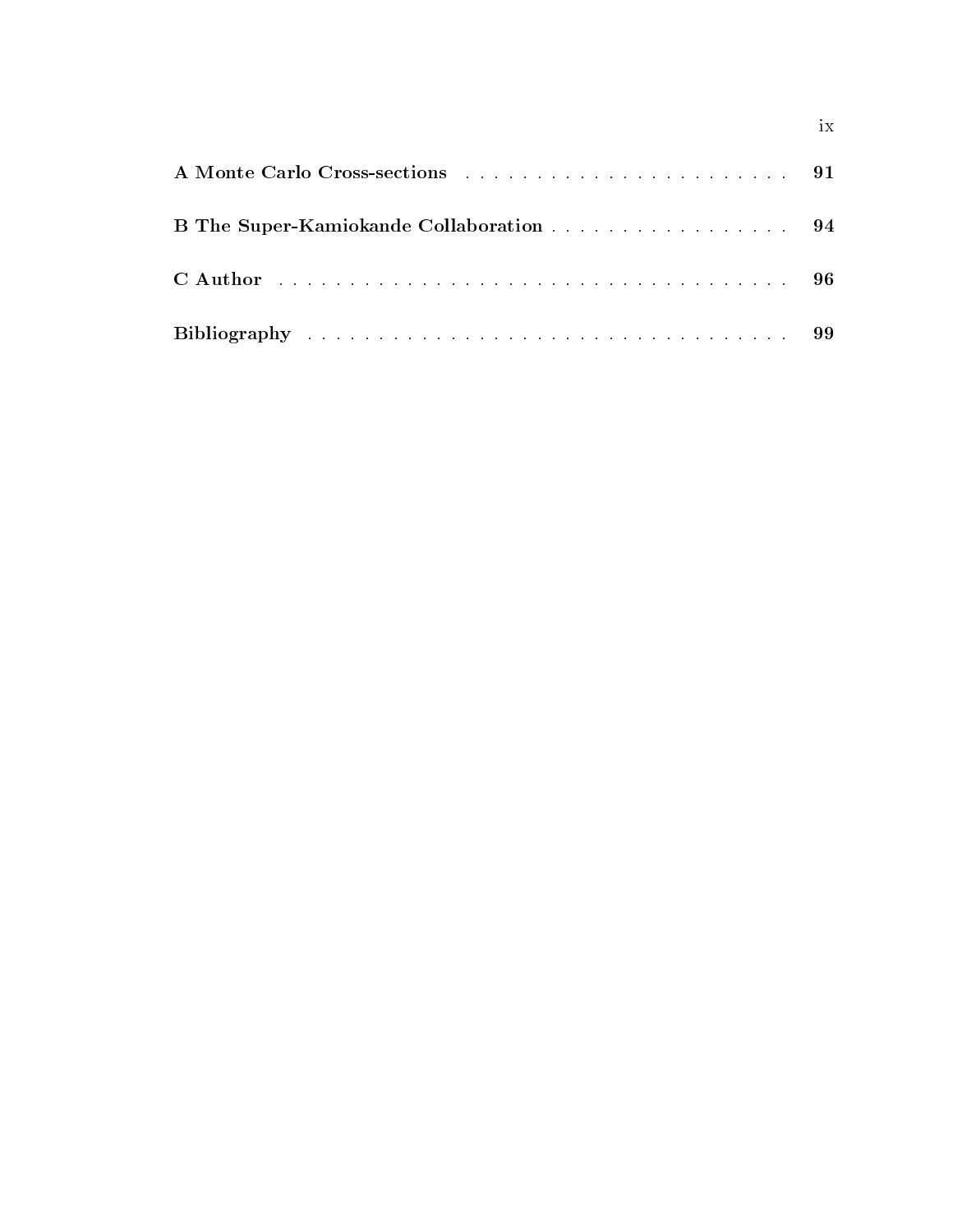# List of Tables

| 1.1 Summary of contained events from IMB-3 and Kamiokande.  8 |  |
|---------------------------------------------------------------|--|
|                                                               |  |
|                                                               |  |
| 4.3 Best-fit results for oscillation scenarios. 81            |  |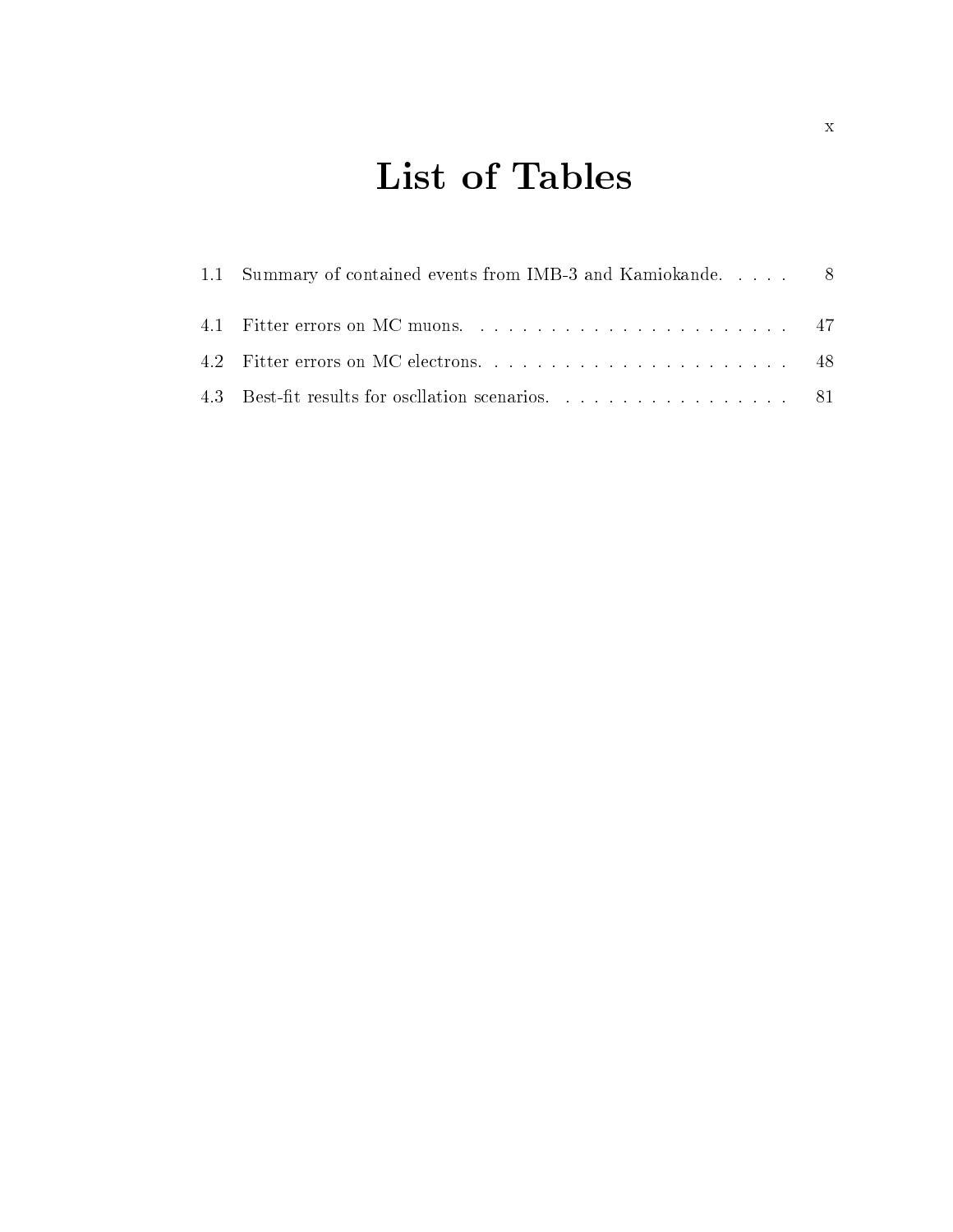# List of Figures

| 2.1 | Geometry of Cherenkov light from passage of relativistic charged<br>particle through the detector medium (water).                                                                                                                                                                                                                       | <b>17</b> |
|-----|-----------------------------------------------------------------------------------------------------------------------------------------------------------------------------------------------------------------------------------------------------------------------------------------------------------------------------------------|-----------|
| 2.2 | Structure of detector, showing inner-detector cylinder surrounded by                                                                                                                                                                                                                                                                    | 18        |
| 2.3 | Super-Kamiokande tank in vertical section, showing the PMTs of the<br>inner and outer detectors separated by a 55-cm "dead space." (Figure<br>not to scale.)                                                                                                                                                                            | 19        |
| 2.4 | Front (inner-detector) and Back (outer-detector) views of a typical<br>wall supermodule.                                                                                                                                                                                                                                                | $20\,$    |
| 2.5 | Left: Data path between huts on tank top. Right: DAQ cards in                                                                                                                                                                                                                                                                           | 21        |
| 2.6 | Inner Detector data acquisition hardware block diagram. Shown is<br>the data path within each of the 4 outer huts. Each online slave<br>computer (two per outer hut) reads out the hit information for one<br>eighth of the detector, passing the hit information to the event-builder<br>software in the central online host computer. | 22        |
| 2.7 | Outer Detector data acquisition hardware block diagram. Shown is<br>the data path within each of the 4 outer huts. The dual-port memories<br>(DMPs) are read out in the Central Hut by the SUKANT online slave                                                                                                                          | 31        |
| 3.1 |                                                                                                                                                                                                                                                                                                                                         | 38        |
| 3.2 |                                                                                                                                                                                                                                                                                                                                         | 39        |
| 3.3 |                                                                                                                                                                                                                                                                                                                                         | 40        |
| 3.4 |                                                                                                                                                                                                                                                                                                                                         | 41        |
| 3.5 |                                                                                                                                                                                                                                                                                                                                         | 42        |
| 4.1 | Yastef vertex and direction errors on $\sim 1$ GeV MC muons and electrons.                                                                                                                                                                                                                                                              | 47        |
| 4.2 | Distribution of fully-contained events within the fiducial volume                                                                                                                                                                                                                                                                       | 49        |
| 4.3 | Example of an event classified as multi-ring.                                                                                                                                                                                                                                                                                           | 50        |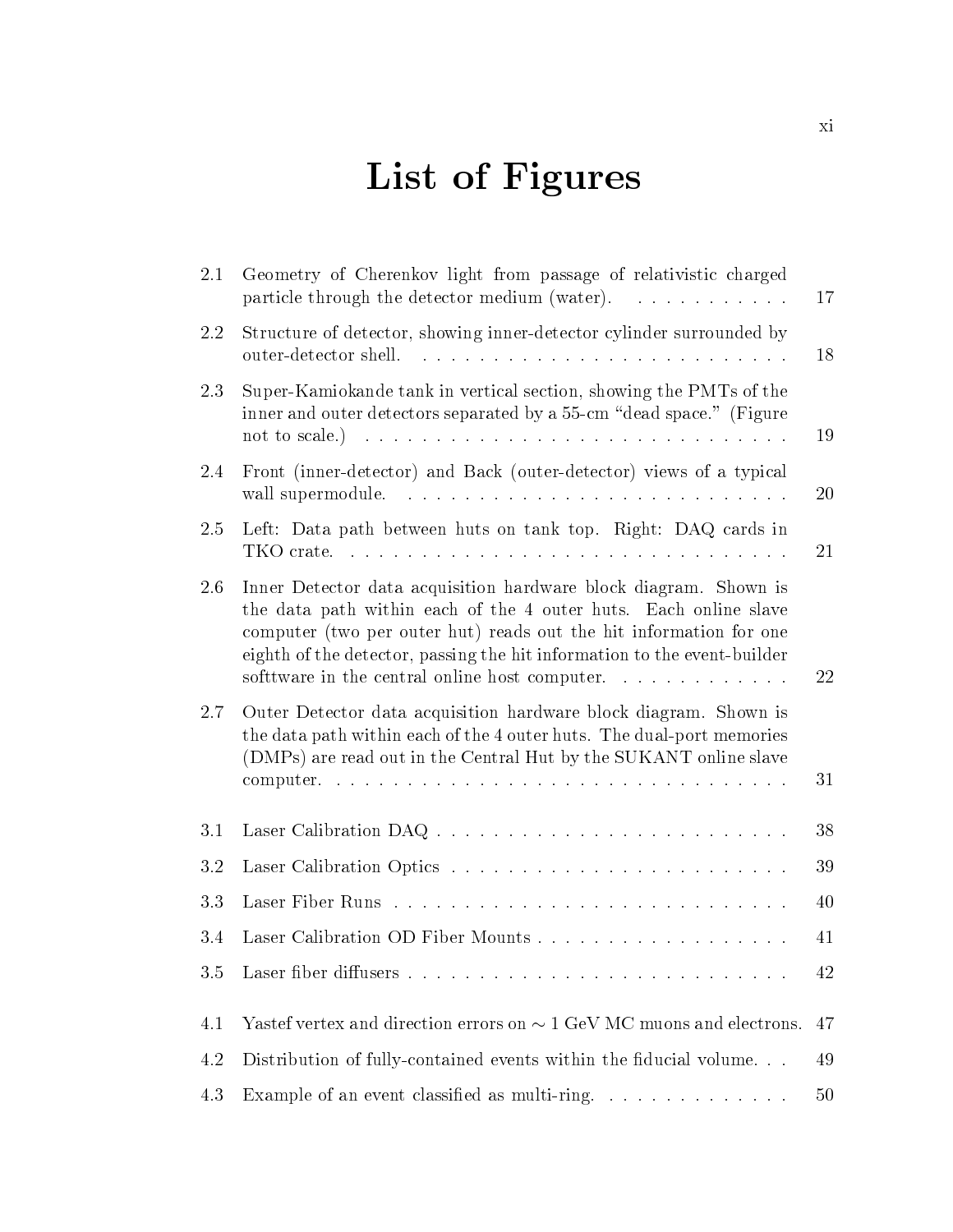| 4.4 | Ringer values for data and monte carlo samples. Single-ring events<br>have a lower ringer value, and multi-ring events have a higher value.                                                                     | 51 |
|-----|-----------------------------------------------------------------------------------------------------------------------------------------------------------------------------------------------------------------|----|
| 4.5 |                                                                                                                                                                                                                 | 54 |
| 4.6 | Example of an event classified as a decay-electron, following previous                                                                                                                                          | 55 |
| 4.7 | Example of an entering muon which has stopped in the tank. Note<br>the presence of activity near the entry point in the outer detector,<br>in the upper-right hand corner, which is absent from fully-contained | 57 |
| 4.8 | Example of an event identified as electron-like                                                                                                                                                                 | 58 |
| 4.9 | ADPID lepton misidentification rates for quasi-elastic MC events                                                                                                                                                | 60 |
|     | 4.10 DOCHIRA lepton misidentification rates for quasi-elastic MC events                                                                                                                                         | 61 |
|     | 4.11 Visible energy of all events and those with mu decay                                                                                                                                                       | 63 |
|     | 4.12 Visible energy of single-ring events and those with mu decay                                                                                                                                               | 63 |
|     | 4.13 Momentum of single-ring e-like events and those with a mu decay                                                                                                                                            | 64 |
|     | 4.14 Momentum of single-ring $\mu$ -like events and those with a mu decay                                                                                                                                       | 64 |
|     | 4.15 Adpid particle-ID distributions for data and MC, IMB cuts.                                                                                                                                                 | 66 |
|     | 4.16 Adpid particle-ID distributions for data and MC, KAM cuts                                                                                                                                                  | 66 |
|     | 4.17 Dochira particle-ID distributions for data and MC, IMB cuts.                                                                                                                                               | 67 |
|     | 4.18 Dochira particle-ID distributions for data and MC, KAM cuts.                                                                                                                                               | 67 |
|     | 4.19 Distance along primary (yastef) track of decay (hayai) vertices for<br>events identified as muons with $500 MeV < E_{vis} < 5 GeV$                                                                         | 69 |
|     | 4.20 Adpid PID distributions for data and MC, 1.5 GeV <evis<5 gev<="" td=""><td>72</td></evis<5>                                                                                                                | 72 |
|     | 4.21 Dochira PID distributions for data and MC, 1.5 GeV <evis<5 gev.<="" td=""><td>72</td></evis<5>                                                                                                             | 72 |
|     | 4.22 Fiducial volume distribution of all events and those with a mu decay.                                                                                                                                      | 74 |
|     | 4.23 Fiducial volume distribution of single-ring events and those with a<br>mu decay                                                                                                                            | 74 |
|     | 4.24 $\mu$ -like fraction vs zenith angle, 2-meter fiducial cut.                                                                                                                                                | 75 |

xii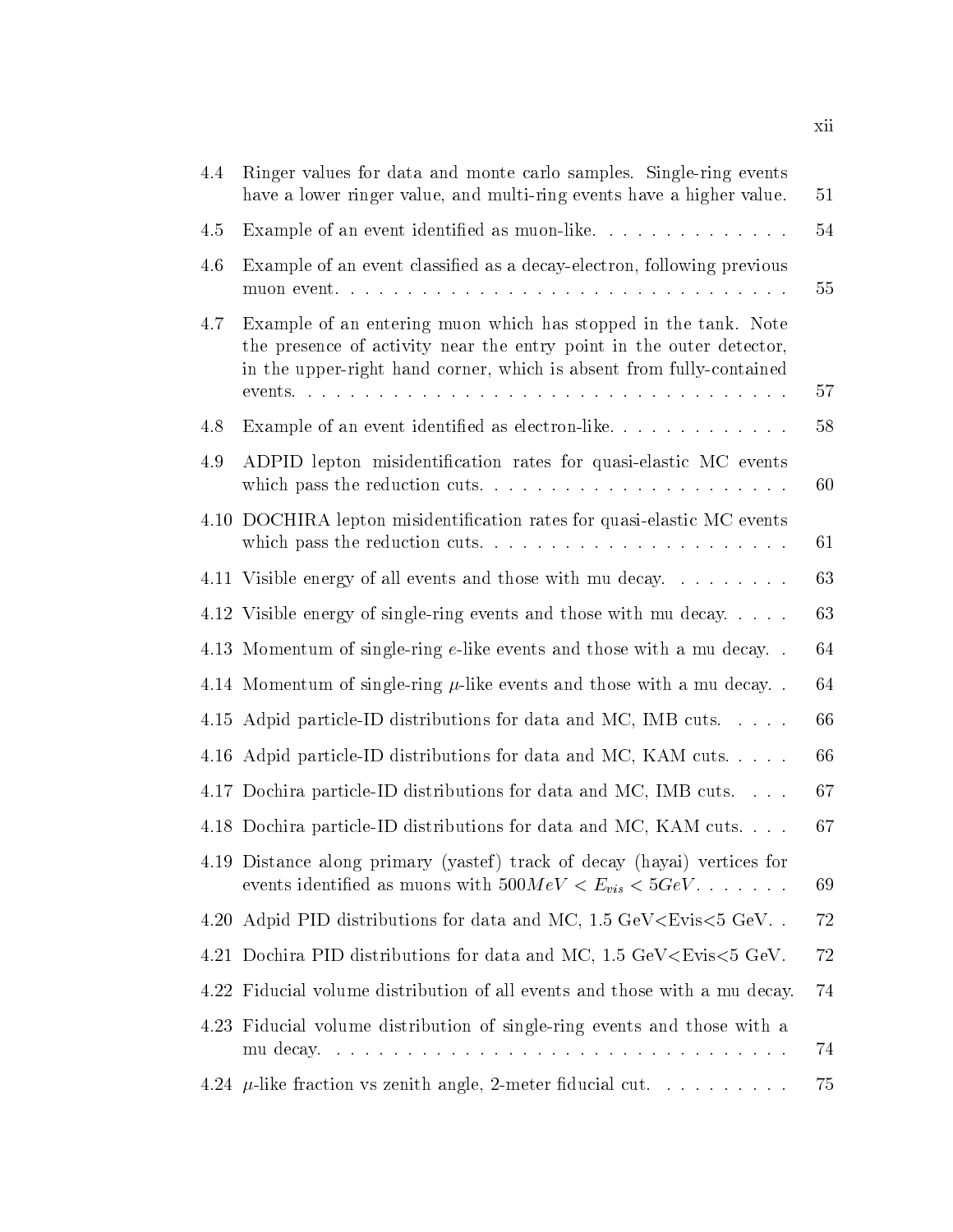|      | 4.25 Muon-decay fraction vs zenith angle 2-meter fiducial cut.                                                                                                                                                                                           | 75 |
|------|----------------------------------------------------------------------------------------------------------------------------------------------------------------------------------------------------------------------------------------------------------|----|
|      | 4.26 $\mu$ -like fraction vs zenith angle 5-meter fiducial cut.                                                                                                                                                                                          | 76 |
|      | 4.27 Muon-decay fraction vs zenith angle 5-meter fiducial cut.                                                                                                                                                                                           | 76 |
|      |                                                                                                                                                                                                                                                          | 77 |
| 4.29 | Muon-decay fraction vs momentum                                                                                                                                                                                                                          | 77 |
|      |                                                                                                                                                                                                                                                          | 82 |
|      |                                                                                                                                                                                                                                                          | 82 |
|      | 4.32 Asymmetry vs visible energy, MC with no oscillations                                                                                                                                                                                                | 83 |
|      | 4.33 Asymmetry trajectory MC with no oscillations.                                                                                                                                                                                                       | 83 |
|      | 4.34 Asymmetry vs visible energy, MC with $\nu_\mu \to \nu_\tau$ osc.                                                                                                                                                                                    | 84 |
|      | 4.35 Asymmetry trajectory MC with $\nu_{\mu} \rightarrow \nu_{\tau}$ osc                                                                                                                                                                                 | 84 |
|      |                                                                                                                                                                                                                                                          | 85 |
|      | 4.37 Asymmetry vs visible energy, MC with $\nu_{\mu} \rightarrow \nu_{Steril}$ osc.                                                                                                                                                                      | 86 |
|      | 4.38 Asymmetry trajectory MC with $\nu_{\mu} \rightarrow \nu_{sterile}$ osc.                                                                                                                                                                             | 86 |
|      | 4.39 Chi-squared, MC with $\nu_{\mu} \rightarrow \nu_{sterile}$ osc                                                                                                                                                                                      | 87 |
|      | 4.40 Asymmetry vs visible energy, MC with $\nu_{\mu} \rightarrow \nu_{e}$ osc.                                                                                                                                                                           | 88 |
|      | 4.41 Asymmetry trajectory MC with $\nu_{\mu} \rightarrow \nu_{e}$ osc                                                                                                                                                                                    | 88 |
|      |                                                                                                                                                                                                                                                          | 89 |
| A.1  | IMBEast cross-sections.<br>. The contract of the contract of the contract of the contract of the contract of the contract of the contract of the contract of the contract of the contract of the contract of the contract of the contract of the contrac | 93 |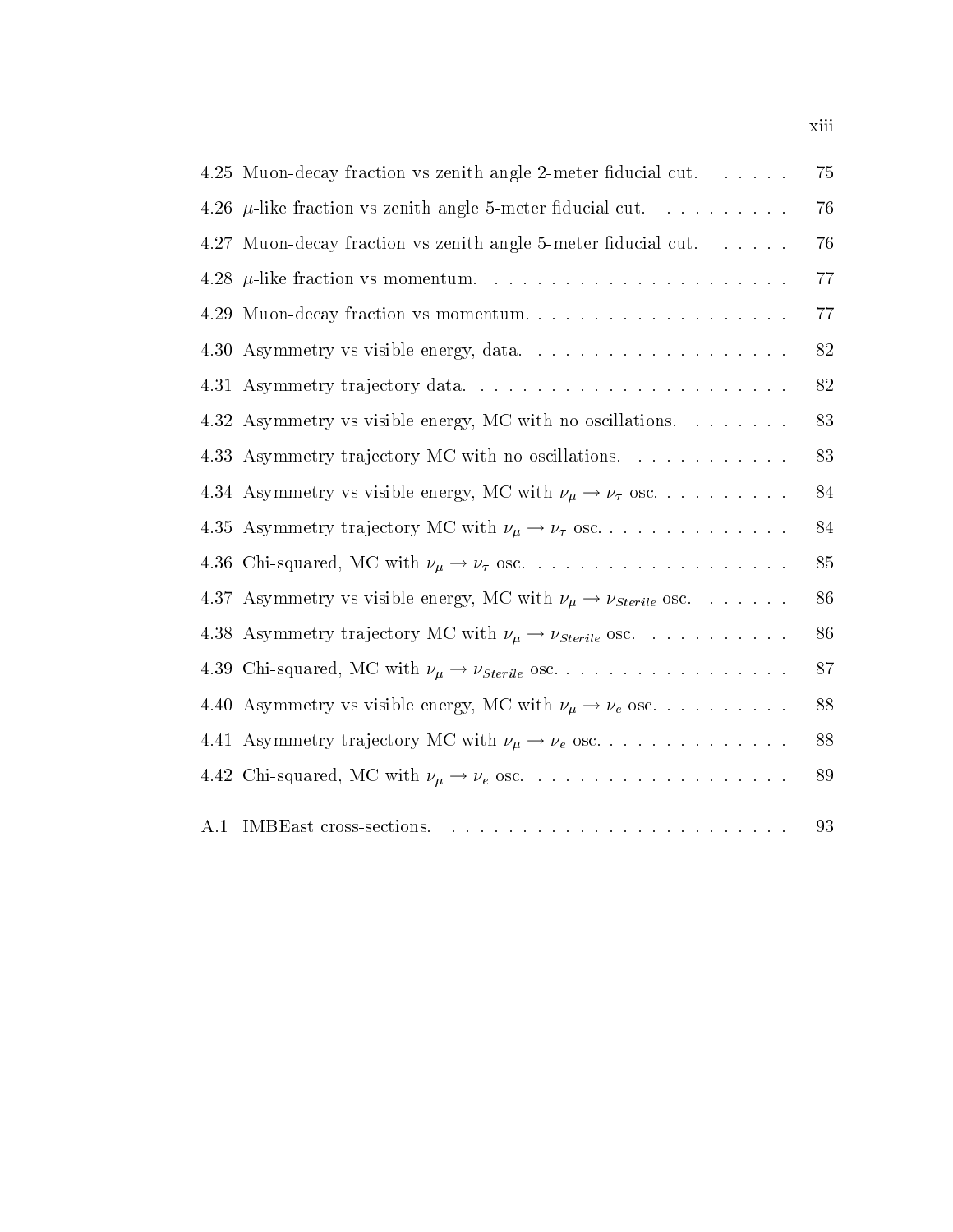# Chapter 1 Introduction

### 1.1 History

The existence of a light, chargeless particle with spin  $\frac{1}{2}n$  was proposed in the early 1930s as a solution to the apparent lack of energy and angular momentun conservation seen in beta decays. Beta decay is characterized by the emission of an electron from a nucleus; using the particles known to exist in 1932, the proton, neutron and the electron, the best model for beta decay available was:

$$
n \to p + e^-
$$
  

$$
p \to n + e^+
$$

i.e., the conversion of a neutron in the nucleus to a proton accompanied by the emission of an electron, or conversely the conversion of a proton to a neutron with the emission of a positron. While this conserves charge, measurements of the energy spectrum of the emitted electron or position (also denoted  $\beta$ ) showed that not all of the momentum andenergy released could be accounted for. In addition, since electrons and protons have spin  $\frac{1}{2}$ , it is not possible to combine them to create the spin of the neutron, which is also  $\frac{1}{2}$ . But no other particles were observed in these reactions.

Pauli proposed that a new, fourth particle must be carrying away some energy and angular momentum, unobserved.[1] Since the particle had not been detectable at that point, it would have a very small cross-section. The observed electron energy distribution, smoothly tapering off towards zero, suggested that it must be very light or massless so that it could sometimes take away almost all of the released energy while still conserving momentum. Conservation of angular momentum suggested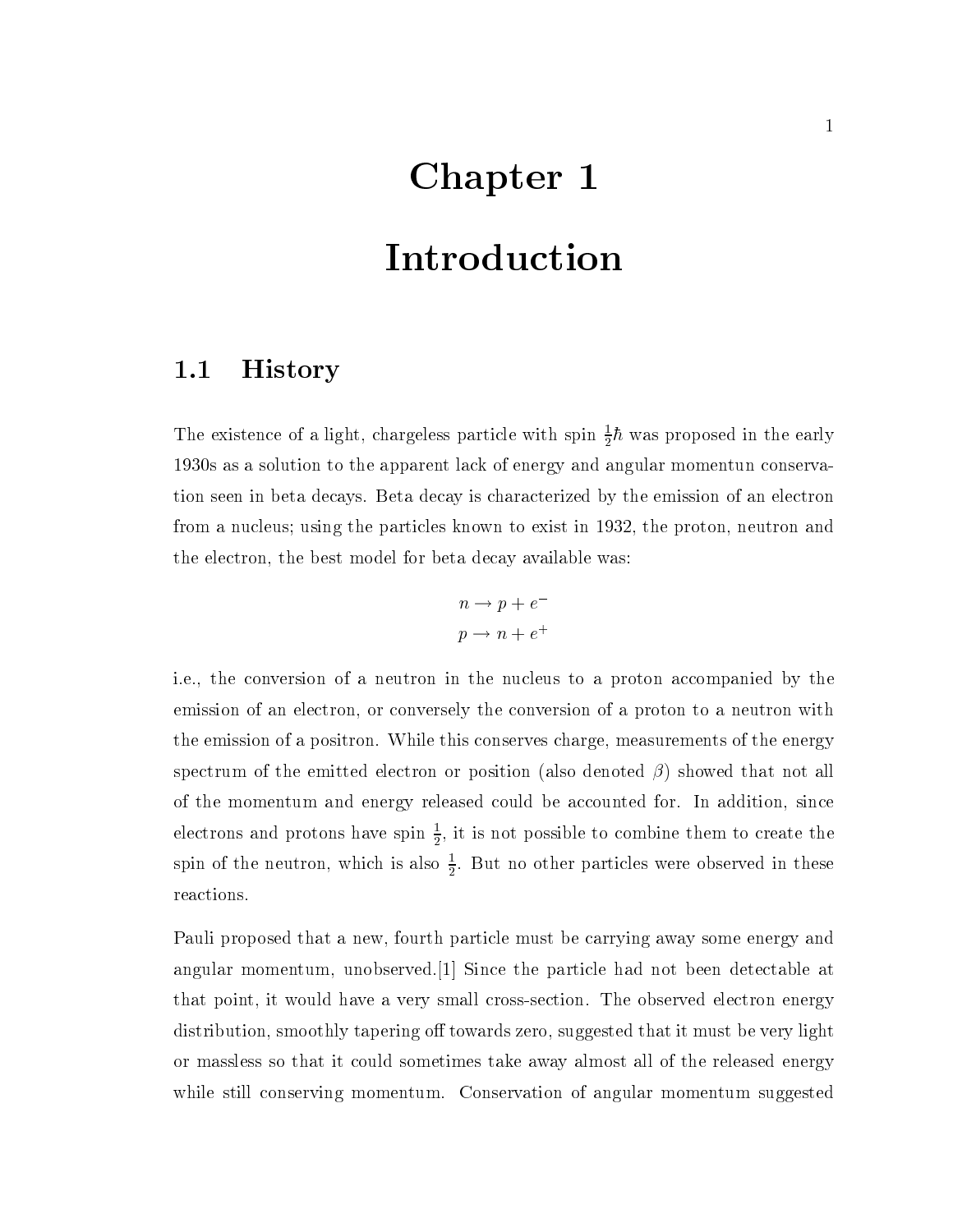that it have spin  $\frac{1}{2}$ . Conservation of charge implied that it was electrically neutral. This particle was dubbed the *neutrino* by Fermi<sup>[2]</sup>, who incorporated it into a new theory of beta decay which introduced the weak nuclear force.

The revised beta-decay formula becomes:

$$
n \to p + e^- + \bar{\nu}_e
$$
  

$$
p \to n + e^+ + \nu_e
$$

where the neutrino subscripts indicate that they are electron neutrinos and antineutrinos, though the presence of multiple neutrino flavors  $(\nu_e, \nu_\mu, \nu_\tau)$  wasn't known at the time.

The neutrino itself was not directly observed until 1956 [3] by Reines and Cowan, after preliminary experimental hints in 1953[4,5]. Using the Hanford nuclear reactor as a high-flux source, the neutrino byproducts from the fission reactions were detected by the use of a water and cadmium-chloride medium surrounded by liquid scintillator. Incoming anti-electron neutrinos interact with protons in the liquid, producing a positron and neutron:

$$
\bar{\nu_e} + p \rightarrow n + e^+
$$

The positron quickly annihilates with an electron to produce two 0.511 MeV gamma rays, which were detected with photomultiplier tubes by observing the light from electromagnetic showers they produce in the surrounding liquid scintillator. This is followed a few microseconds later by the capture of the neutron on a cadmium nucleus, leading to an excited nuclear state which subsequently releases a few MeV worth of gamma radiation, which was again detected. This characteristic signature of two time-separated signals was measured and compared with the detector on and off, permitting a conclusive detection.

Soon after this experiment, the existence of another type, or flavor, of neutrino was discovered at Brookhaven[6], the muon neutrino, which is produced in pion decay:

$$
\pi^+ \to \mu^+ + \nu_\mu
$$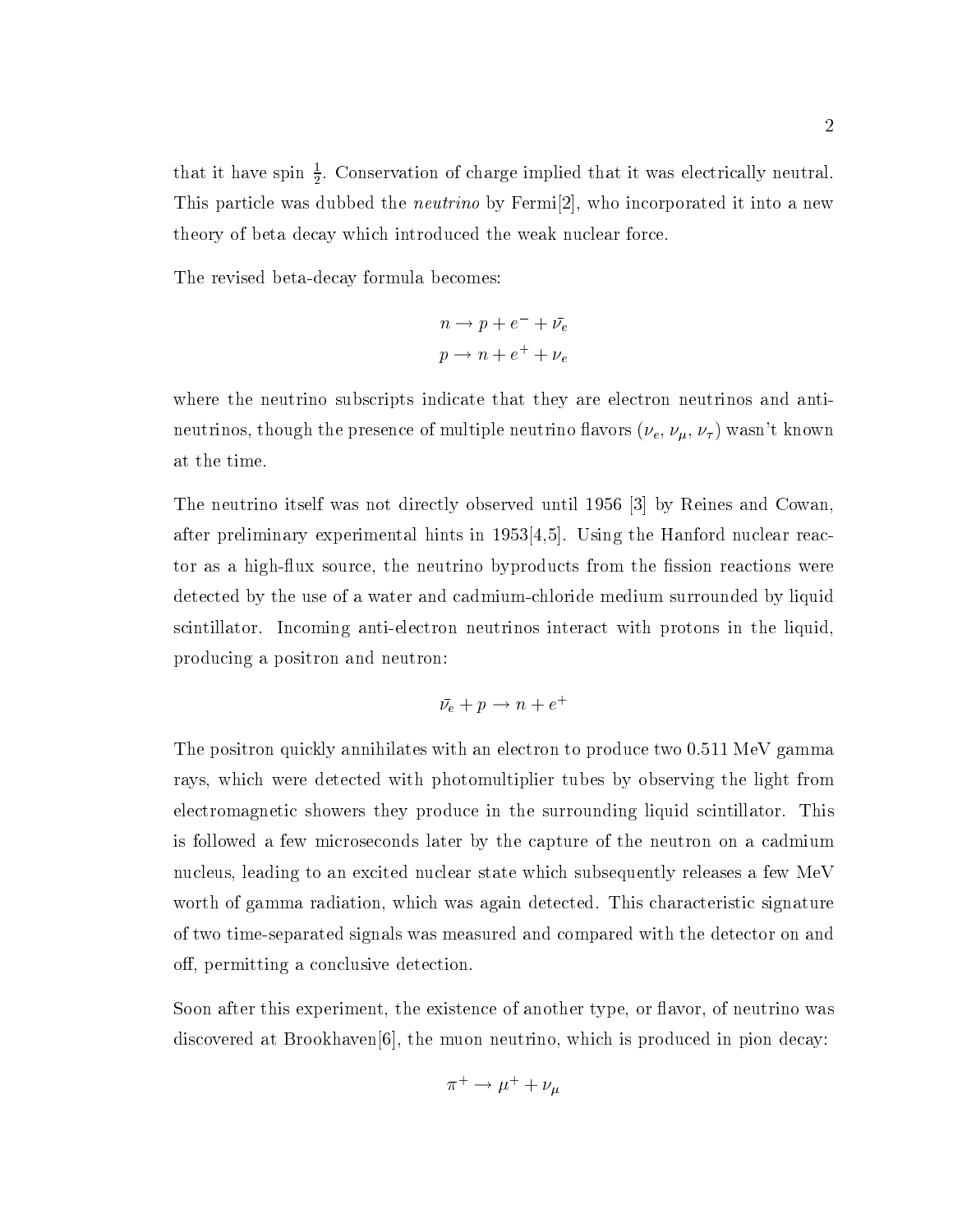$$
\pi^- \to \mu^- + \bar{\nu_\mu}
$$

The muon neutrino and the electron neutrino are so labelled because they carry lepton flavor, a conserved quantity in interactions, with the number of  $\ell$  electrons  $+$ electron neutrinos] balancing on each side of an equation, as does the number of [muons + muon neutrinos]. The discovery of the tau lepton in 1975[7] implied the further existence of a tau neutrino.

#### $1.2$ Atmospheric Neutrinos

Atmospheric neutrinos are generated in cosmic ray interactions in the atmosphere: a cosmic ray (predominantly hydrogen and helium nuclei, plus small amounts of heavier nuclei), interacts with a nucleus in the upper atmosphere and produces a cascade of secondaries; the secondaries (typically pions and kaons) either interact again or decay. The decay of pions generates muon neutrinos and muons, which can then further decay into electrons, electron neutrinos and muon neutrinos.

For energies below a few  $GeV$  where most muons decay in flight in the atmosphere, some estimates of the relative fluxes of muon and electron neutrinos can be made from this simple picture.  $|8|$  The first is that the neutrino energy spectrum follows the power-law primary spectrum. In such a cascade, the number of positively charged secondaries is nearly equal to the number of negatively charged secondaries. Thus, if we assume that all low-energy pions decay,

$$
\pi^+ \to \mu^+ + \nu_\mu
$$
  

$$
\pi^- \to \mu^- + \bar{\nu_\mu}
$$

and that their muon secondaries also decay,

$$
\mu^+ \to e^+ + \nu_e + \bar{\nu_\mu}
$$

$$
\mu^- \to e^- + \bar{\nu_e} + \nu_\mu
$$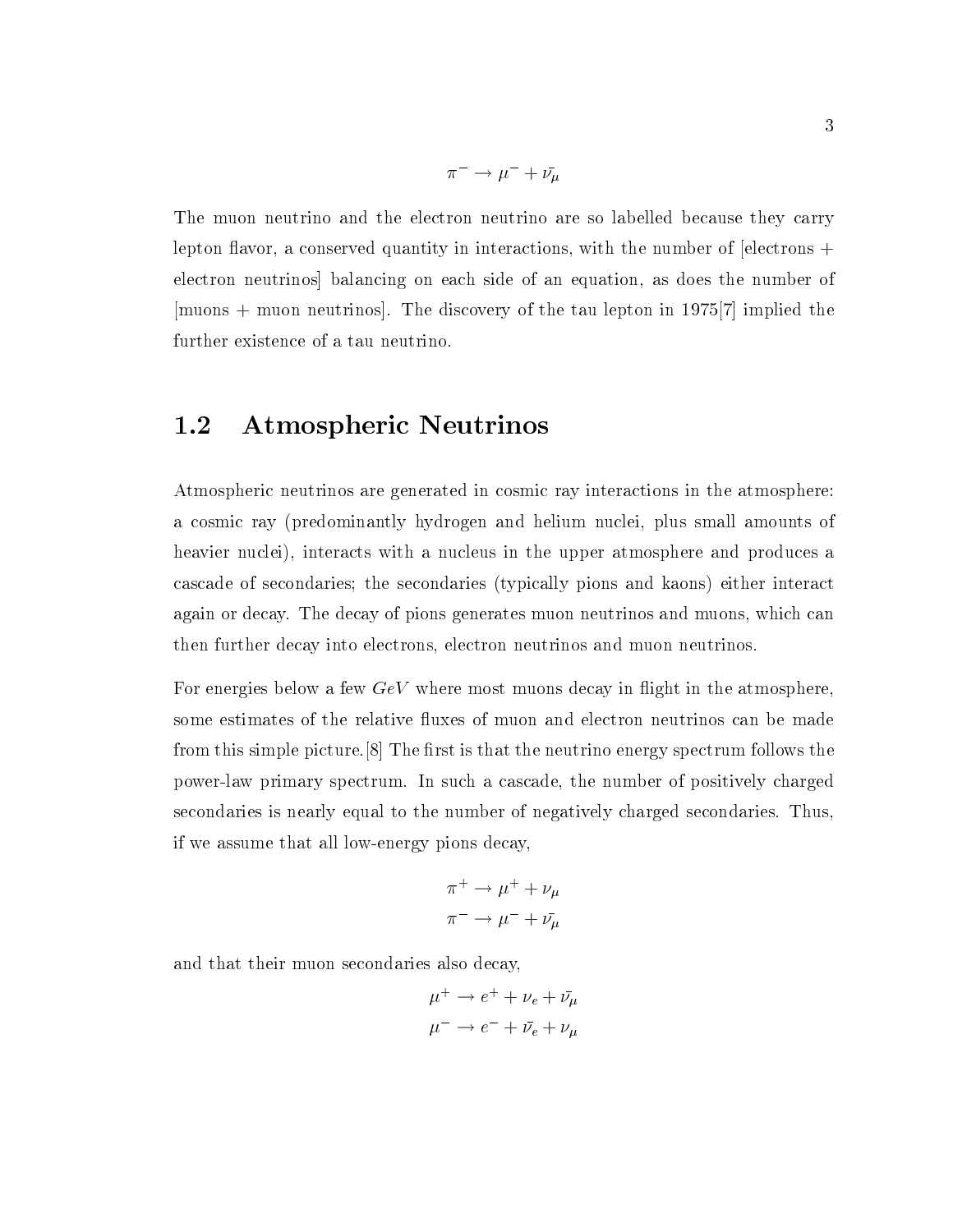then because of the asymmetry of the  $\pi \to \mu \nu$ , which gives each of the two neutrinos from muon decay about the same energy as the neutrino from the pion decay, then in a given energy range:

$$
\frac{\nu_{\mu}}{\nu_{e}} \approx \frac{2}{1},
$$
  

$$
\frac{\bar{\nu_{\mu}}}{\nu_{\mu}} \approx \frac{2}{1},
$$

and due to the excess of protons to neutrons in the incident cosmic rays,

$$
\tfrac{\bar{\nu_e}}{\nu_e}\approx\tfrac{\mu^-}{\mu^+}<1.
$$

More detailed calculations have been made, accounting for nuclear abundances in the atmosphere, muon energy loss and polarization, and the location of neutrino measurement on the earth.[9,10, 11,12,13] For neutrinos below about 20 GeV, corrections to this picture need to be made to account for the effect of the earth's magnetic field on charged particle trajectories, and on the effects of the solar wind on the flux of incoming cosmic rays.  $[13]$  At energies greater than a few GeV, muons don't have much chance to decay before hitting the ground, which sharply reduces the neutrino fluxes further, especially the electron neutrino flux.

Atmospheric neutrino calculations have various uncertainties. Some of these, such as the composition and flux of the primary cosmic rays, are common to all of the calculations. Other uncertainties, for example, the physics assumptions in the interaction model, are not common to the different calculations. A comparison of different atmospheric neutrino flux models finds that the differences in overall neutrino flux are large, up to 30%, due primarily to different models for pion production  $(20\%)$ and somewhat less due to different treatments of the geomagnetic effects  $(10\%)$ . However, the predicted relative rate of electron- and muon-neutrino interactions varies by only 5%.[14]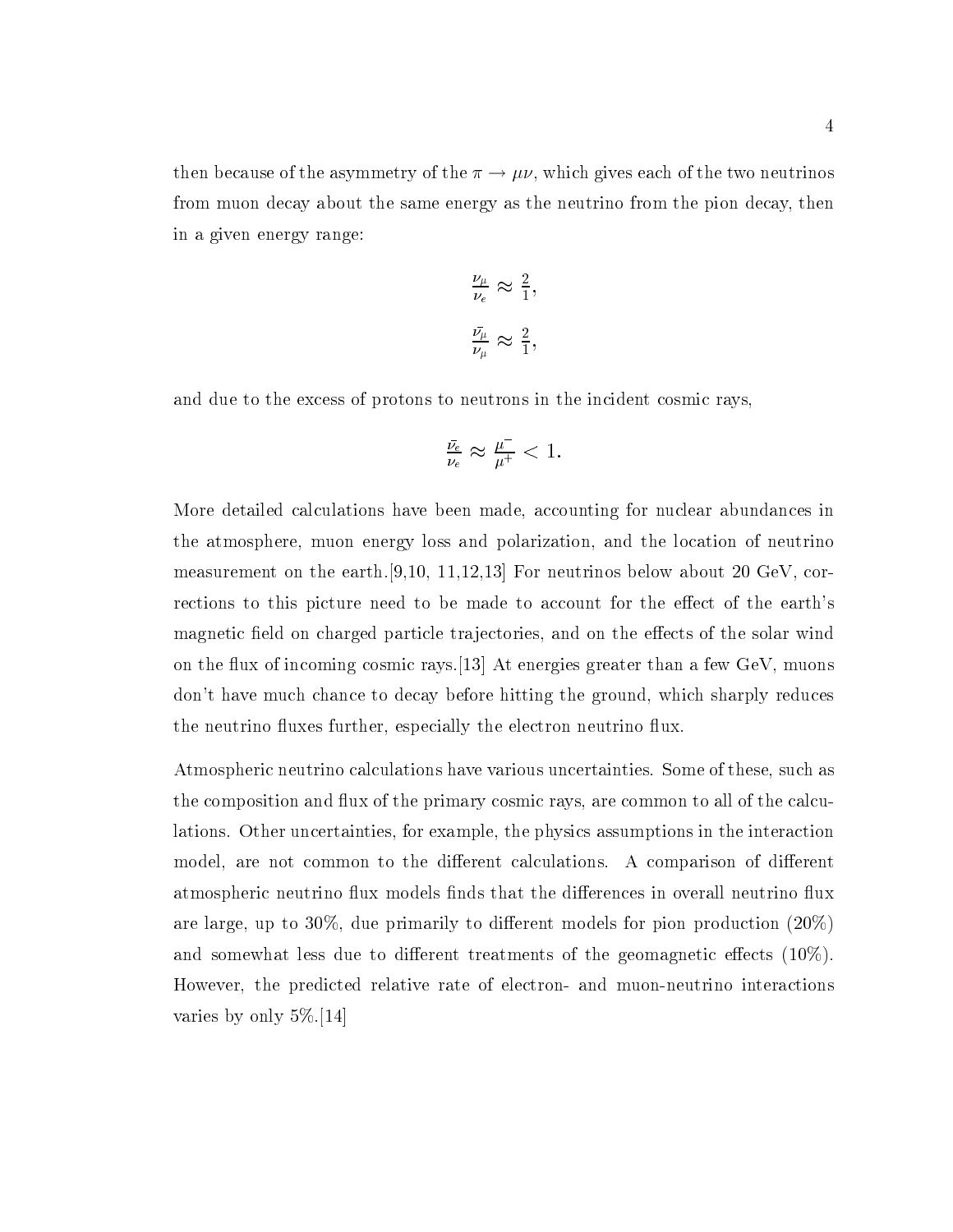#### 1.2.1  $\nu_{\mu}$  and  $\nu_{e}$  Separation

The flavor of the parent neutrino is determined by identifying the lepton type produced in the interaction. Two methods have been used to discriminate between an electron- and muon-neutrino induced events: the first is to observe the muon's decay and the second is to examine in detail the nature of the particle tracks.

The first, and conceptually the simplest method, is to record muon decays that occur after the event in question. (Not all detectors have the ability to recognize the low energy electrons from stopped muon decay.) If the muon decays can be recorded, this method can help distinguish between events with and without a muon. However, this method suffers from some deficiencies. Negative muons can be captured and therefore be lost. In addition, a pion in an event can decay, producing a muon whose delayed decay is then observed. Thus, neutral current events, due to either electron- or muon-neutrinos that produce pions, can appear to be muon-neutrino induced, making calculation of the expected fraction of muon decays complicated.

The second method is more efficient but also more complicated. This "pattern recognition" approach utilizes the difference between an electron's showering track and a muon's minimum ionizing track as these particles pass through the detector. This method can also be fooled by pion production unless the detector has the ability to identify and discard such events.

These two methods are largely independent measures.

#### 1.2.2 Experimental Results

Atmospheric neutrinos were first detected in underground detectors as early as the late 1960s[15, 16]. These early experiments used horizontally separated sets of instrumented scintillator elements located in mine shafts to record the path of muons passing through the entire detector. Muon tracks reconstructed as being within 40 deg of straight downward-going were assumed to be cosmic-ray muons that had penetrated from above; muon tracks closer than that to the horizontal, or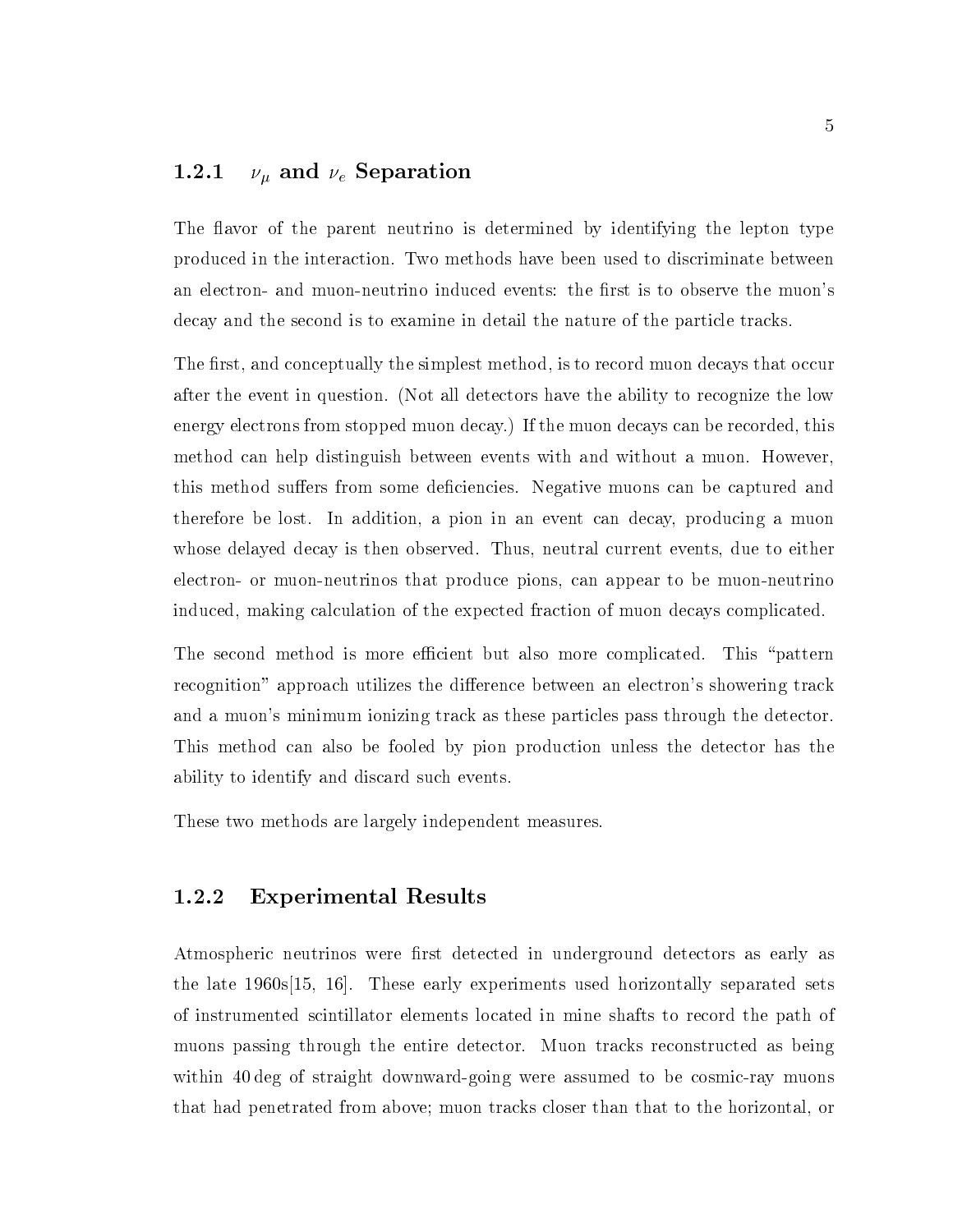upward-going, were assumed to be the products of charged-current interactions of atmospheric neutrinos in the earth surrounding the detector. Of course, some of the straight downward-going events would also be due to neutrino interactions in the rock, but they are indistinguishable from the background of penetrating cosmic-ray muons. Upward-going muon event rates, which depend primarily on a detector's muon energy threshold, are typically 0.5  $-$  0.4*m*  $7yr$   $\sim$ .

In the 1980s, underground water-Cherenkov detectors were constructed for the purpose of searching for possible proton decay. These consisted of large tanks of water, lined with photo-multiplier tubes which recorded the Cherenkov radiation produced by high-energy charged particles in the water. They sought to detect the decay products of protons in the water, and were optimized for total event energies up to and over the rest mass of the proton, 938 MeV. An important background to this search was the interaction of atmospheric neutrinos inside the detector.

Atmospheric electron- and muon-neutrinos of average energy  $\sim 1$  GeV, which interact within the detector volume, produce "contained" events. "Fully-contained" events are those in which all visible products of the interaction stay in the detector, while "partially-contained" events may exit the detector; in general, "contained" is used to mean "fully-contained." Contained event rates, which depend on the energy threshold and geomagnetic latitude of a detector, as well as solar activity, are typically  $0.5 \; \kappa t^{-1}a^{-1}$ .

While no evidence of proton decay was found, these detectors were able to study the atmospheric neutrino "background." Large samples  $(> 100)$  of contained events have been collected by two general types of detectors. The rates are consistent with the expected interactions of atmospheric neutrinos. Because no conclusive evidence for nucleon decay has yet been observed, these samples have been wholly attributed to atmospheric neutrinos. The possibility that events from other sources have been observed can not be excluded because of the large uncertainty  $(\pm 20\%)$ in the prediction of the absolute rate of atmospheric neutrino-induced events, as discussed above.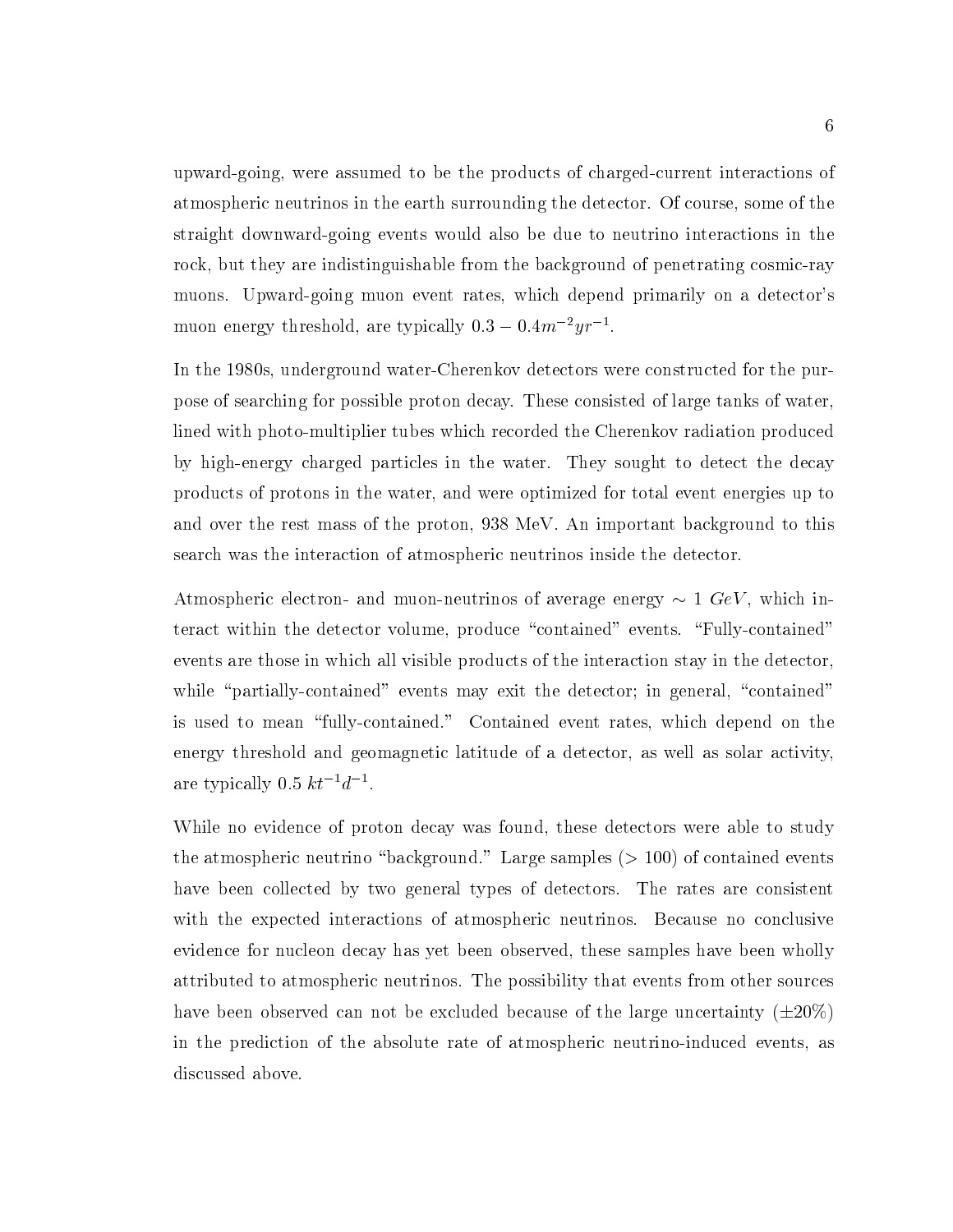The ring-imaging water-Cherenkov detectors have the largest samples of atmospheric neutrino-induced events. These detectors operate as total absorption calorimeters. Massive particles, such as  $\mu^-$  and  $\pi^-$ , must be above Cherenkov threshold ( $\sim$  180  $MeV/c$ ) to be detected. Reliable discrimination between massive and showering  $(e^-, \gamma)$  particles is possible with sufficient Cherenkov light collection  $(\approx 1 \,\text{pe}/\text{MeV})$ . Particle direction is unambiguous but vertex resolution is relatively poor  $(\sim 1 \; m)$ .

Small samples of contained events are available from iron tracking calorimeters. These neutrino detectors require volume-intensive instrumentation, limiting their size, but providing excellent spatial resolution  $(\sim 1 \text{ cm})$  and reconstruction of particle tracks. Particle types are inferred from their range and ionization yield. A particle's direction is often not determined in these detectors.

Results from IMB The IMB-1 detector recorded 401 contained events during an exposure of 3.77  $kt - yr$  extending from September 1982 to June 1984. These data provided an early measurement of the atmospheric neutrino spectrum and composition.[17] The fraction of events having an identied muon decay, which indicates the content of muon neutrino-induced events in the sample, was  $26\% \pm 3\%$ . Simulated data predicted  $34\% \pm 1\%$ . Separation of single- and multiple-ring events and identification of particle types in IMB-1 was not efficient enough to warrant a more sophisticated analysis of flavor composition.

The IMB-3 detector began operation in May 1986 after an upgrade in sensitivity to Cherenkov light. The added light collection allowed more efficient detection of muon decay, a lower trigger threshold, separation of single-ring and multiple-ring events, and particle identication. By March 1991 an additional 935 contained events were collected during a 7.7  $kt - yr$  exposure. These data provided a more precise measurement of the atmospheric neutrino spectrum and particle content.[18] The muon decay fraction of this sample was  $37\% \pm 2\%$ . Simulated data based on an independent model of the atmospheric neutrino flux predicted  $44\% \pm 1\%$ . The muon decay deficiency suggested in IMB-1 data persisted in IMB-3.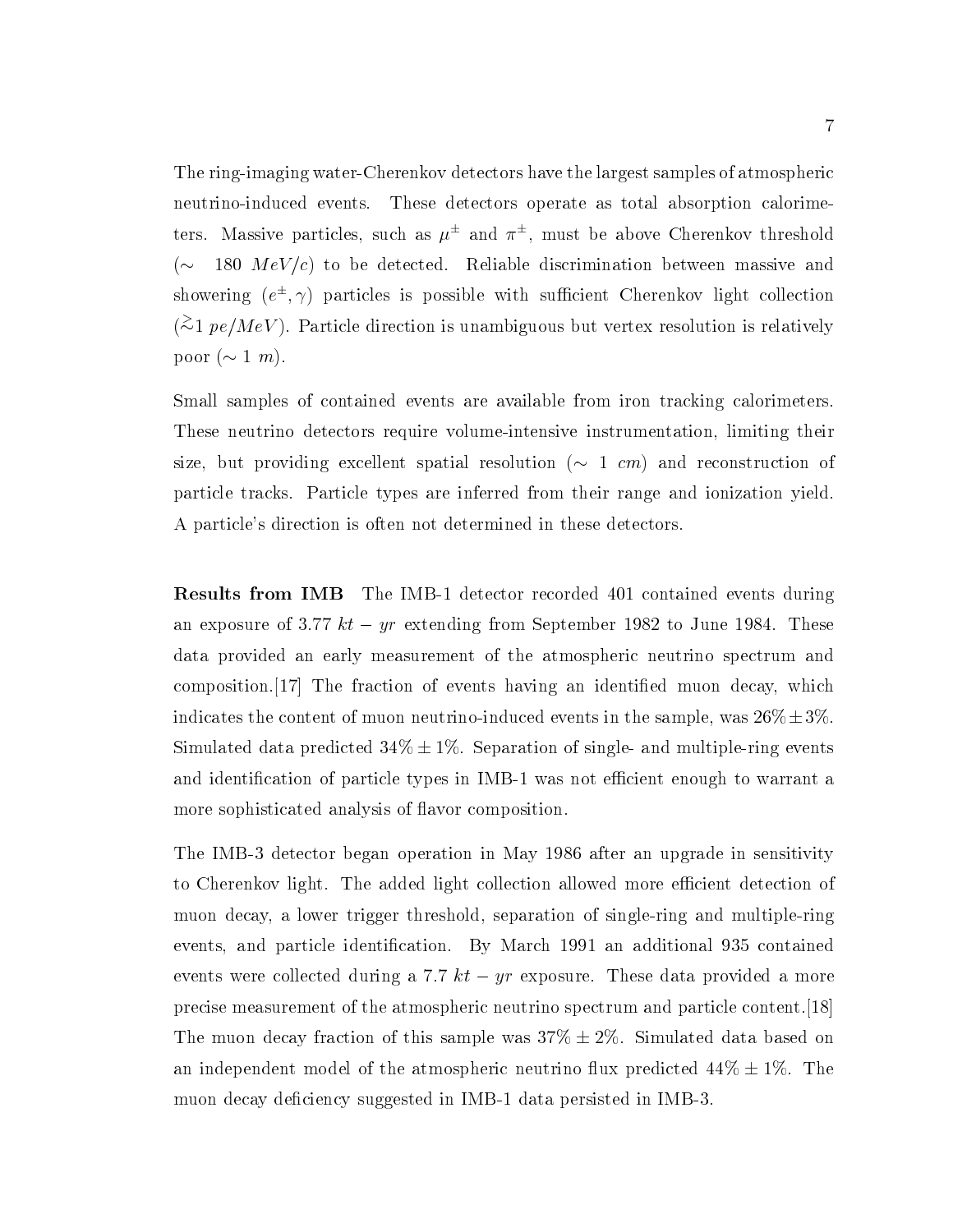A more sensitive test of the neutrino flavor composition in the atmospheric flux differentiated between non-showering and showering particles (in single ring events) using a "pattern recognition" method. These results confirmed an apparent deficit of muon neutrinos interacting in the detector. The number of non-showering, single ring events, as a fraction of the total number of single ring events, in IMB-3 was  $36\% \pm 2\%$  (syst)  $\pm 2\%$  (stat). The prediction, based on simulated data, was  $51\% \pm 5\%$  (syst)  $\pm 1\%$  (stat). Again, a shortage of muon-neutrino induced events was apparent.

Results from Kamiokande The Kamiokande detector collected 557 events in a 6.18 kt-yr exposure.[19] Although smaller than IMB, its resolution is better and its energy threshold lower due to a greater sensitivity to Cherenkov light. A subset of these data were the first to be analyzed using single ring event separation and particle identification by pattern recognition. Similar deficits of muon decays and  $\nu_{\mu}$ -induced events are observed in the Kamiokande data; they observed a fractional rate of non-showering events of  $49\% \pm 4\%$  while they expected 61%. Table 1.1 compares the IMB-3 and Kamiokande data.[20,21,22,23]

|                      | $IMB-3$    | $IMB-3$         | Kam       | Kam             |
|----------------------|------------|-----------------|-----------|-----------------|
|                      | Evts.<br># | Frac. of Total  | $#$ Evts. | Frac. of Total  |
| Obs. 1 Ring          | 507        |                 | 310       |                 |
| MC 1 Ring            | 525        |                 | 333       |                 |
| Obs. $\mu$ decay     | 168        | 0.33            | 112       | 0.36            |
| $MC \mu$ decay       | 223        | 0.43            | 162       | 0.49            |
| Obs/MC $\mu$ decay   |            | $0.77 \pm 0.06$ |           | $0.73 \pm 0.07$ |
| Obs. e-like          | 325        | 0.64            | 159       | 0.51            |
| MC e-like            | 257        | 0.49            | 128       | 0.38            |
| Obs. $\mu$ -like     | 182        | 0.36            | 151       | 0.49            |
| MC $\mu$ -like       | 268        | 0.51            | 205       | 0.62            |
| $Obs/MC$ $\mu$ -like |            | $0.71 \pm 0.05$ |           | $0.79 \pm 0.06$ |

Table 1.1: Summary of contained events from IMB-3 and Kamiokande.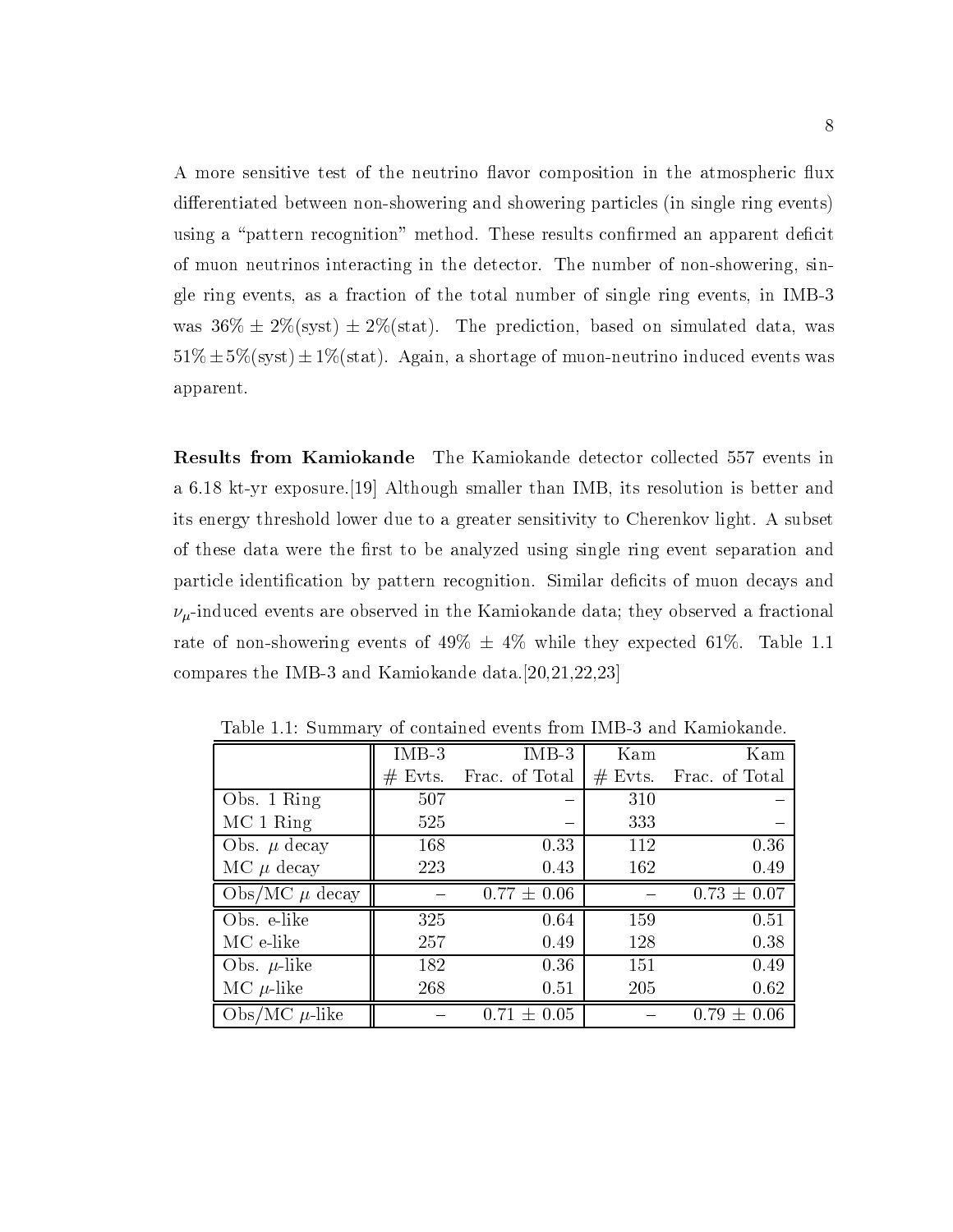Frejus, NUSEX, Soudan-2 results Another type of neutrino detector is the iron-tracking type, characterized by tracking elements (typically streamer or drift tubes) sandwiched between sheets of iron or steel. Three detectors of this type have reported measurements of contained atmospheric neutrino events: Frejus, NUSEX and Soudan-2.

The Frejus detector, located in the Frejus highway tunnel between France and Italy, collected 188 events. [24] All events with visible energy greater than 200  $MeV$ and an identied lepton are used to measure the ratio of charged current events due to electron- and muon-neutrinos. Neutral current events are identified in this analysis. These data do not show a significant deficit of  $\nu_\mu$ -induced events. They measured a fraction of muon-neutrino induced events, compared with the expected, of  $1.0\pm0.15\pm0.08$ . [25] This analysis includes upward-going stopping and horizontal muon events, but agrees with an earlier one based only on contained events.

The NUSEX detector, located under Mt. Blanc near the border of France, Italy and Switzerland, consisted of 134 horizontal iron plates with plastic streamer tubes, with a threshold energy of 200 MeV. They reported a ratio of muon-like events to electron events of  $0.96^{+0.28}_{-0.28}$  relative to expectation.[26]

The Soudan 2 detector had published 42 single prong events.[27] The visible energy threshold is lower than in Frejus and an anomalous (lower-than-expected) muonneutrino induced fraction is observed, though with limited statistics. New results[28] indicate a result that is between that of Frejus and those of IMB and Kamioka, with the ratio-of-ratios being  $0.75 \pm 0.19$ , thus accommodating either extreme.

#### 1.2.3 Observations  $(E_\nu \sim 100 \; GeV)$

External events can be used to monitor the flux of atmospheric  $\nu_{\mu}$  at energies typically 100 times higher than that of contained events. The direction of an upwardgoing muon is well correlated with that of its  $\nu_{\mu}$  parent. The distribution of zenith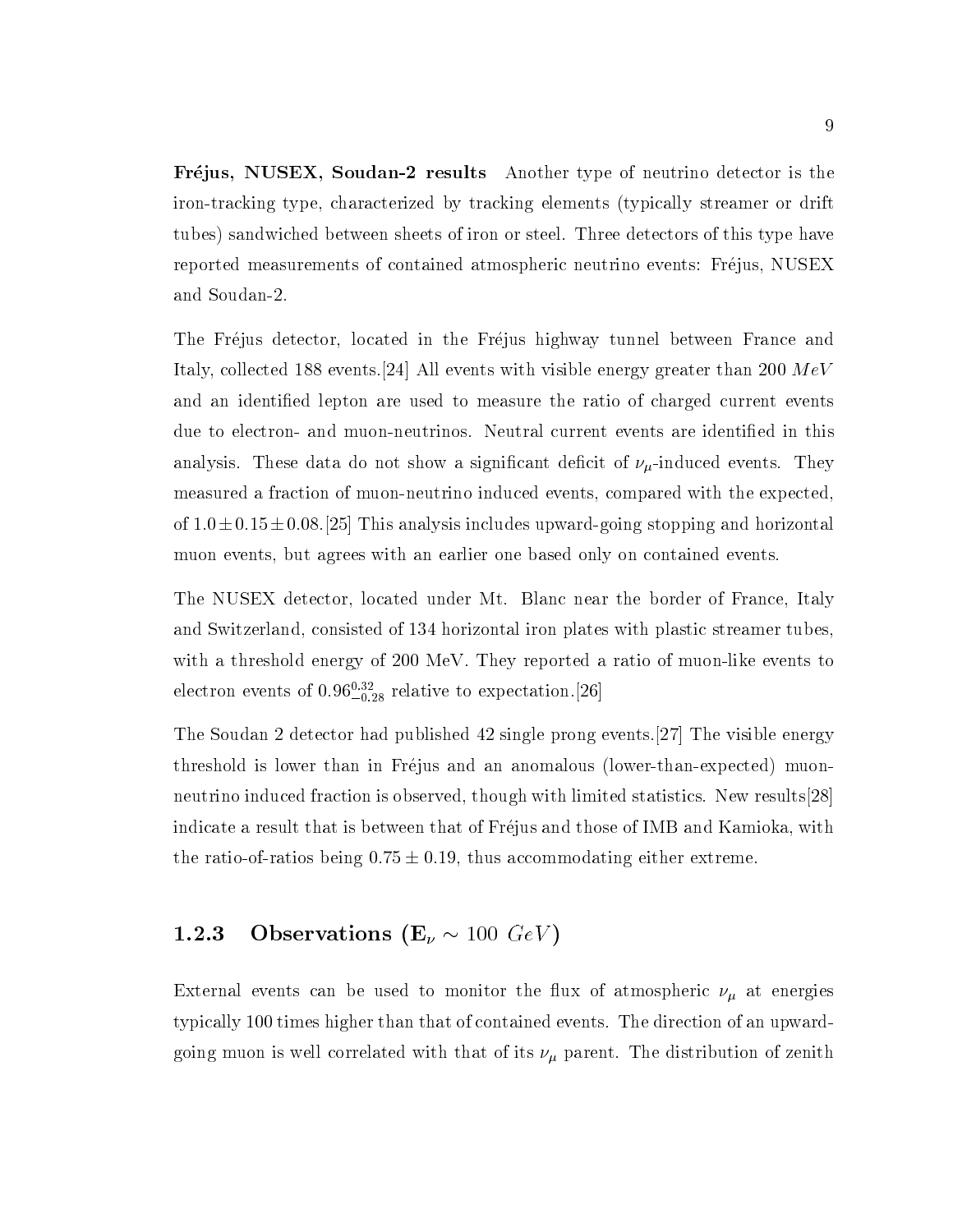angles, which peaks at the horizon due to the increased decay length in the atmosphere, is sensitive to possible distortions due to neutrino oscillations. The detectors provide limited information on the energy spectrum of external events, thus limiting the deduced information on the neutrino spectral shape. Large samples of external events have been collected by four experiments. Two are the large ring-imaging water Oerenkov detectors mentioned above. Others are the Daksan scintiliation counter telescope and the MACRO detector.

High energy results from IMB The IMB detector recorded 617 upward-going muon events during an exposure of  $1444 \text{ m}^2$  yr. This corresponds to a flux of 2.54  $\pm$  0.10(stat)  $\times$  10  $^{-1}$  cm  $^{-1}$ s  $^{-1}$ sr  $^{-1}$  above a muon energy threshold of  $\sim$  1.2 GeV . The predicted value, is based on a hybrid of the Volkova and Lee and Koh flux  $1000$ els, is 2.40  $\pm$  0.49(syst)  $\times$  10  $^{-1}$  cm  $^{-1}$ s  $^{-1}$ sr  $^{-1}$ .

Information about the neutrino energy spectrum is provided by measuring the fraction of upward-going muons that stop inside the detector. The measured stopping fraction is  $0.138 \pm 0.014$ (stat), while simulations predict  $0.140 \pm 0.005$ (stat).

Kamiokande results on upward muons The Kamiokande collaboration reports results based on 252 upward-going muon events, which were recorded during an exposure of 84*2 m [yr.]2*9] This corresponds to a nux of 2.04 $\pm$ 0.13(stat) $\times$ 10 cm  $^{-}$  s  $^{-}$  sr above a muon energy threshold of 3.0 GeV . Predicted nuxes are 1.92—2.20 $\times$ 10  $^{-1}$ cm  $^{-1}$ s  $^{-1}$ sr depending of the flux model employed. Stopping muons have yet to be incorporated in the Kamiokande analysis. The zenith angle distribution of upward-going muons recorded at Kamioka is compatible with the predictions from three flux models. Insufficient statistics prevents selection of one model over another.

Upward-Going Muons Observed in Baksan The scintillation telescope at Baksan records upward-going muons above an energy threshold of  $1 \text{ GeV}$ . In 7.18 five years, the (17  $\times$  17  $\times$  15) $m^2$  detector collected 421 events. This corresponds to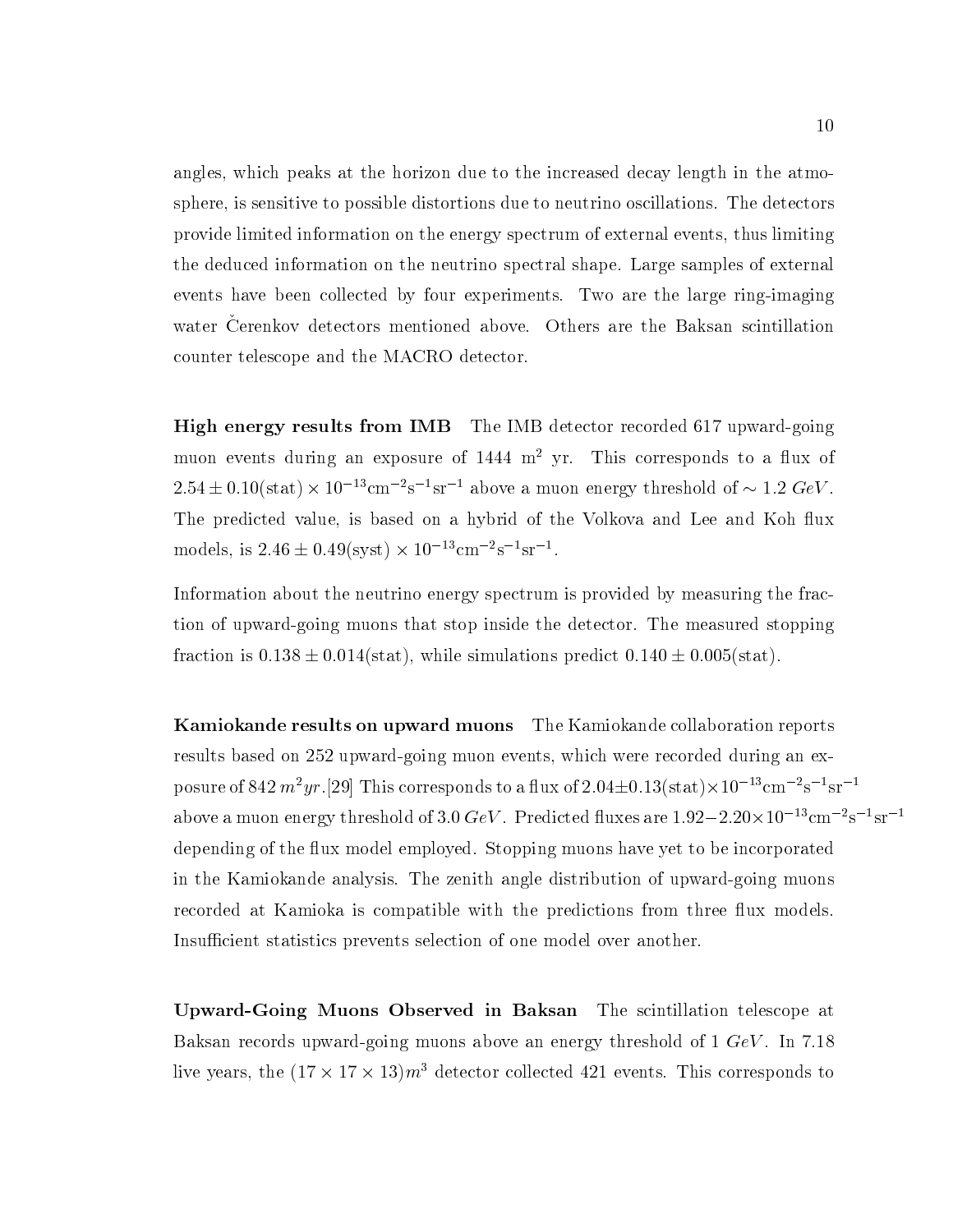a nux of 2.77  $\pm$  0.13(stat)  $\pm$  0.09(syst)  $\times$  10  $^{-1}$  cm  $^{-1}$ s  $^{-1}$ sr  $^{-1}$ .[30] The predicted nux is  $2.45 - 2.75 \times 10^{-5}$  cm  $^{-5}$  sr  $^{-5}$  depending on the atmospheric neutrino nux model.

MACRO results on upward muons MACRO recorded 255 upcoming muon events in 15 months of livetime, being found at the rate of 130 per year. The effective area averaged over the hemisphere is about 400  $m^{\scriptscriptstyle +}$ , almost the same as for IMB. A signicant data sample was presented in a preliminary report at the DPF meeting in August 1996 in Minneapolis,[31] showing an angular distribution that is a bit low in the two bins nearest the nadir. The results seem to be in minor disagreement with the older and larger samples from Baksan, IMB and Kamioka.

#### 1.2.4 Interpretation of Results

As shown in the last section, the results from several independent measurements of the atmospheric neutrino flux, spectrum, and composition are in good agreement. However, low energy measurements disagree with the theoretical expectation for the relative rate of muon-neutrino induced events. The expectations are based on detailed predictions of the neutrino flux, neutrino interactions, and the response of the detector(s) in question.

On the other hand, the absolute rate of high-energy (upward-going) muon-neutrino induced events agrees with expectations, albeit with fairly large (primarily systematic) uncertainties. With less uncertainty, the rate of upward-going stopping muons is about as predicted, suggesting that the shape of the high-energy muon-neutrino spectrum is understood.

The apparent dearth of low-energy muon-neutrinos may have several different explanations. As a reminder, the predicted absolute rate of events of either neutrino type is quite uncertain; thus, it has not been possible to determine if the muon-like events are missing or if there are too many electron-like events.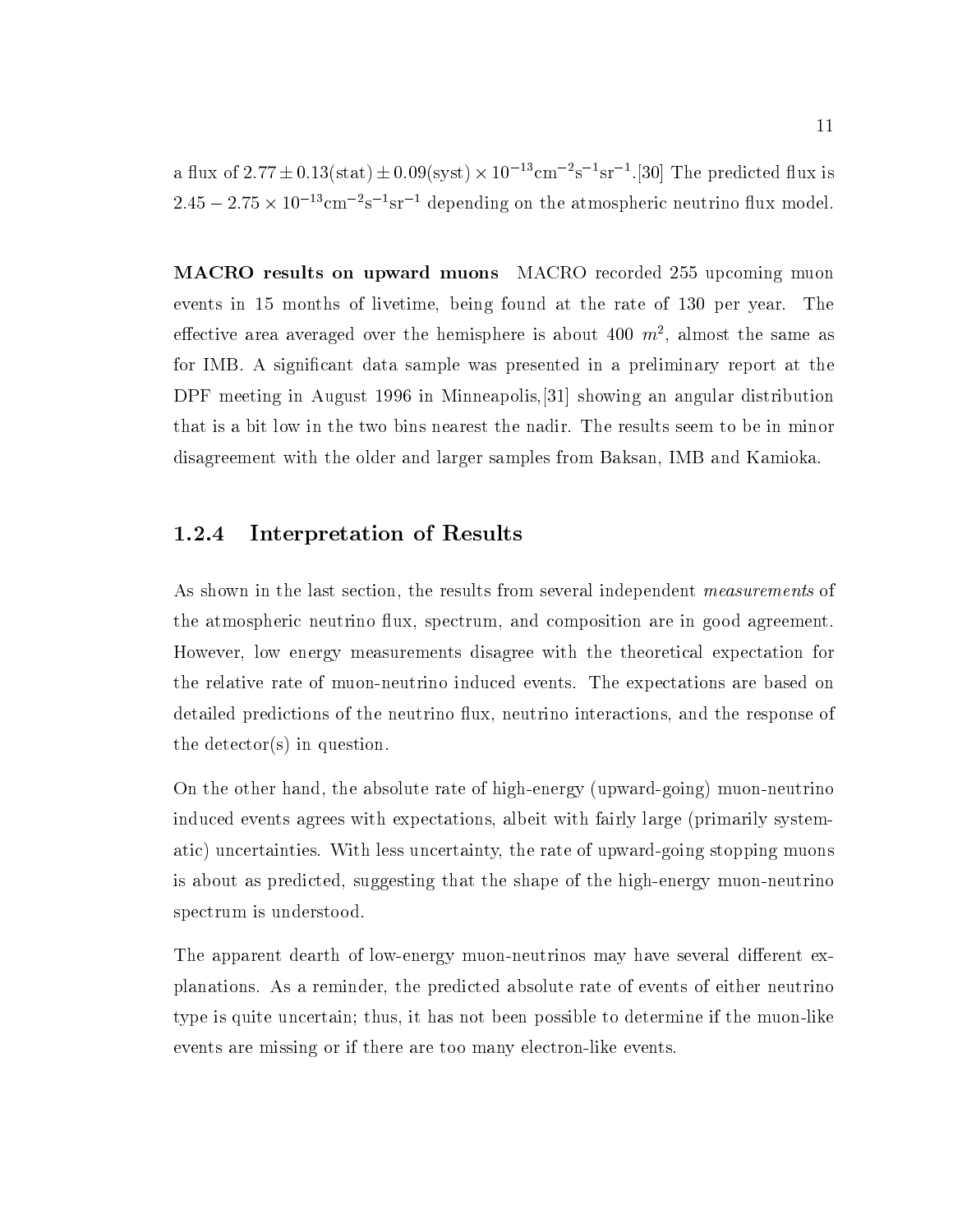**Theoretical uncertainties** Many different ingredients go into the calculation of the atmospheric neutrino rate in underground detectors: the energy spectrum and composition of the neutrino 
ux must be known, detailed account must be made for the interaction of the neutrinos (including the absolute cross section, kinematics, and modifications to the interaction made by nuclei), and careful consideration of the response of the detector to the interaction products. Each of these components comes with its own uncertainty. This section briefly describes the remaining uncertainties.

As previously mentioned, the absolute flux of neutrinos is known only to about 20%. However, the relative flux of electron- and muon-neutrinos is known much better. The predicted fraction of muon-like events based on three different flux models does not differ by more than about  $2\%$  and we use this to estimate the uncertainty in the relative rate of muon-like events, due to the flux uncertainty.

The absolute value of the neutrino cross section in this energy range is somewhat uncertain. The axial-vector form factor is known to about 10% and additional uncertainty must be added to account for nuclear effects. However, the uncertainty in the relative electron- and muon-neutrino cross section is substantially less.

Finally a systematic error must be added to account for the uncertainty in the particle identification efficiency. Fortunately, with detailed systematic checks performed using cosmic-ray muons and muon-decay electrons, the uncertainty in the efficiency is only about 2%.

Therefore the estimated total systematic uncertainty in the fraction of muon-like events is about 5%. However, experimental tests are required to verify these results.

Possible new physics: neutrino oscillations One possible explanation of the apparent dearth of muon-type events is neutrino flavor oscillations. Oscillations between neighboring neutrino families is theoretically preferred. Muon-neutrino to tau-neutrino oscillations will most effectively rid the observed atmospheric neutrino events of a muon-like component; however,  $\nu_e$ - $\nu_\mu$  oscillations are also possible.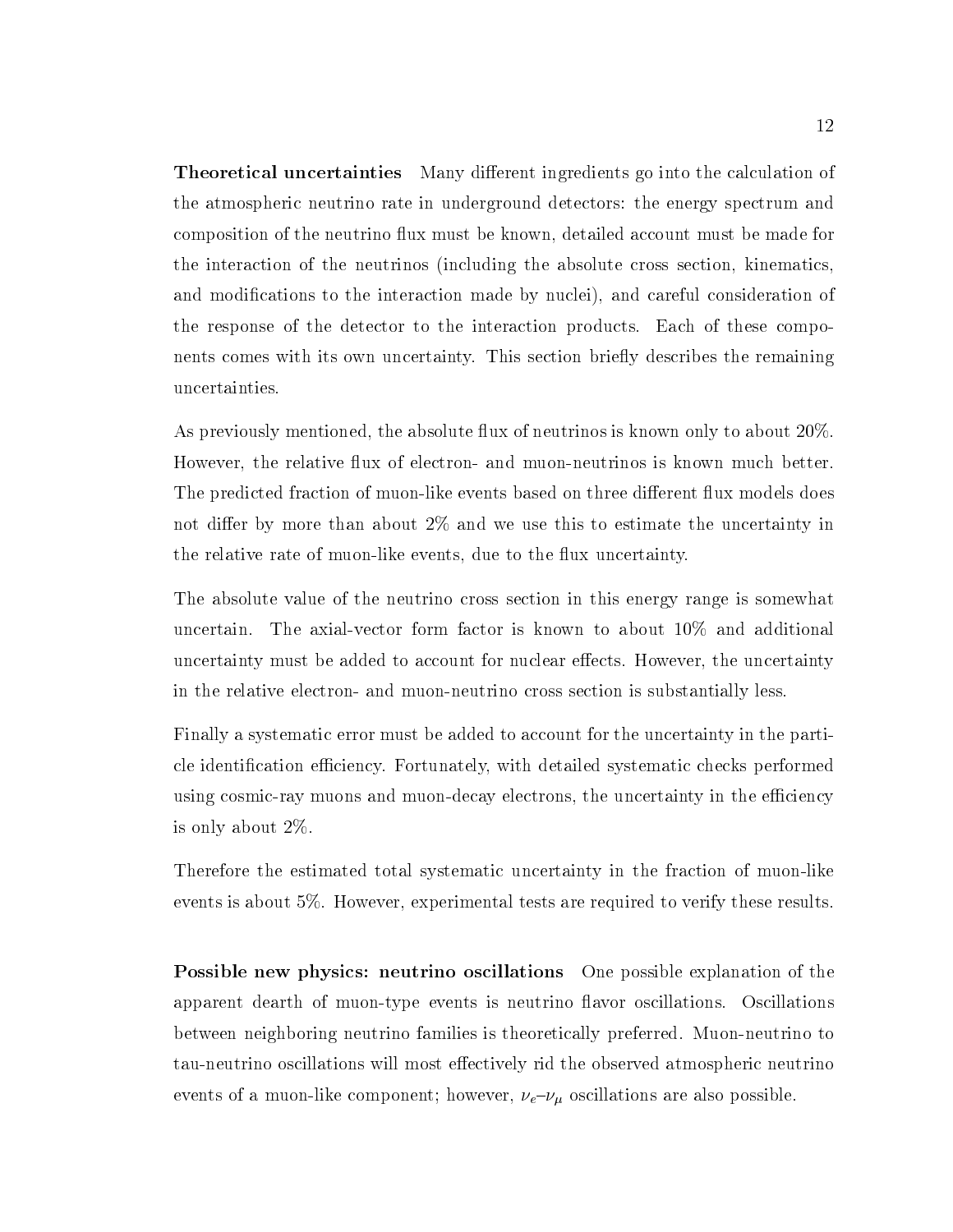More convincing evidence for neutrino oscillations would be found in either the observed neutrino energy spectrum (low energy neutrinos oscillate earlier) or in their zenith angle distribution (downward-going neutrinos may not have had a chance to oscillate due to their short path length). muon-like events depends on either zenith angle or energy.

Upward-going external muon-neutrino induced events (entering events with vertices in the rock below) should show evidence for oscillations. Although at higher energies, these neutrinos have all traveled great distances. Yet, the rate, and zenith-angle and energy distribution of these events have been reported to be as expected from predictions,[32,33]. Further research in this area is being carried out.

Possible new physics: proton decay It has been suggested [34] that the atmospheric neutrino problem is not due to a deficit of muon-like events but to an excess of low-energy electron-like events from proton decay. The analysis was based on a selected neutrino flux calculation. Corrections were necessary to compare this calculation to the observed Kamiokande data. Although these corrections are not exact, the authors conclude that there are too many low-energy electron-like events (above the expected "background" from their corrected model) and these events are compatible with  $p \to e^+ \nu \nu$  with a lifetime of about  $4 \times 10^+$  years.

The most obvious criticism is that, using any of the more recent neutrino flux calculations coupled to sophisticated detector simulations, analysis shows no such low-energy excess. If protons do decay by the mode  $p \to e^+ \nu \nu$ , several companion modes (such as  $n \to e^+ e^- \nu$ ) should have similar lifetimes; on the other hand, current experimental lower limits for the lifetime for the companion modes are much longer than the lifetime inferred above. Another criticism is that the anomaly seems to extend to too high an energy in Kamioka and IMB.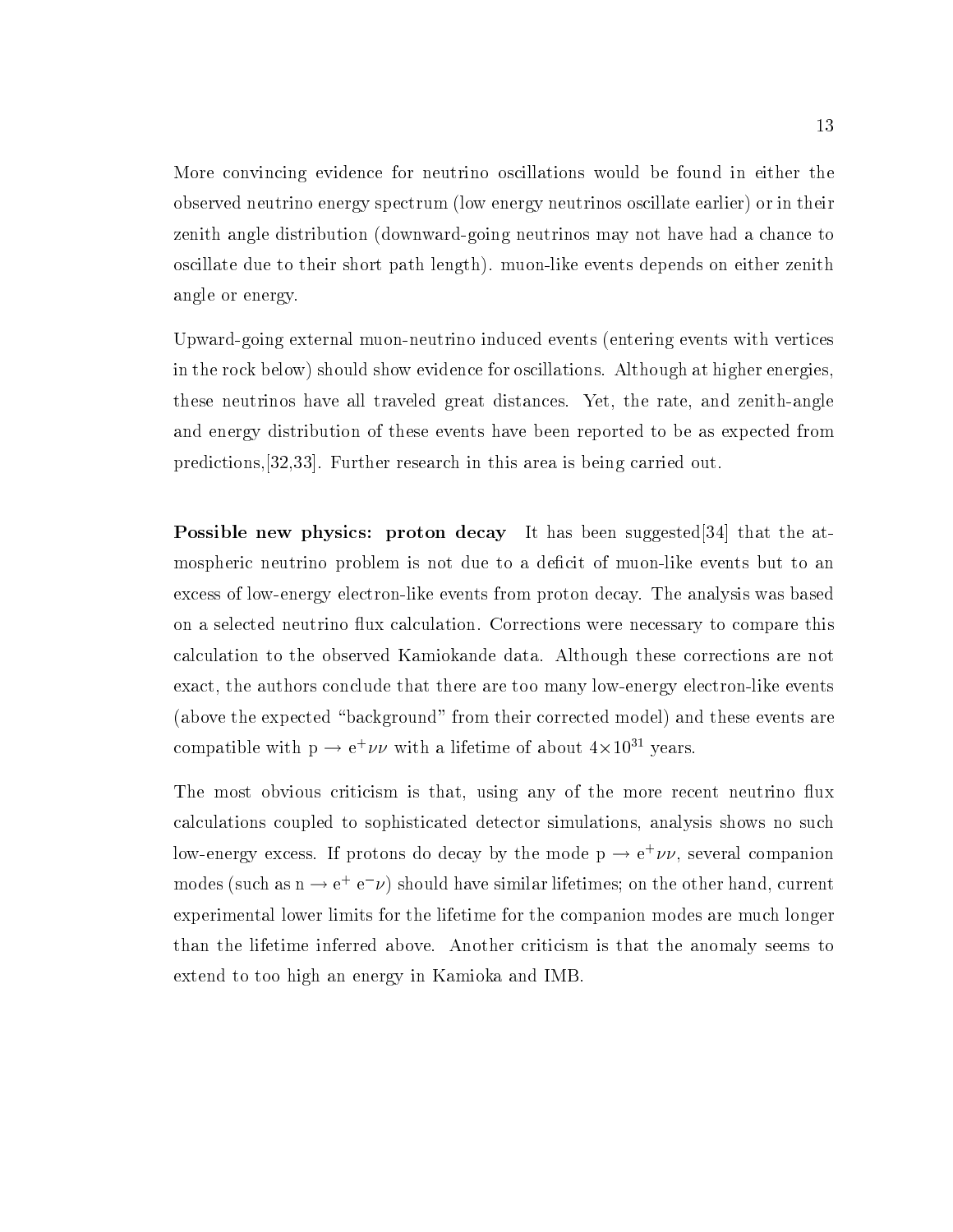#### 1.2.5 Atmospheric Neutrinos in Super-Kamiokande

Super-Kamiokande is a 50 kton water-Cherenkov detector. The sheer size of Super-Kamiokande is very important for refined measurements of the atmospheric neutrino flux and composition. The IMB detector recorded about 1 contained atmospheric neutrino event per day of operation whereas Super-Kamiokande records about 7. Systematic uncertainties will eventually dominate the statistical uncertainty in Super-Kamiokande but the improved statistics allow the data to be cut into different classes for systematic studies.

However, it is not only size that separates Super-Kamiokande from the earlier generation of underground detectors. The pattern recognition method of particle identification previously suffered from modest light collection (about  $1-5$  pe $/MeV$ ) and vertex resolution (about 1 m); for example, a misfit event vertex could turn a muon track into an apparent electron track and vice versa. Thus, the efficiency for correct particle identication in IMB-3 was slightly better than 90% andin Kamiokande it is about 98%.

#### 1.2.6 Conclusions

The underground measurements of the atmospheric neutrino spectrum and composition are in good agreement. The disagreement between these measurements and the theoretical predictions is, however, statistically quite signicant. The cause of the disagreement must thus be either an unidentified systematic effect in the flux calculation, neutrino model, or detector simulation, or some new physics.

Investigation of systematic effects (the neutrino model or detector simulation) requires controlled experiments. Such experiments include a charged particle beam test, now concluded, and a future neutrino beam test. Both of these tests employ a large water-Cherenkov detector at KEK. The beam test (E-261) indicated no problem with the particle identication methods employed in IMB and Kamioka. [35,36] Isolation of potential systematic problems with the neutrino flux calculations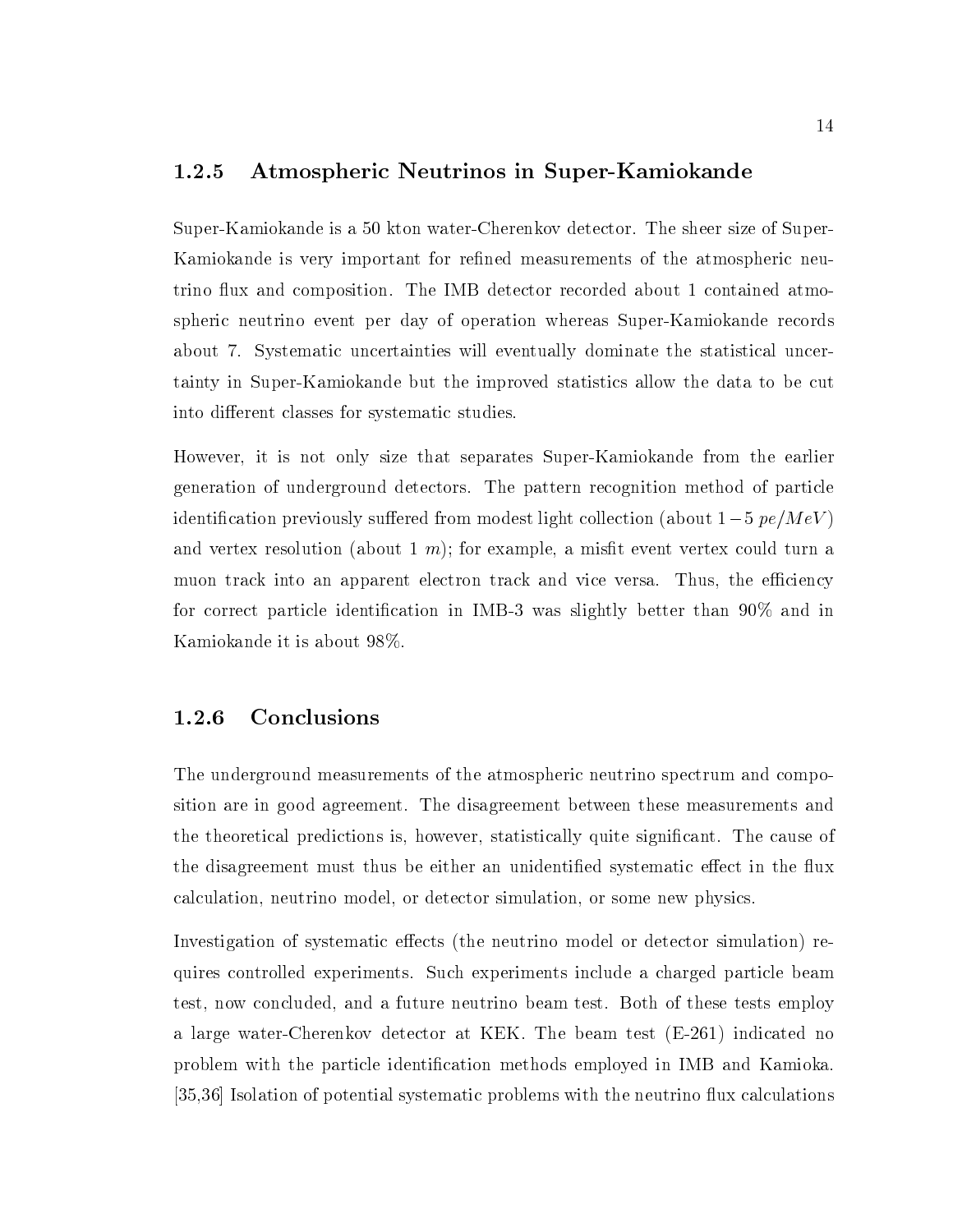will require, among other things, much more atmospheric neutrino data to search for energy, zenith angle, or other effects, that might indicate the nature of the problem.

The unambiguous confirmation that the atmospheric neutrino problem is actually the result of some exciting new physics will require a vast increase in the size of the neutrino event sample. The most compelling explanation involving new physics is that neutrino oscillations are causing the  $\nu_\mu$ 's to disappear before they reach the underground detectors.

Several complementary approaches are likely to be required to probe this possibility completely. One approach uses the greater statistics in the neutrino sample, along with greatly improved resolutions and particle identification efficiencies of Super-Kamiokande to allow a detailed systematic search for possible energy or path-length deviations that would indicate neutrino oscillations.

Another approach that will be used to attack this problem are accelerator based long-baseline neutrino oscillation experiments. Because of the range of neutrino masses implied by the atmospheric anomaly, such an experiment will require that the neutrino beam energy and path length satisfy  $\frac{1}{E} \geq 100~\kappa m/{\rm GeV}$  . Such possibilities have been investigated in proposals at FNAL, BNL and CERN for long-baseline neutrino experiments. An  $\sim 1 \; GeV$  neutrino beam from KEK (E-362) pointed at Super-Kamiokande will fulfill this requirement with the added advantage of using an existing, well understood, very large detector with excellent resolution.

Hints of an atmospheric neutrino problem were first uncovered in data from the IMB and Kamiokande detectors. The goal of the first year of data-taking at Super-Kamiokande has been to confirm the results, and acquire better statistics.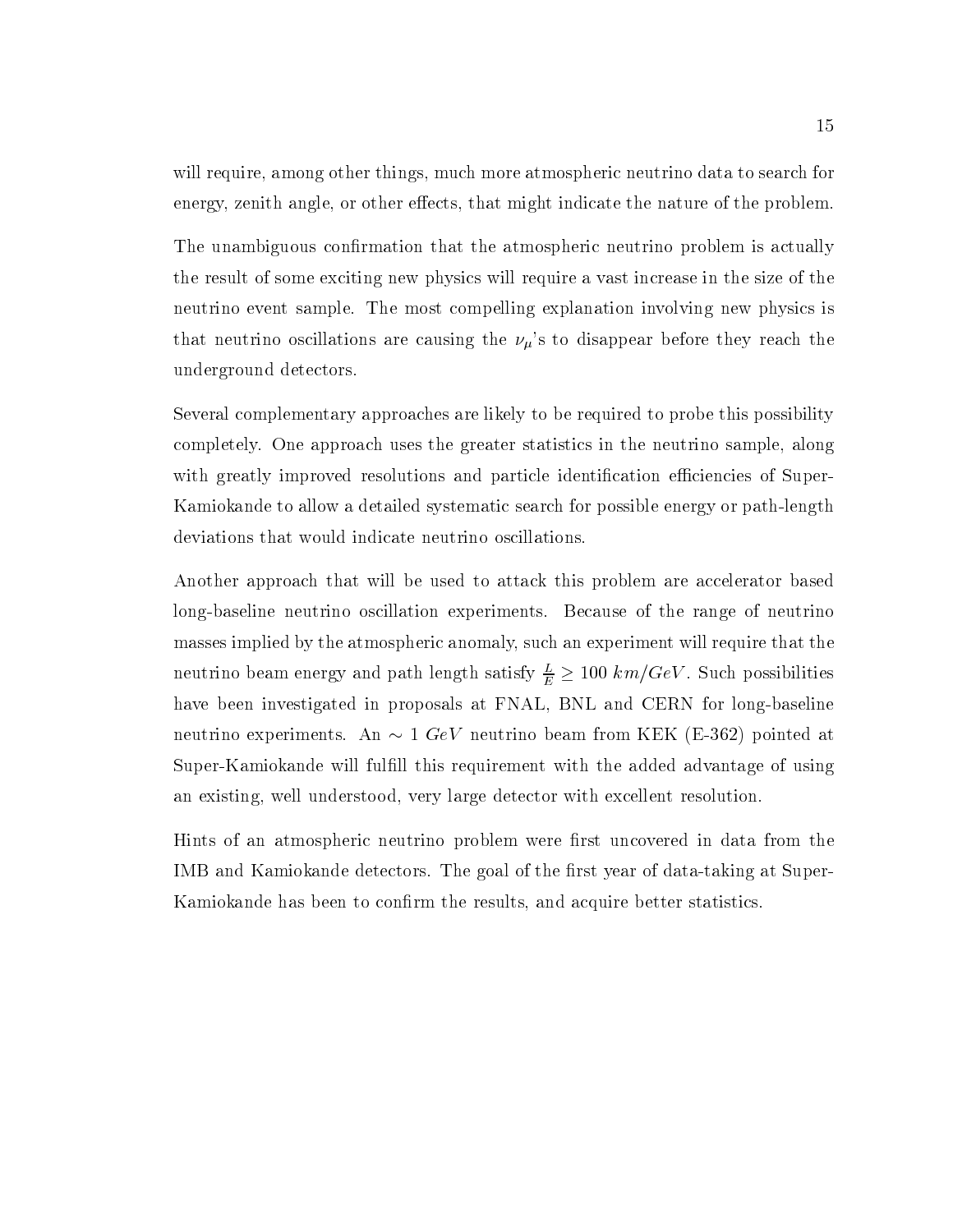## Chapter 2

## Detector

#### Super-Kamiokande detector  $2.1$

Super-Kamiokande is a 50 kton water Cherenkov detector located in the Mozumi mine of the Kamioka Mining Company in Gifu prefecture, Japan. It lies one kilometer below the peak of Mt. Ikeno, and is reached byatwo-km long access tunnel. The mine, a source of zinc, copper and silver ores until 1995, is now inactive and operates chiefly as a research site; in addition to Super-Kamiokande, the mine also houses the predecessor experiment Kamiokande, the site of which is slated for conversion to the KAM-LAND long-baseline reactor experiment. The water-equivalent depth for cosmic rays is 2700 m.

Super-Kamiokande is a ring-imaging water-Cherenkov detector. Charged particles moving through the water at relativistic speeds  $(\beta(= v/c) > c/n)$  emit a forward cone of light with half angle given by:

$$
cos(\theta) = \frac{1}{n\beta},
$$

which for water, with index of refraction  $n = 1.33$ , gives a Cherenkov angle of about 42 deg for  $\beta \sim c$ . The light is emitted in a spectrum which, when folded through the transmission of water, ranges from 300 to 600 nm, and peaks at around 360 nm. This light is detected by photomultiplier tubes, where the measured timing and intensity of the light at each tube is used to reconstruct the particle track. Figure 2.1 shows the geometry of the light relative to the charged particle track and the photomultiplier tubes in the detector.

The detector comprises 11146 Hamamatsu R3600 50-cm diameter photomultiplier tubes (PMTs), lining and viewing a cylindrical volume of ultra-pure water 16.9 m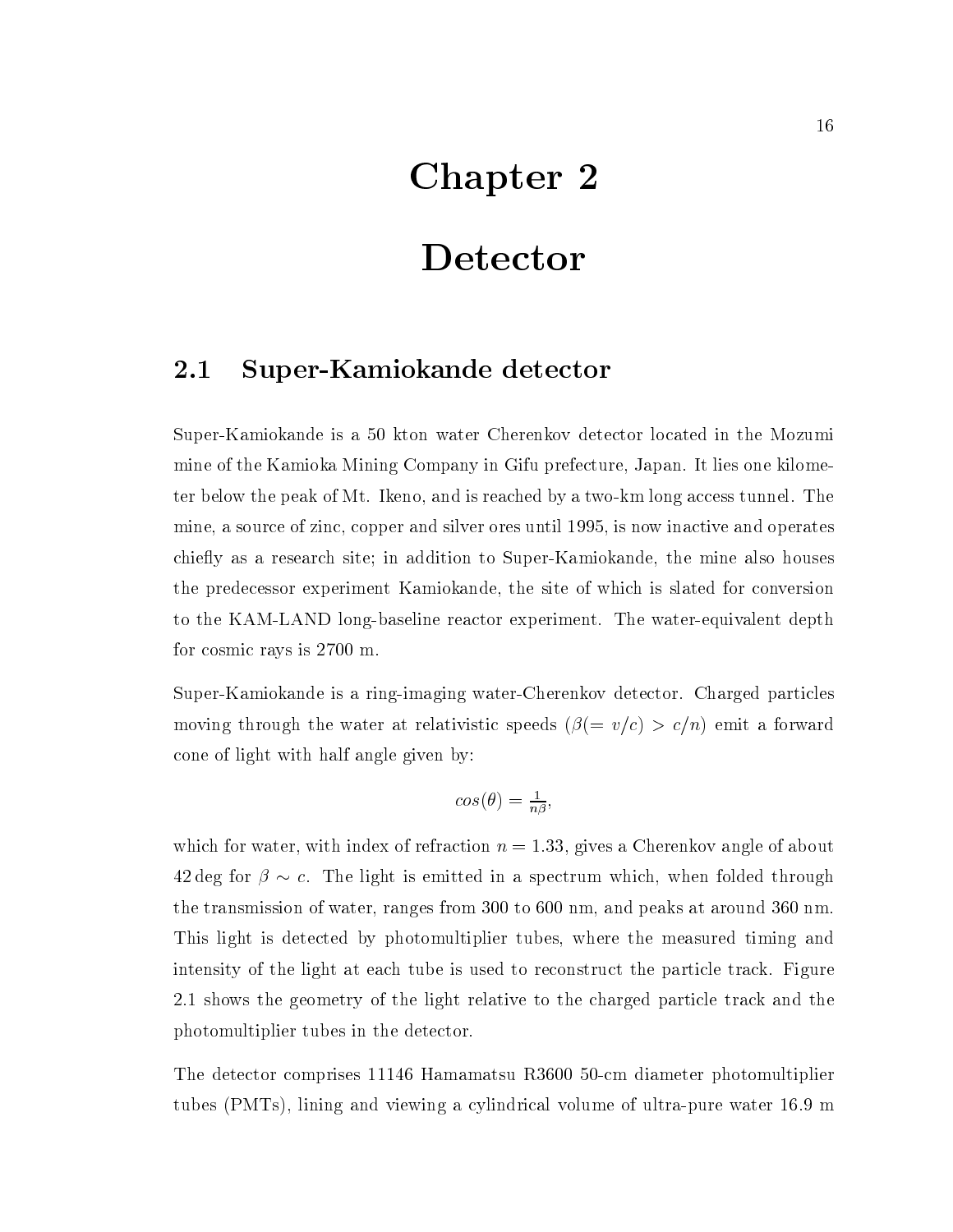

Figure 2.1: Geometry of Cherenkov light from passage of relativistic charged particle through the detector medium (water).

in radius and 36.2 m high. An outer detector and shield of 2.5 m thickness of water completely surrounds the inner detector. The outer detector is instrumented by 1885 Hamamatsu R1408 20-cm PMTs, and is used to reject incoming tracks from cosmic rays and passively shield against radioactivity from the surrounding rock. Figure 2.2 shows the relationship between the two main detector volumes.

The inner detector tubes are similar to those used in Kamiokande, redesigned for an improved timing resolution of 2.5 ns at the 1 p.e. level. [37] The outer detector tubes are the same tubes that were used in IMB, recycled. Attached to the equator of each outer-detector tube face is a "wave-shifter plate" which increases the collection efficiency by  $60\%$  over that of a bare tube. Figure 2.3 shows the tube mounting in the detector in vertical cross-section.

The tubes are mounted in units of "super-modules," consisting of 12 inner-detector tubes on the front side and 2 outer-detector tube/wave-shifter pairs on the back side.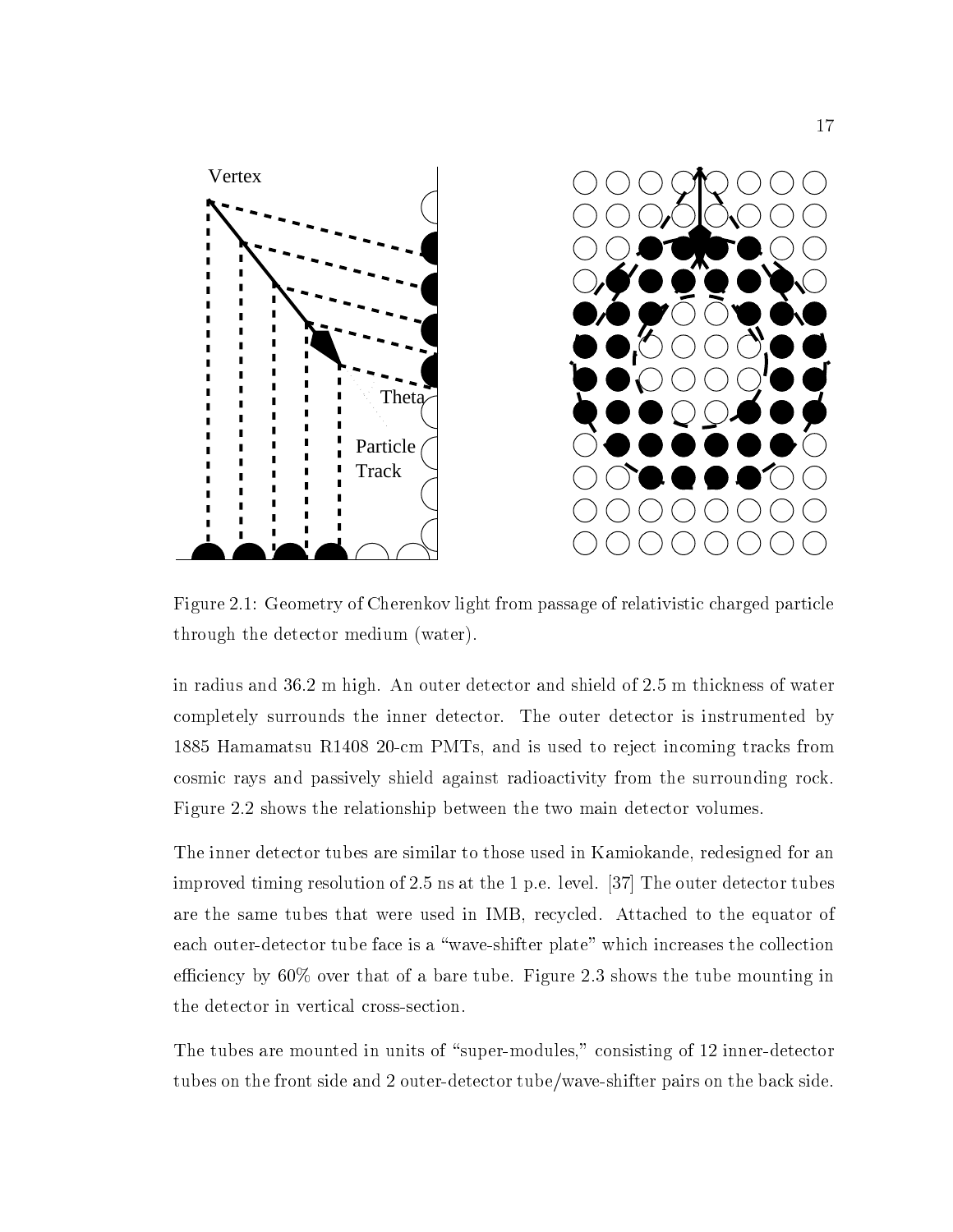

Figure 2.2: Structure of detector, showing inner-detector cylinder surrounded by outer-detector shell.

The inner and outer tubes face away from each other to view their respective detector volumes. The two detector regions are optically separated by a pair of opaque sheets which enclose a dead region 55 cm in thickness. On the inner-detector side a black plastic sheet is used to minimize reflections from an event back into the detector. On the outer-detector side of the super-module, and lining the outer walls of the tank, is white reflective Tyvek sheeting in order to maximize the light-collection efficiency of the outer detector. The Tyvek which is mounted on the frame has a black non-reflective backing, to absorb any light which makes its way into the dead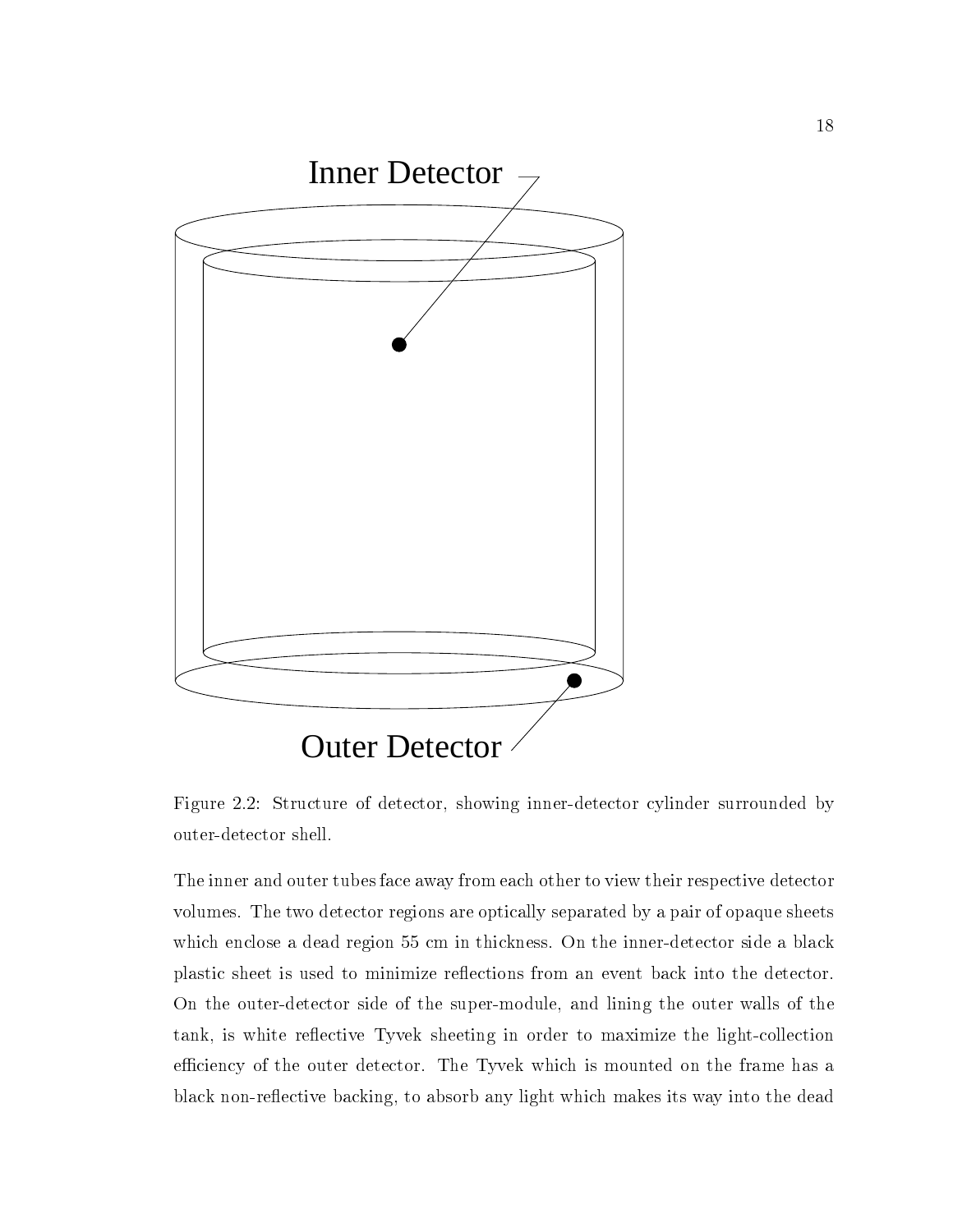

Figure 2.3: Super-Kamiokande tank in vertical section, showing the PMTs of the inner and outer detectors separated by a 55-cm "dead space." (Figure not to scale.)

space inside the super-module or is generated there by events passing through or originating in the dead space. Figure 2.4 shows the relative positions of the tubes in a supermodule. The wall of the detector is composed of towers of supermodules, 17 high. There are 37.5 towers, Tower 28 being a half-width tower. The super-modules on the top and bottom of the detector have a different framework, but the relative tube positions are much the same.

The inner PMTs are read out with custom Analog Timing Modules (ATMs [38]), which provide 1024 ns range at 0.25 ns resolution in time and 409.5 pC range at 0.1 pC (0.2 photoelectron) resolution in charge for each PMT. The outer PMTs are instrumented with custom charge-to-time conversion modules, QTCs (built at BU), which output timing pulses at a fixed delay from the rising edge of the incoming PMT pulse with a time-width proportional to the integrated charge of the PMT pulse. These signals are then digitized with LeCroy 1877 TDCs with 16  $\mu$ s fullranges. The resulting resolutions are 0.5 ns in timing and 0.1 p.e. in charge. The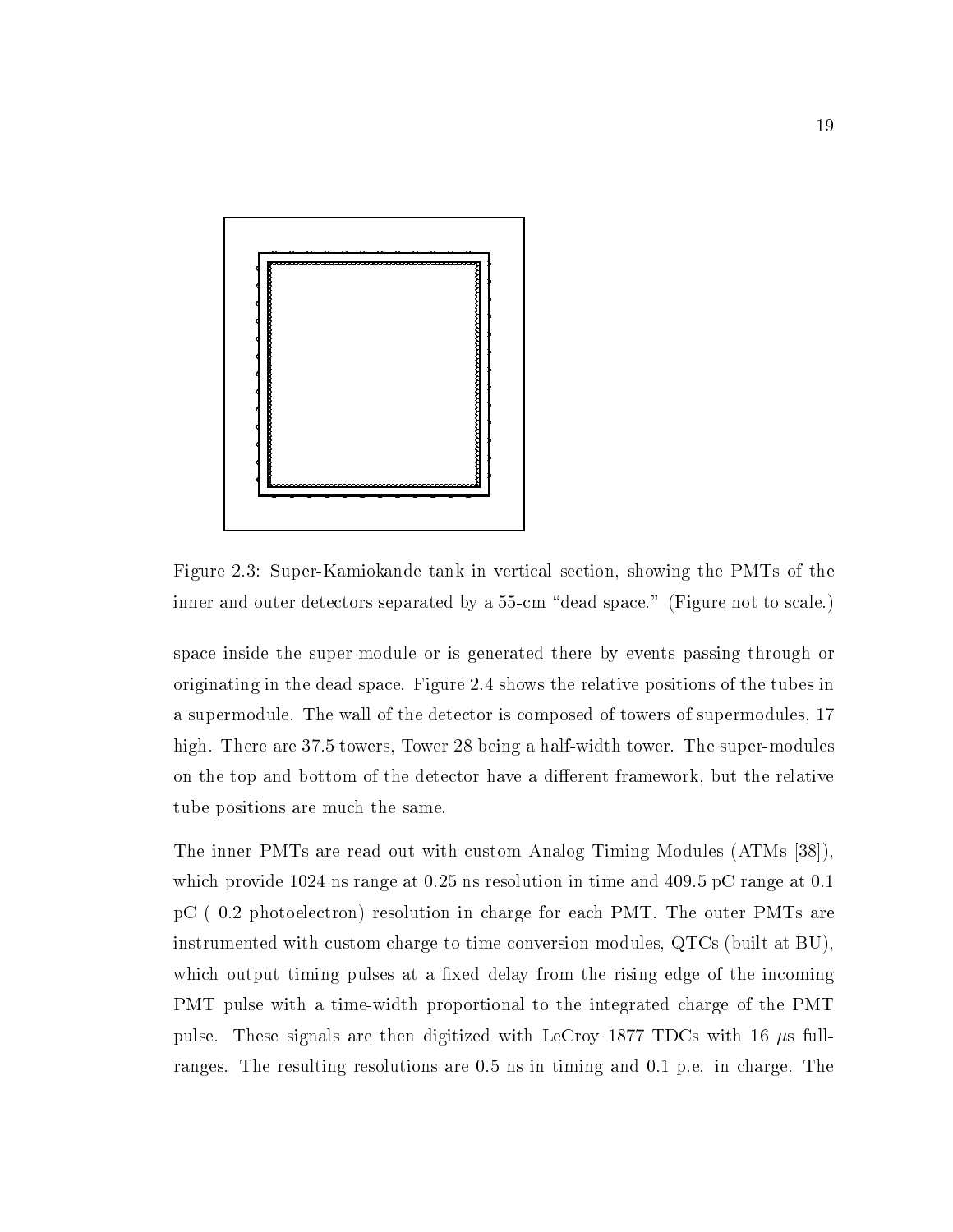## Side Super-Module



Figure 2.4: Front (inner-detector) and Back (outer-detector) views of a typical wall supermodule.

time and charge calibration of the raw data for both inner and outer detectors is done immediately offline and both analyses start with the same calibrated data.

The trigger is formed by the coincidence of PMT hits, at a threshold of 0.2 p.e. in a coincidence window 200 ns wide. The trigger threshold is set at 5:5 MeV of visible energy, defined as the energy of an electron which would produce the same number of Cherenkov photons as the given event. (Note: after the first year of datataking, a new "super-low trigger" was installed which permits data-taking down to a threshold of 4.5 MeV, though with lower efficiency than that above 5.5 MeV.) The noise rate in each tube is 3:6 kHz. The average attenuation length for Cerenkov light is 68 m, varying  $\pm 5\%$  over the course of data-taking. The raw data are saved at a total rate of 20 GB (one DLT tape) per day.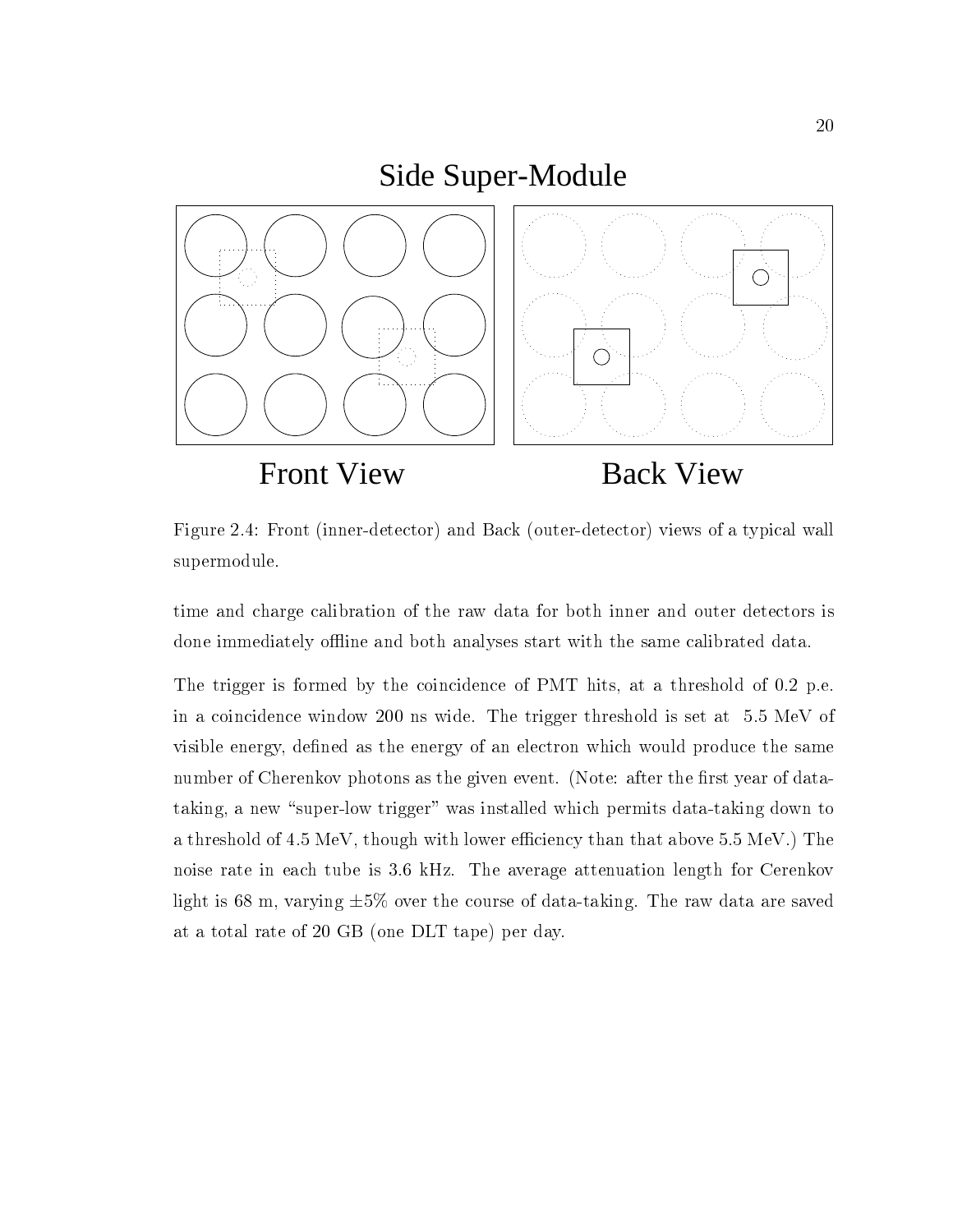#### 2.2 Data Flow

Data from the detector is read out via 10 "online slave" computers: 8 (named sukon1) - sukon8) to read out the inner detector tubes, 1 (sukant) to read out the outer detector tubes, and 1 (sukon9) to handle the trigger electronics. Data from the online slaves is passed to the "online host" computer (sukonh), which assembles the data into events and passes the events (in "online format") to a reformatting computer (sukrfm). This machine converts each event to offline format, and then transmits it via fiber optic link to the computer center outside the mine in the nearby town of Mozumi. There the data are further converted from raw hit counts to calibrated T (ns) and Q (p.e.). The raw data are also archived to tape in Mozumi. Figure 2.5 shows the data-flow on the top of the tank; the online-host and reformatting computers are located in the control room, in a tunnel off the top of the figure.



Figure 2.5: Left: Data path between huts on tank top. Right: DAQ cards in TKO crate.

The calibrated data are distributed down two paths: one is a reduction chain operated by the onsite groups (consisting largely of members of Japanese institutions,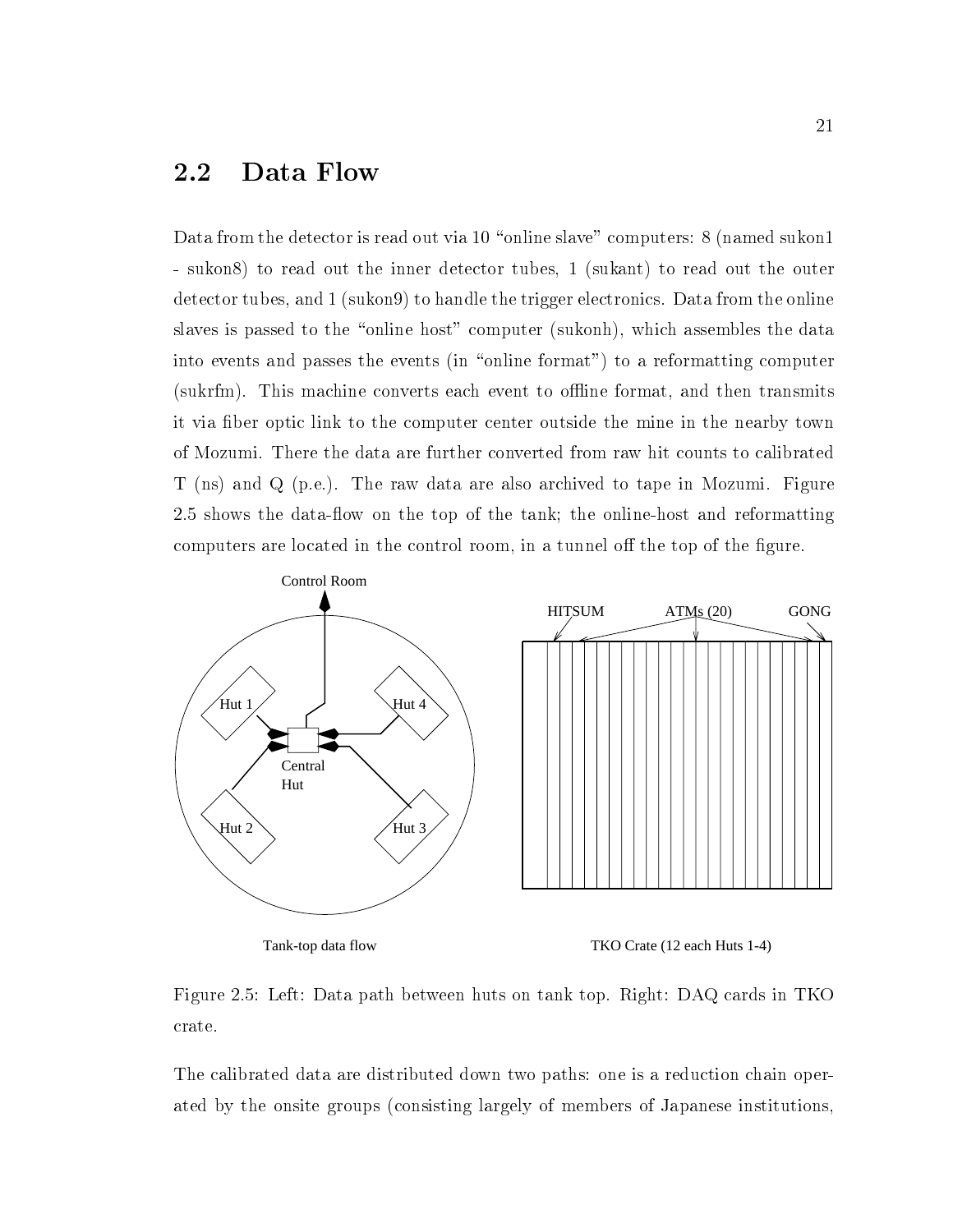but including participation from the University of Washington and SUNY Stony Brook); the other is a tape archiving process operated by the US institutions for shipment back to SUNY Stony Brook in the US, where it undergoes a separate, independent reduction from the onsite one for distribution to other institutions in the US. The offsite copy of the data also forms a backup for the onsite tape archive.

## 2.3 Detector Electronics

The inner and outer detectors, besides using different PMTs, also have different read-out electronics. The hit information is merged inside the mine before being transmitted to the computer center in Mozumi.

#### 2.3.1 Inner Detector

Figure 2.6 shows the data path for the inner detector. The specific modules are discussed below.



Figure 2.6: Inner Detector data acquisition hardware block diagram. Shown is the data path within each of the 4 outer huts. Each online slave computer (two per outer hut) reads out the hit information for one eighth of the detector, passing the hit information to the event-builder softtware in the central online host computer.

This section presents a summary of the specifications for the Super-Kamiokande front-end electronics modules (ATM, GONG, TRG, LIME).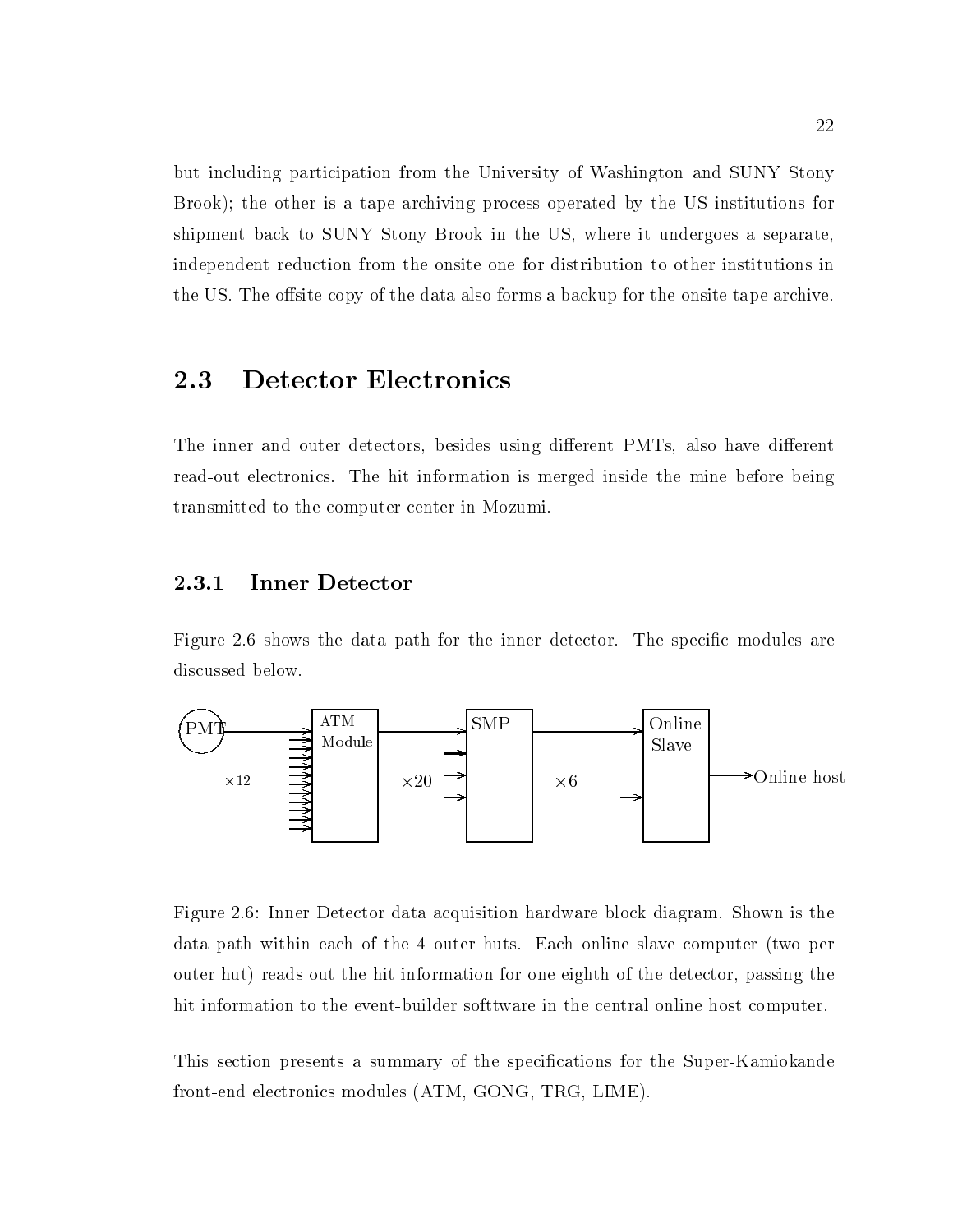#### $2.4$ Specifications and Principles of Operations

#### 2.4.1 ATM

The ATM (Analog Timing Module) digitizes the charge and time information for 12 PMTs.[38] Each tube channel (0-11) is divided into two subchannels (A and B), which alternate digitizing hit information from the PMT. There are 20 ATMs per TKO crate in the Super-Kamiokande inner-detector DAQ.[39]

ATM specifications [38]:

- FIFO capacity: 1024 16-bit words.
- FIFO read-out format:

**Word 0:** [00][8-bit event  $\#$ ][0/1 (A/B)][0][4-bit chan  $\#$ ]

Word 1: [01][00][12-bit TDC data (0-1023 ns, 0.25 ns/count)]

Word 2: [10][00][12-bit QDC data (0-409.5 pC, 0.1 pC/count)]

Word ..: Repeat for each hit received.

• Programmable modes:

OPERATE: Normal operation mode.

- PEDESTAL: Used for TDC calibration. TDC gate width controlled by GONG, instead of self-gating on a tube hit.
- CAL: Used for QDC calibration. Takes input from CAL connector on frontpanel, instead of from tubes.

MEMTEST: Used to test FIFO memory.

- Other programmable options:
	- Threshold (for all channels) programmable from 0 to -1.25V, in steps of 0.61 mV. (Threshold is applied after amplification; 0.1 p.e. corresponds to minus  $50-60$  mV.)
	- { Programmable 8-bit module ID.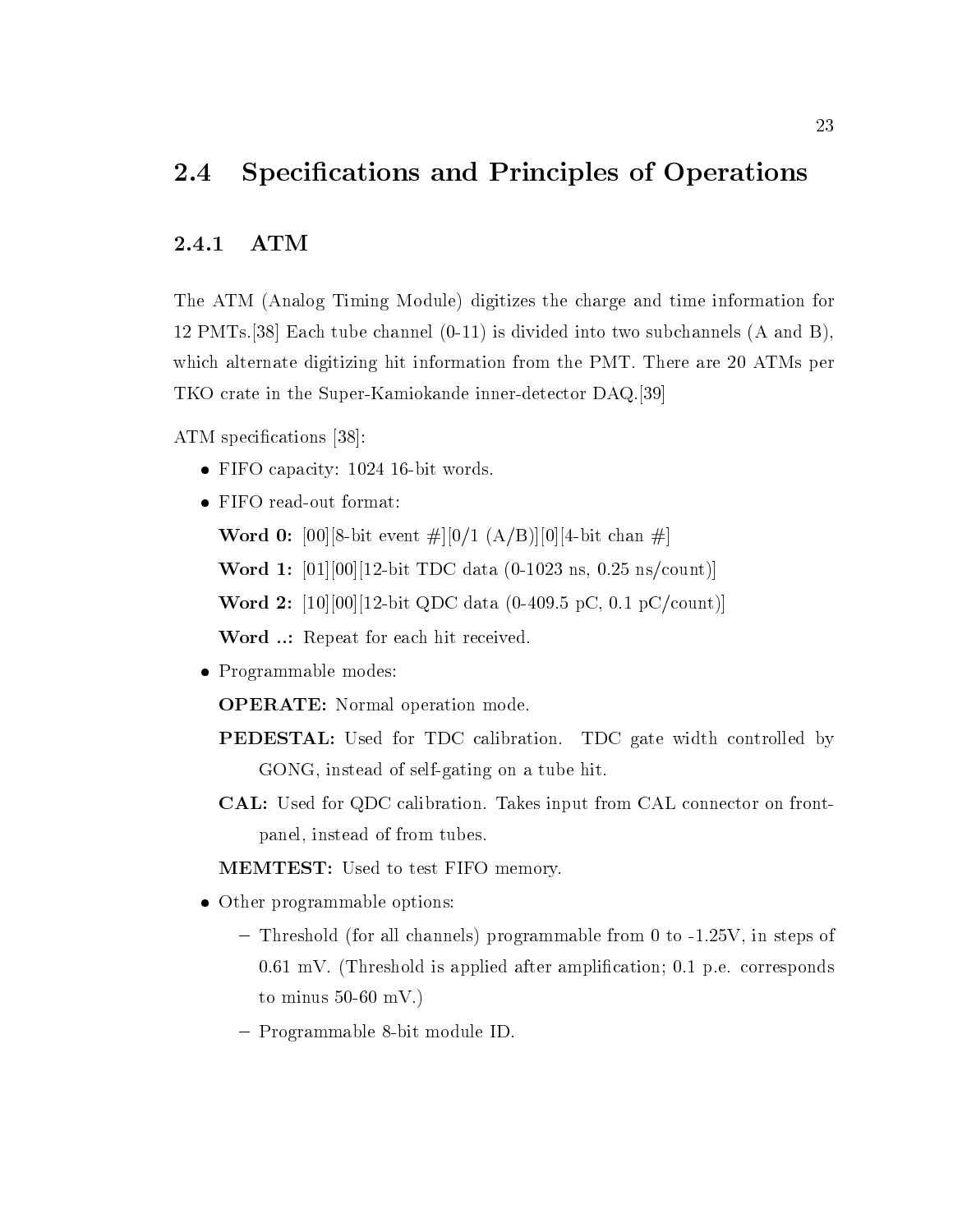#### ATM channel hit sequence

When a hit comes in from a PMT, the HIT one-shot (see Ref. [39], Figure 3-7) issues a 900 ns gate. This goes into the "self-gate" logic, which starts the TAC charging and opens a 400 ns acceptance gate on the QAC for whichever sub-channel (*e.g.*) A) is available on that tube channel. When the trigger signal reaches the ATM, the TAC stops charging, and analog-to-digital conversion for that sub-channel can begin (but see below). However, no matter when the trigger comes in, the self-gate part is dead for 900 ns from the start of the HIT signal from the one-shot. Once that 900 ns is ended, the self-gate logic is ready to direct the next hit to the other channel (e.g. B). If a trigger does not come in within 1.1  $\mu$ s of the hit, the channel initiates an auto-clear operation. 200 ns later, the sub-channel (A or B) can take another hit.

If both sub-channels A and B are occupied when a hit comes in, the hit cannot be processed and is lost.

The HIT signal for a tube channel *always* causes the channel to toggle between taking data on sub-channel A or sub-channel B. (The sub-channel selection logic is simply a flip-flop with its input connected to its output through an inverter, clocked by the rising edge of the HIT signal. See Ref. [38]) Hence, if the selected subchannel for that particular hit is busy, the hit is lost, even if the other sub-channel might be available to take the hit. However, this is a very rare occurrence, and the effect on data-taking is negligible.

#### ATM hit conversion sequence

When a trigger comes in, all channels which had hits within 1.1  $\mu$ s before the trigger get registered in the HITAD register. If the HITAD register is non-empty, conversion of all hit channels begins in the order of channel priority. (The channels, in order of decreasing priority, are: 0A, 1A, ..., 11A, 0B, 1B, ..., 11B.) Conversion begins at the first hit channel in the priority list, and for each channel it consists of: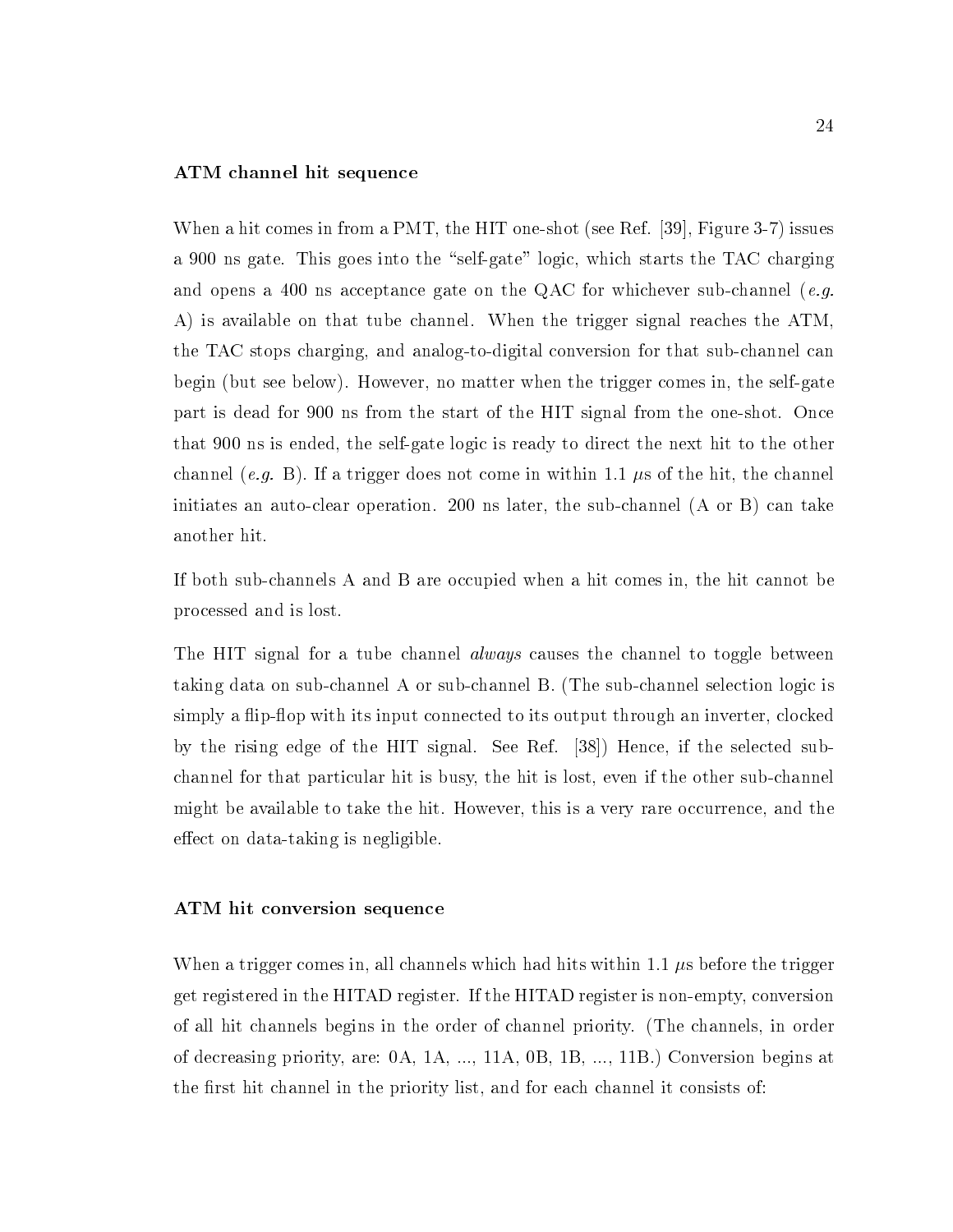- 1. Writing the channel and event number to the FIFO.
- 2. Converting the TAC value, and writing it to the FIFO.
- 3. Converting the Q value, and writing it to the FIFO.
- 4. Resetting the channel, and clearing it from the HITAD register.

Conversion and writing to FIFO take 6  $\mu$ s per channel.

NOTE: Each trigger can lead to new hit channels being marked in the HITAD register. The highest priority channel in the HITAD register always gets converted next, so channels do not necessarily get converted on an event-by-event basis. For example, if channel 4B is being converted for a particular event, and a new trigger comes in with channel 0A being marked hit, then channel 0A will be be the next channel to be converted after channel 4B, regardless of what other channels were hit in the previous trigger. This means that hits from a single event will not necessarily be contiguous in the ATM's FIFO.

#### Dead time

What is the dead-time for an individual tube? A hit for a particular tube is lost if:

- it comes within 900 ns of the previous hit from that tube (this is intentional, to handle re
ections); or
- the previous two hits had associated triggers, and neither channel A nor channel B for that tube has finished converting; or
- $\bullet$  the previous hit had no associated trigger, but the hit before that  $did$  have a trigger and has not yet finished converting (due to the sub-channel selection mechanism described above); or
- it had no associated trigger (of course).

### 2.4.2 GONG

The GONG (GO/No Go) module is a TKO [40] module which handles triggering and gate operation for all DAQ modules (ATMs) in the crate. There is one per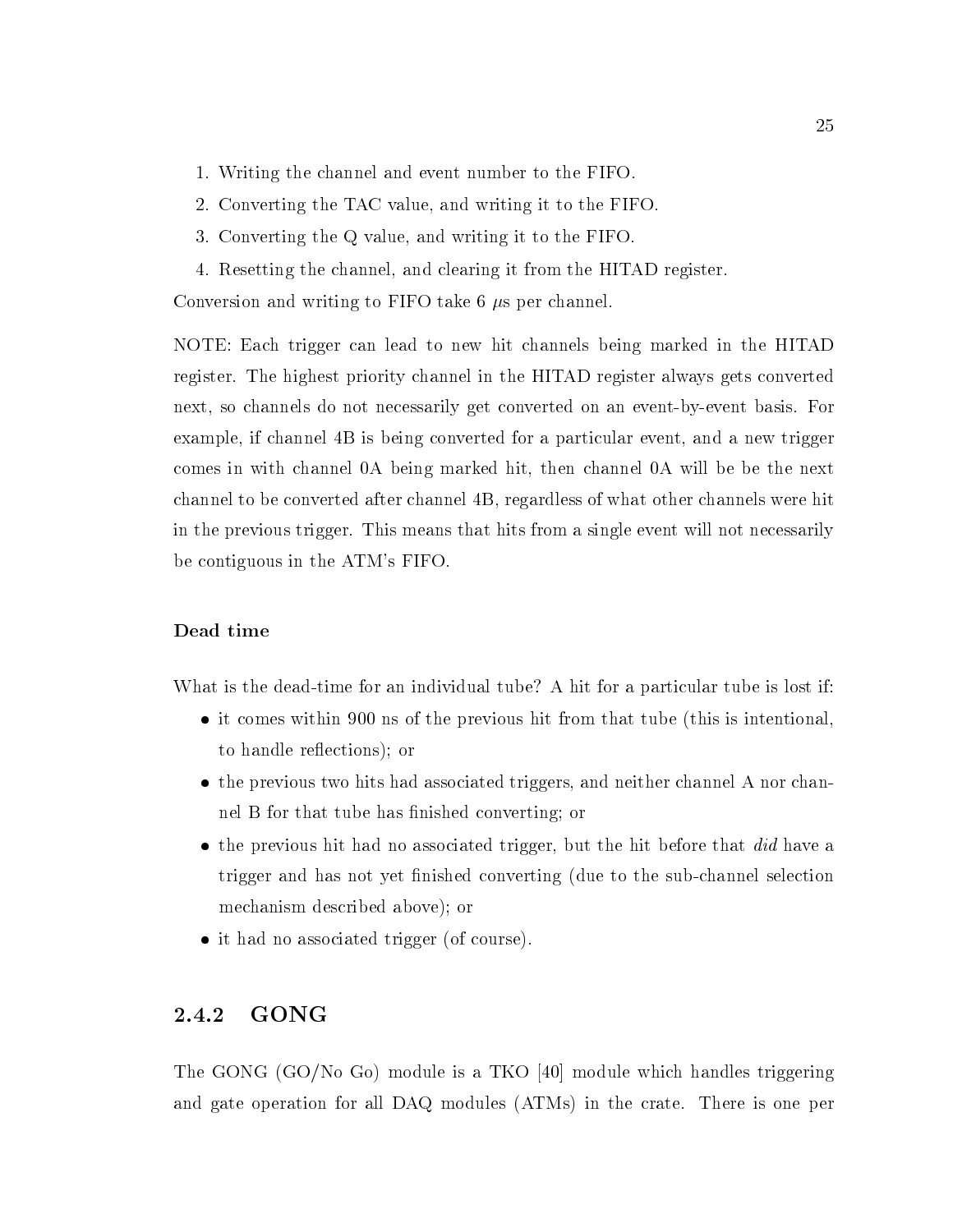TKO crate. A summary of the features of the GONG module[41] designed for Super-Kamiokande:

- Latches 16-bit event number from the TRG module (as differential ECL via ribbon cable).
	- Distributes lower 8 bits to ATMs (as TTL via ribbon cable).
	- Stores 16-bit event number internally, which gets read out when the ATMs are read out.
	- ${\rm -}$  Only retains the last event number  ${\rm -}$  each new trigger overwrites the previous event number.
- Distributes trigger signal from the front panel (either NIM via lemo, or differential ECL over the event- number ribbon cable  $-$  selectable by jumper switch), to the ATMs over the TKO backplane.
- Can generate programmable delay  $(0-1500 \text{ ns}, \text{plus } 50+\text{ ns} \text{ offset})$  for use in calibrating ATM TDCs.

#### 2.4.3  $_{\rm TRG}$

The TRG (TRiGger) module generates event numbers, and distributes trigger signals to the GONGs. It has 8 inputs, each one of which can generate a trigger. The TRG stores information about which of the input triggers  $(e.g.,)$  inner-detector trigger(s), outer-detector trigger(s), calibration triggers) contributed to each event. For each trigger input, a bit gets set in the Trigger ID byte. This Trigger ID byte gets read out and stored with the event information by the DAQ software.

General behavior:

- Trigger fires (sends TRIGGER OUT) about 30 ns after first trigger input.
- Trigger ID is latched on second rising edge of 25 MHz clock after Trigger fires. ( $\sim$  50 ns after first trigger input).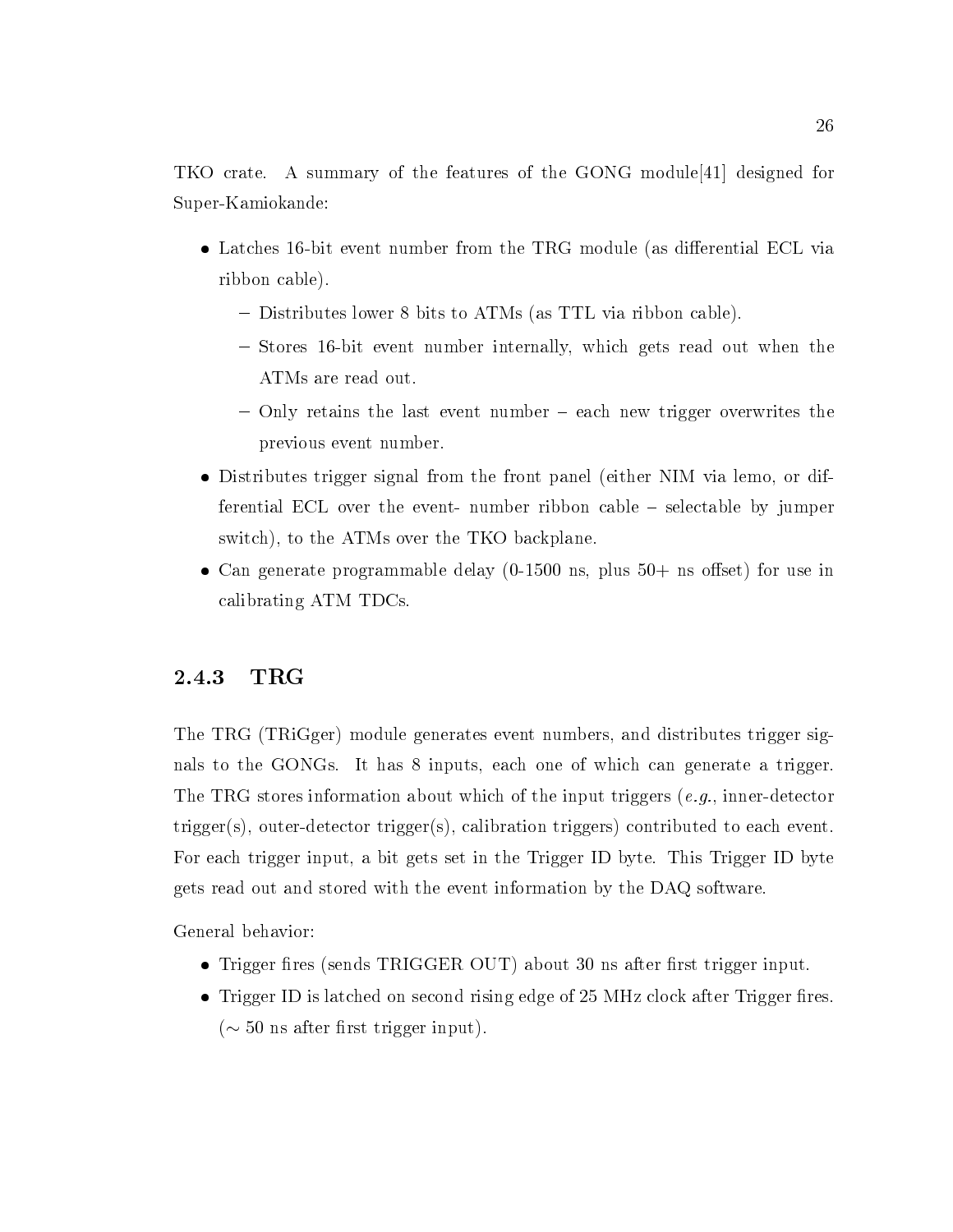- Further trigger inputs between first one and ID latch get lumped under first event number. Trigger inputs after that, and until Trigger CLEAR completes, are lost.
	- { There is about 120 ns minimum time between successive triggers (event numbers).
	- This does not lead to dead-time, just merging of different events under the same event number.
	- ${\rm -}$  Trigger event number is incremented at the end of cycle, to be ready for next time.

Two of the trigger inputs are reserved for dead-time monitoring. When the TRG is in dead-time monitoring mode, fake events are generated at the beginning and end of TRG dead-time (due to VETO assertion, e.g.) with one of the ID bits used to mark the beginning of dead-time, and the other to mark the end of dead-time.

### 2.4.4 LIME

The LIME (LIMitEr) module monitors the event count, and regulates the readout of the TKO crates by the SMP. Its primary function is to ensure that the ATMs are read out frequently enough that the ATM 8-bit event numbers can be reconstructed properly into their corresponding 16-bit event numbers.

Every  $N_{Accept}$  events (settable via DIP switch), an ACCEPT signal is sent to the SMP. This initiates a read-out of the TKO crates. However:

- After every ACCEPT signal, there is a 120  $\mu$ s inhibitory period before the next one can be sent. This ensures that, for normal data taking, the hits for a single event in one ATM are not spread over more than two data scans.
- No ACCEPT signal is sent while BUSY is asserted by the SMP.

While BUSY is asserted, the TRG is still permitted to continue firing, up until the next modulo- $N_{Veto}$  event count. ( $N_{Veto}$ , like  $N_{Accept}$ , is settable via DIP switch.  $N_{Veto}$  must be larger than  $N_{Accept}$ .) At the  $N_{Veto}$ th event, VETO is sent from the LIME to the TRG to halt data-taking.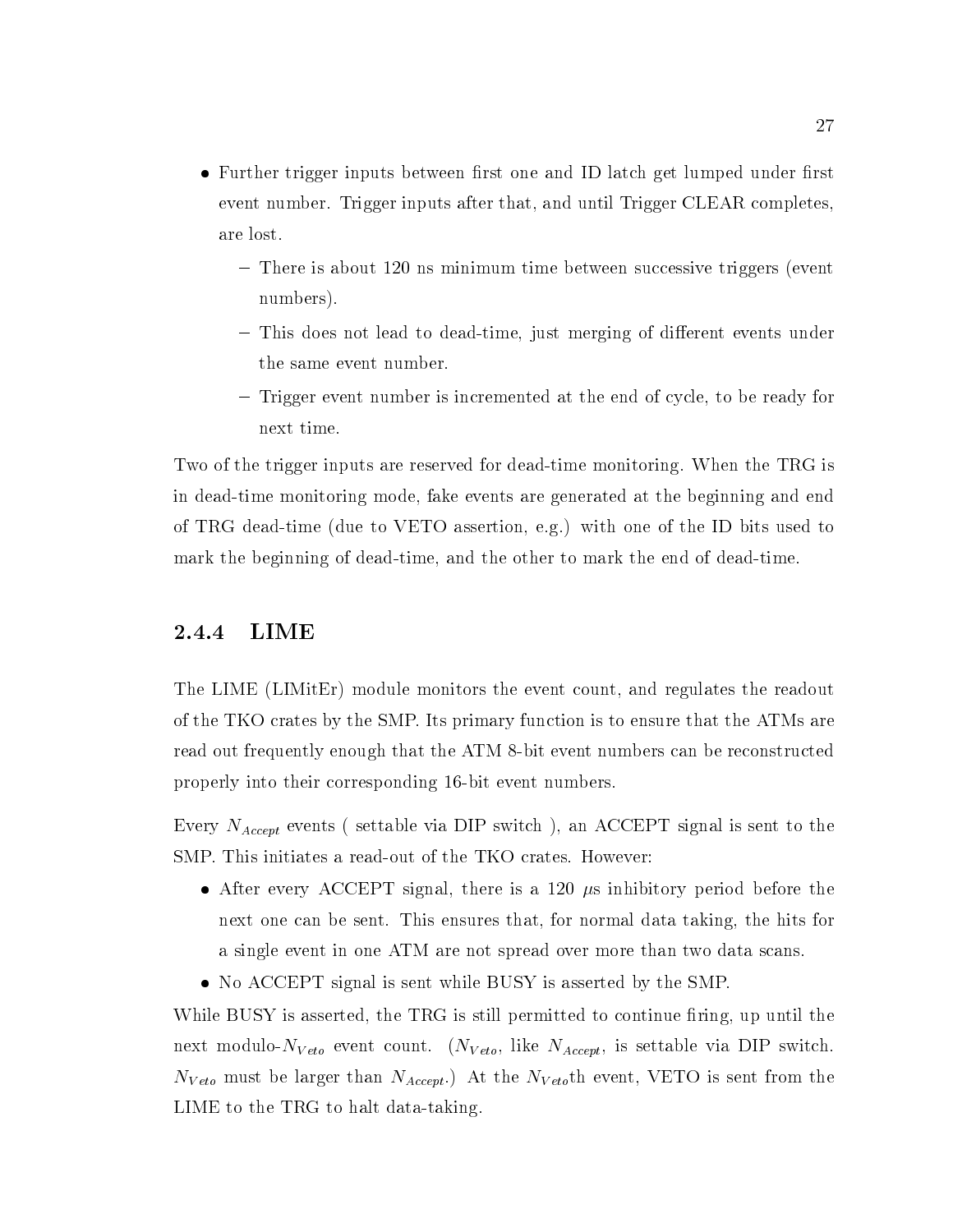The LIME maintains its own internal event counter, and does not see the eventnumber generated by TRG. This event counter is incremented every time the TRG fires. So the LIME's modulo-N event counter may not wrap around at the same boundaries as real event numbers. However, the LIME has a \Clear" input for resetting the internal counters, which could be used to synchronize with the TRG event counter, if needed.

For high-occupancy events, such as laser calibration events at high light levels, the ATM FIFOs can overflow if  $N_{Accept}$  is set higher than 28. (Each ATM FIFO has a capacity of 1024 words, or 341 hits, so it can hold 28 12-tube events.) To handle such high-occupancy events, the LIME has a "Special Trigger" input which forces an ACCEPT to be generated regardless of the state of the internal counters.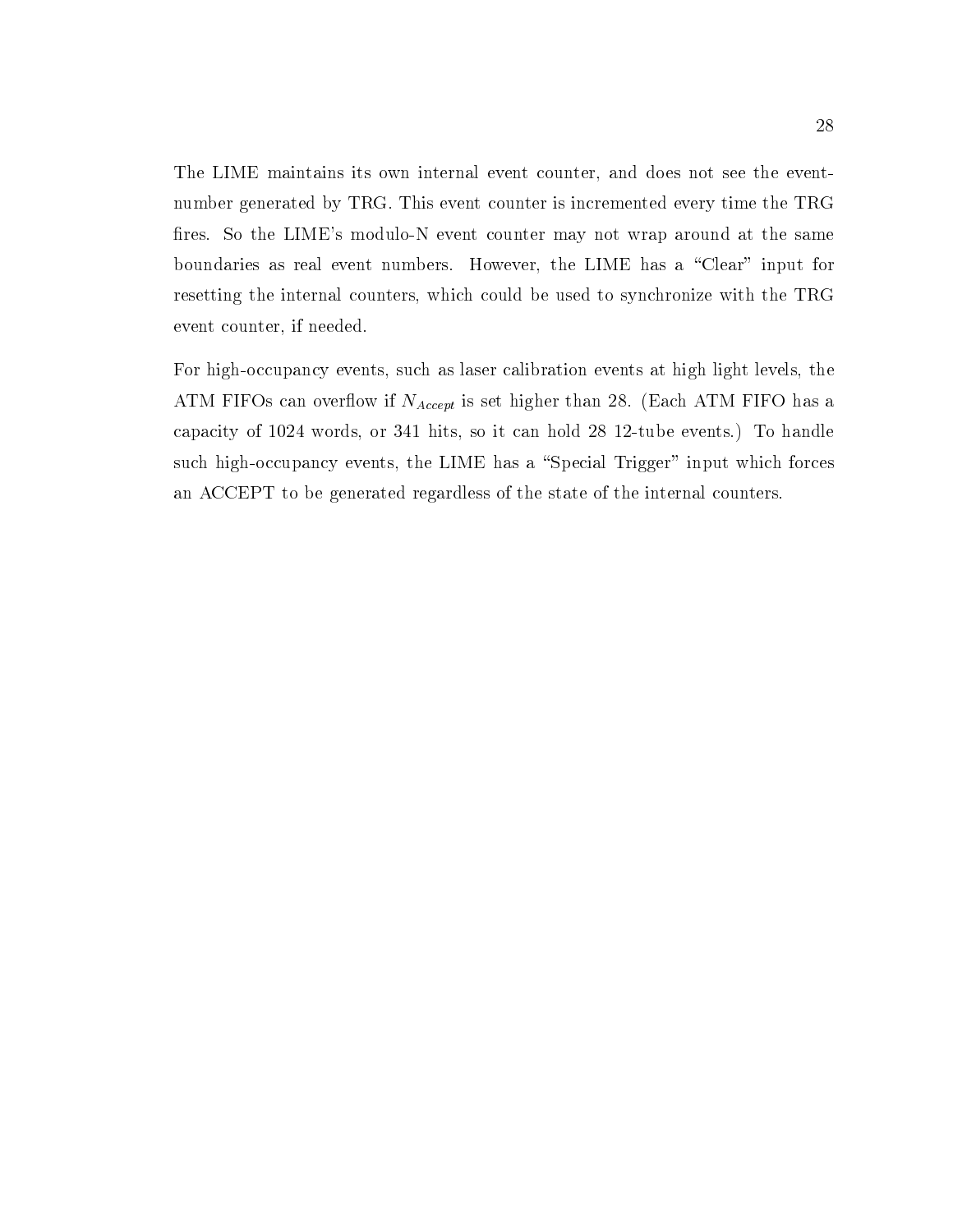#### 2.5 **Hitsum**

The ATM hitsum signal can best be represented by a trapezoidal pulse, with a rise time, defined by  $10\%$  to  $90\%$  of the rising edge, measured to be  $9.4 \pm 1.1$  ns. The pulse height was measured to be  $14.4 \pm 1.3$  ns, with a flat-top duration of 151 ns. The full width of the pulse at the base (measured from  $10\%$  off baseline at the leading edge to  $10\%$  off baseline at the falling edge) is 200 ns. [42]

#### 2.5.1 Outer Detector

The outer detector forms a cylindrical shell around the inner detector. Separated from the inner detector by an optically isolated dead zone 55 cm thick. It is 2.5 meters in thickness, passively shielding the inner detector from neutrons and gamma rays from the surronding rock. In addition, it is instrumented by 1885 20 cm Hamamatsu R-1408 PMTs, which provide active detection of incoming cosmic rays. The PMTs themselves, in fact, are recyled from the old IMB detector.

Figure 2.7 shows the data acquisition path from the OD PMTs to the central hut. Each PMT is connected to a custom "paddle card," built at LSU, from which is distributed high voltage and to which the analog signal from the PMT is passed. This signal is then passed to a discriminator and charge-to-time converter (QTC) module, built at BU. Each QTC channel self-triggers at a threshold set at 25 mV (about one-half p.e.), and integrates the charge of the PMT signal to produce a differential-ECL pulse, the width of which is proportional to the integrated charge of the PMT pulse. The leading edge of this pulse gives the time of the leading edge of the PMT pulse (plus an offset).

A QTC channel also provide a HITSUM signal, 200 ns wide and 20 mV high per hit. The individual hitsums from each channel in the outer detctor are summed in each of the four outer huts, and then globally summed in the central hut and fed as an input to the TRG module. If the OD trigger goes over triggering threshold (about 19 hits), it is held for 100 ns to see if the inner detector also generates a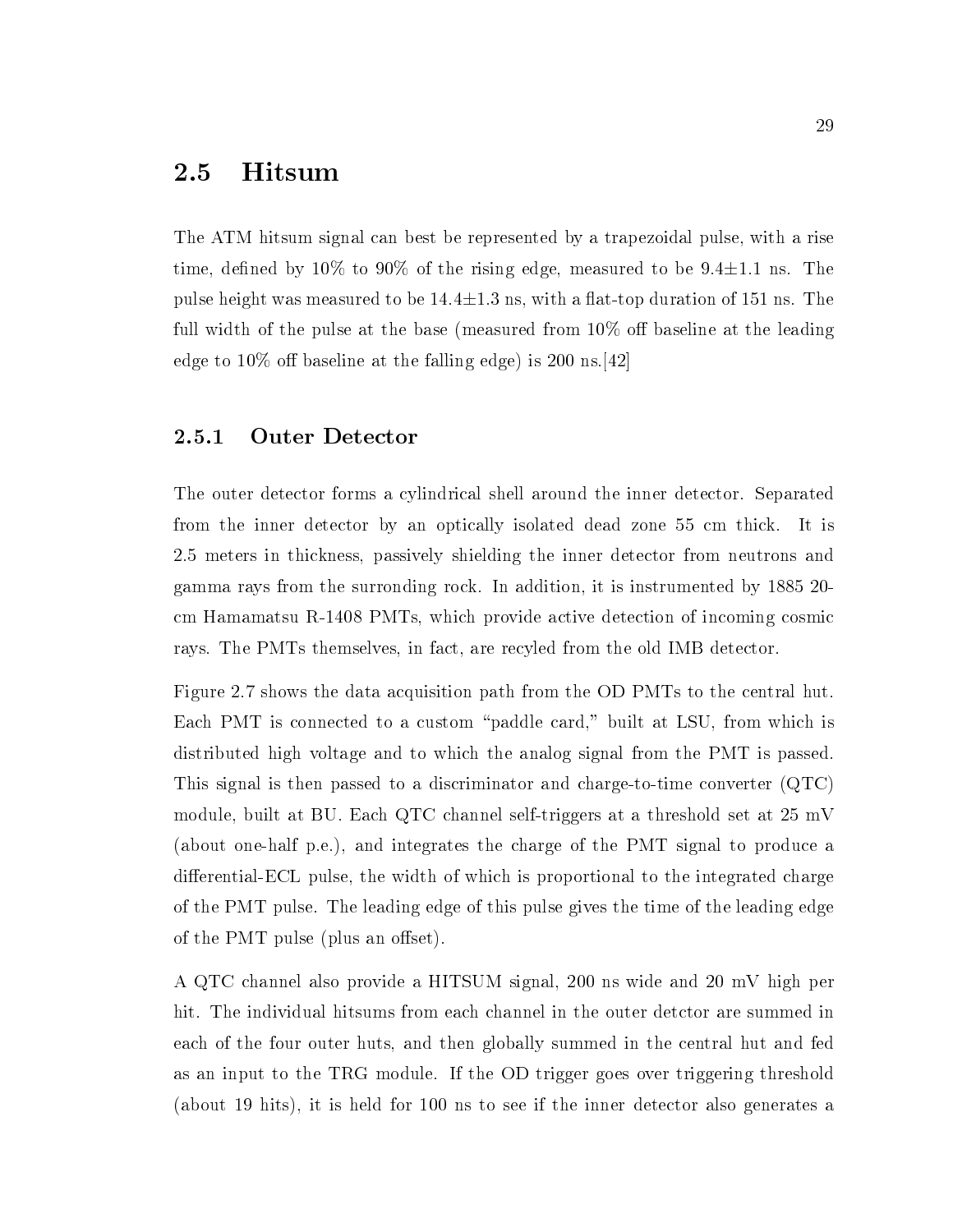trigger, because it is preferable for event reconstruction to have the event trigger based on the inner-detector timing when there is inner-detector activity. Only if no inner detector trigger is generated within the hold window is the outer detector trigger released to generate an OD-only trigger. Otherwise, the two triggers are fed together into the TRG, at the time of the inner-detector trigger, to provide tags that both sections of the detector fired.

The ECL pulse from each QTC is fed into an input of a LeCroy 1877 time-todigital converter (TDC). Five TDCs, with 96 input channels each, are located in each Fastbus crate, one per outer hut. The TDCs record the rising and falling edges of the QTC signals, and are read out by a Fastbus Smart Crate Controller, which communicates with the OD DAQ online slave in (SUKANT) via VME-mounted dual-port memory modules in the central hut.

The TDCs are capable of storing up to 8 hits (16 edges) for each event, over a window of up to 32 microseconds, providing a record covering a range both before and after an inner-detector event of what was happening in the outer detector. The primary aim of this expanded recording window is to catch "stealth muons," cosmic muons which stop in the outer detector and then decay in the inner detector, generating a Michelle electron which might otherwise be mistaken for a neutrino interaction in the inner detector. The window for outer-detector data-taking was initially set at 16 microseconds before and 16 microseconds after the trigger time of an inner-detector event. In September 1996 (starting with run 2800) this window was shortened to 10 microseconds before and 6 microseconds after the main event; in the event of a high-intensity hit on a tube, reflections on the PMT cable can lead to additional hits being recorded in the TDC, which can overflow the 8-hit buffer in the TDC and lead to loss of the primary hit. While this does not affect the ability to determine that a cosmic muon has entered the detector (it is very clear that one entered from the number of hits in such a case!), the loss of in-time hits complicates the ability to locate the entry cluster in the outer detector.

After the end of the outer-detector recording window, the outer detector becomes busy for 2-5 microseconds (depending on the size of outer-detector data) digitizing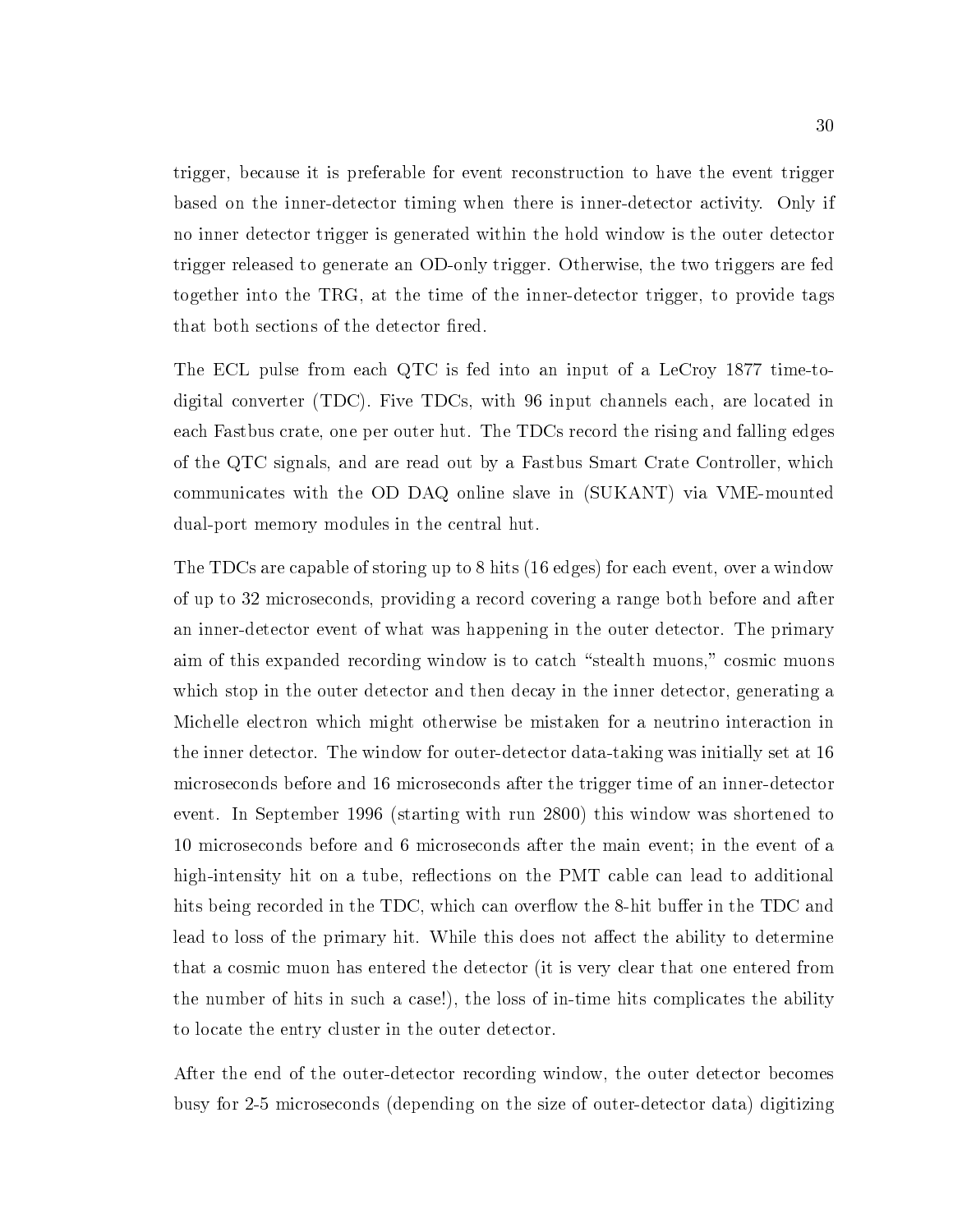the hit information, and is unable to generate new OD triggers. During this digitization period, an "OD busy" bit is placed in the data stream so that the dead time can be determined.



Figure 2.7: Outer Detector data acquisition hardware block diagram. Shown is the data path within each of the 4 outer huts. The dual-port memories (DMPs) are read out in the Central Hut by the SUKANT online slave computer.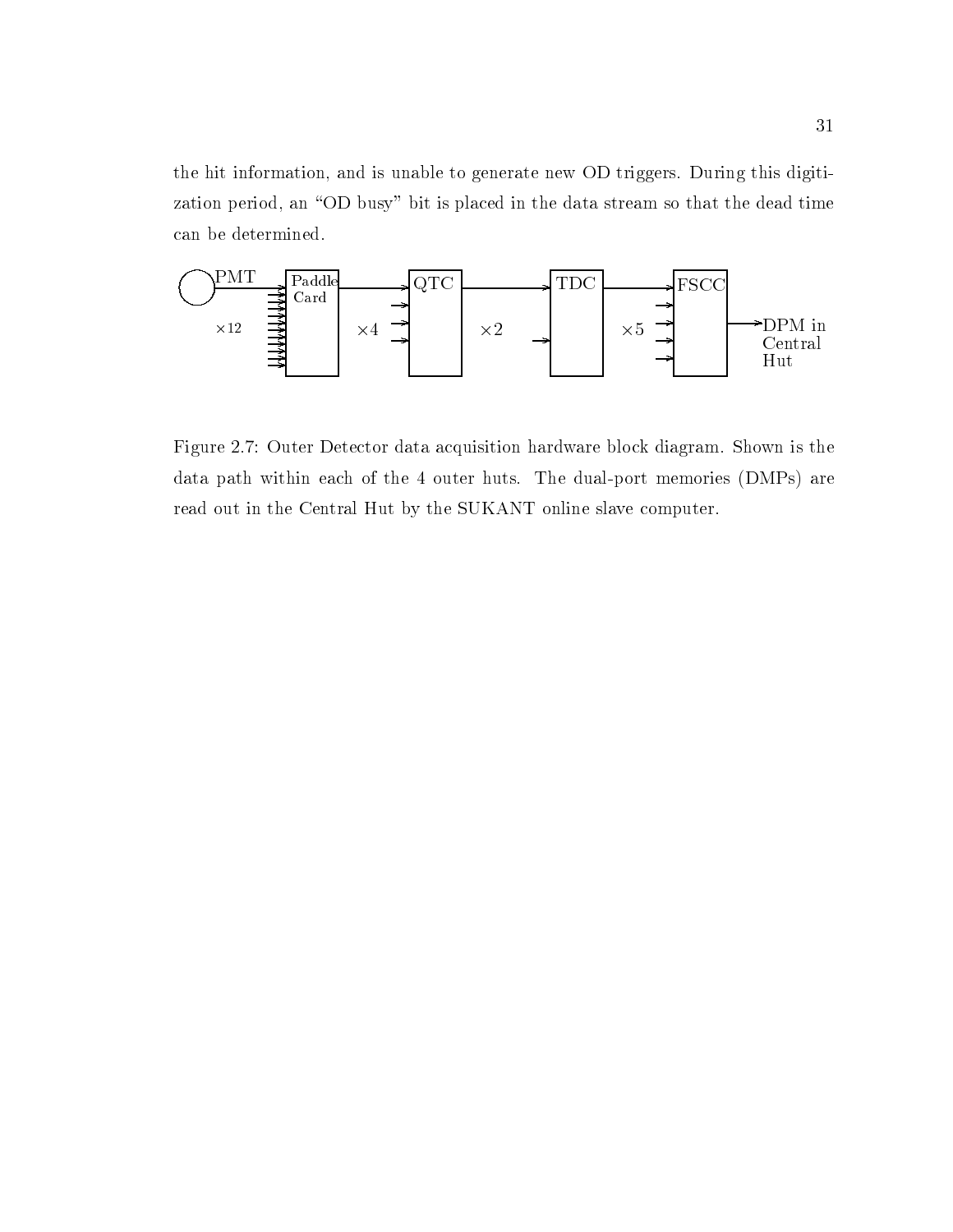# Chapter 3

# Calibration

The calibrations for the data fall into two classes:

- 1. Hardware calibration: converting raw digitized PMT counts to T (ns) and Q (p.e.).
- 2. Detector calibration: measuring the response of the detector in terms of number of measured p.e. per MeV deposited from each type of event.

The first set of calibrations are carried out at intervals by members of the calibration group, which supplies the same set of calibration constants to the data used by all members of the collaboration. The second set of calibrations are carried out by members of the different analysis groups, with customized response functions developed for their particular needs, though with cross-checks against different energy regimes as necessary.

This chapter describes the hardware calibration. Detector calibration is covered under Chapter 4.

The time slopes of the PMT readout electronics (ATMs and TDCs) are measured independently of the PMTs. To measure the relative timing between each tube and the trigger a nitrogen dye laser system is used (described in the next section). Light from the laser is distributed to known points in the detector, from which the travel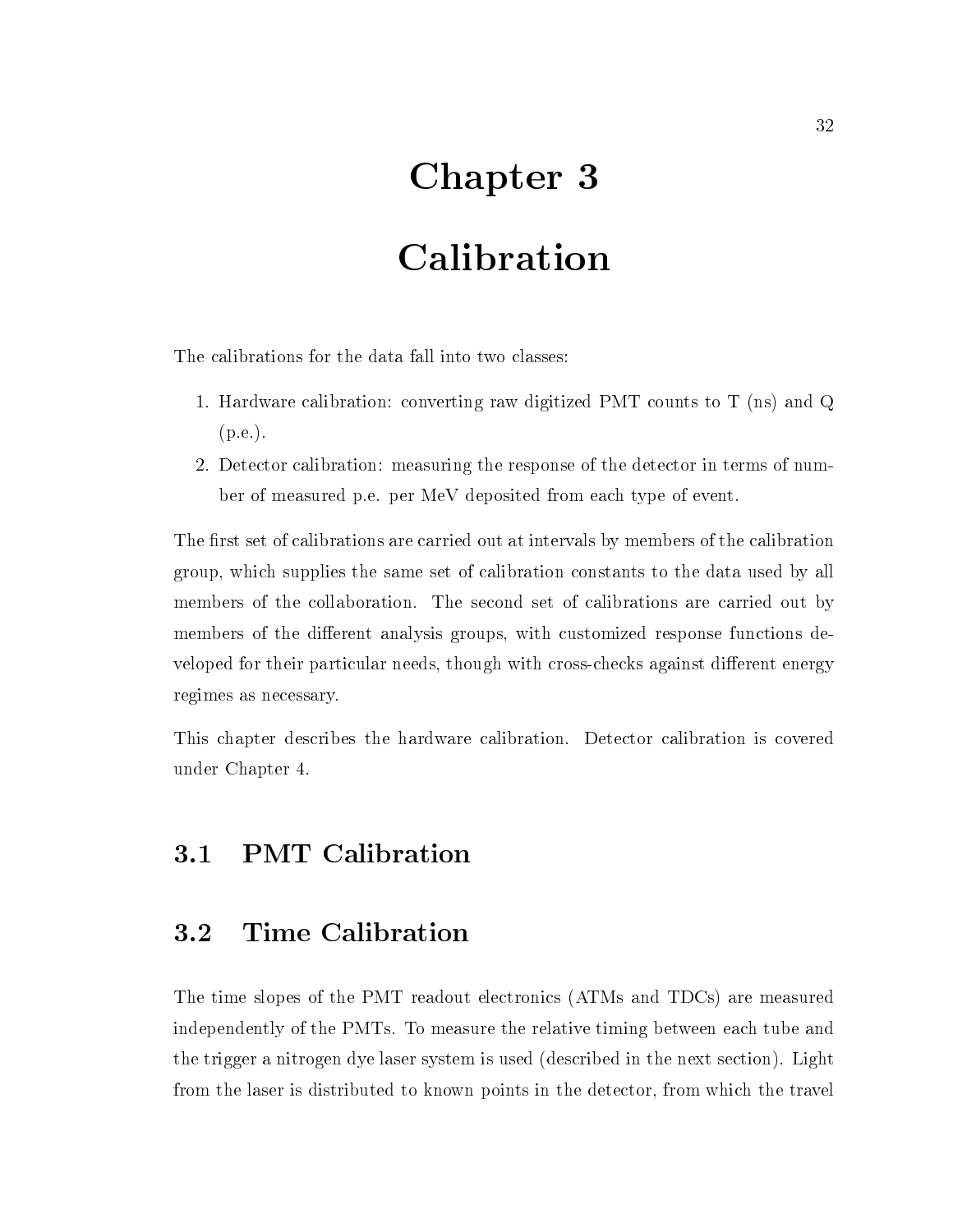time is calculated to generate a list of timing offsets based on each tube's response to calibration pulses. In addition, each tube has a separate slewing correction that must be made for a given pulse-height; in general, the larger a pulse from a given PMT is, the earlier it will go over the triggering threshold in the readout electronics. This effect is measured by varying the intensity of the laser pulse, which allows one to make a "T-Q map" that describes the time offset correction one has to apply to a given tube for a given measured charge from it. T-Q map runs are taken every few months to provide updated slewing corrections for the inner detector. For the outer detector, where precise tube-to-tube slewing corrections are not needed, an average slewing correction that was measured soon after detector turn-on is used.

## 3.3 Charge Calibration

To calibrate raw charge  $(Q)$  readings into photoelectrons  $(p.e.)$  for each tube in the inner detector, a xenon flash lamp is used as the light source. This source has much pulse stability than the laser, which varies  $\pm 10 - 20\%$  from pulse to pulse and the intensity of which decreases over the long term as the flash cartridge wears out and the dye bleaches.

The laser is used for Q calibration of the outer detector tubes. The method is the same as that used in IMB[43]. Light pulses of varying intensity are used; at the lowest intensities, a tube will only detect less than one photon on average. The occupancy (number of times a tube fires per hundred laser pulses) of a tube at such a low light level is used to calculate the average number of p.e. it receives using Poisson statistics. This allows the single-p.e. response of the tube to be measured, from which the gain at higher light levels (100% occupancy) can be extrapolated. At high enough light levels, typically around 50 p.e. for the outer detector tubes, a tube begins to saturate. The gain for an outer detector tube is composed of a linear component, used for signals up to a measured saturation point, followed by a quadratic fit beyond that point.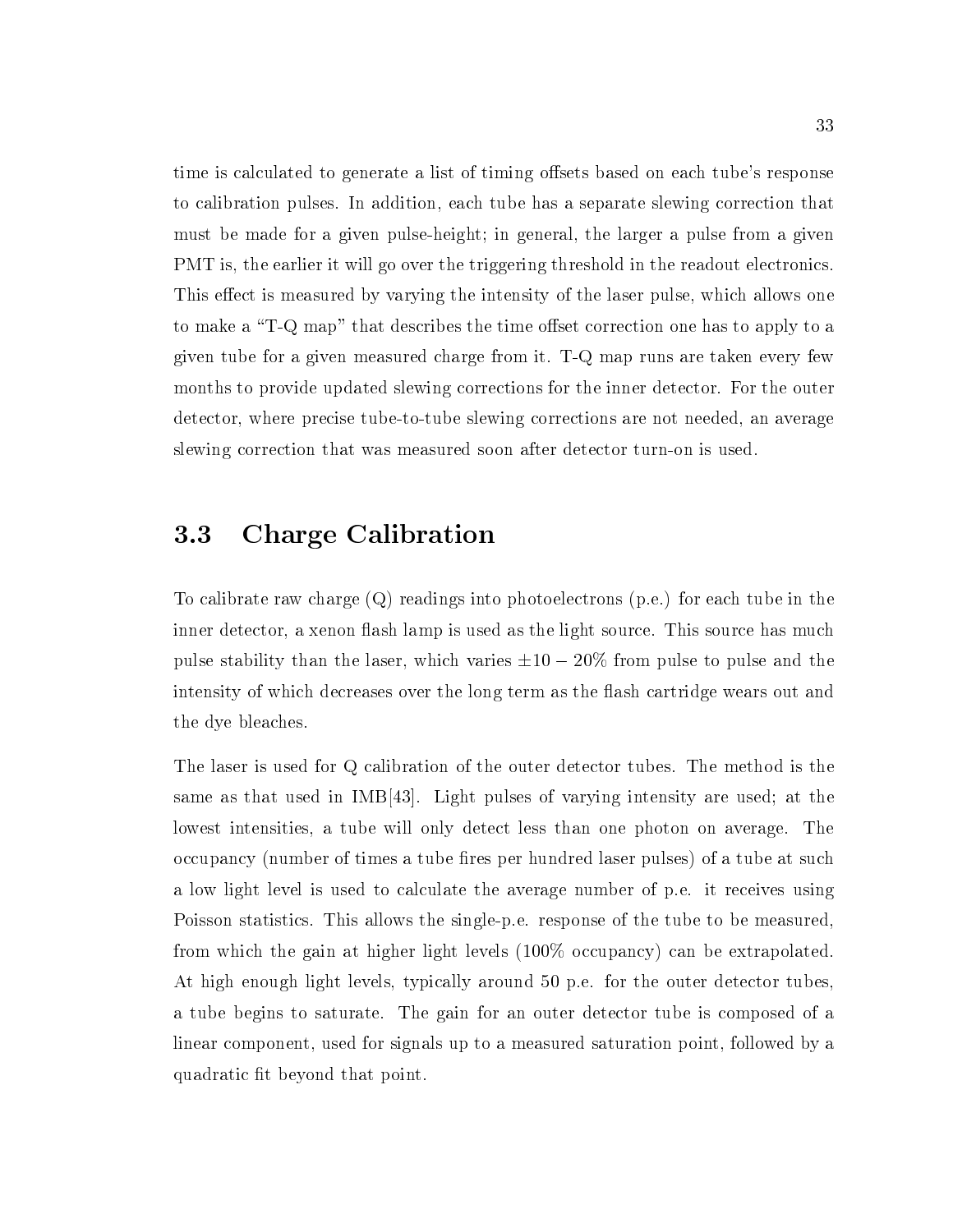The pedestals, or zero-offsets, of the tubes is also measured. The inner detector electronics have automatic pedestal measurements made every 30 minutes, which are read out as special pedestal events in the data stream. Only one-eighth of the inner detector is put into pedestal mode at a time, in order maximize detector uptime for supernova detection. Pedestal mode events are not used as part of normal data analysis. Outer detector pedestal measurements are made only occasionally, usually when there has been some change in the hardware.

#### **Laser Calibration Hardware** 3.4

#### 3.4.1 Laser and Optics

An overview of the laser and optics section is shown in Figure 3.2. The basic scheme is similar to that used in Kamiokande and IMB[43], with the addition of multiple fiber outputs to reach different parts of the detector.

The laser is a Laser Sciences, Inc. LSI V337-ND-S, which has an average pulse energy of 300  $\mu$ J, and pulse width of 3-4 ns. It is a closed system nitrogen laser, fired by a TTL trigger. It provides a synch output from a photo-detector on the back of the flash tube which indicates the time of laser fire to within about 1 ns, but for greater precision we mounted a fiber optic pickup to the back of the flashtube, which goes to a fast (300 ps rise-time) PMT. This PMT, called "T.Mon." is used to generate the detector trigger for timing calibrations.

The output of the nitrogen laser, with a wavelength of 337 nm, pumps a tunable dye laser (0.3 nm bandwidth), which generates 384 nm output using Exalite 384 dye. A logarithmically graded filter wheel is connected by fiber to the output of the dye module. and its output is fed into a two-way splitter.

The filter wheel for setting the light level is controlled by a stepper-motor controller in a CAMAC crate. The slope of the filter wheel was measured with a PMT attached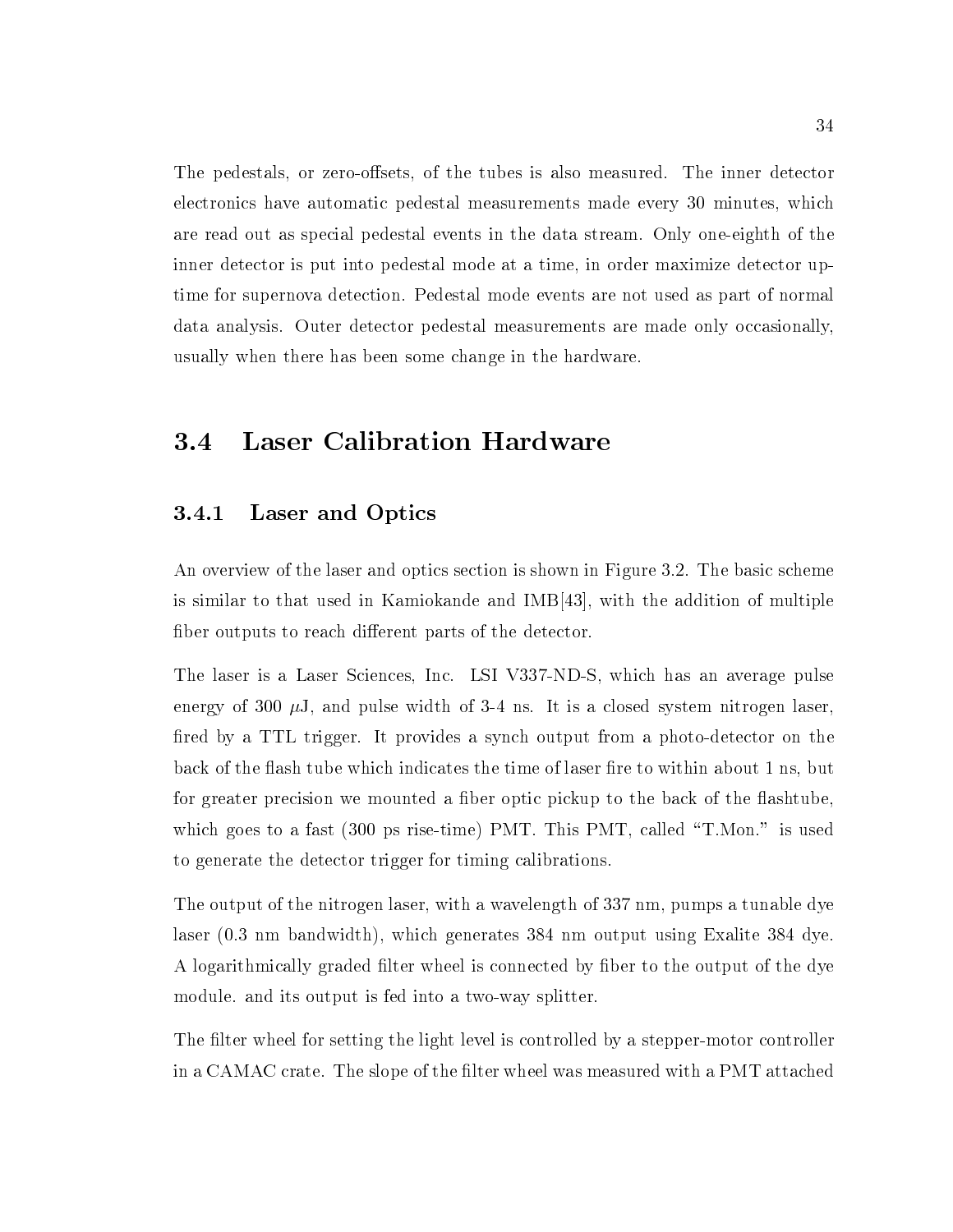to the output of the wheel, and read out with a Caen C205 dual range chargeintegrating ADC (.25 pC on low range, 30 pC on high range). The slope is  $\sim 270$ steps per decade, with about a 1500-step range beginning at step 300 (the brightest setting).

The fiber from the filter wheel is fed into a 1:2 splitter and then to two optical switches. One switch is a 1:9 splitter, the other a 1:50. By convention, the channel used for inner detector calibration is switch 1 channel 9. All 50 switches of the second switch, and 2 of the channels on the first switch, are connected to a set of optical fibers which are permanently mounted in the outer detector. This configuration permits simultaneously firing two fibers at once, which saves time and detector down-time during outer-detector calibration runs. The switches are manufactured by Dicon, and are normally operated via a CAMAC-mounted GPIB controller. They can also be operated manually if desired, and have a separate "channel 0" (no fibers selected) position. The fibers inside the switches contain a germanium dopant, which was found to fluoresce in 337 nm light from the bare nitrogen laser without dye module. (This is due to an absorption line at 330 nm.) This does not cause a problem for ordinary calibrations at 384 nm, but in the event that it is desired to operate the laser at 337 nm, the switches must be disconnected from the system.

The DAQ, shown in Figure 3.1, is CAMAC-based. The stepper-motor controller and interface to the optical switches are not shown. The laser trigger, delayed by a fixed amount, is fed into the calibration input of the TRG module, generating events which are tagged by the corresponding bit in the TRG-ID byte. Since laser triggers can (very occasionally) be lost if they are preceeded within about 100 nanoseconds by other triggers  $-$  and hence, the TRG-ID bit for the laser calibration might be  $\alpha$ lost  $\alpha$  other triggers are ordinarily disabled. It is possible to run without disabling the other triggers; this triggering scheme permits the detector to continue operating during calibration, though the non-calibration events during a calibration run has to be set aside from normal analysis, to be used only if something interesting happens (e.g. a supernova) during the run.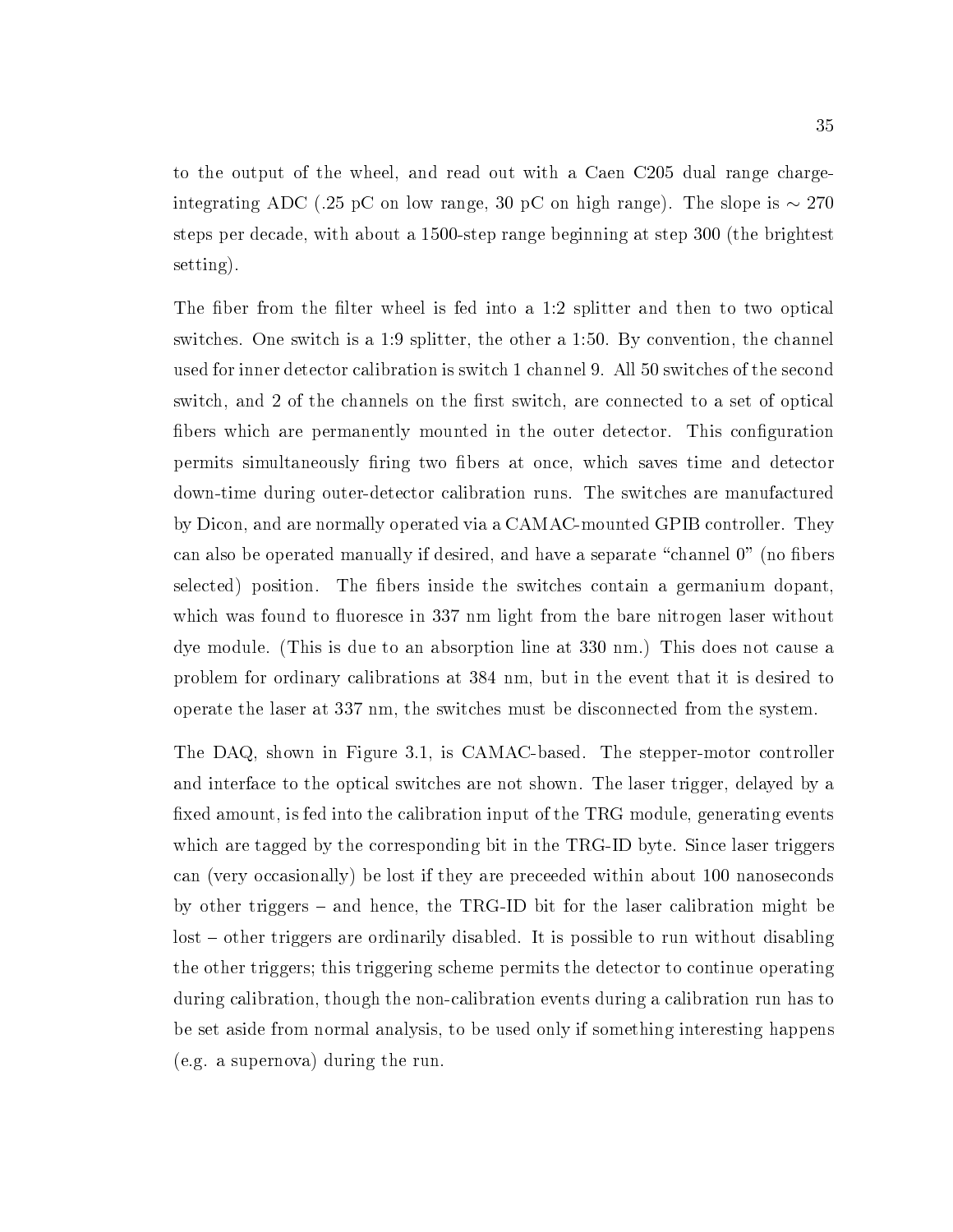#### 3.4.2 Optical Fibers

Connected to the outputs of the switches are 53 optical fibers of  $UV/V$ is grade fused silica with a 200  $\mu$ m diameter core. There is a 10  $\mu$ m fused silica cladding and another 10  $\mu$ m protective layer. The fibers are strenghtened with kevlar fibers running longitudinally, and encased in waterproof Hytrel tubing made by DuPont. The fibers for the bottom of the outer detector are 110 m long. All the rest (inner detector, side outer detector, and top outer detector) are 72 m long.

The fibers in the outer detector are tipped in a mixture of optical cement and titanium dioxide, which helps diffuse the light. The fibers in the inner detector also have such a diffusing tip, but are additionally encased in UV plexiglas cylinders which are filled with Ludox, a DuPont product which consists of 20 nm diameter silica spheres held in suspension, which provides very effective diffusion at UV wavelengths. The same basic design was used in the IMB experiment. After the main detector construction was finished, but before tank-filling began, several "dry" runs were taken with a different diffuser ball design, which used reflecting mirrors from an IMB design to bounce the light back and forth in the Ludox. A new laser ball has been designed by Mark Rosen at UH, with improved isotropy over previous models. The different designs are shown in Figure ??.

The top of the detector has several penetration holes built in. Twelve holes around the circumference of the top of the tank and one hole near the middle of the top are used to feed the bers into the outer detector. These feedthroughs are gas-sealed and semi-permanently mounted.

### 3.4.3 Inner Detector Fibers

The inner detector fiber is stored on the tank top during normal data-taking, and is fed through the central calibration hole only for laser calibration runs. The diffuser at the end of the fiber is clipped to the end of a steel wire when being lowered into the tank to a measured depth.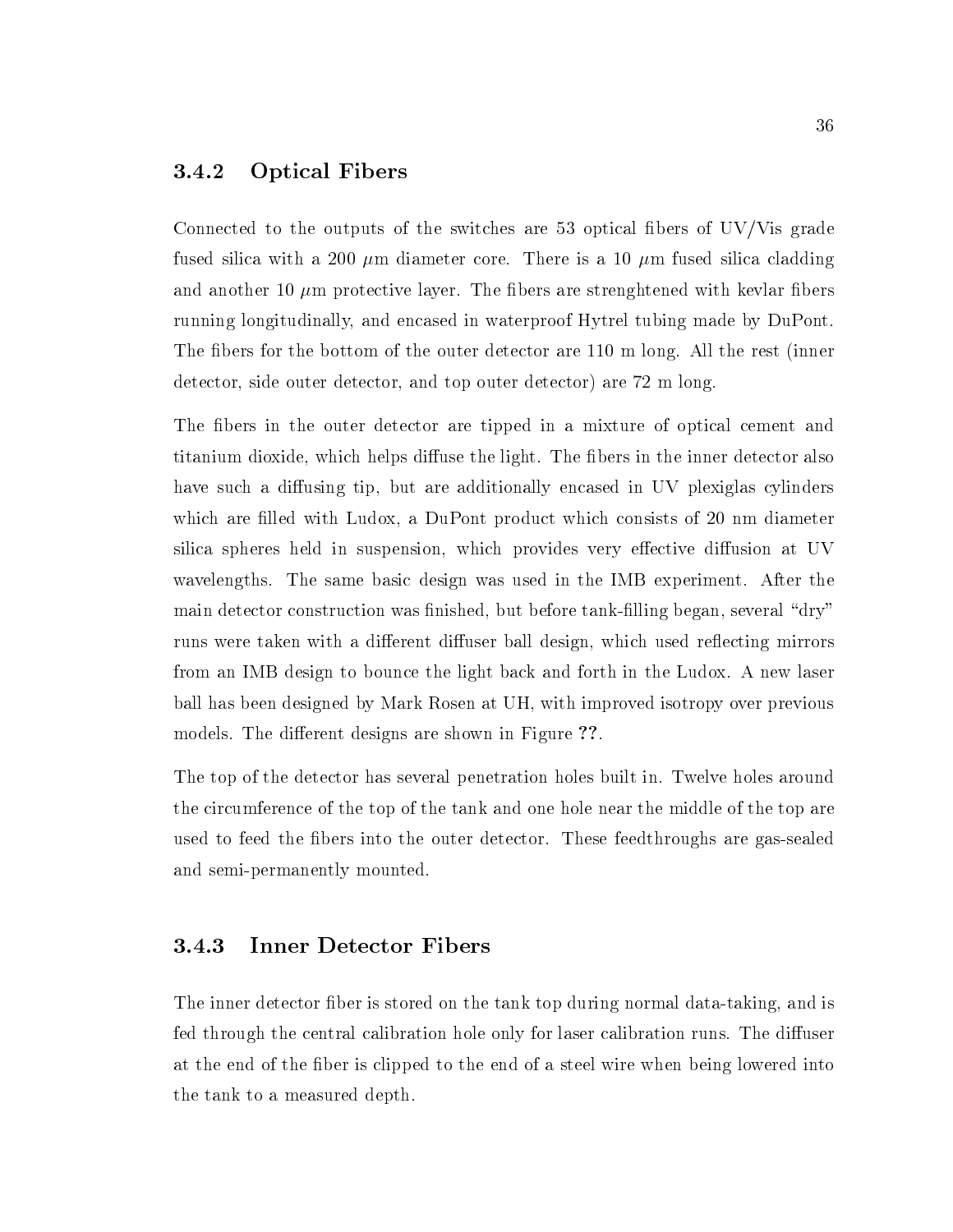#### 3.4.4 Outer Detector Fibers

The fibers for the top of the outer detector are fanned out from the single penetration hole. The fibers run along the top of the detector and are suspended by steel cables. The side outer detector diffusers lie at two depths: one-quarter of the way down the wall, and three-quarters of the way down the wall. There is a ring of 12 fiber mounts at each level going around the tank. This ensures that most tubes sees at least two fibers – this redundancy was necessary because it is very difficult to replace the bers. Such an operation must wait until detector maintenance downtime. The bottom outer detector bers run down the side of the detector in the veto region, and are then distributed in the bottom OD to provide overlapping coverage for each tube. They are mounted pointing upwards from a cable guide struts. The OD fiber mountings are shown in Figure 3.4.

14 bers are mounted in the bottom outer detector, 14 in the top, and 24 on the side walls for a total of 52 fibers. The general layout is represented in Figure 3.3.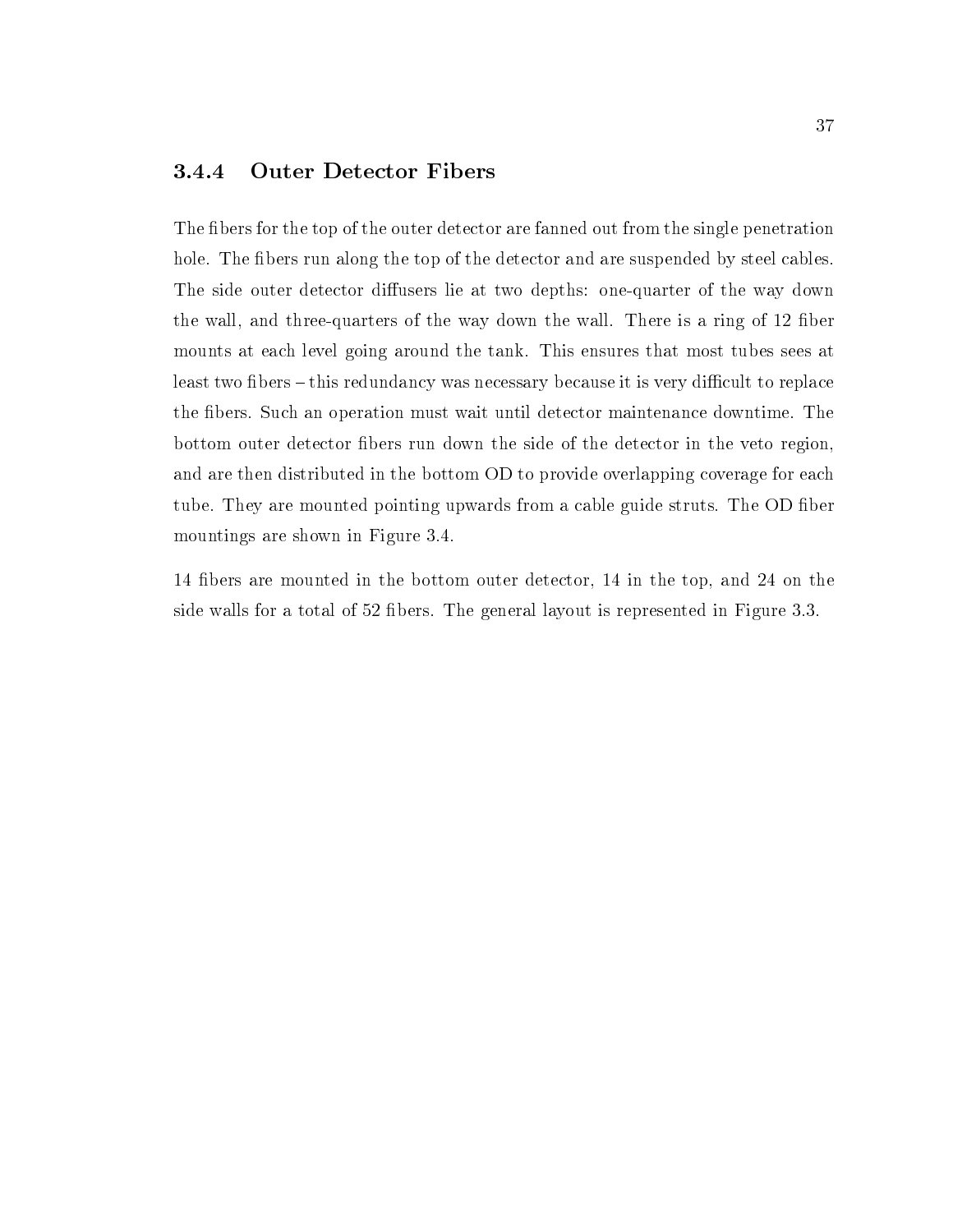



 $38\,$  $\frac{1}{3}$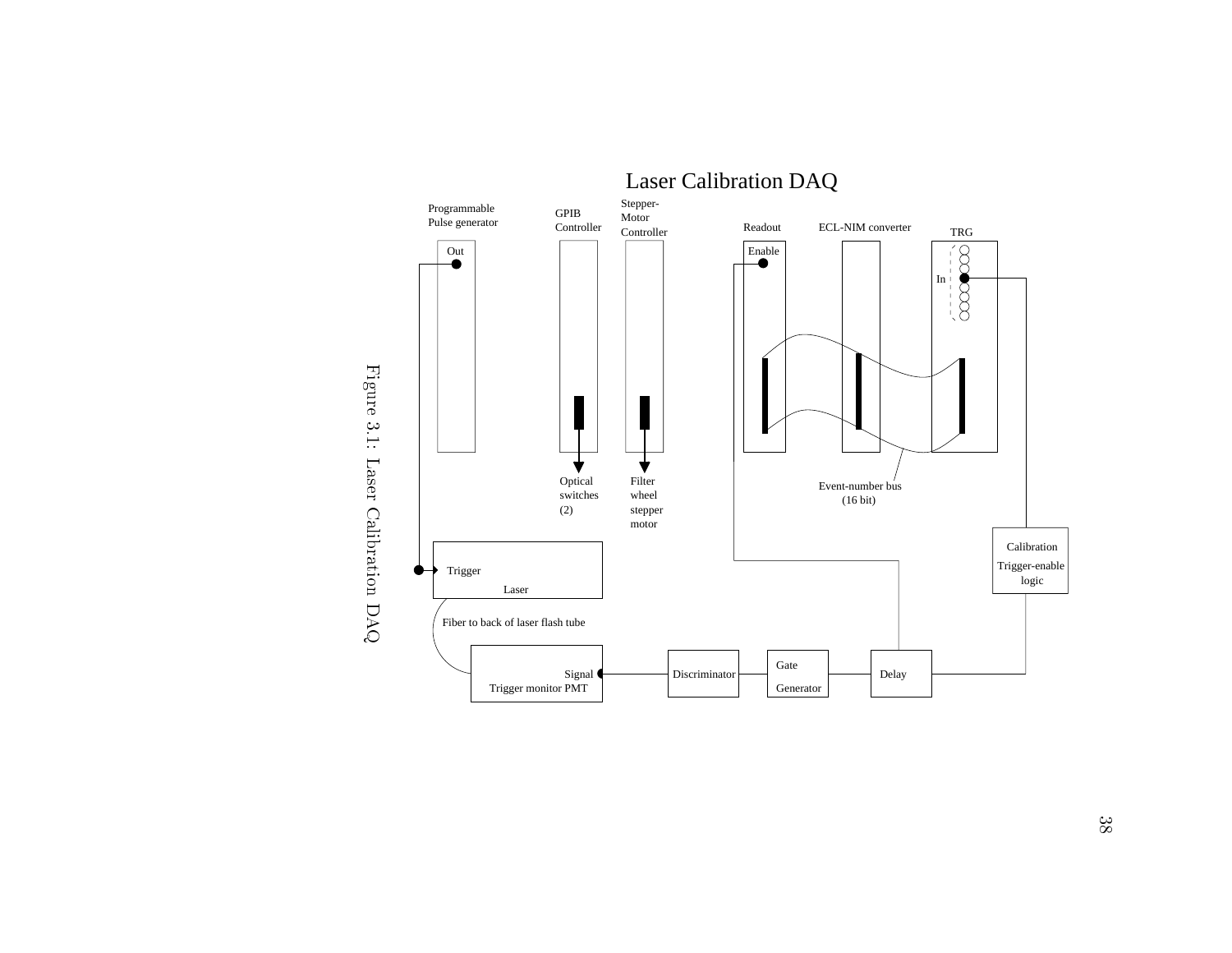

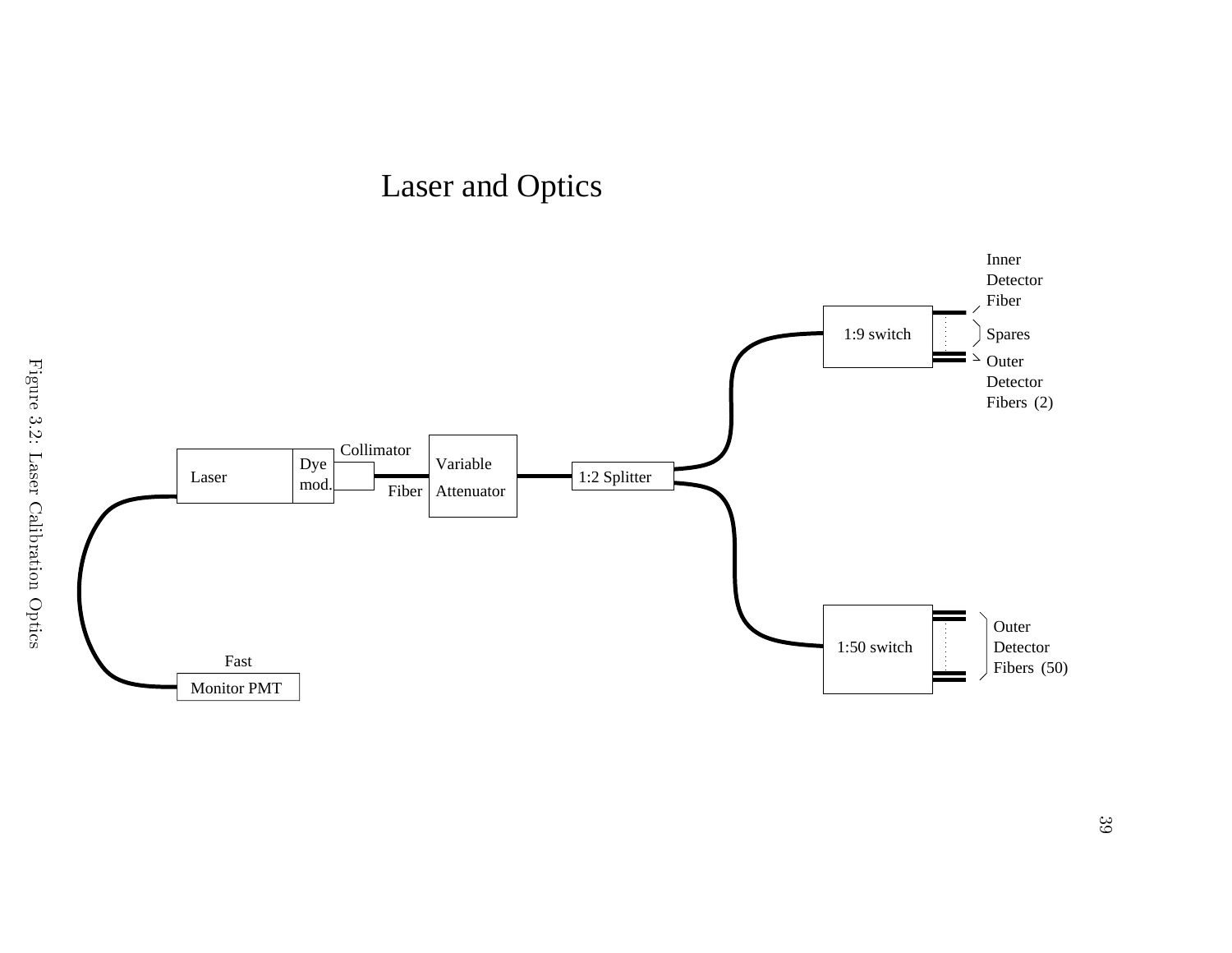

Figure 3.3: Laser Fiber Runs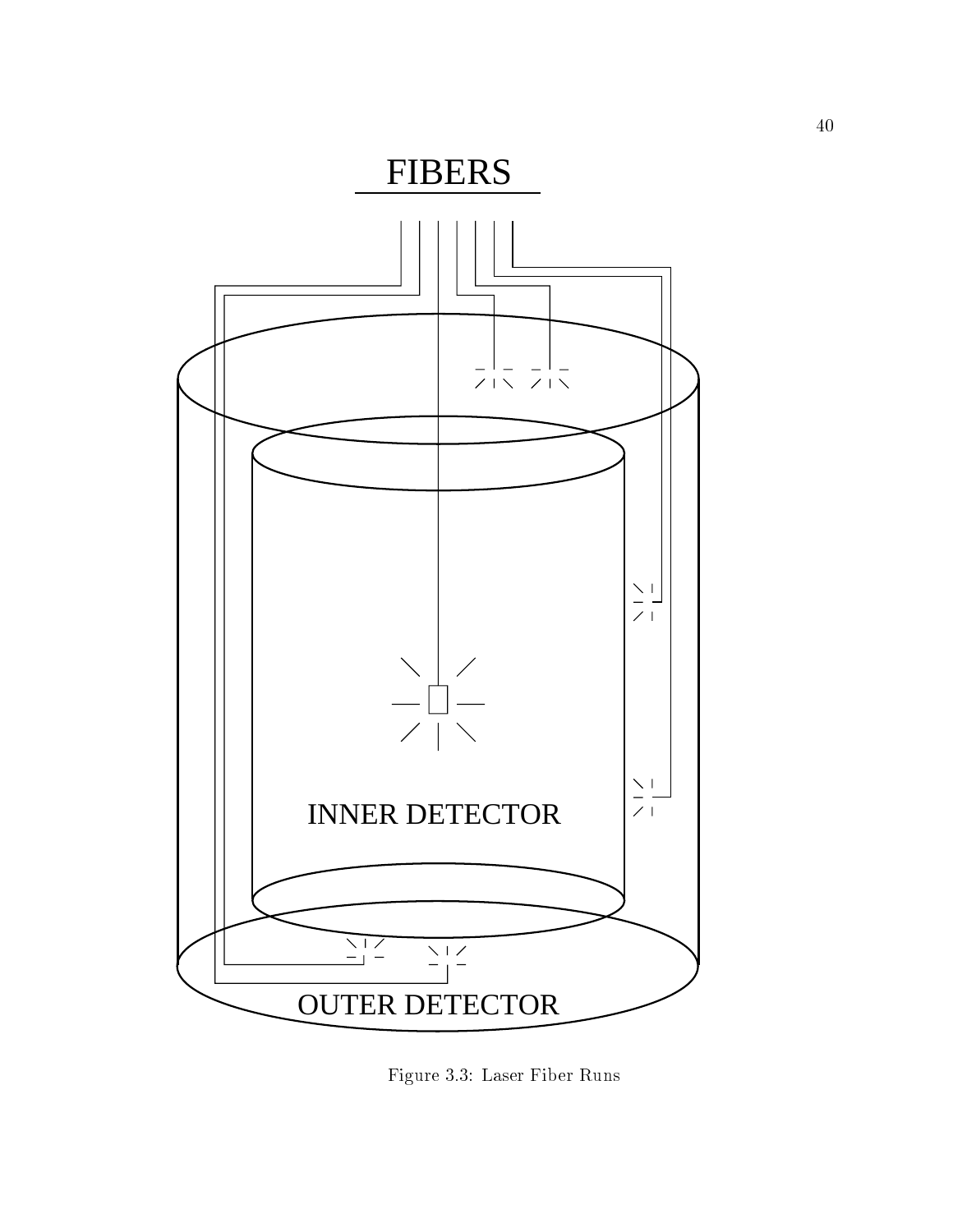

Outer Detector Laser-ball Mounting

Figure 3.4: Laser Calibration OD Fiber Mounts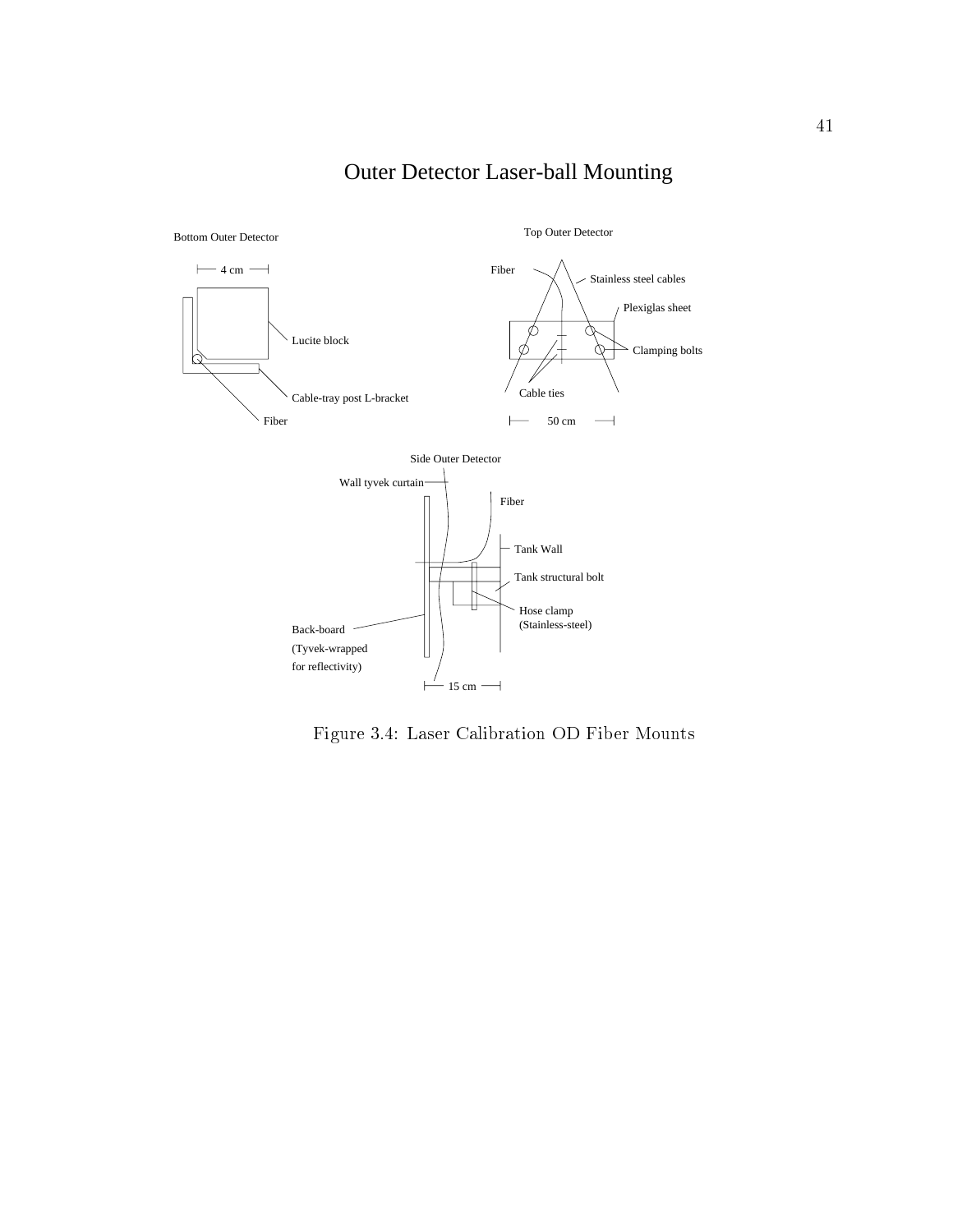

Figure 3.5: Laser fiber diffusers in use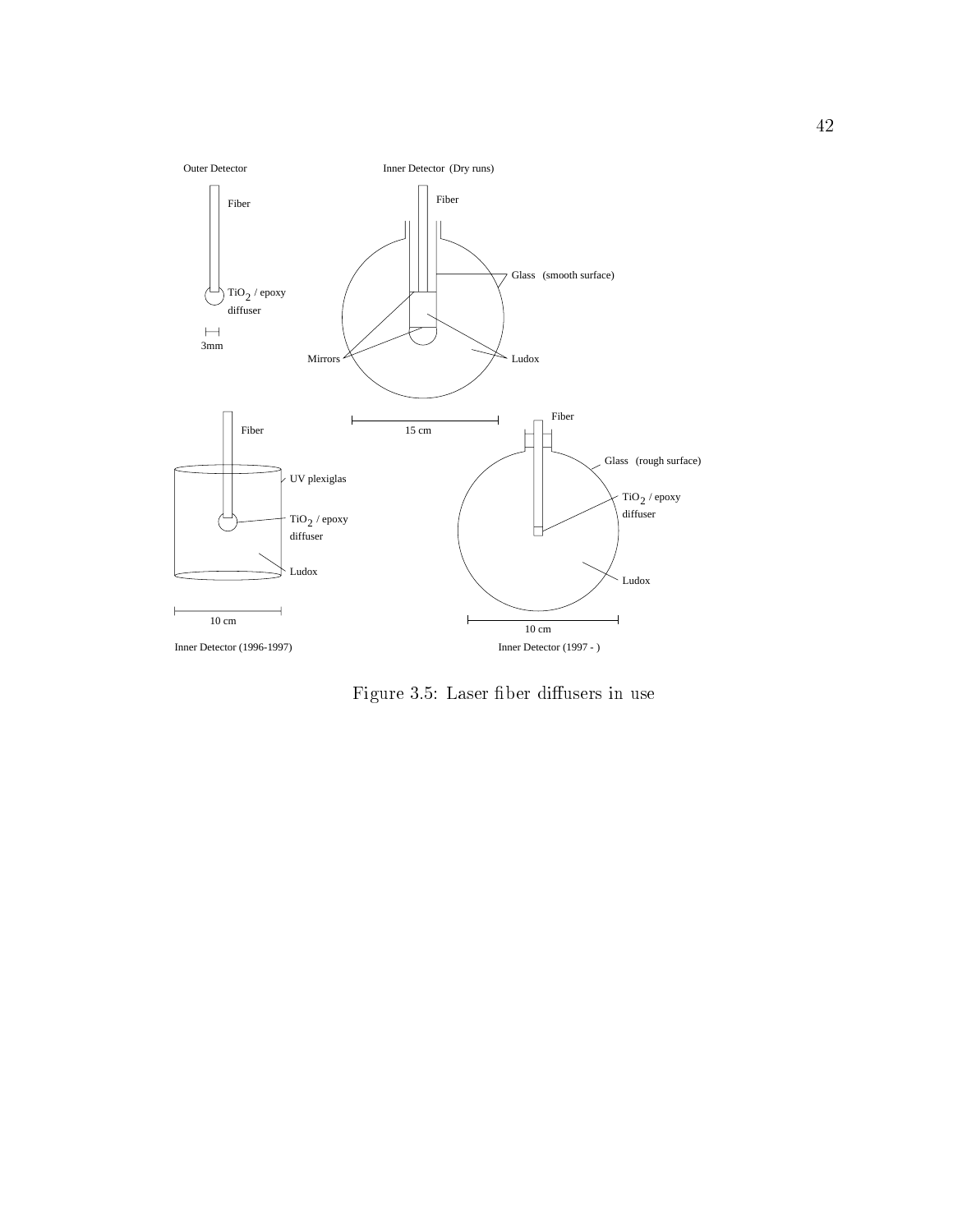#### 3.4.5 Laser Calibration Operation

The filter wheel, optical switches and laser triggering are all controlled by a program called "lasercal," which can be run in manual mode or accept a calibration schedule file. The 16-bit event number from the TRG is latched and read out from the CAMAC crate in order to be able to assign the filter wheel and optical switch settings to the corresponding event numbers. The output of the filtercal program is a listing, for each laser event, of the latched event number and the filter and switch settings.

The calibration events are retrieved offline and matched to the corresponding entries in the filtercal log file for the determination of outer detector calibration constants. The calibration constants are then used in the as part of the generation of the collaboration-wide common data set. This provides a uniform set of calibration constants for the various analysis groups in the collaboration. The calibration constants are stored in files on the calibration reformatting computer, and they are tagged with version numbers. These version numbers are used to associate the correct set of calibration constants with the data from different time periods. The version numbers for both inner and outer detector constants get written into the event header for later reference.

A series of outer detector gain measurements were made in the month after detector turn-on. These measurements are extremely time-consuming – one hour per fiber  $-$  so the fibers were in tandem, one fiber on each side of the detector firing at the same time.

Relative timing calibrations go much more quickly, since only one data set at one light level is needed for each fiber. Using a filtercal schedule to switch between fibers, a timing calibration completes in a little over an hour. Several timing calibrations were taken in the first few months of turn-on, as trigger hardware changes required.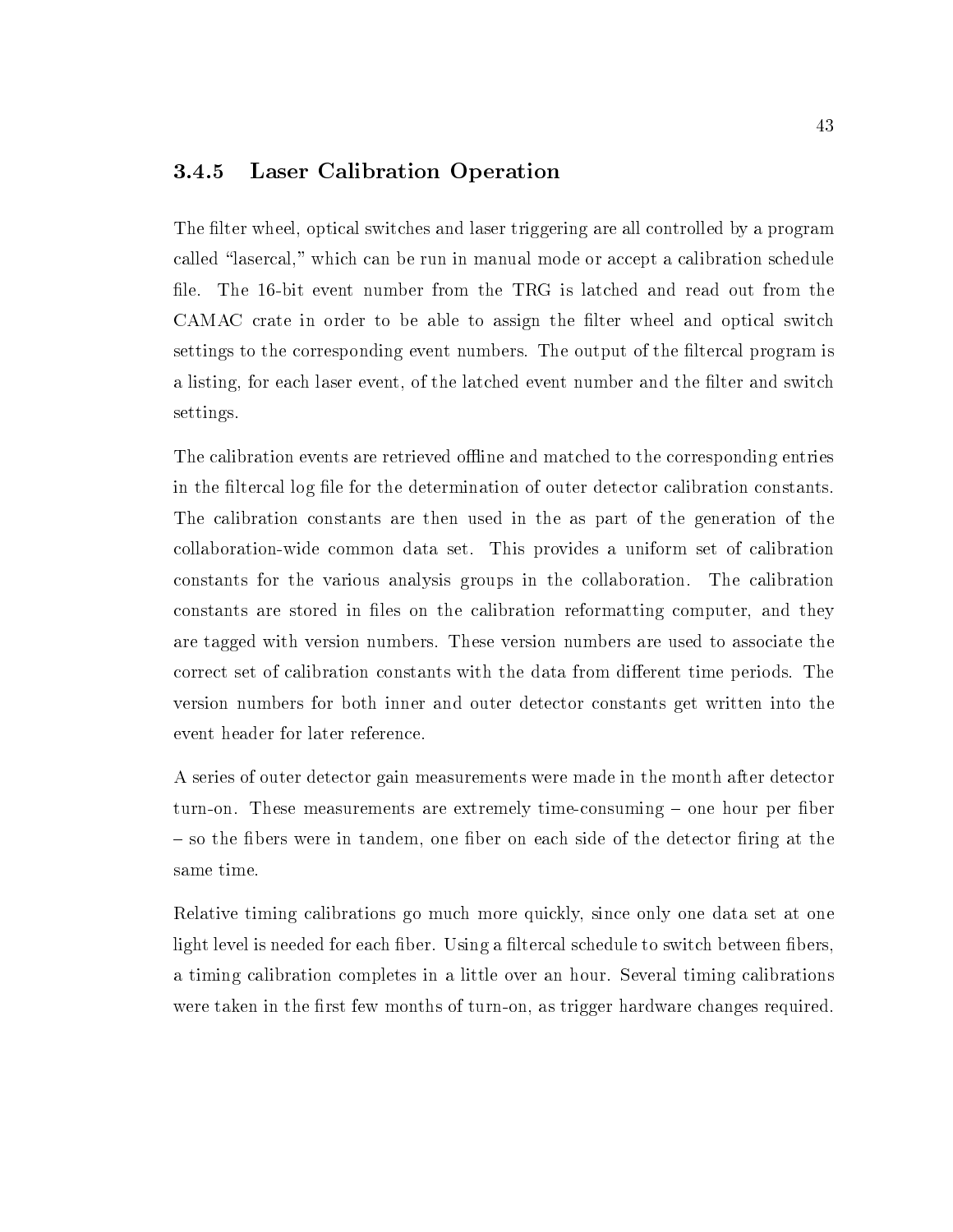# Chapter 4

# Analysis

For the first year of data-taking, two separate sets of analysis groups formed to analyze the high energy data from Super-Kamiokande, in order to detect possible mistakes and provide a comparison of reduction and reconstruction techniques. One group was the "onsite" group (led by ICRR), and the other group was the "offsite" group, consisting of several institutions including BU, SUNY Stony Brook, UCI, University of Warsaw, Los Alamos National Laboratory, and UH. The codes for both data and Monte Carlo were completely independent, as was the determination of the energy scale and systematic uncertainties. The common starting point for each analysis was the raw data with electronics calibrations (ns and p.e.) applied.

In addition to the parallel onsite and offsite high energy groups, there have also been parallel low-energy groups, which study solar neutrinos and monitor for possible supernovae, and upward-going muon groups, which study muons that have been generated in the rock below the detector by the interactions of atmospheric neutrinos which have travelled through the earth from the other side. The high energy groups engage in the study of tracks that originate within the detector from the interactions of atmospheric neutrinos. They also search for signs of nucleon decay.

The collaboration decided that the the onsite and offsite groups would gradually merge after the first year of data-taking. The high energy group has officially already done so, and so the "offsite" reduction and analysis discussed below should be understood to be those of the "old-offsite" group, as it is now called.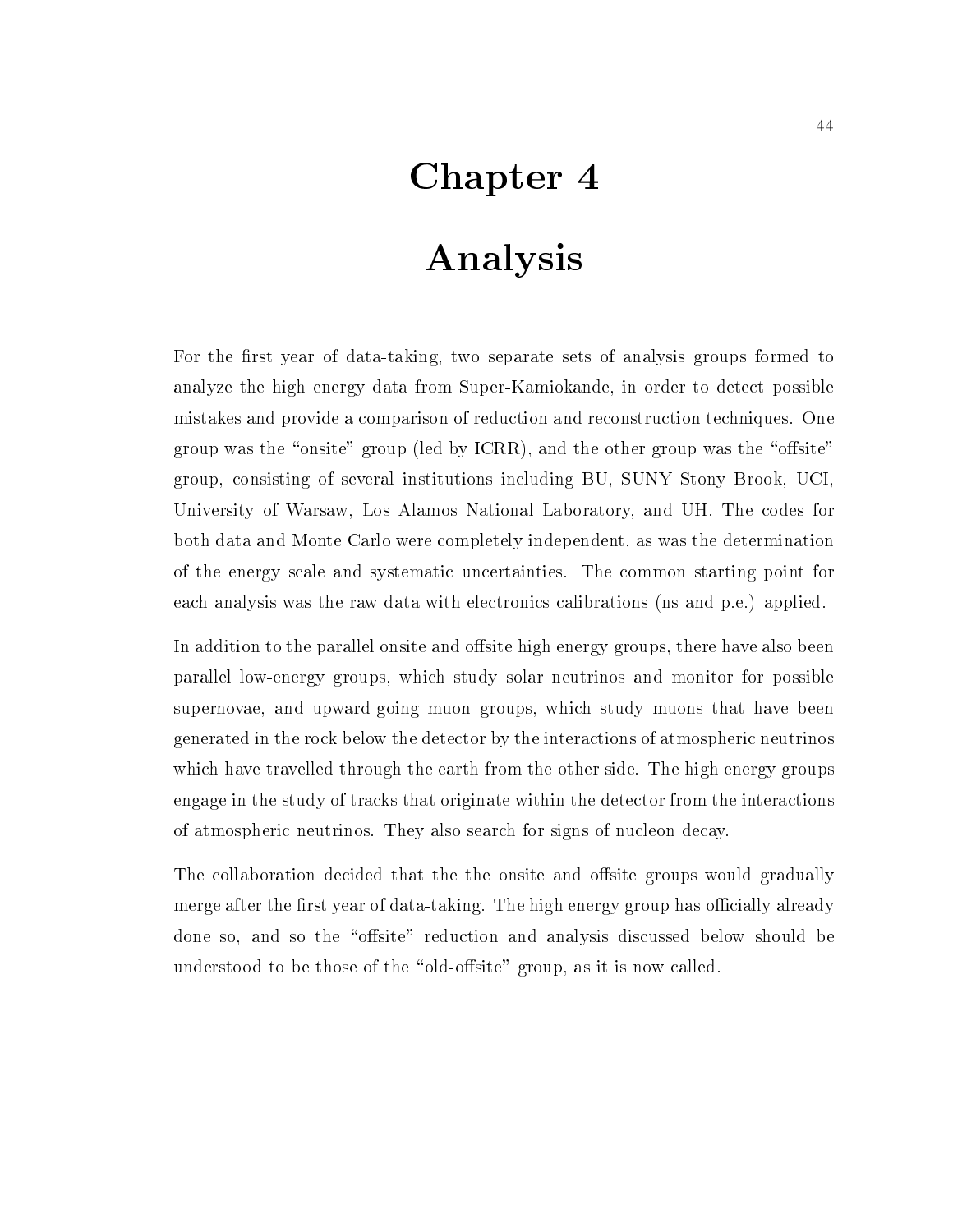#### **Reduction** 4.1

Super-Kamiokande receives about 1 million event triggers per day. The greatest number of triggers comes from very low-energy background sources such as radon, gamma-rays from the surrounding rock and the glass of the PMTs, electronic noise, and solar neutrinos (about 30 per day). At the other end of the energy spectrum, the events which take up the largest amount of space on tape are incoming cosmicray muons (about 3 per second), which have long track lengths and light up a large number of tubes. Another source of high-energy noise events is "flashers," tubes which have begun to break down and occasionally emit light. Flashers can generate light patterns which look like contained tracks; as soon asthey are discovered they are turned off, and several methods are employed to identify flasher events in the reduction.

The purpose of the of the offsite high-energy data reduction code is to quickly filter these events out to get a manageable subset of contained and partially-contained (exiting) event candidates. The philosophy of the early stages of reduction is to only reject background candidates which are understood well enough that they can safely be rejected, with the goal of saving every event of possible interest to the study of atmospheric neutrinos, and also for the search for proton decay.

In the first stage of the offsite data reduction (" $HIGHE1"$ ), events are first filtered for obvious problems such as having no inner-detector or outer-detector data. The ma jority of entering cosmic ray muons are removed by requiring that there be fewer than 10 hits in the outer detector in a 200 ns window around the trigger time. A first pass at filtering out flashers is made by requiring that the the tube with the most thange must have less thank that the total charge of the event. Events with  $\sim$ fewer than 15 tubes in a  $\pm 12$  ns time-of-flight residuals window from anywhere in the detector are rejected as noise, as are events with fewer than 100 p.e. in  $\pm 20$  ns time-of-flight residuals window around a point-fit vertex. Events falling within 100 microseconds of a previous event excluded from consideration ascontained events, but are kept and tagged as  $\mu$ -decay electron candidates.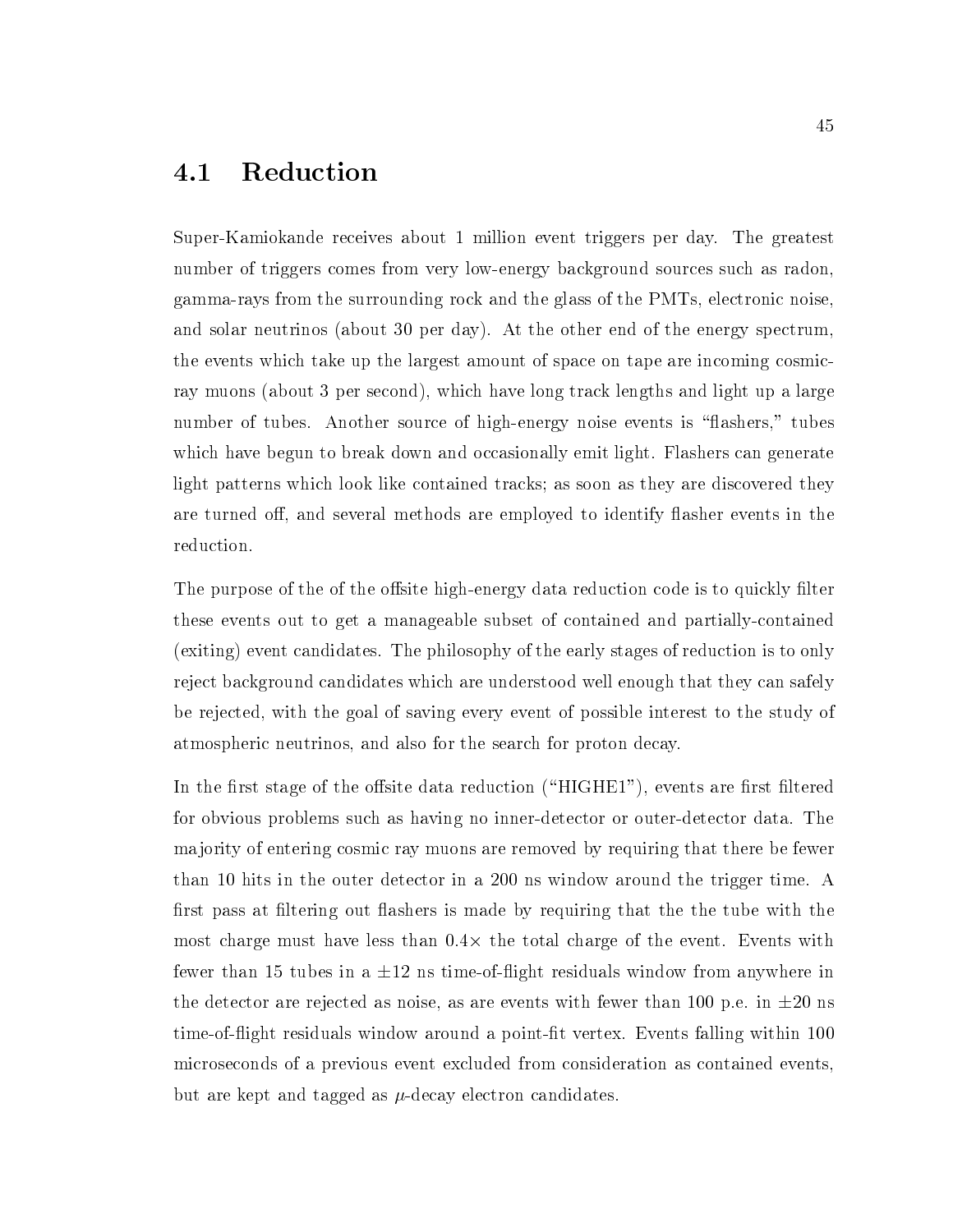The output of HIGHE1 is about 80,000 events per day. This large number is mainly due to the saving of one in every thousand events to form a minimum-bias sample. The minimum-bias events are removed in the next stage of filtering, HIGHC2, which is designed to restrict the data set to those events which are fully-contained.

In HIGHC2, a vertex point fit is done based on timing residuals. A minimum of 150 photo-electrons must be collected in the inner detector within a  $\pm 20$  ns timingresiduals window from this vertex. A muon track fit is applied, and events passing the fit with more than 2 outer-detector hits in a  $\pm 50$  ns window within 20 m of the pro jected entry point are rejected as entering events. Events which have been found from a separate analysis to have the repetitive patterns of specific flasher events are culled. The output of HIGHC2 is about 20 events per day.

In HIGHC3 a precise single-track event fitter, "yastef" (originally developed for IMB[44]) based on timing residuals and event geometry, is applied to the remaining events. The vertex resolution of this fitter is about 70 cm; Figure 4.1 shows vertex fit errors, parallel fit errors (along the track) and angular fit errors for simulated muon and electron tracks of energy around 1 GeV. As can be seen, the error is primarily parallel to the track, and depends on the event type; muon fits tend to get pulled forward along the track, and electron events tend to get pulled backward.

Tables 4.1 and 4.2 show angular resolutions (defined as the point where  $68\%$  of the events have a smaller angular deviation) and vertex deviation parallel to the track for muons and electrons in ranges of visible energy from 50 to 5000 GeV. (The visible energy of an event is defined as the energy of an electron which produces the equivalent amount of light in the detector.)

At the end of HIGHC3, events with yastef vertices less than 50 cm from the inner detector PMT wall are removed. This leaves about 10 events per day.

In HIGHC4, a final track fitter is applied to events with greater than  $15000$  p.e., to test whether they might be entering muons. If the vertex of this fit is within 1 m of the wall, the event is rejected. Otherwise, the results of the yastef fit are used to determine the position of the event. Events with a yastef vertex within 50 cm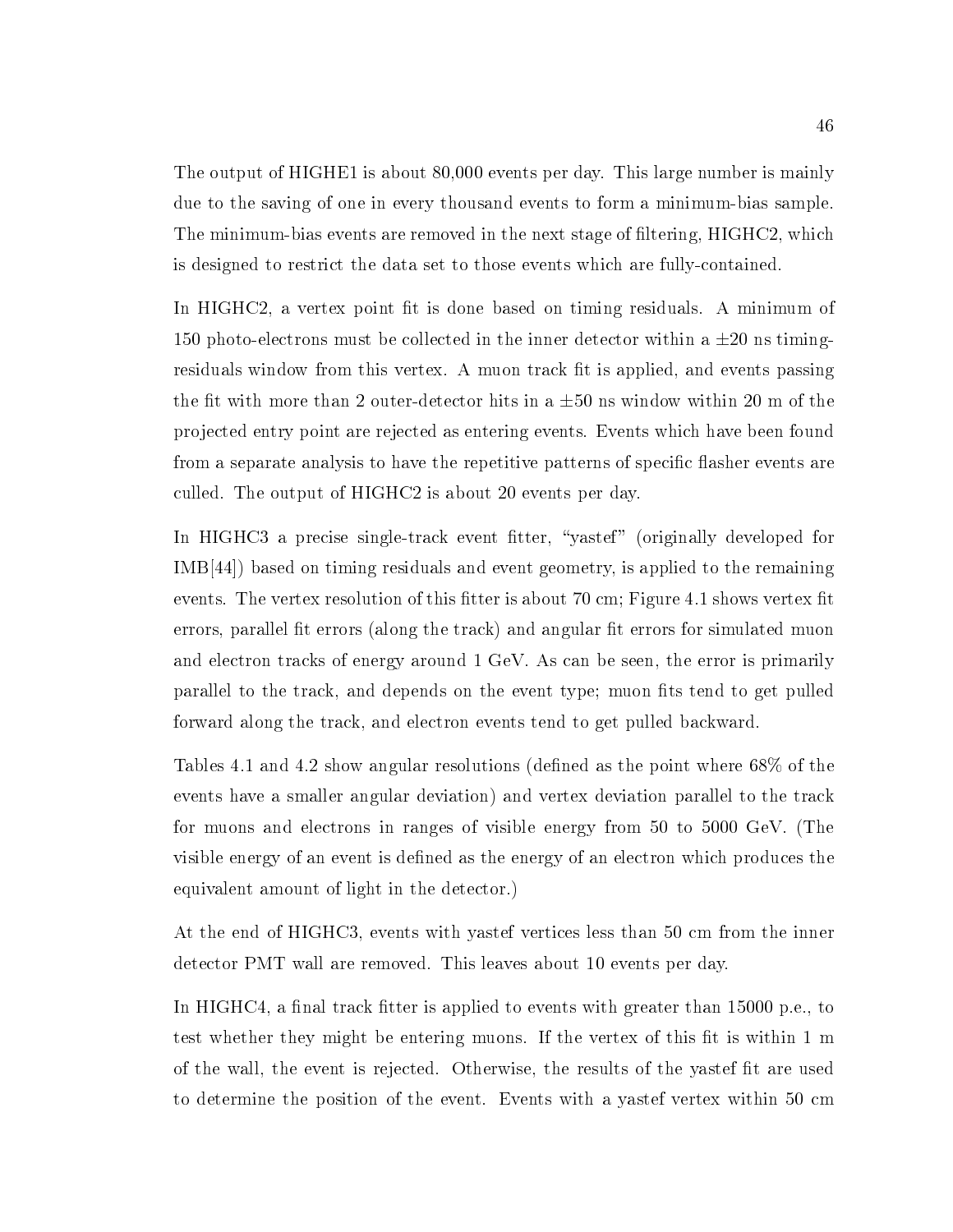

Figure 4.1: Yastef vertex and direction errors on  $\sim 1$  GeV MC muons and electrons.

|                  |                       | таріє 4.1. гіплет єпоть он ім шионь. | RMS<br>cm<br>86 |  |
|------------------|-----------------------|--------------------------------------|-----------------|--|
| MeV<br>$E_{vis}$ | Ang. Res.<br>$deg.$ ) | Vertex creep<br>cm                   |                 |  |
| $50 - 100$       | 3.6                   | 146                                  |                 |  |
| 100-300          | 2.9                   | 57                                   | 40              |  |
| 300-500          | 2.8                   | 35                                   | 30              |  |
| 500-1000         | 2.6                   | 42                                   | 36              |  |
| 1000-1500        | 2.9                   | 73                                   | 54              |  |
| 1500-3000        | 3.5                   | 125                                  | 97              |  |
| 3000-5000        | 4.6                   | 218                                  | 141             |  |

Table  $4.1$  Fitter errors on MC muons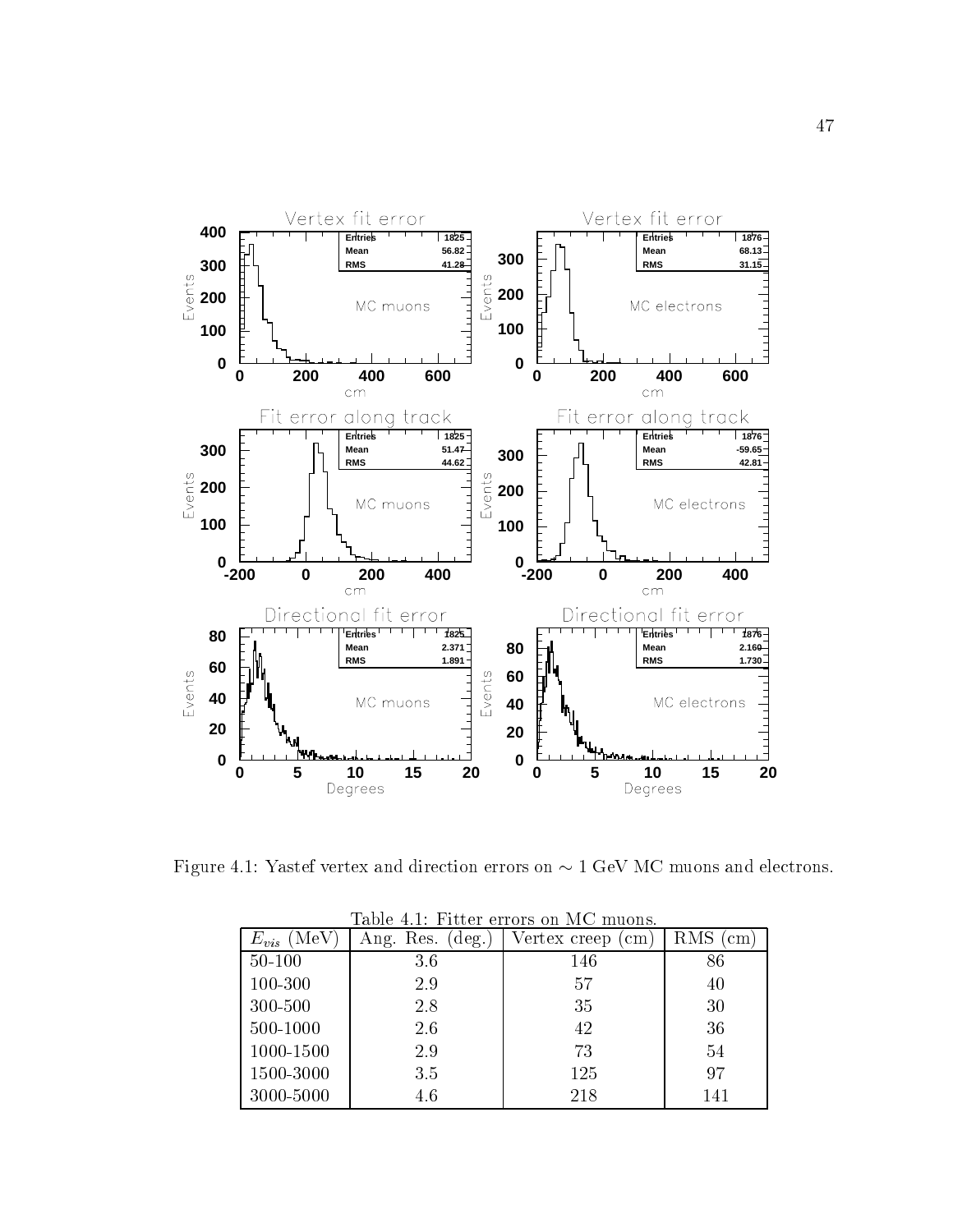| $E_{vis}$<br>(MeV | $(\text{deg.})$<br>Ang. Res. | Vertex creep<br>cm | RMS<br>cm |  |
|-------------------|------------------------------|--------------------|-----------|--|
| $50 - 100$        | 7.1                          | -82                | 55        |  |
| 100-300           | 5.5                          | $-82$              | 47        |  |
| 300-500           | 3.7                          | $-68$              | 45        |  |
| 500-1000          | 2.7                          | $-60$              | 45        |  |
| 1000-1500         | 2.0                          | $-55$              | 39        |  |
| 1500-3000         | 1.7                          | $-51$              | 40        |  |
| 3000-5000         | 1.7                          | $-32$              | 46        |  |

Table 4.2: Fitter errors on MC electrons.

of the wall are rejected. A final flasher test is also performed, to find events with characteristically broad timing residuals distributions.

The final sample is restricted to events  $2 \text{ m}$  from the PMT wall, corresponding to a 22.5 kton ducial mass. This results in 2707 fully contained events, including those originating from atmospheric neutrino interactions. Several visual event-scanning sessions were held thoughout the year to verify and tune the performance of the reduction system. However, by the end of the data-taking period under discussion, the percentage of background events found by scanning had been reduced to 0.2%. The reduction is now fully automatic, a departure from previous experiments. The remaining contamination is treated as a systematic error, and not removed.

Figure 4.2 shows the distribution of fully-contained events within the fiducial volume, 2 meters from the inner optical barrier. The vertical scale is the Z-coordinate of the event vertex, and the horizontal scale is the square of the horizontal distance of the event vertex from the centerline of the detector; such a scale maps the cylindrical interior of the detector into equal-volume bins. The distribution is smooth over the cylindrical volume.

The integrated livetime for this sample is calculated to be 301.4 days, or 18.5 ktonyrs. For comparison, Kamiokande and IMB each accumulated a little under half that amount over their entire lifetimes.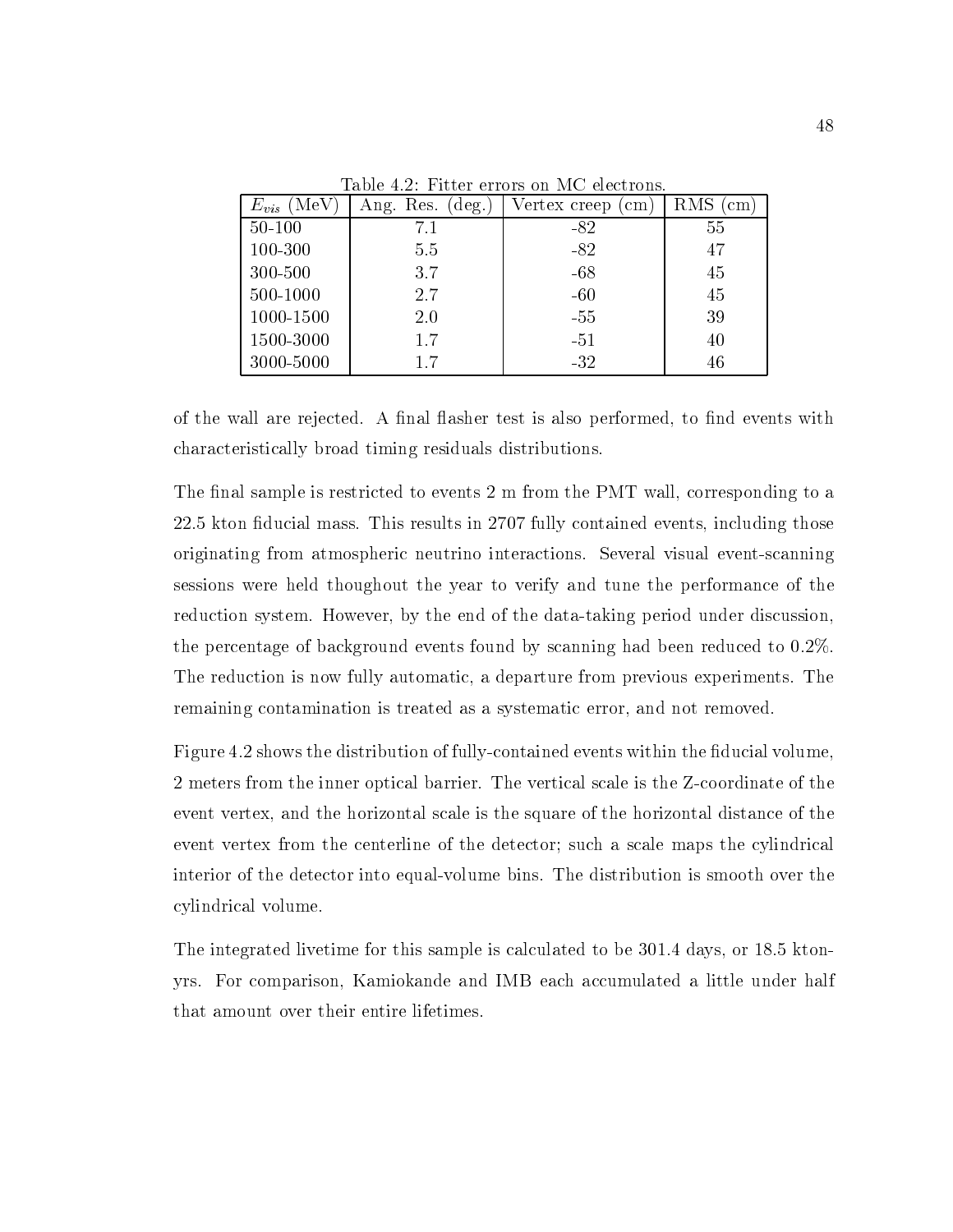

Figure 4.2: Distribution of fully-contained events within the fiducial volume.

# 4.2 Event Classication

### 4.2.1 Single-ring Finding

An algorithm called "ringer" is used to select single-ring (quasi-elastic candidate) events, based on the azimuthal distribution of light which falls behind the Cerenkov cone of the track; events with azimuthal symmetry are considered single-ring, and those with a higher asymmetry are considered multi-ring. The algorithm, developed at BU, looks at the charge deposited in the tubes from 50 deg off the track direction to 130 deg off the track direction, in a sliding window 40 deg wide. The tube charges are corrected for tube coverage and water attenuation, and a  $\chi^2$  measure of the maximum "imbalance" found is returned.

The single-ring and multi-ring results of these cuts agree with human scanners for 90% of the events, which is similar to the agreement level of two independent human scanners. Based on Monte Carlo (M.C.) studies, the single-ring sample from this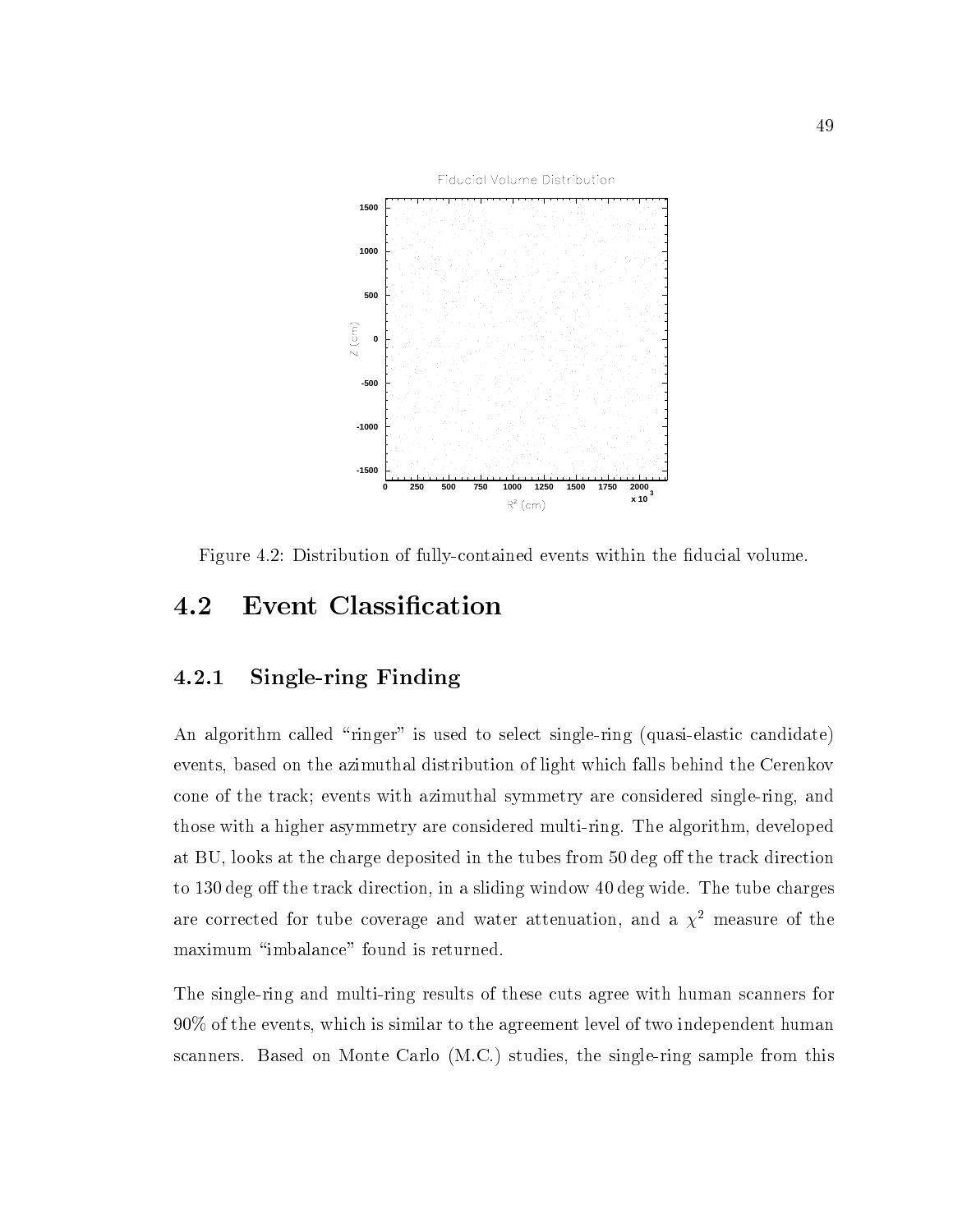algorithm is estimated to contain 77% quasi-elastic interactions, 15% non-quasielastic charged-current interactions, and 8% neutral-current interactions.

Figure 4.3 shows an example of a multi-ring event which is rejected by this criterion. Figure 4.4 shows the location of the cut on data and MC samples.



867.4 885.4 903.3 921.3 939.2 957.1 975.1 993.0 1011.0 1028.9 1046.9 1064.8 1082.8 1100.7 1118.7 1136.6

Figure 4.3: Example of an event classied as multi-ring.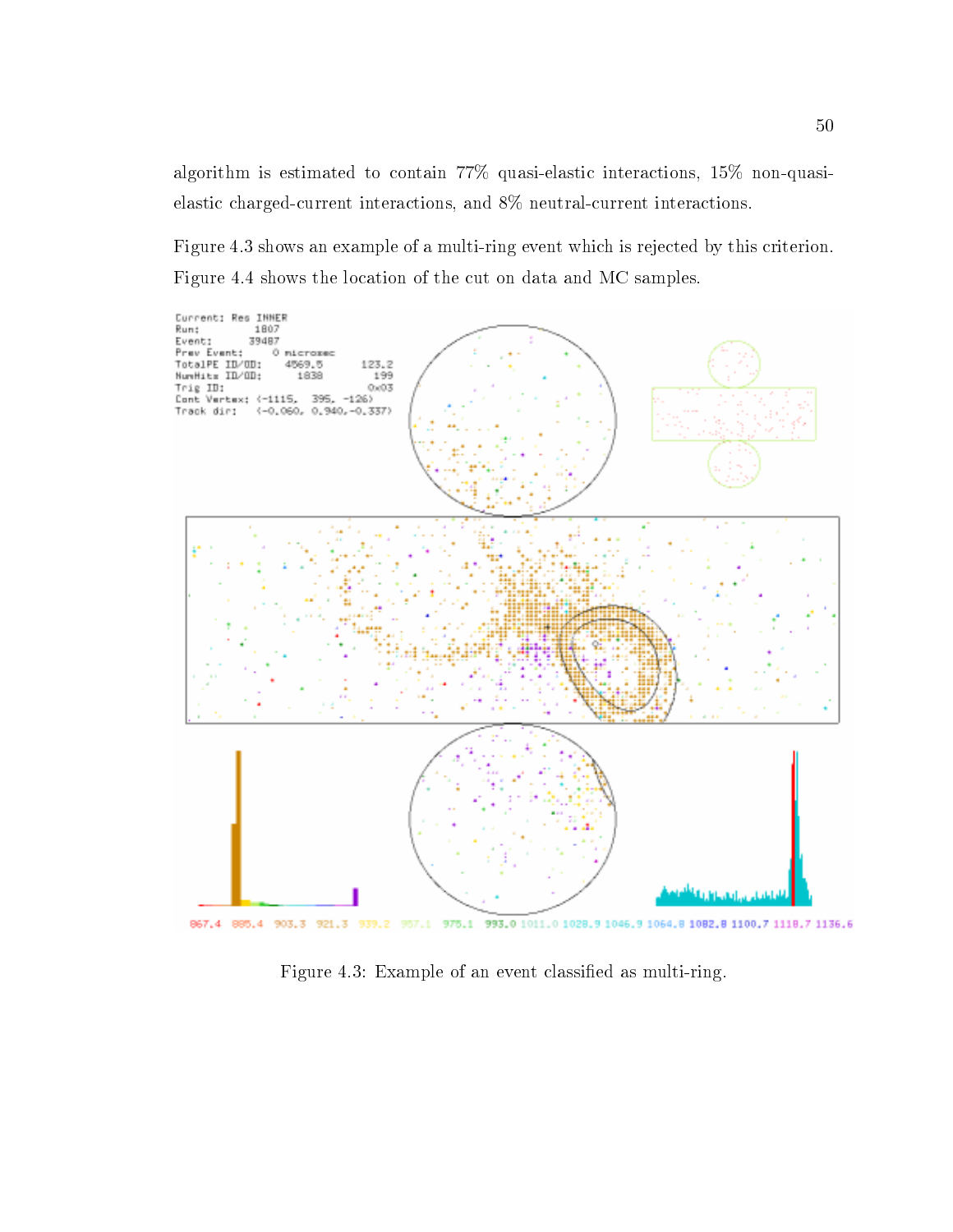

Figure 4.4: Ringer values for data and monte carlo samples. Single-ring events have a lower ringer value, and multi-ring events have a higher value.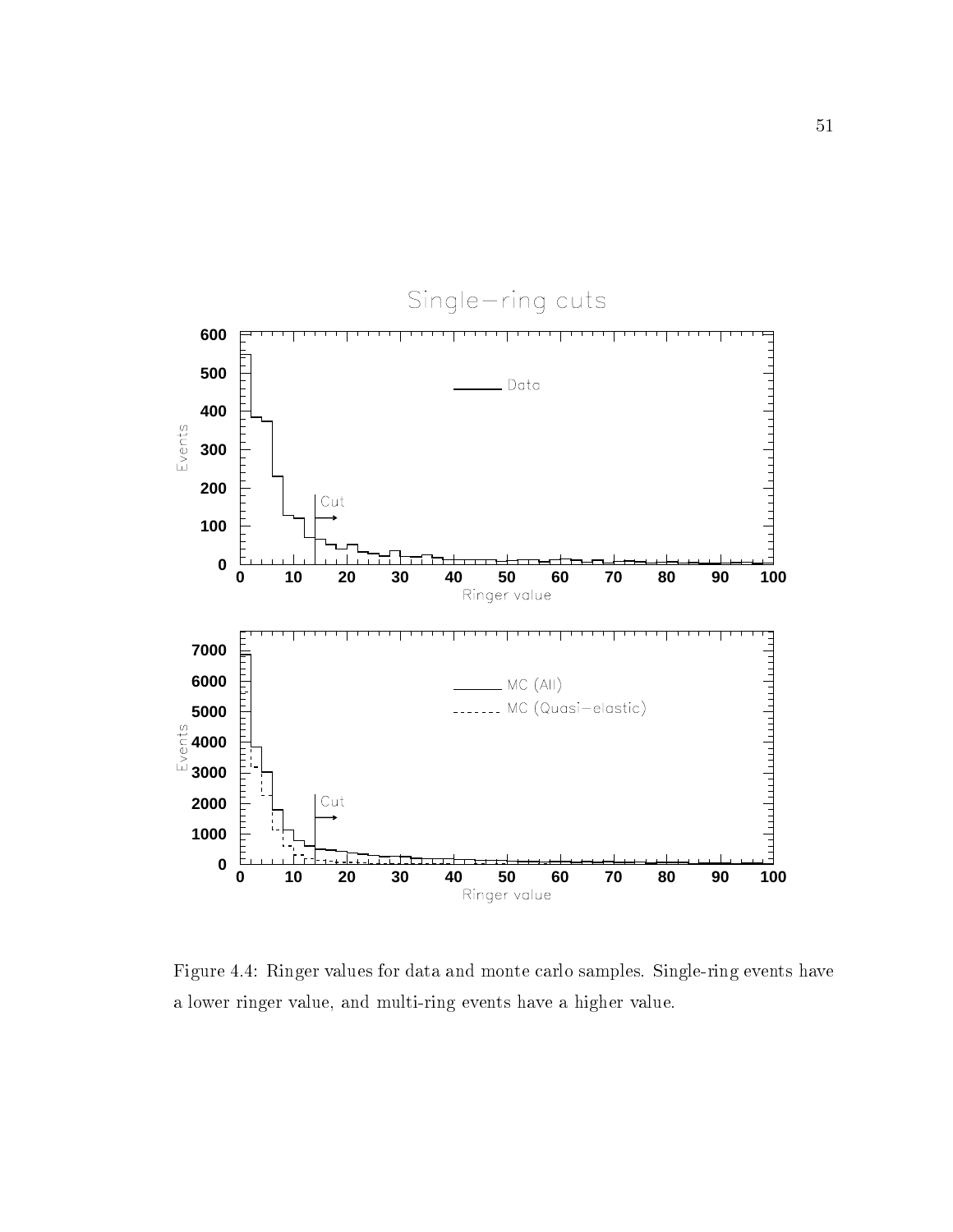#### 4.2.2 Muon Decay

The identity of the incoming neutrino in a quasi-elastic charged-current interaction is determined from the type of lepton produced. Muon-(anti-)neutrinos give rise to (anti-)muons, and electron-(anti-)neutrinos give rise to electrons(positrons) according to:

$$
\nu_{\mu} + n \rightarrow \mu^{-} + p
$$
  
\n
$$
\bar{\nu}_{\mu} + p \rightarrow \mu^{+} + n
$$
  
\n
$$
\nu_{e} + n \rightarrow e^{-} + p
$$
  
\n
$$
\bar{\nu}_{e} + p \rightarrow e^{+} + n
$$

The outgoing leptons can be identified in several ways. The easiest to use in a water-Cherenkov detector are event topology and (in the case of muons) the detection of further decay electrons:

$$
\mu^+ \to e^+ + \nu_e + \bar{\nu_\mu}
$$
  

$$
\mu^- \to e^- + \bar{\nu}_e + \nu_\mu
$$

The decay electrons are found in two ways: either as an extra track later in the same event if they are generated within about 1 microsecond of the original muon track, or else they can generate triggers and be found as "after-events" if they are produced later than that. These events can be identied by their characteristically low energies (up to 52 MeV), and by their timing relative to the previous event: the  $\mu$  - metume is 2.19705  $\pm$  0.00004  $\mu$ -sec[45]; the  $\mu$  -can be captured by a nucleus before it decays, and so has a shortened measured lifetime in pure water of 1.7954  $\pm$  0.0020  $\mu$ -sec. [46] The  $\mu$ -decay search software is thus divided into two parts: "samedk" (developed at BU) and "afterdk" (developed at UH).

The samedk algorithm uses the vertex of the original muon to find timing-residuals peaks later in the same event. It works well for low-energy (sub-GeV) events, because the muon tracklength at those energies is short  $( $\sim 2$  m) and the decay electron$ vertex (if there is one) will not be far away. At higher energies the distance between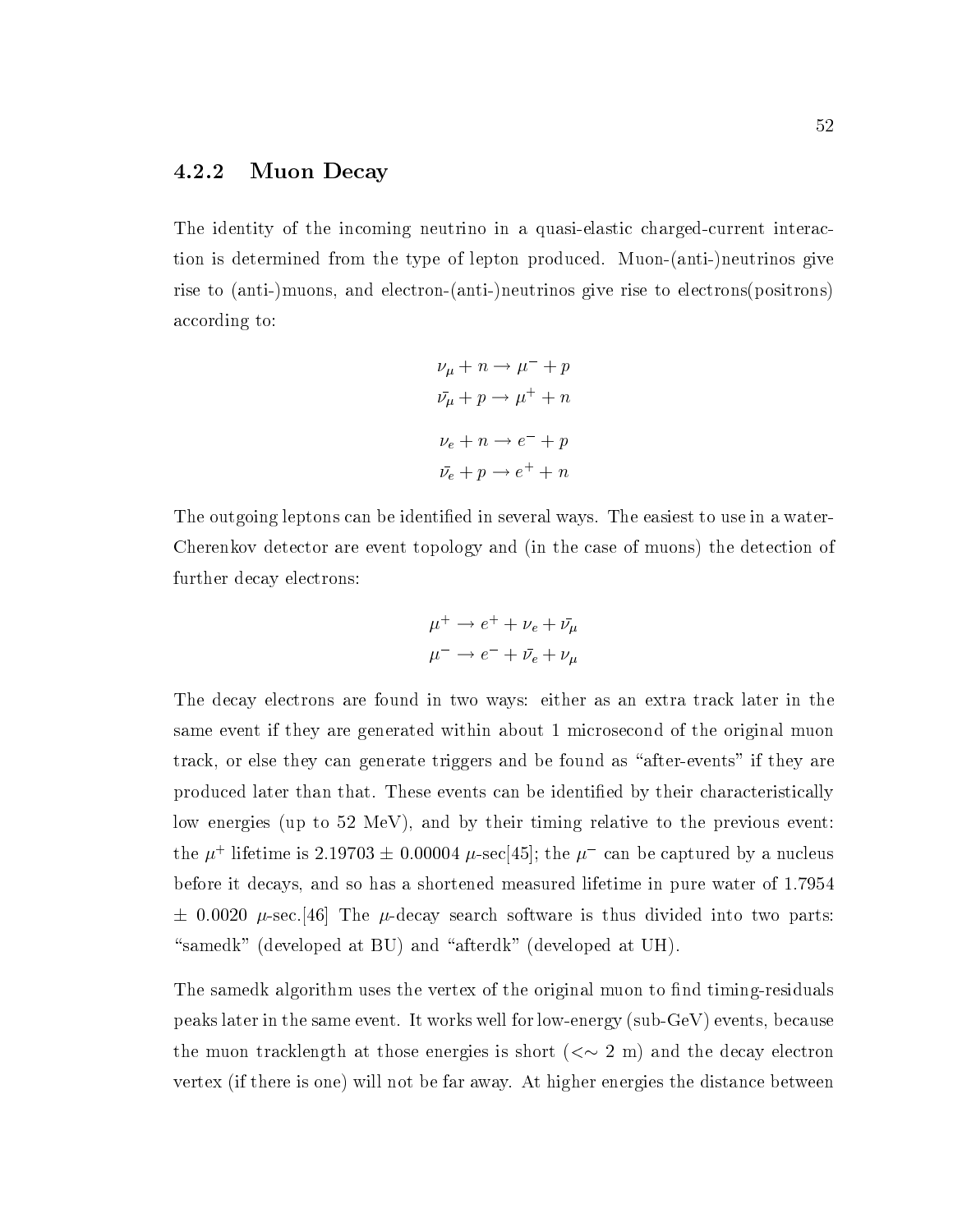the muon and electron vertices increases, but the number of tubes "used up" by the original event also increases as the event gets brighter; tubes which have been hit already in an event are unavailable for recording further hits from any later track.

The afterdk algorithm uses a low-energy point-fit, "hayai," developed at LSU for the study of solar neutrinos. The details of its operation are given in Ref. [47]. The total charge of all tubes within a  $\pm 25$  ns time-of-flight residuals window from the vertex, corrected for water attenuation and tube coverage from the fit vertex, is required to be greater than 80 p.e., which corresponds to a lower-energy cut of about 10 MeV. If the event is in the sub-GeV range, the hayai vertex is required to be found within 8 meters of the original event. (The vertex resolution of "hayai" is better than 1 meter for events over 10 MeV.) This requirement is waived for higher-energy events where the muon tracklength is longer. After the discovery of a decay candidate, the candidate "after event" is cleared of all tubes within an 80 ns residuals window centered around the hayai vertex, and the event is searched again for a new decay candidate. Figures 4.5 and 4.6 show an example of a muon/after-decay pair.

It sometimes happens that a decay electron will appear late enough in a primary event to generate a new trigger, and straddle the two events, with half its hits in the first event and half in the second. Such events are called "bye-bye" events (after the convention of T. Hayakawa of the onsite group), and they are found by comparing the times when samedk and afterdk both find a decay candidate. If the two candidates are within 100 ns of each other, a hayai fit is applied to the samedk event, and the event is awarded to the event with the better hayai goodness-of-fit.

However, "bye-bye" events are rejected by a set of timing cuts designed to restrict the attention to regions of relatively flat efficiency. The cleandk cuts are: 250-800 nsec and 1.2-6  $\mu$ -sec. The light travel time across the detector from corner to corner is 210 nsec, so decays within 250 nsec of the original event are found with low efficiency and high background, since light from the original event is still traversing the detector. Events between 800 and 1200 nsec fall into the "bye-bye" region between events; not only is the software detection efficiency lowered there by the spreading of one track across two events, but there is also a detector trigger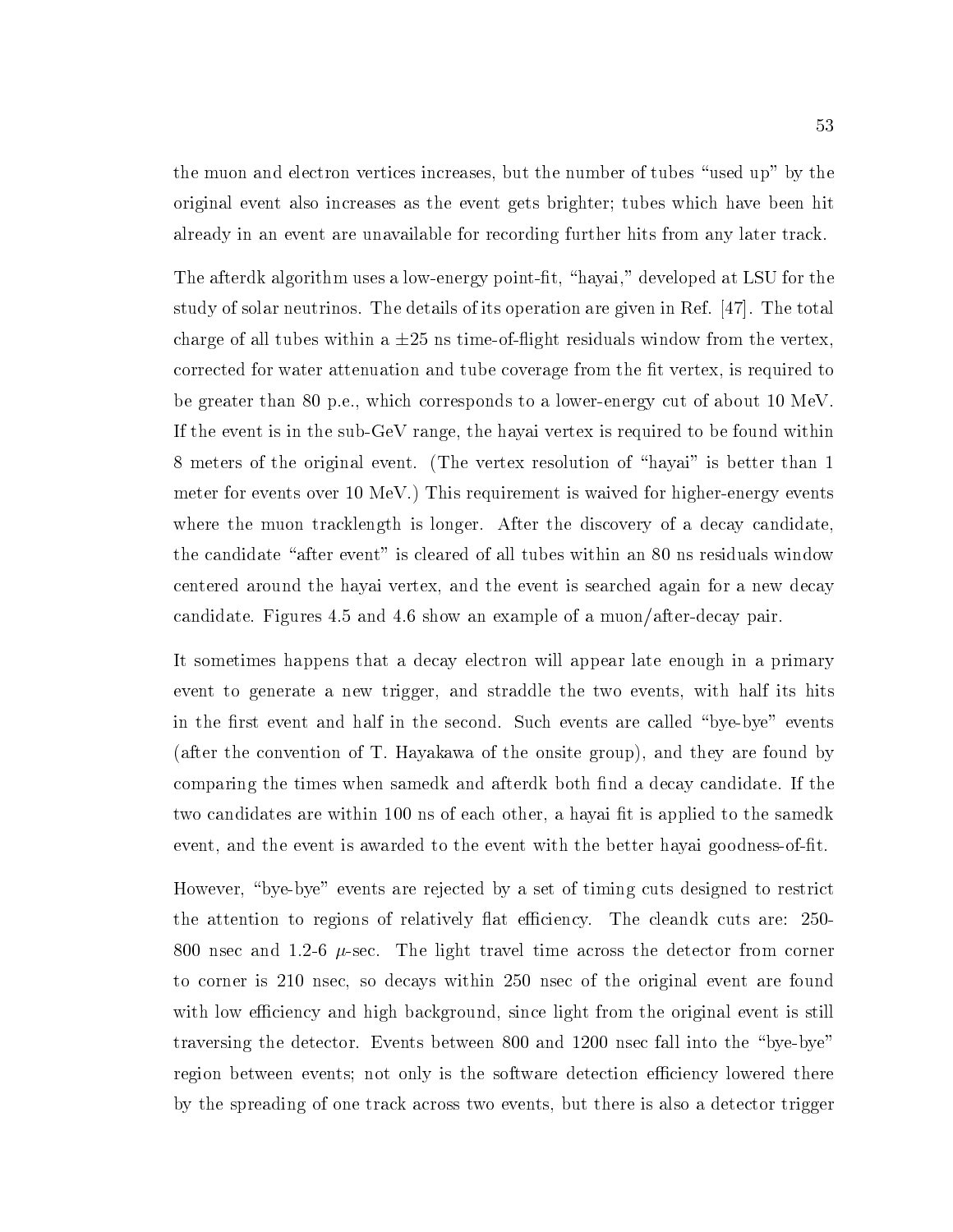

Figure 4.5: Example of an event identified as muon-like.

inefficiency in this region which grows with the size of the event. Finally, the time cut at 6 microseconds is due to the rejection of all events with no outer-detector data in the earliest stages of data reduction: for those runs which are subsequent to the outer-detector data-taking window being shortened to end 6 microseconds after than the primary event trigger (see Chapter 2), outer-detector data is missing for the 2-3 microsecond digitization period following the 6-microsecond mark.

To study the relative efficiencies of the detection of decay electrons between data and monte carlo, cosmic ray muons which have stopped in the detector were studied. (See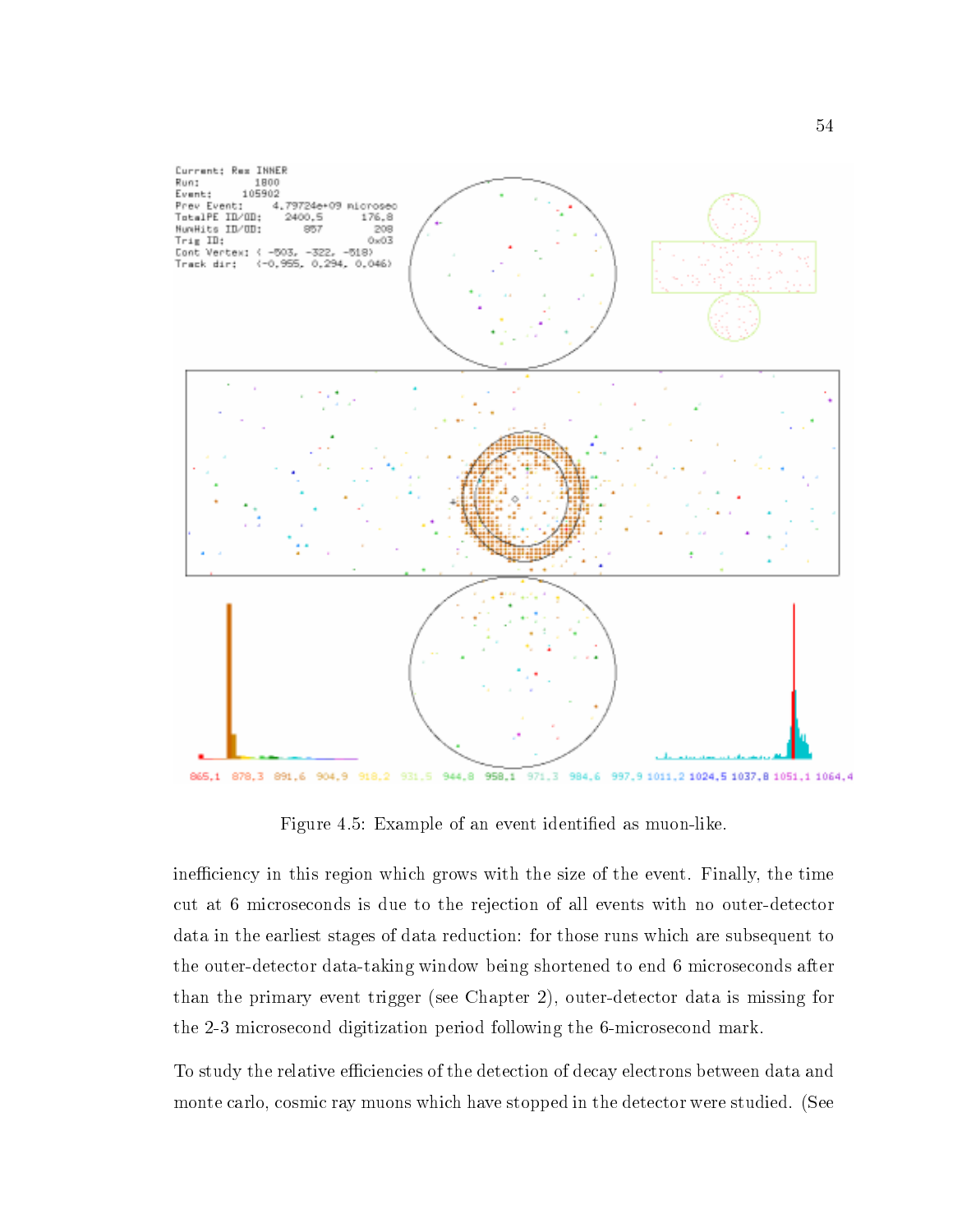

Figure 4.6: Example of an event classied as a decay-electron, following previous muon event.

Figure 4.7 for an example.) Such events have previously been studied at Kamiokande where the charge ratio  $R(\mu^+/\mu^-)$  and polarization of stopping cosmic ray muons were measured from a study of the resulting decay electrons. In that study, the charge ratio was measured by fitting the decay curve to a two-component lifetime equation of the form:

$$
N(t - (t + \Delta t)) = N_+ [1 - e^{(-\Delta t/\tau_{\mu^+})}] e^{(-t/\tau_{\mu^+})} + N_- [1 - e^{(-\Delta t/\tau_{\mu^-})}] e^{(-t/\tau_{\mu^-})},
$$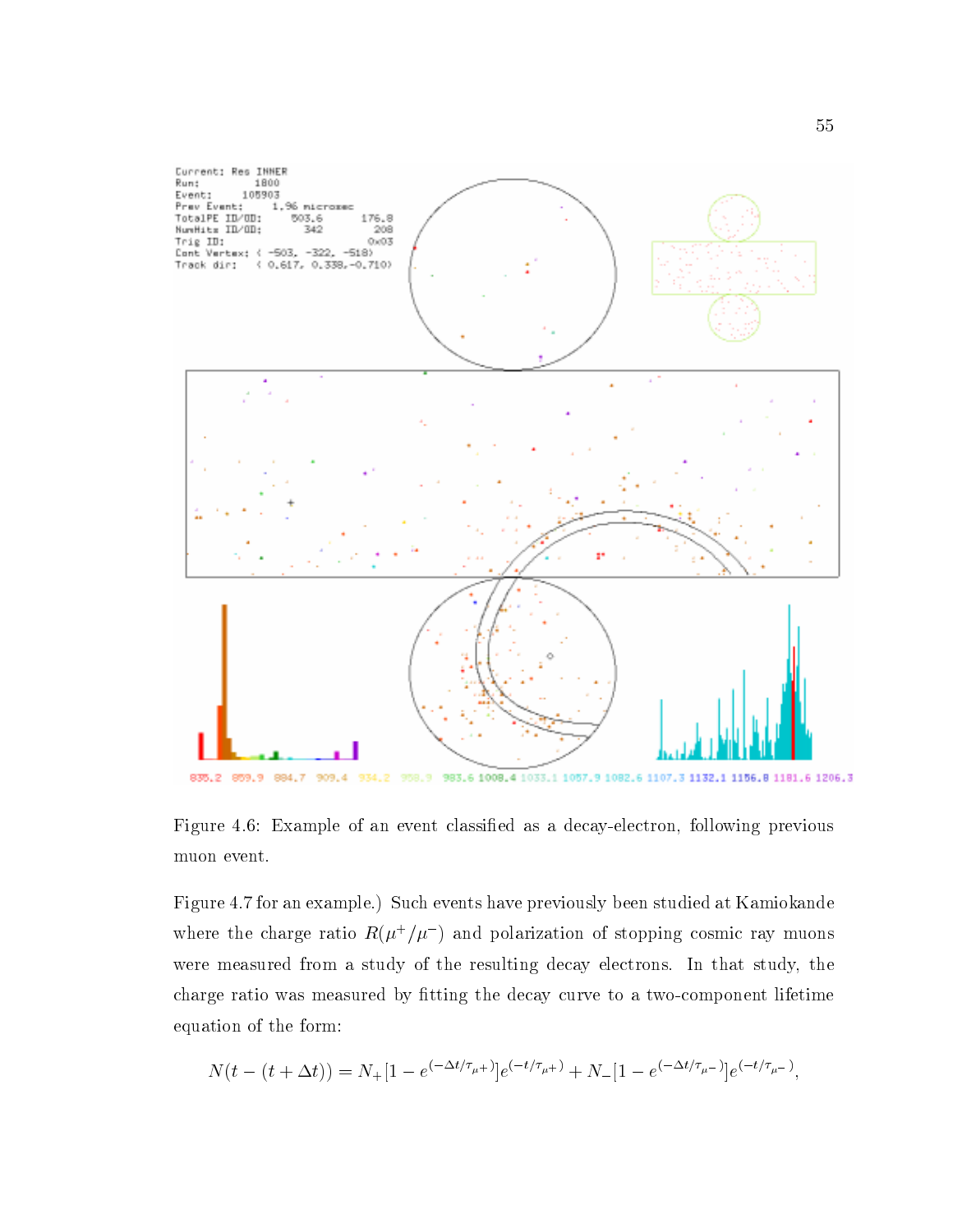where  $\Delta t$  is the binning width of the decay-curve histogram,  $N_+$  and  $N_-$  are the total number of positive and negative muons, respectively, and  $\tau_{\mu^+}$  and  $\tau_{\mu^-}$  are the  $\mu^+$  and enective  $\mu^-$  methnes, respectively. From a sample of 1.6  $\times$  10° muon-electron event pairs, they determined the charge ratio  $R(\mu^+/\mu^-)$  for the muons stopping at Kamiokande (400 m down the tunnel from Super-Kamiokande) to be  $1.37 \pm 0.06$  $(stat) \pm 0.01$  (syst).[48]

Stopping cosmic-ray muons are not saved in the offsite high-energy reduction, so a sample of 16,500 provided by Robert Svoboda of LSU and the offsite low-energy group was used as a test sample. These were fit with the LSU muon fitter "muboy," which is described in Ref. [47], but which provides entry points and end points of stopping muon tracks to better than 1 meter resolution. Such a sample is not directly comparable to the contained event sample, having different vertex, endpoint and energy distributions, but it can be used to compare the relative detection efficiencies between the data and the monte carlo.

The muboy tracks were used to generate MC stopping muons for a comparison sample. The charge ratio  $R(\mu^+/\mu^-)$  in the MC sample was set to 1.37, in accordance with the Kamiokande measurement; a  $\mu$  -capture in the MC is simulated by a fake decay of the  $\mu$  -to two neutrinos, which effectively makes it disappear in the event simulation. There is no way to match the charges of the muons in the monte carlo with those in the data track-for-track, but this does not matter as long as the track distribution does not depend on the sign of the muon  $-$  a dependence which there is no reason to expect.

From these samples, the detection rate of decays is estimated to be 70% for  $\mu^+$ and 57% for  $\mu$  . Contamination is less than 1%, as measured by the instances of multiple decay candidates for a single stopper. Detection efficiencies between monte carlo and data agree within 3 %. This is taken as the systematic error on the relative detection rate between data and monte carlo.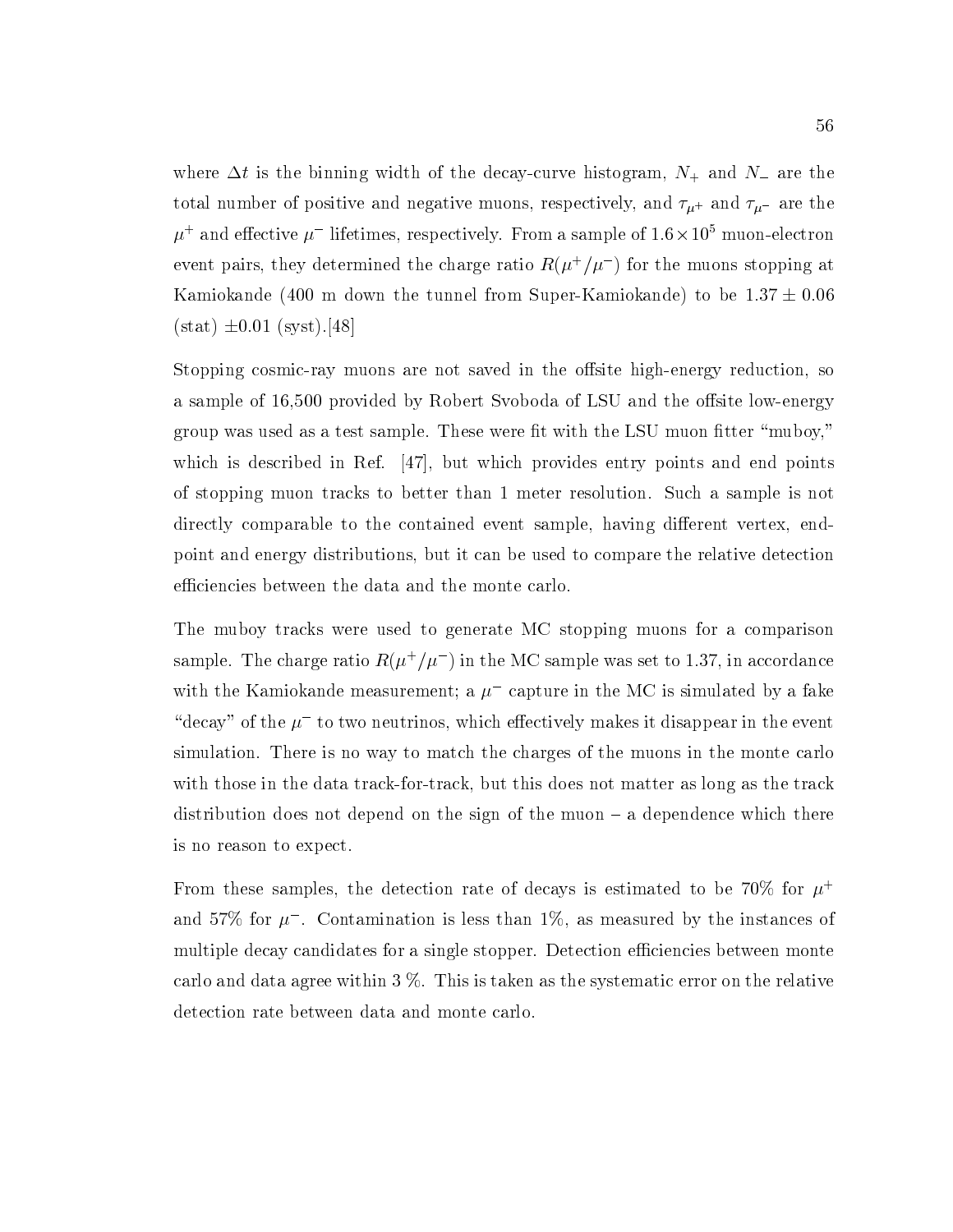

Figure 4.7: Example of an entering muon which has stopped in the tank. Note the presence of activity near the entry point in the outer detector, in the upper-right hand corner, which is absent from fully-contained events.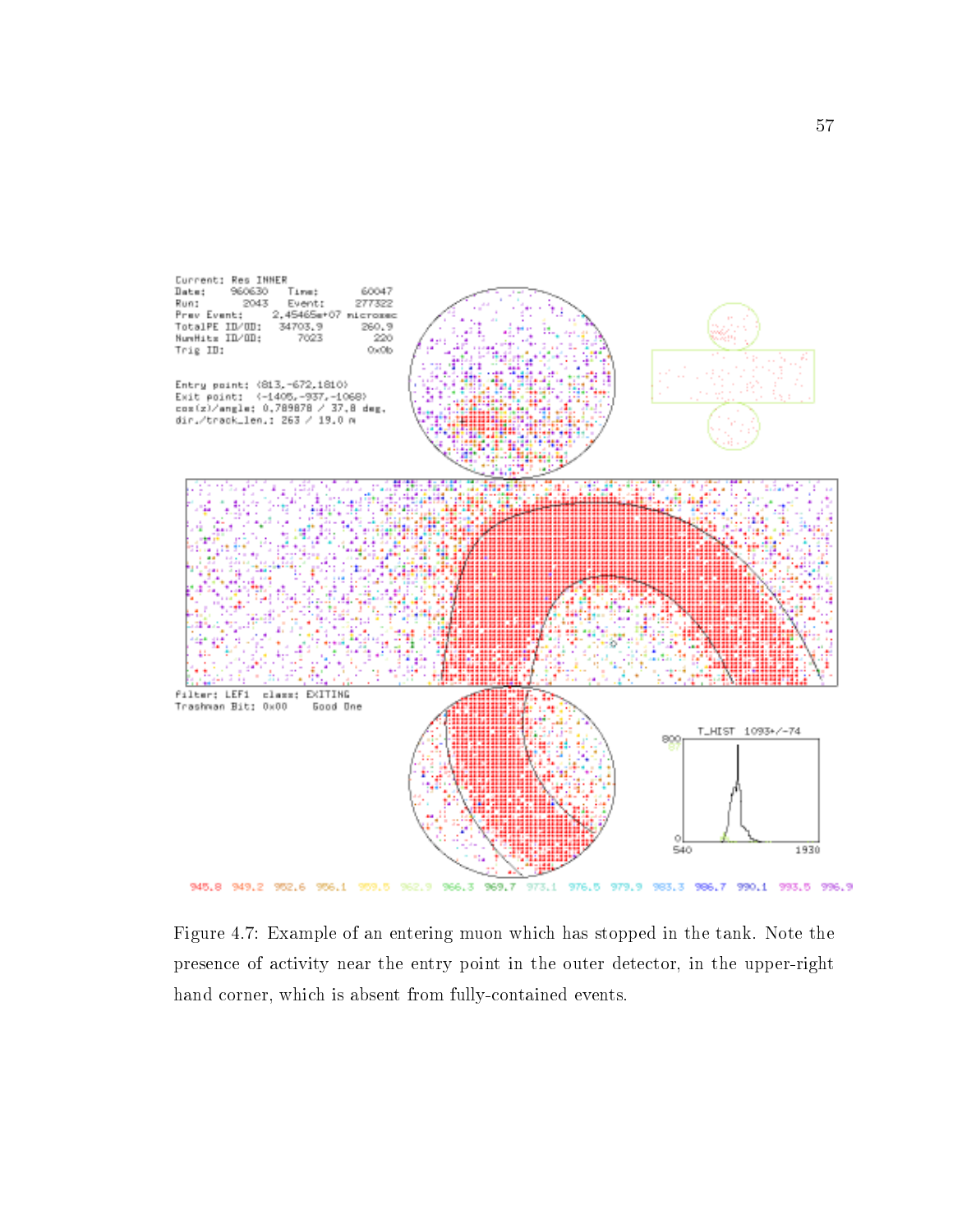## 4.2.3 Particle ID

Single-ring tracks are further classied into whether they are electron-like or muonlike based on the event topology. The biggest difference between electron tracks and muon tracks is that muon tracks tend to generate fairly clean and sharp Cherenkovcone patterns, while electrons tend to produce fuzzier distributions due to electromagnetic showers. Figures 4.8 and 4.5 show the characteristic light patterns for electron and muon tracks.



Figure 4.8: Example of an event identified as electron-like.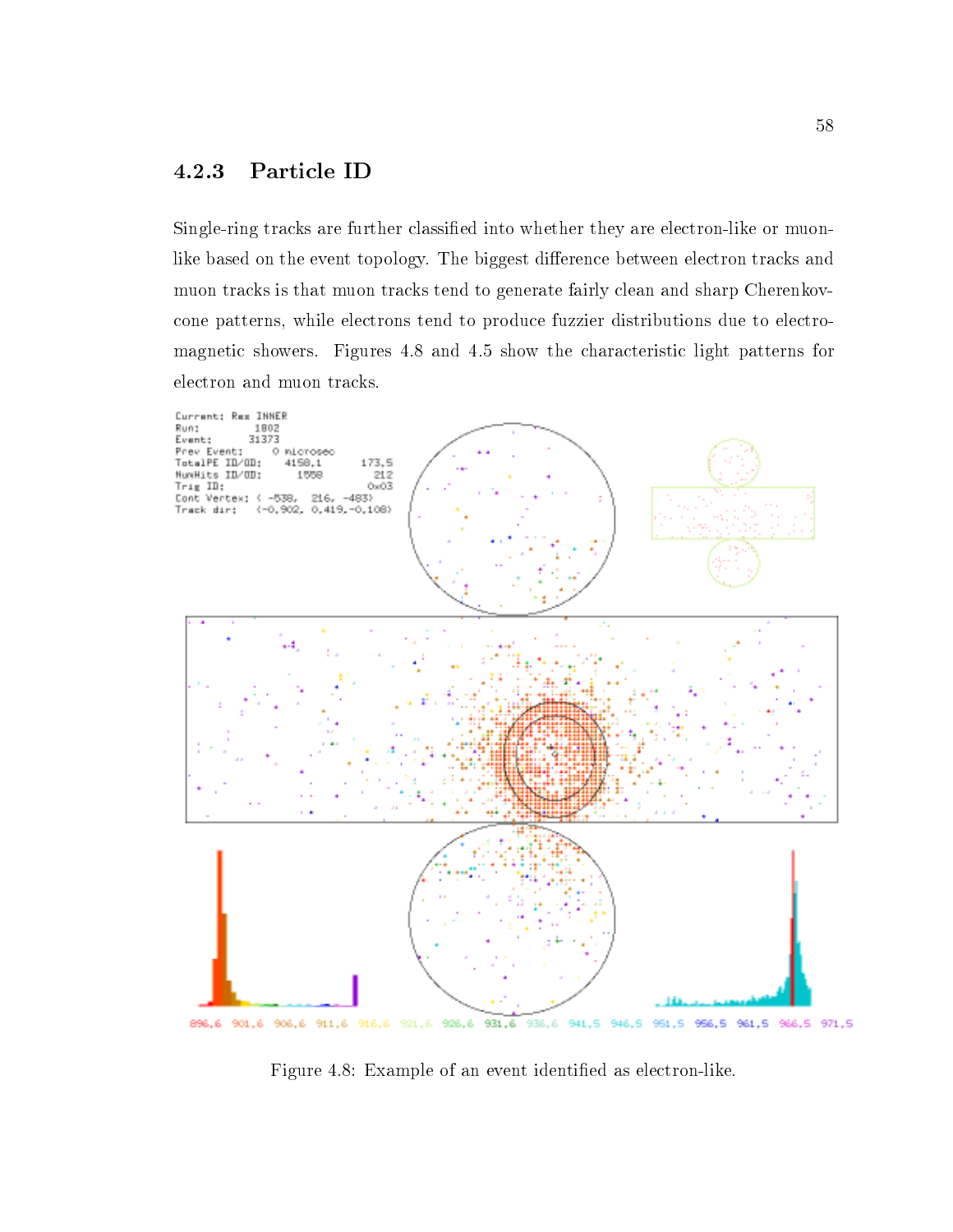An algorithm called "adpid" was developed at SUNY which measures the relative amounts of Cherenkov light projected back onto the particle track before and after the vertex to determine the amount of showering.[49] Adpid takes the light from the event and projects it onto the track as though it had been emitted at the Cherenkov angle. It then compares the difference between the amount of light found 5 meters behind the vertex to that found 5 meters in front of it to distinguish  $\mu$ -like events from e-like ones. The misidentification rates for the quasielastic events in the MC which pass the reduction cuts are shown in Figure 4.9. For those events in the range 100-1500 MeV, the misidentication rates for electrons and muons are 2.4% and 1.8% respectively.

A secondary particle ID, "dochira," was developed at UH for comparison purposes. It also uses the light pattern of the track, but applies a Kolmogorov-Smirnoff shape test to the angular distribution which is compared against the results from a set of monte-carlo muons and electrons. The misidentification rates are shown in Figure 4.10. For those events in the range  $100-1500 \text{ MeV}$ , the misidentification rates for electrons and muons are 5.5% and 4.4% respectively.

Adpid has better track discrimination especially at the bottom of the energy scale. Dochira improves somewhat with energy, where Adpid gradually worsens, especially above 5 GeV. However, by 10 GeV, contained leptons can be identied as electrons simply by the fact that they are contained  $-$  muon tracks above that energy are too long to be contained. Dochira agrees with adpid and 92 % of the time in the sub-GeV data, and 93 % of the time in the monte carlo sample.

#### 4.2.4 **Energy Determination**

The particle energy is reconstructed from the amount of light received at each tube, corrected for its distance from the vertex of the event. This gives first visible energy, which as mentioned before is defined to be the energy of an electron which would generate the same amount of light as the given event, regardless of the actual particle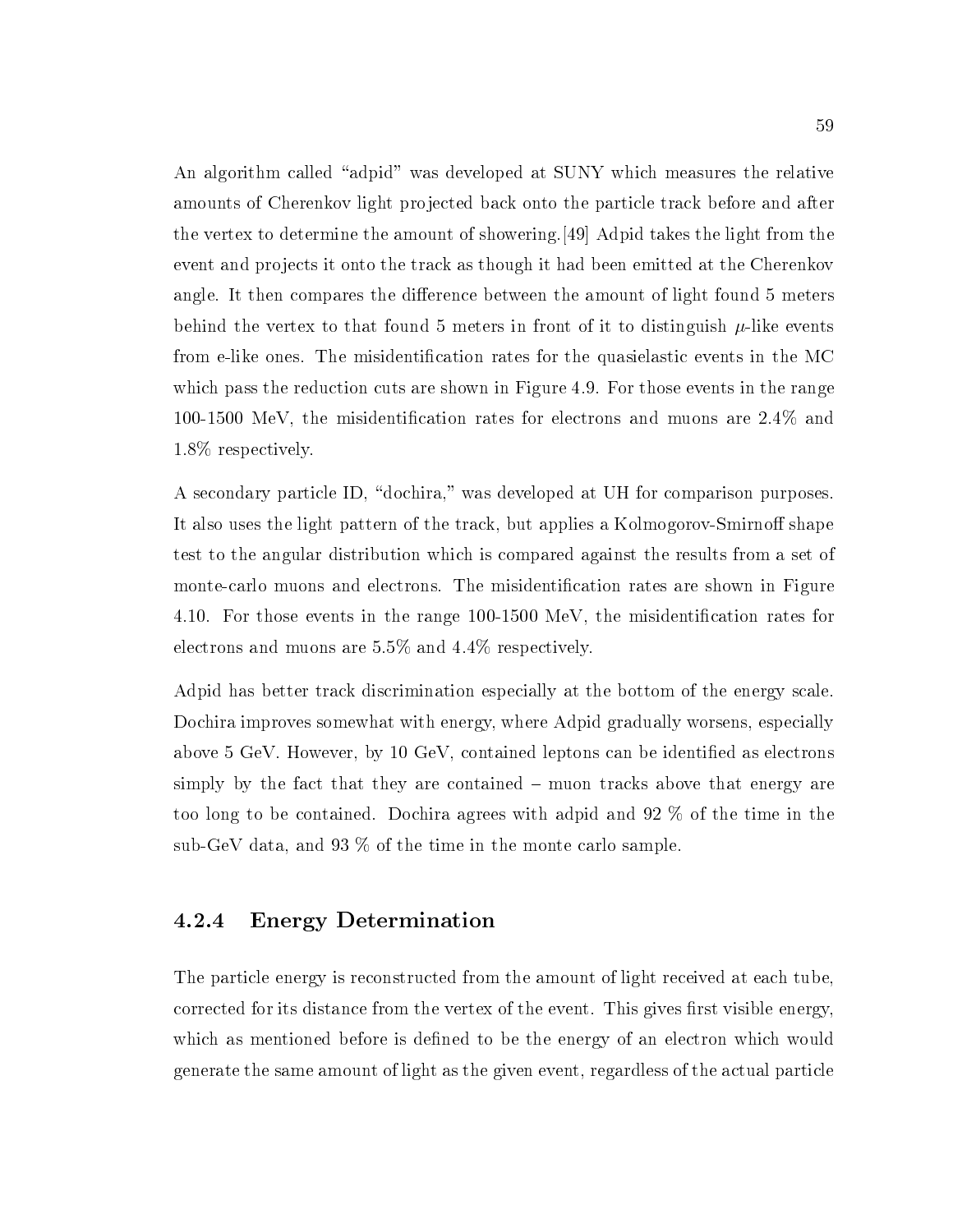

Figure 4.9: ADPID lepton misidentification rates for quasi-elastic MC events which pass the reduction cuts.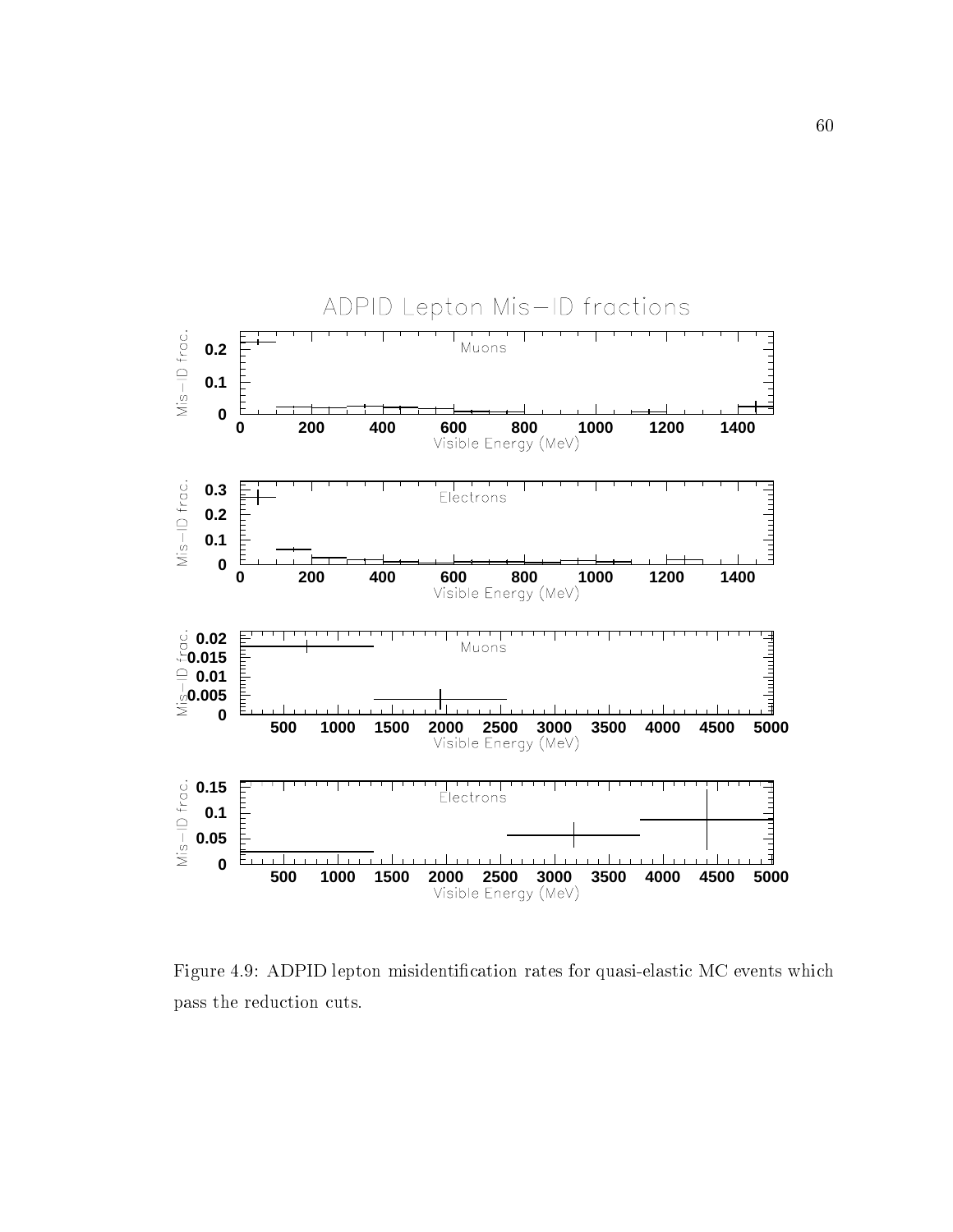

Figure 4.10: DOCHIRA lepton misidentification rates for quasi-elastic MC events which pass the reduction cuts.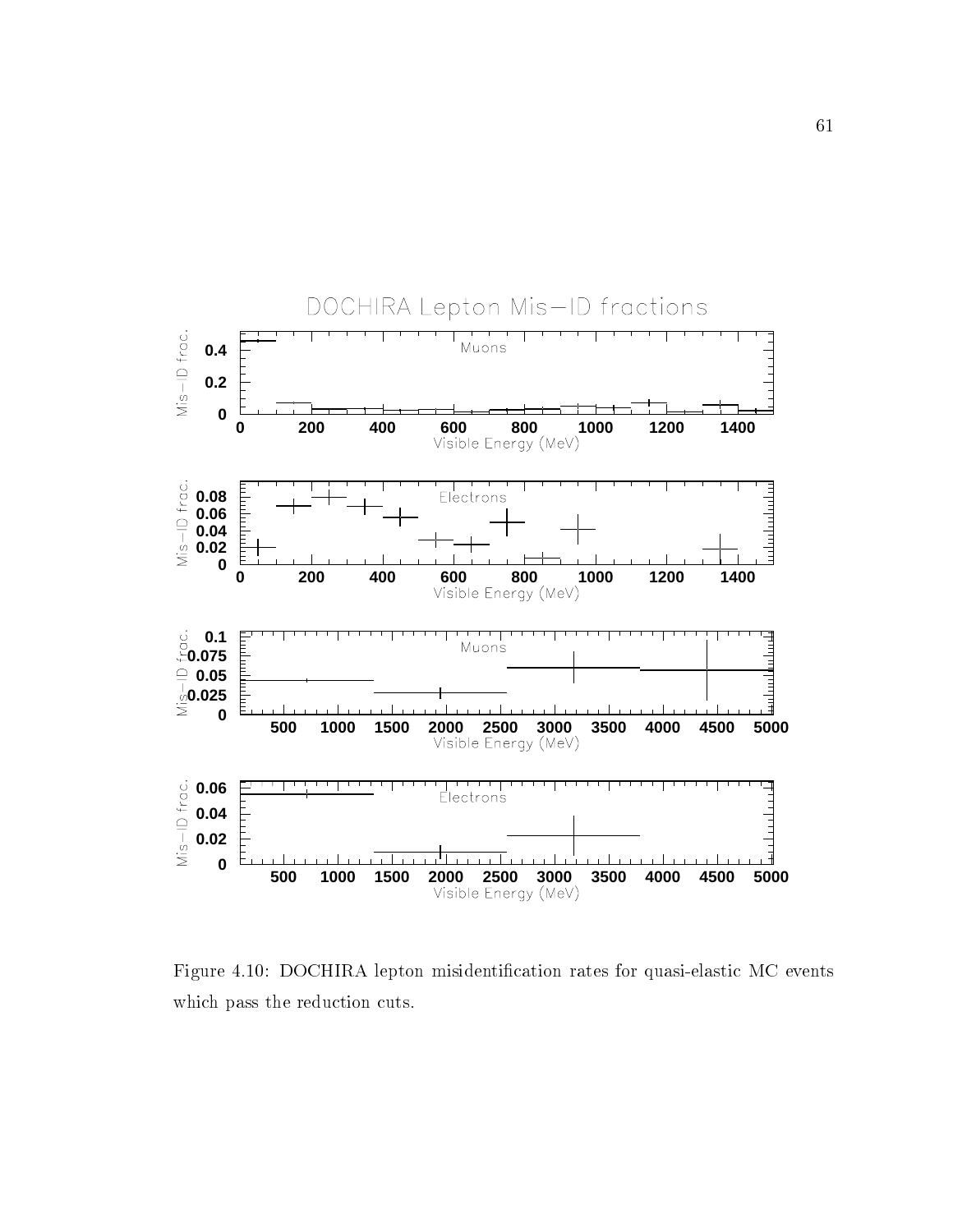type. From this, a particle momentum is assigned based on the identified particle type.

The energy scale of the monte carlo is set at the low end by calibrations using a californium-nickel source: neutrons from decay of californium are thermalized by passage through water and captured on nickel threads, leading to an excited nuclear state which emits a 9 MeV gamma ray. At the upper end of the energy scale stopping cosmic-ray muon tracks are used to set the energy scale  $>\sim 1$  GeV and above. Periodic calibrations with these sources are used to track detector gain over the course of the year, and to match water attenuation parameters in the monte carlo with that in the data. The energy calibration is checked by looking at data from a LINAC (which injects electrons up to 15 MeV directly into the detector volume), muon-decay electrons and  $\pi^0$ s produced by the neutrino interactions. The energy resolution is estimated to be  $1.74\%/\sqrt{E(GeV)} + 1.1\%$ , with an estimated  $\pm 3.6\%$  uncertainty in the energy scale.

The visible energy distributions for all events and for single ring events, data and simulation, are shown in Figures 4.11 and 4.12, where all events and those with a muon decay tag are both indicated. Similarly, in Figures 4.13 and 4.14, are presented momentum distributions of the single-ring e-like and  $\mu$ -like events, data and simulation, all events and those with muon decay tags.

## 4.3 Results

After assigning particle identification, events are selected with  $0.1 \text{ GeV/c} < p_e < 1.5$ GeV/c and 0.3 GeV/c  $p_{\mu}$  < 1.5 GeV/c. This corresponds to the kinematic cuts used in prior analyses by the IMB experiment.[21] This analysis chain has also been performed with a minimum  $p_{\mu}$  of 0.2 GeV/c and a maximum visible energy of 1.33 GeV, corresponding to the Kamiokande kinematics cuts.<sup>[50]</sup> The final data sample of single-ring events, within the IMB momentum ranges, and with vertices in the 22.5 kton fiducial volume, consists of 727 e-like events and 537  $\mu$ -like events.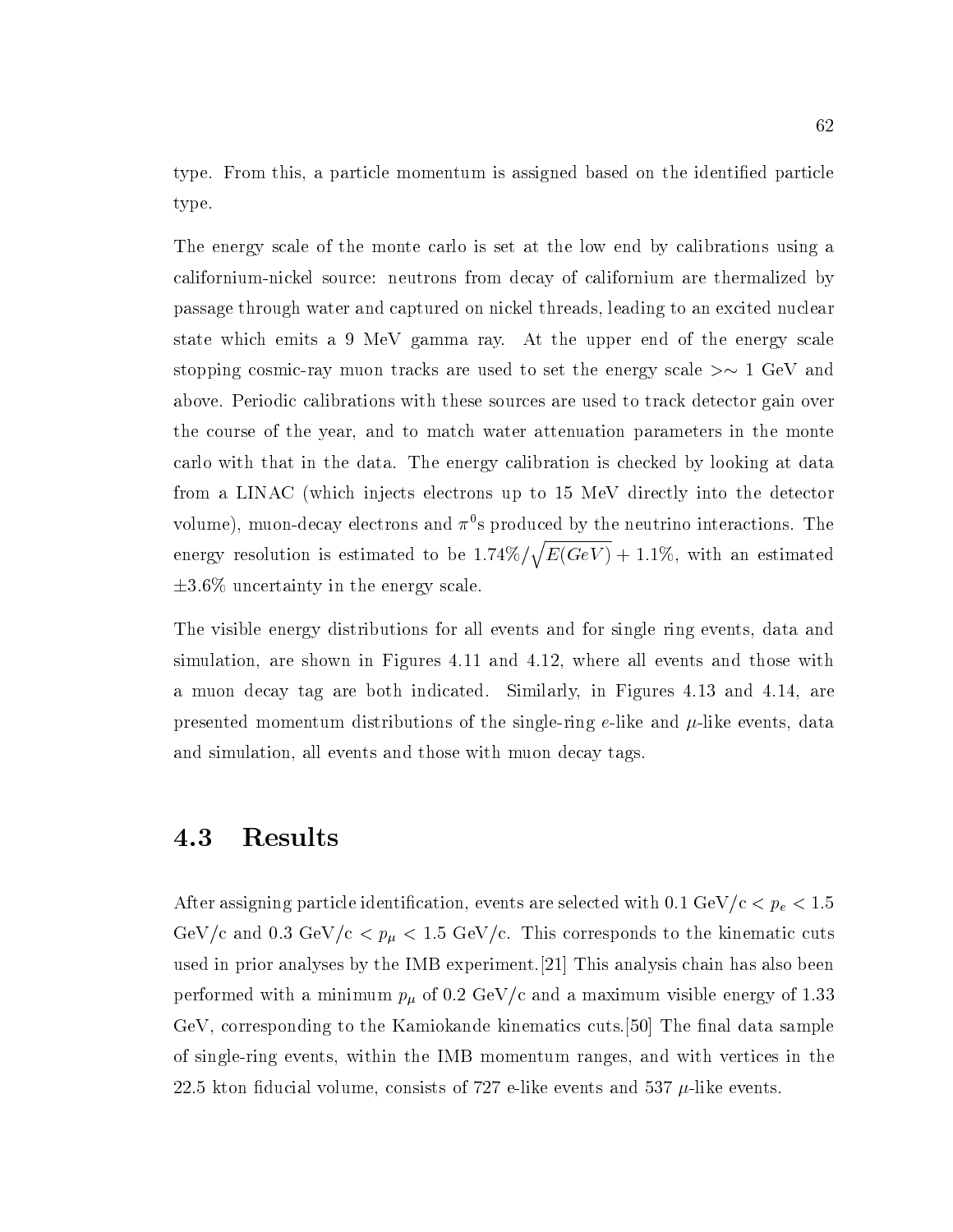

Figure 4.11: Visible energy of all events and those with mu decay.



Figure 4.12: Visible energy of single-ring events and those with mu decay.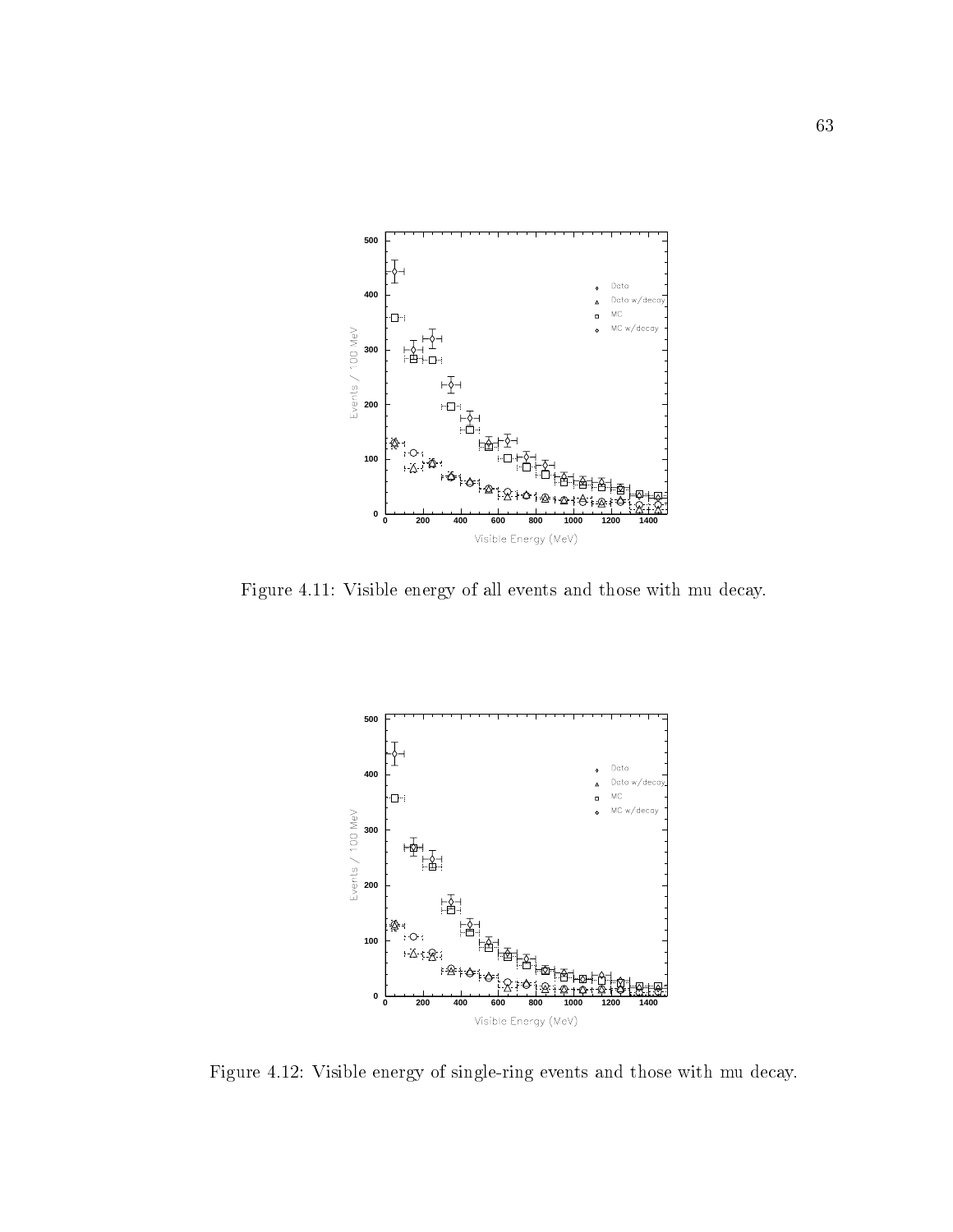

Figure 4.13: Momentum of single-ring e-like events and those with a mu decay.



Figure 4.14: Momentum of single-ring  $\mu$ -like events and those with a mu decay.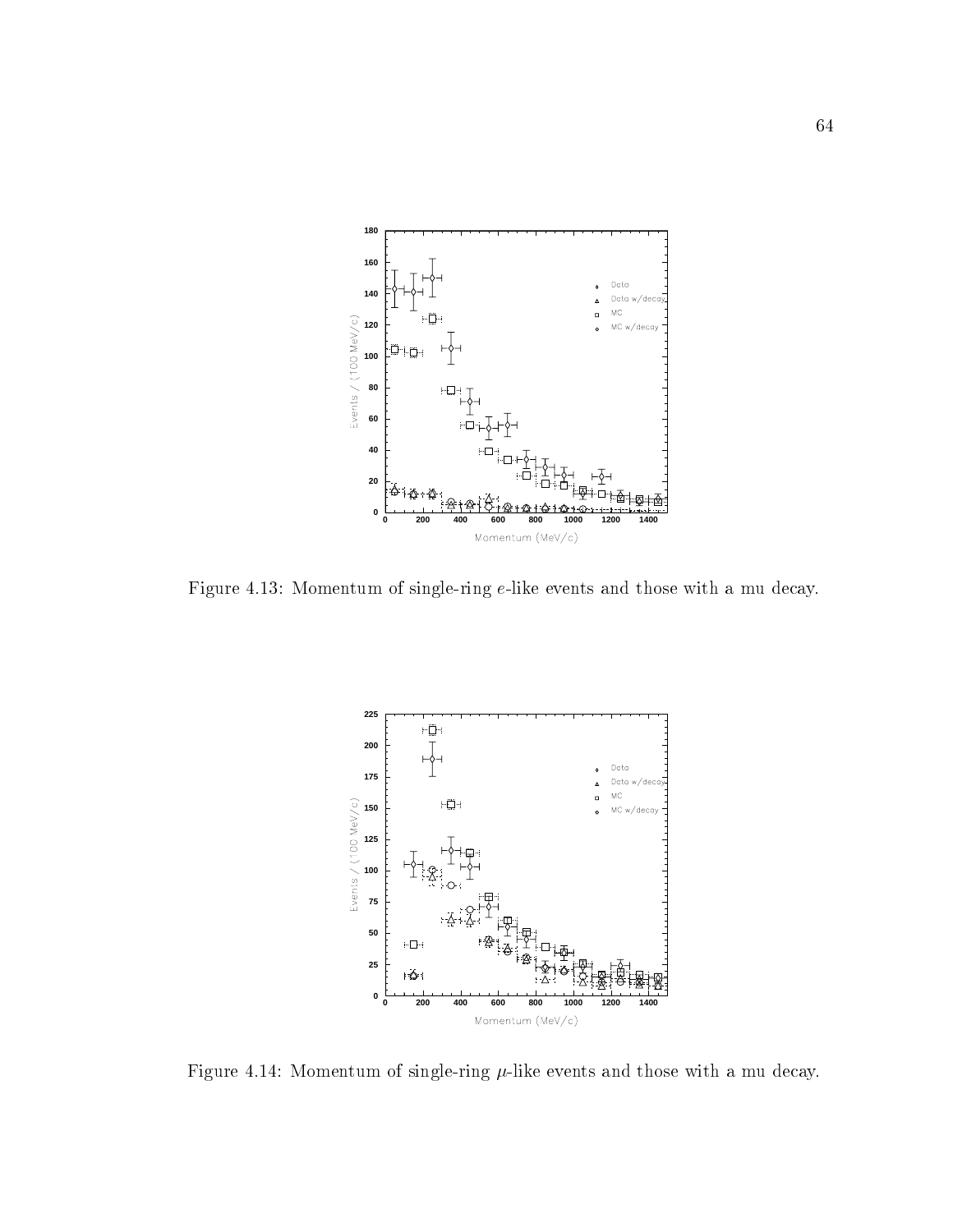A sample of Monte Carlo events corresponding to 7.75 years worth of exposure was generated, using the atmospheric  $\nu_{\mu}$  and  $\nu_{e}$  flux models of Agrawal, Barr, Gaisser, Lipari and Stanev<sup>[13,12,51]</sup> and the pion-production model of Rein and Seghal.<sup>[52]</sup> (See Appendix A) The M.C. events were processed through the same analysis chain as the data. This results in 6518 e-like events (of which 5723 are CC events) and 7192 mu-like events (of which 7015 are charged-current events) for the IMB cuts.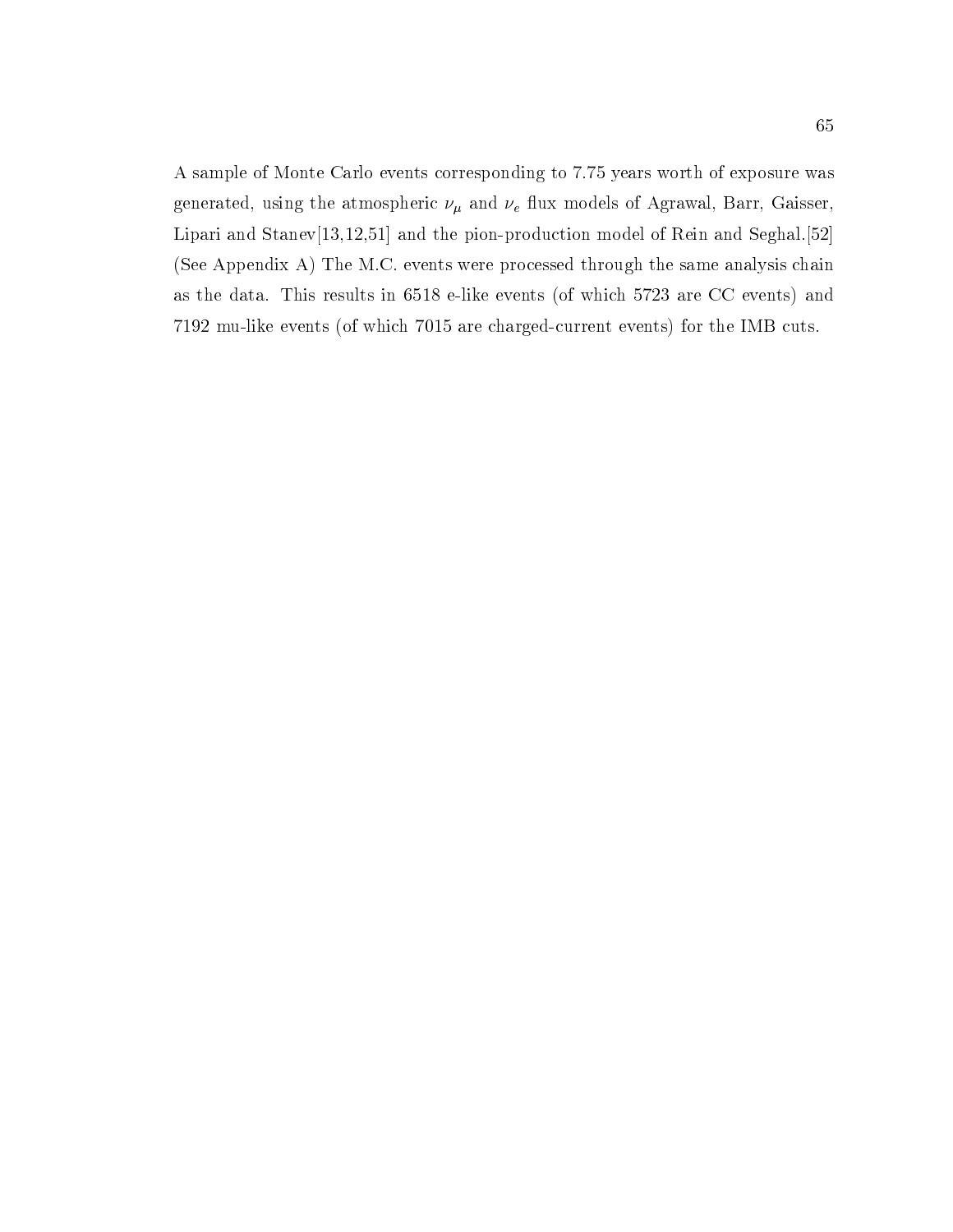

Figure 4.15: Adpid particle-ID distributions for data and MC, IMB cuts.



Figure 4.16: Adpid particle-ID distributions for data and MC, KAM cuts.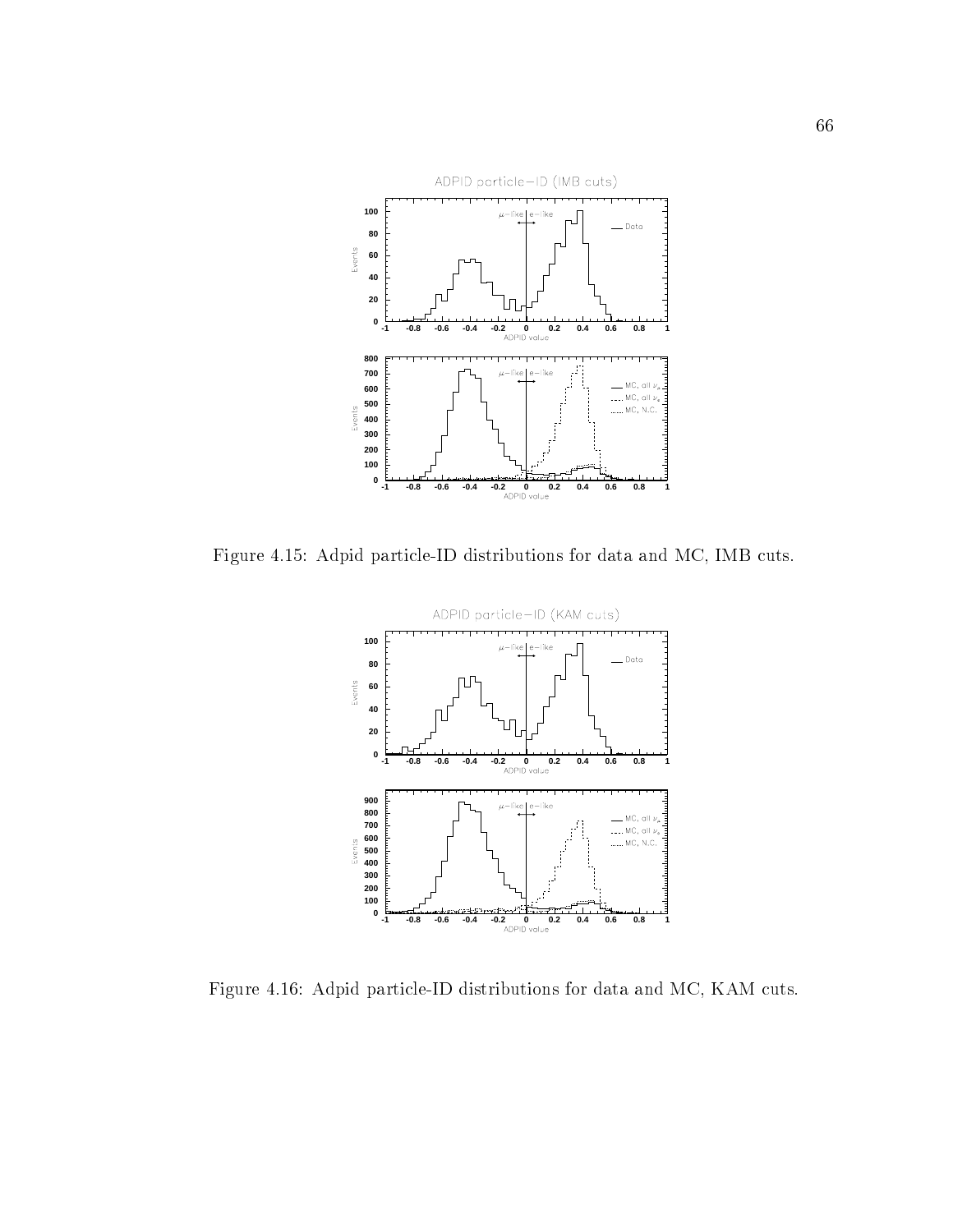

Figure 4.17: Dochira particle-ID distributions for data and MC, IMB cuts.



Figure 4.18: Dochira particle-ID distributions for data and MC, KAM cuts.

The fraction of  $\mu$ -like events in the data in this momentum range is  $42.5 \pm 1.3(\text{stat})\%,$ while for for the monte carlo sample it is  $53.5 \pm 0.4(\text{stat})\pm 5(\text{syst})\%$ . This leads to a double ratio  $R = \frac{(l-1)k}{(\mu - 1)k}$  = 0.64  $\pm$  0.04(stat)  $\pm$  0.06(syst). In com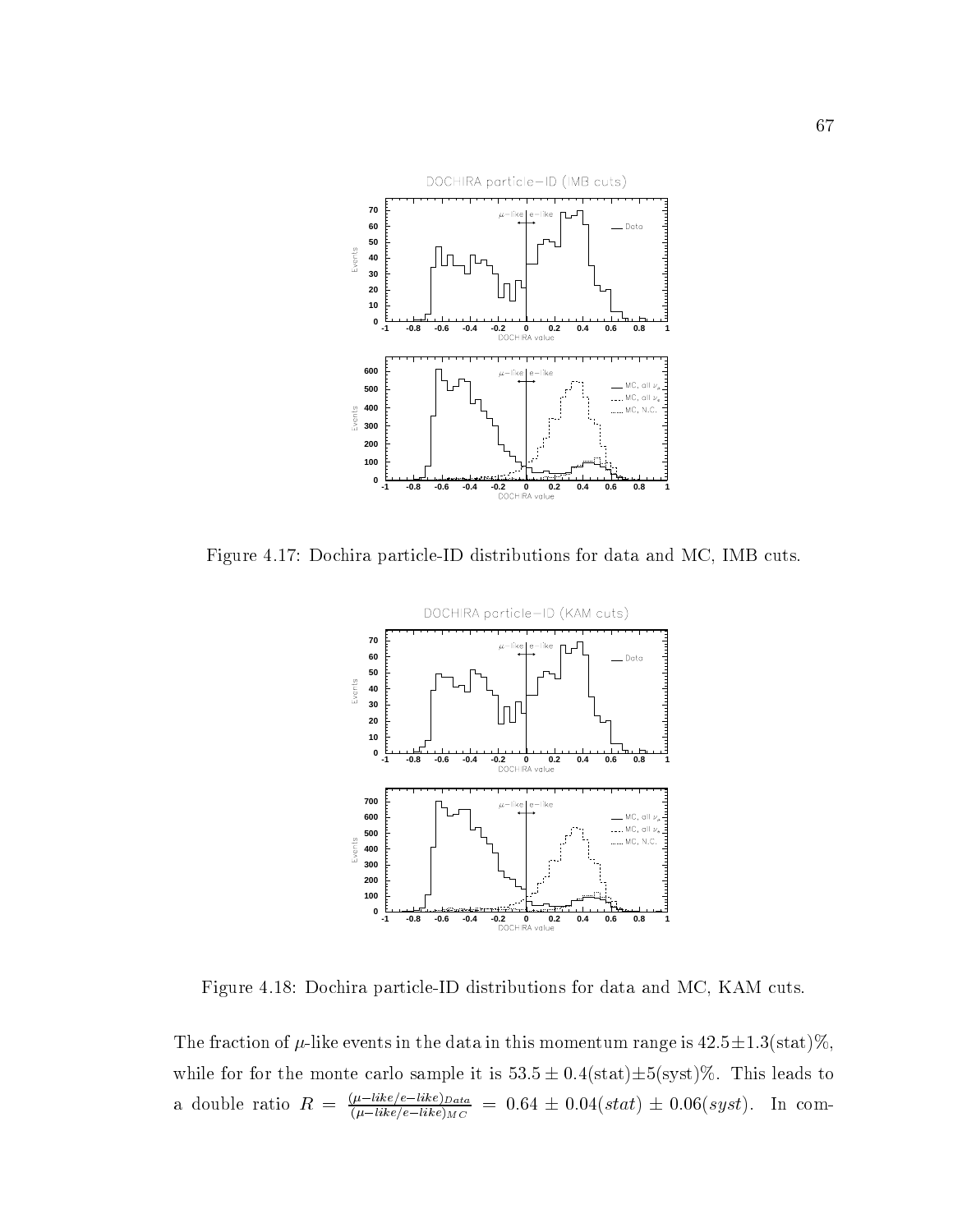parison, IMB found  $36 \pm 2(\text{stat})\pm 5(\text{syst})\%$  versus  $51 \pm 1(\text{stat})\pm 5(\text{syst})\%$ ,[21], or  $R = 0.54 \pm 0.05 \pm 0.07.$ 

In the range of momentum cuts, the fraction of events with at least one associated decay is  $29.8 \pm 1.3$ (stat)%, while from the monte carlo a fraction of  $35.9 \pm 0.4$ (stat)  $\pm 0.3$ (syst)% is expected.

Applying cuts in the Kamiokande style, and calculating the double-ratio R thereby, it is found that  $R = \frac{R^2-1000}{(\mu-like/e-like)_{MC}} = 0.65 \pm 0.04(stat) \pm 0.06(syst)$ . This is in good agreement with the onsite analysis.[53]

The above R values are derived using adpid. As a check, dochira is also applied. From the greater cross-over, a few percent higher double ratio is expected from dochira, and it is seen in  $R = 0.70 \pm 0.04 \pm 0.06$  (IMB cuts) and  $R = 0.68 \pm 0.04 \pm 0.06$ (KAM cuts).

 $8.8\% \pm 1.1\%$  of the e-like events (KAM cuts) have one or more decay signals compared to the Monte Carlo prediction of  $11.2\% \pm 0.4\% \pm 0.3\%$ , where the error on the data and the first error on the Monte Carlo is statistical and the second error on the Monte Carlo is the estimated error of the muon decay detection efficiency. For  $\mu$ -like events we find  $56.6\% \pm 1.8\%$  have one or more decays and  $3.0\% \pm 0.6\%$  have two or more decays. This compares with the Monte Carlo predictions of  $55.6\% \pm 0.5\% \pm 1.7\%$ and  $3.3\% \pm 0.2\% \pm 0.1\%$  respectively.

The vertex distributions of the primary events and of the decay candidates provide information on the systematic errors due to fitting errors and due to the ratio of quasi-elastic to non-quasi-elastic events. For muon-like events with a sufficiently large energy ( $> 500MeV$ ), it is possible to discriminate between decay candidates produced at the endpoint of the muon track and those produced by pions decaying near the vertex. Figure 4.19 shows the decay vertex projected along the track for muons above 500 MeV and below 5 GeV in both data and monte carlo samples. A clear double-peaked distribution is seen: those vertices in the left peak are near the event vertex (presumably due to pions), and those in the right peak are those at the end-point of the primary muon track.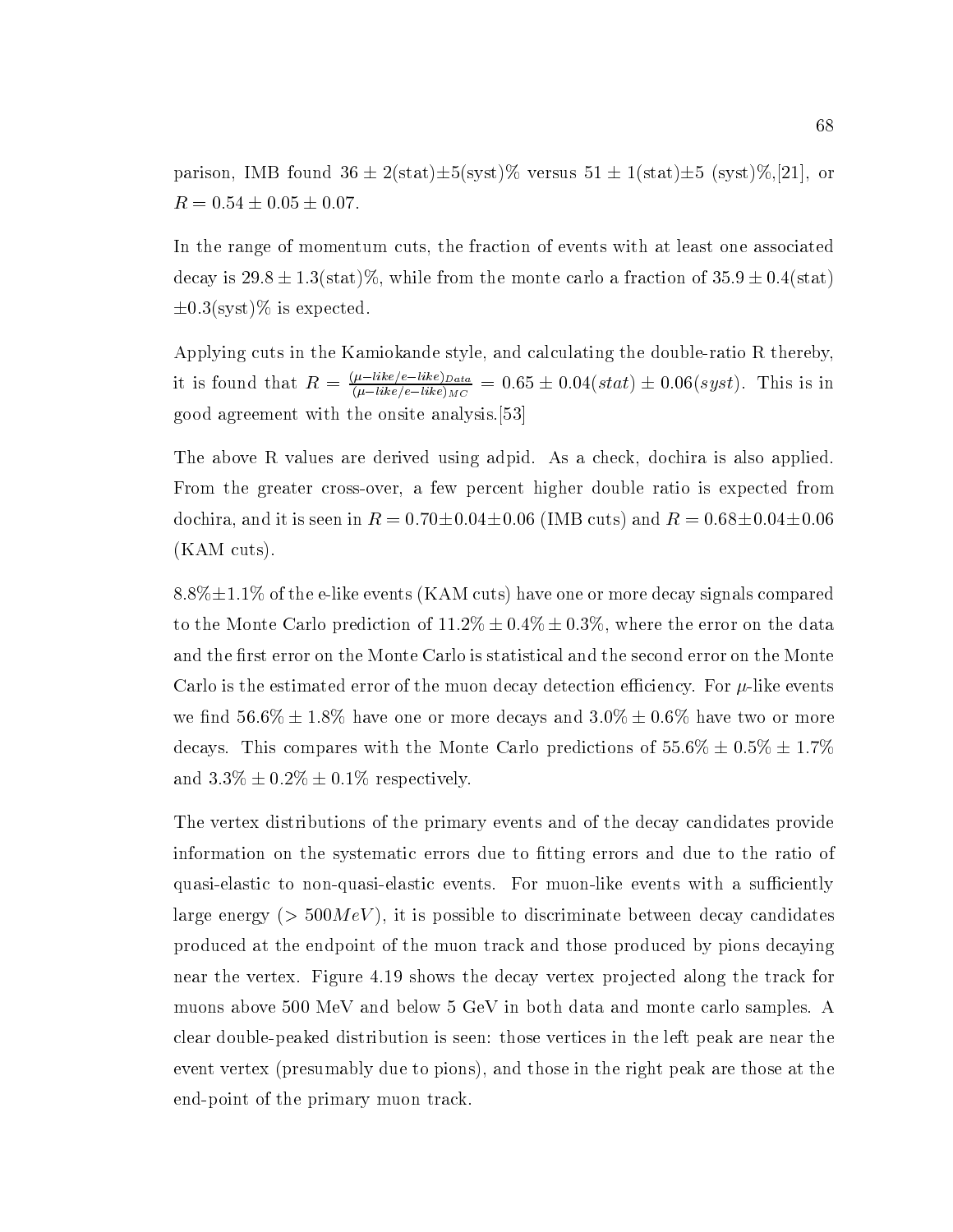

Figure 4.19: Distance along primary (yastef) track of decay (hayai) vertices for events identified as muons with  $500\,MeV < E_{vis} < 5 GeV.$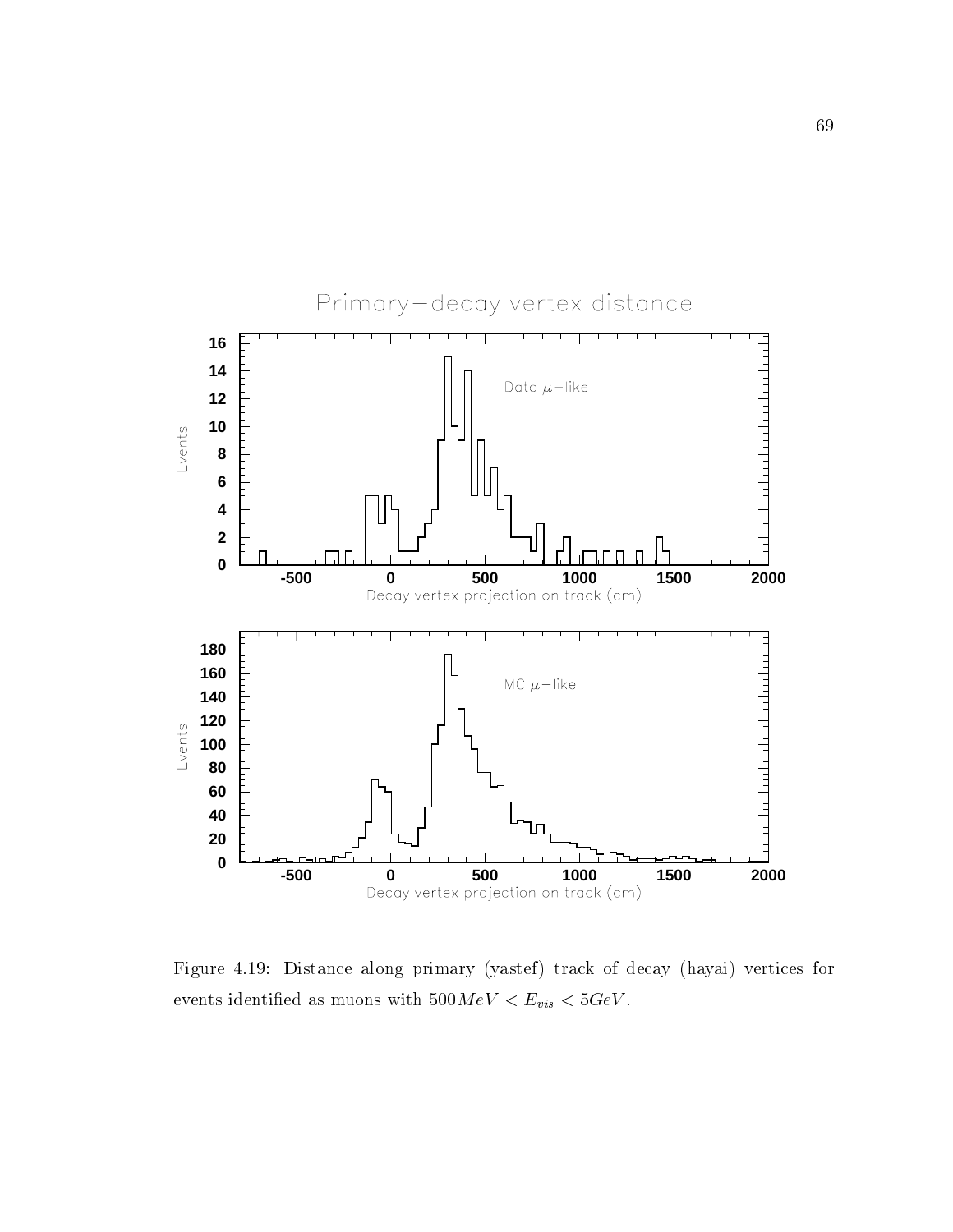From the overall shift in the location of the decay vertices relative to the primary vertices, the yastef-fitted vertex is found to be pulled about 10 cm forward in real data compared to monte carlo events. This contributes 1% to the systematic in R due to the effective volume for muons changing relative to that for electrons: because muons have longer track lengths than electrons in the detector, muons with vertices near the edge of the ducial volume which are pointing inwards can be pulled in, while those pointing outwards cannot be pushed out as much as electrons and still pass the reduction cuts.

From the ratio of the number of decay candidates in the left-hand peak to those in the right-hand peak (each candidate being inversely weighted by the number of decays in each event), the agreement between data and monte carlo in the QE/non-QE ratio for events classified as muons is  $0.7 \pm 3.1\%$ . This leads to an estimate of the systematic in R due to the QE/non-QE ratio in mu-like events of 3.2%.

From the difference in the number of electron-like events with decays found, the systematic error in R due to the ratio of quasi-elastic to non-quasi-elastic events which are counted as electrons can be estimated to be 2.7%.

The total QE/non-QE ratio contribution to the systematic error in R is then taken as 4.2%, taking the above two contributions in quadrature. (The contributions to the muon side and to the electron side are through largely non-overlapping channels { in particular, almost all of the neutral current events are counted as electrons in the monte carlo.) This agrees with a separate theoretical estimation of 3% from the uncertainty in the quasi-elastic neutrino cross-section, and 2.6% from the non quasi-elastic neutrino cross-sections, which taken in quadrature give 4.0%.

The total sources of systematic error in R are as follows: 1% from the absolute energy calibration,  $1.5\%$  from the conversion to muon momentum,  $1\%$  from fiducial volume determination, 3.1% from single-ring selection, 3.5% from particle misidentication, less than 0.5% from cosmic ray muons and other non-neutrino related backgrounds, 5% from the uncertainty in the calculation of the  $\nu_{\mu}/\nu_{e}$  ratio, 4.2% from the uncertainty in the quasi-elastic/non-quasi-elastic cross-section ratio, 2%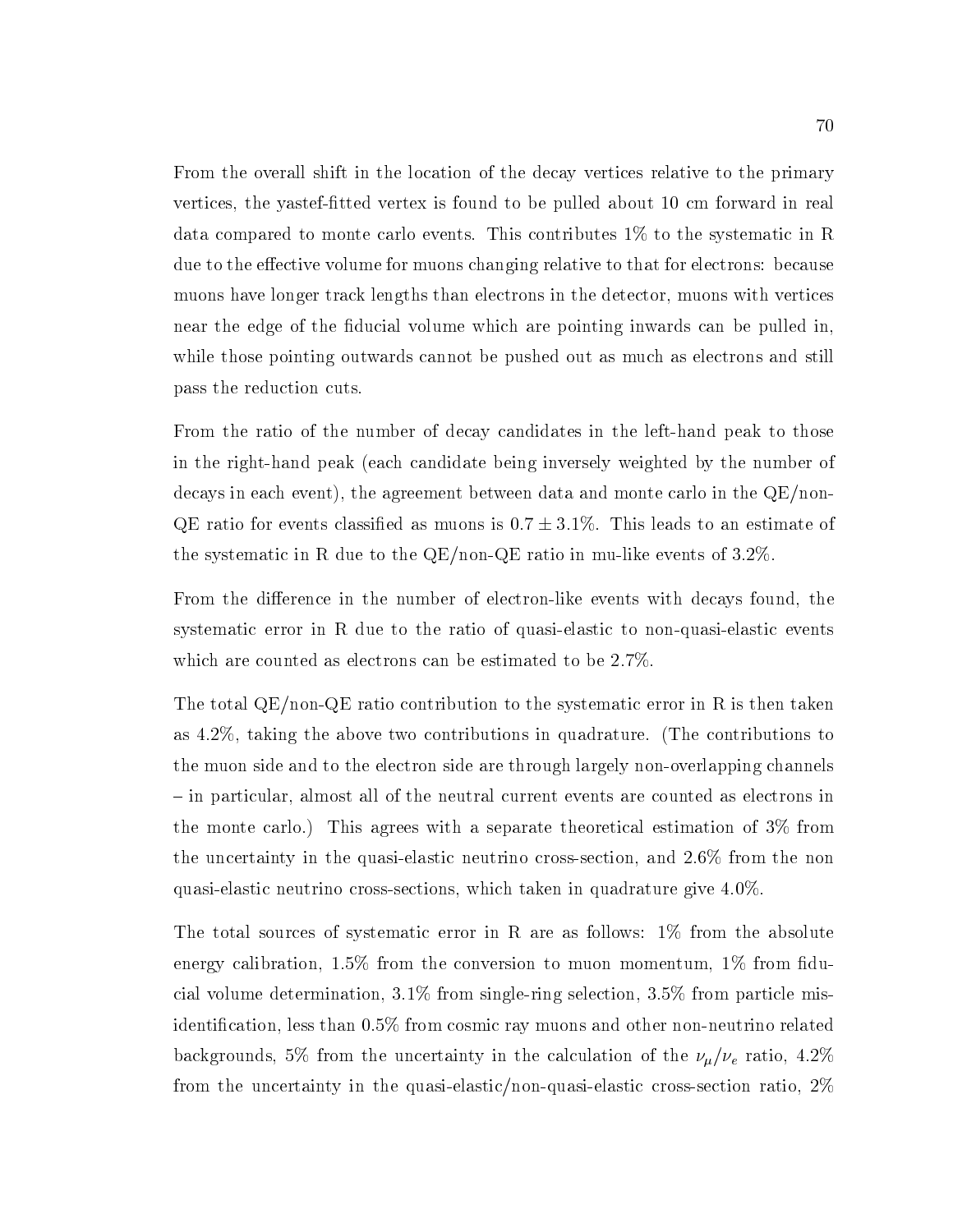from the statistical error in the Monte Carlo. These errors are added in quadrature giving a total systematic error of 8.5%.

Looking at events above the sub-GeV range, the double-ratio for events in the range 1.33 GeV $\lt E_{vis}$   $\lt$ 5 GeV is 0.703 $\pm$ 0.11(stat) $\pm$ 0.07(syst), where the total systematic error, adjusting for reduced statistics, is taken as 9.5%.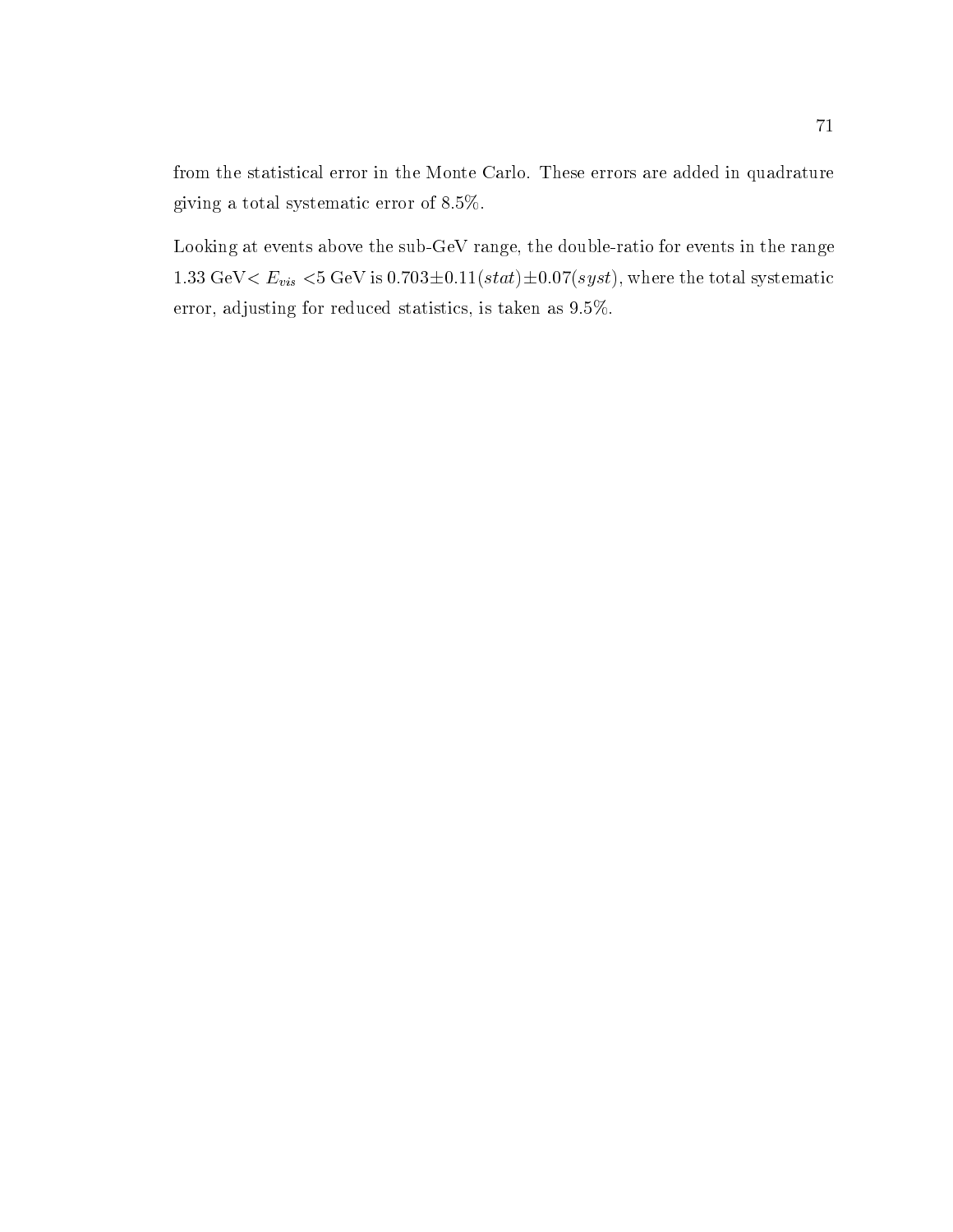

Figure 4.20: Adpid PID distributions for data and MC, 1.5 GeV<Evis<5 GeV.



Figure 4.21: Dochira PID distributions for data and MC, 1.5 GeV<Evis<5 GeV.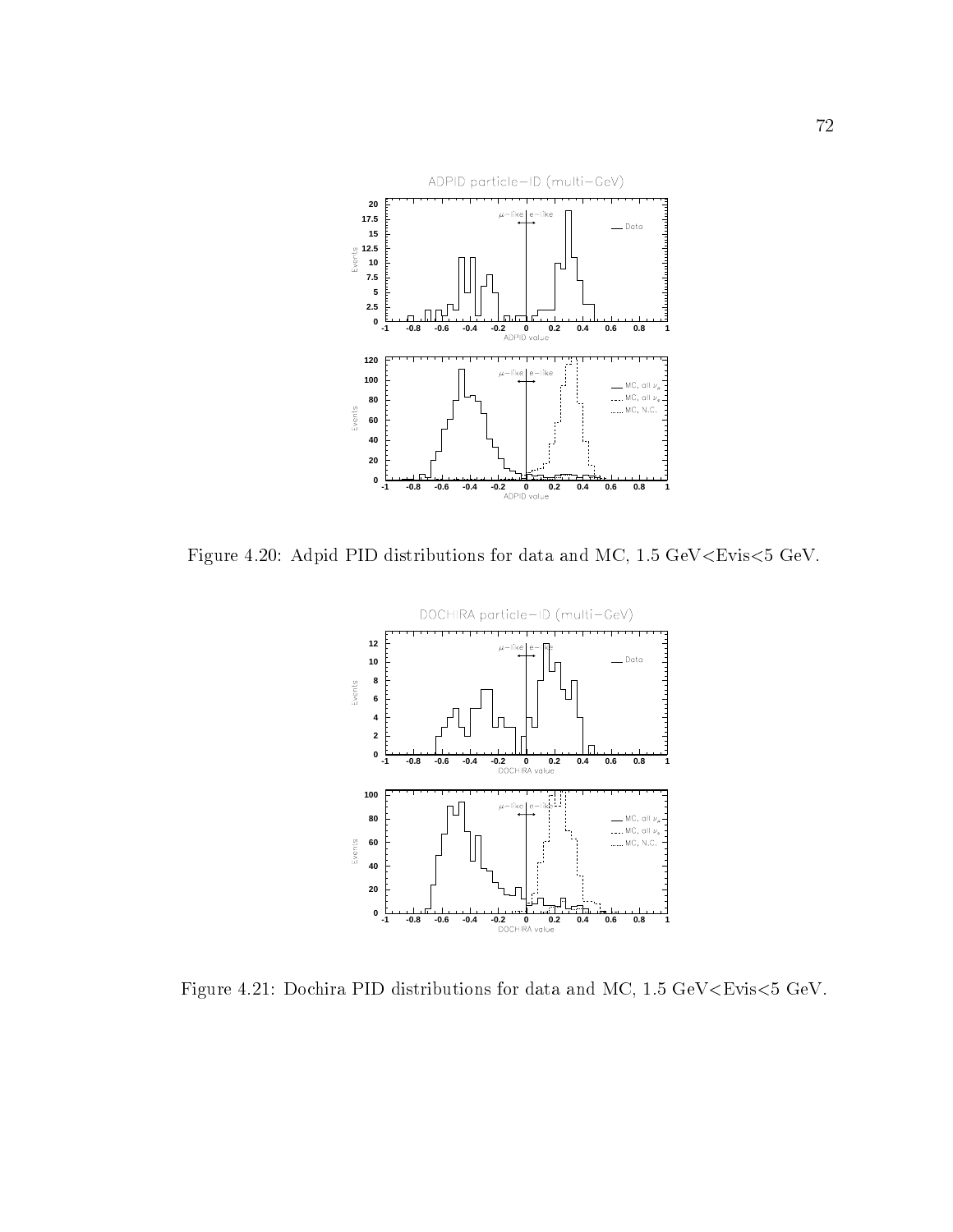In Figure 4.22 is presented the volume fraction versus numbers of events, for both all events and those with a muon decay. In Figure 4.23, are the same quantities for single ring events and those with a muon decay. The volume fraction plot shows data in successively larger concentric shells of equal volume, zero being the innermost. This tests the data for systematic effects which might be due to proximity to the detector boundary.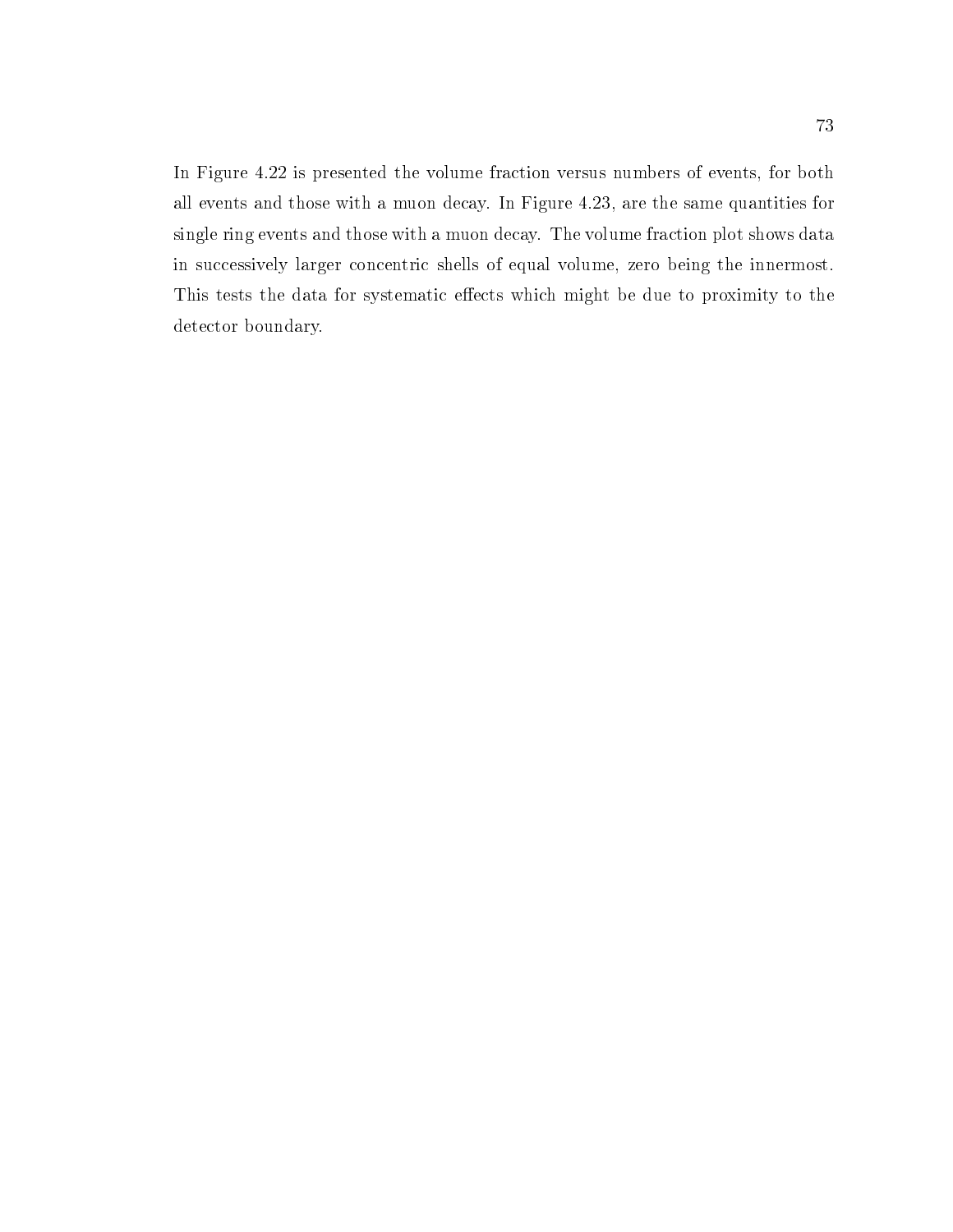

Figure 4.22: Fiducial volume distribution of all events and those with a mu decay.



Figure 4.23: Fiducial volume distribution of single-ring events and those with a mu decay.

The angular distribution of the  $\mu$ -like fraction of the total events is illustrated in Figures 4.24 and 4.26, for topologically identied events and those with muon decay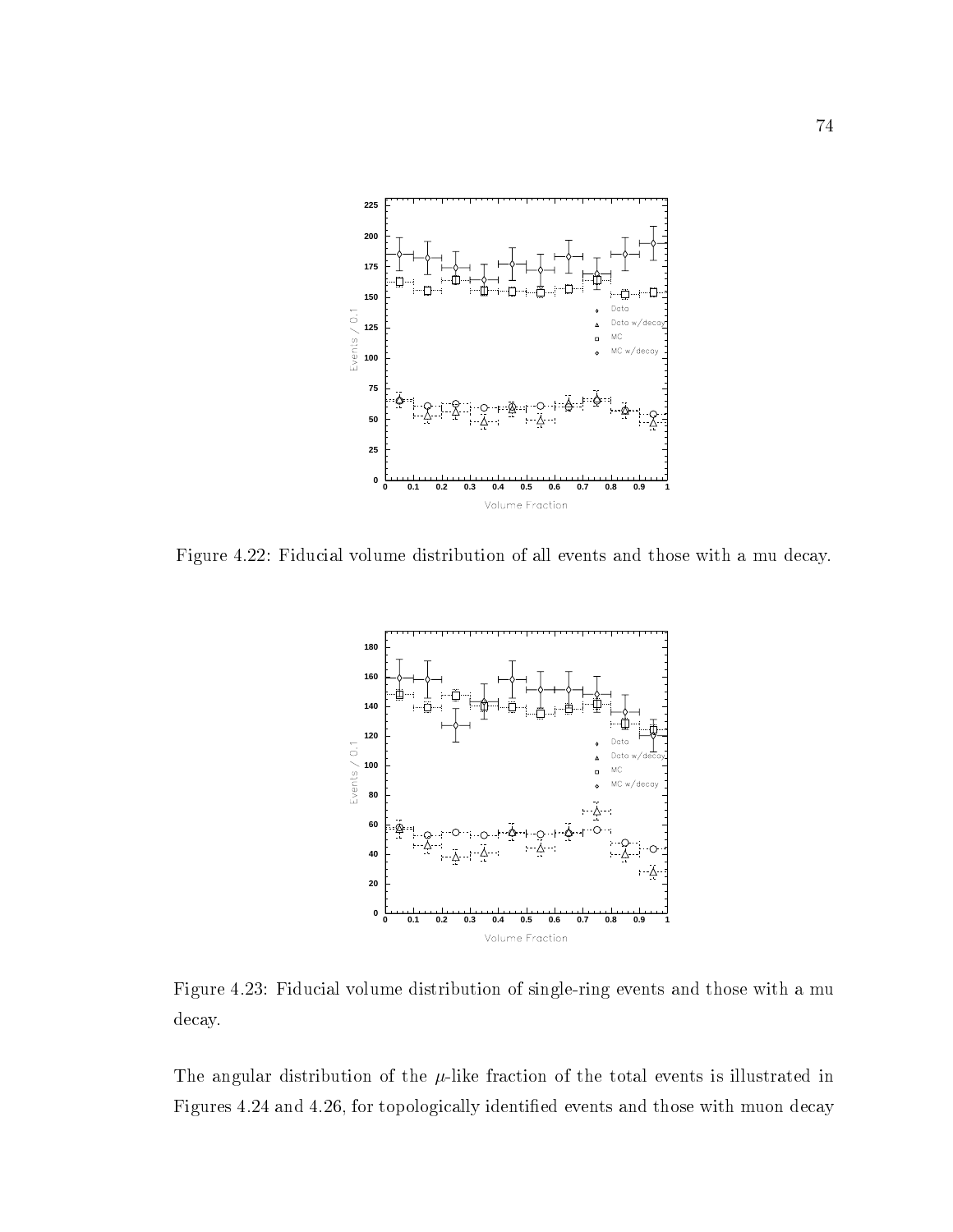tags, for both data and simulation. The direction cosine is +1 for downgoing and - 1 for upcoming events. A trend towards more muon deficit in the lower hemisphere is visible.



Figure 4.24:  $\mu$ -like fraction vs zenith angle, 2-meter fiducial cut.



Figure 4.25: Muon-decay fraction vs zenith angle 2-meter fiducial cut.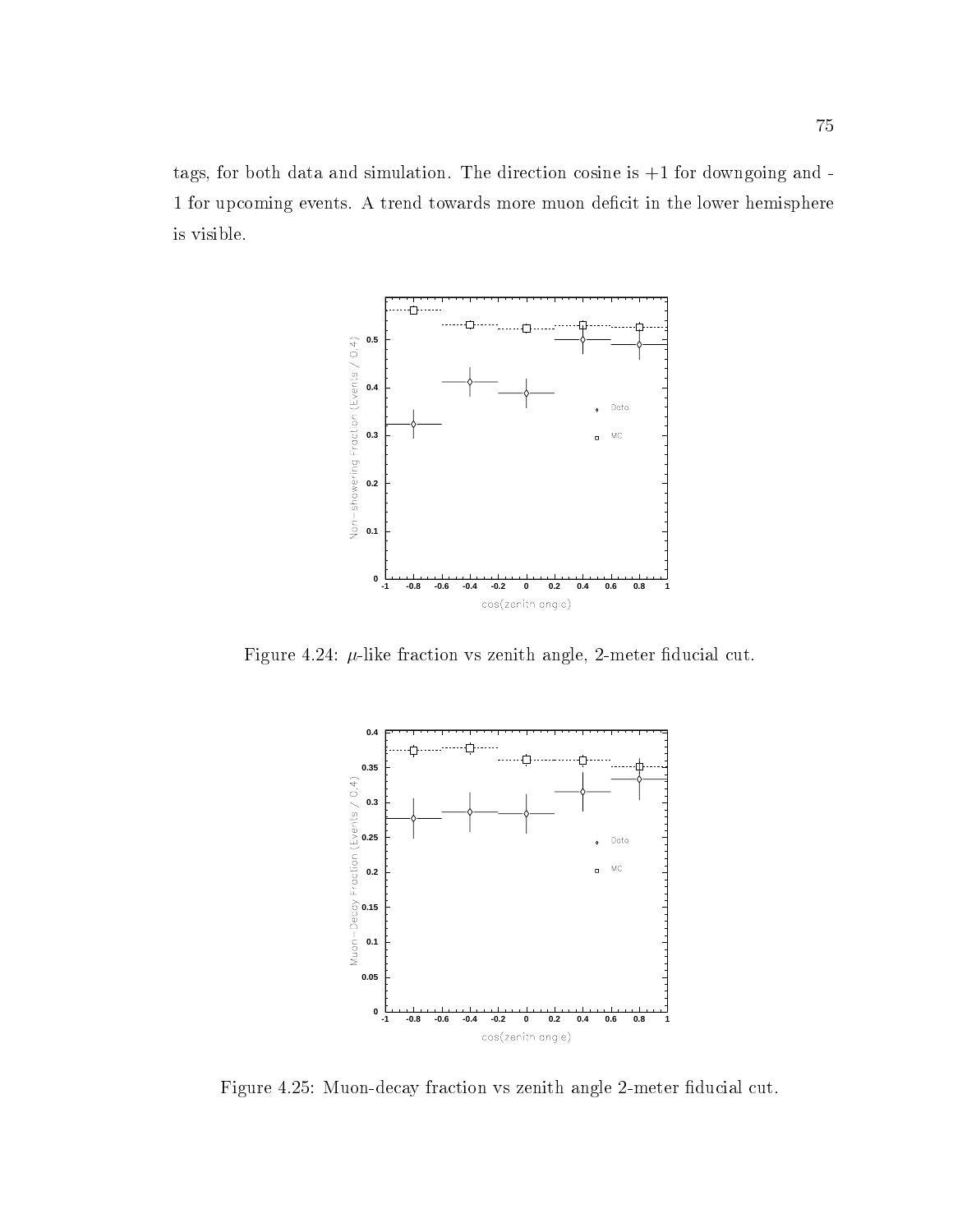

Figure 4.26:  $\mu$ -like fraction vs zenith angle 5-meter fiducial cut.



Figure 4.27: Muon-decay fraction vs zenith angle 5-meter fiducial cut.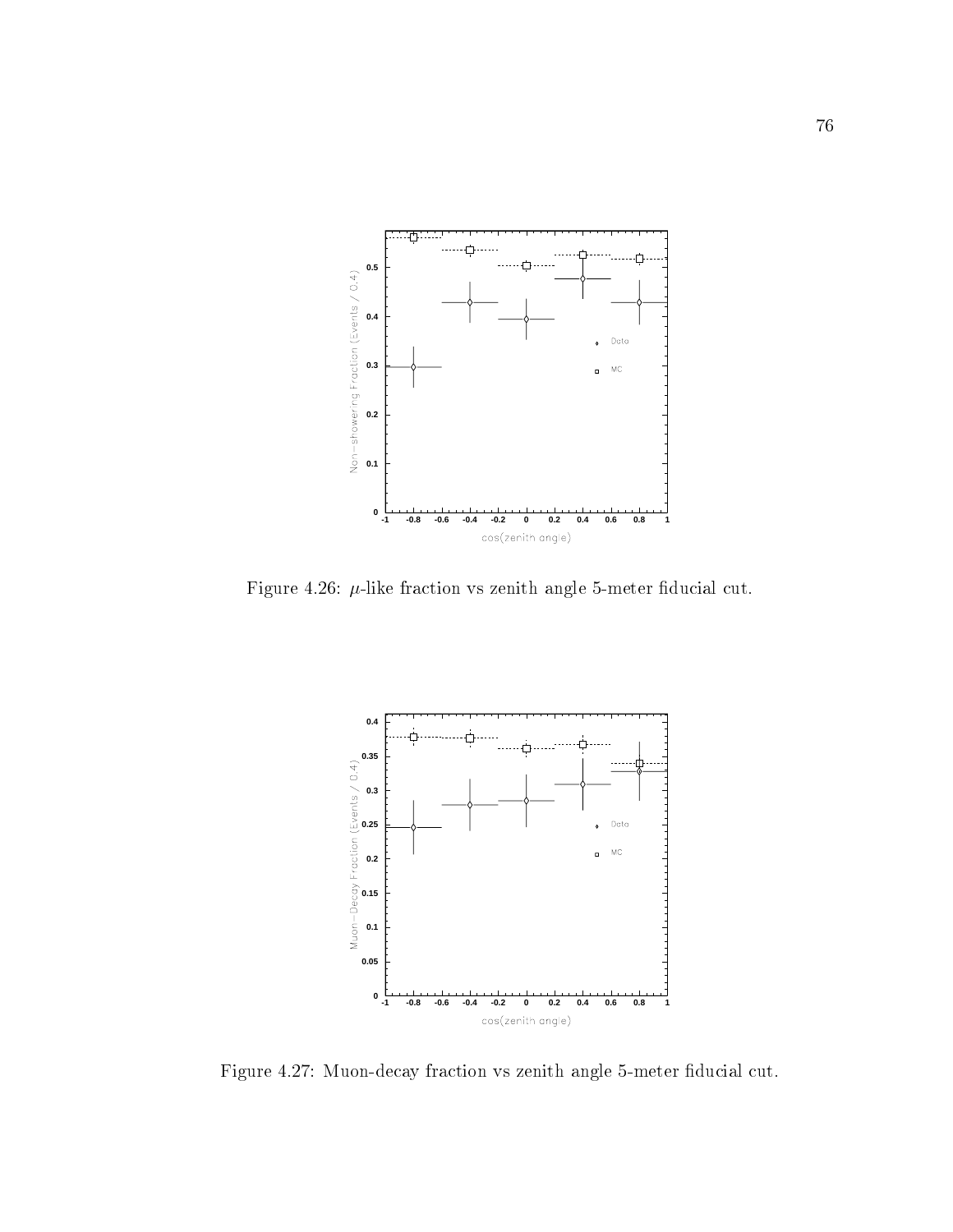Finally the muon-like and decay fractions plotted with respect to momentum are presented in Figures 4.28 and 4.29.



Figure 4.28:  $\mu$ -like fraction vs momentum.



Figure 4.29: Muon-decay fraction vs momentum.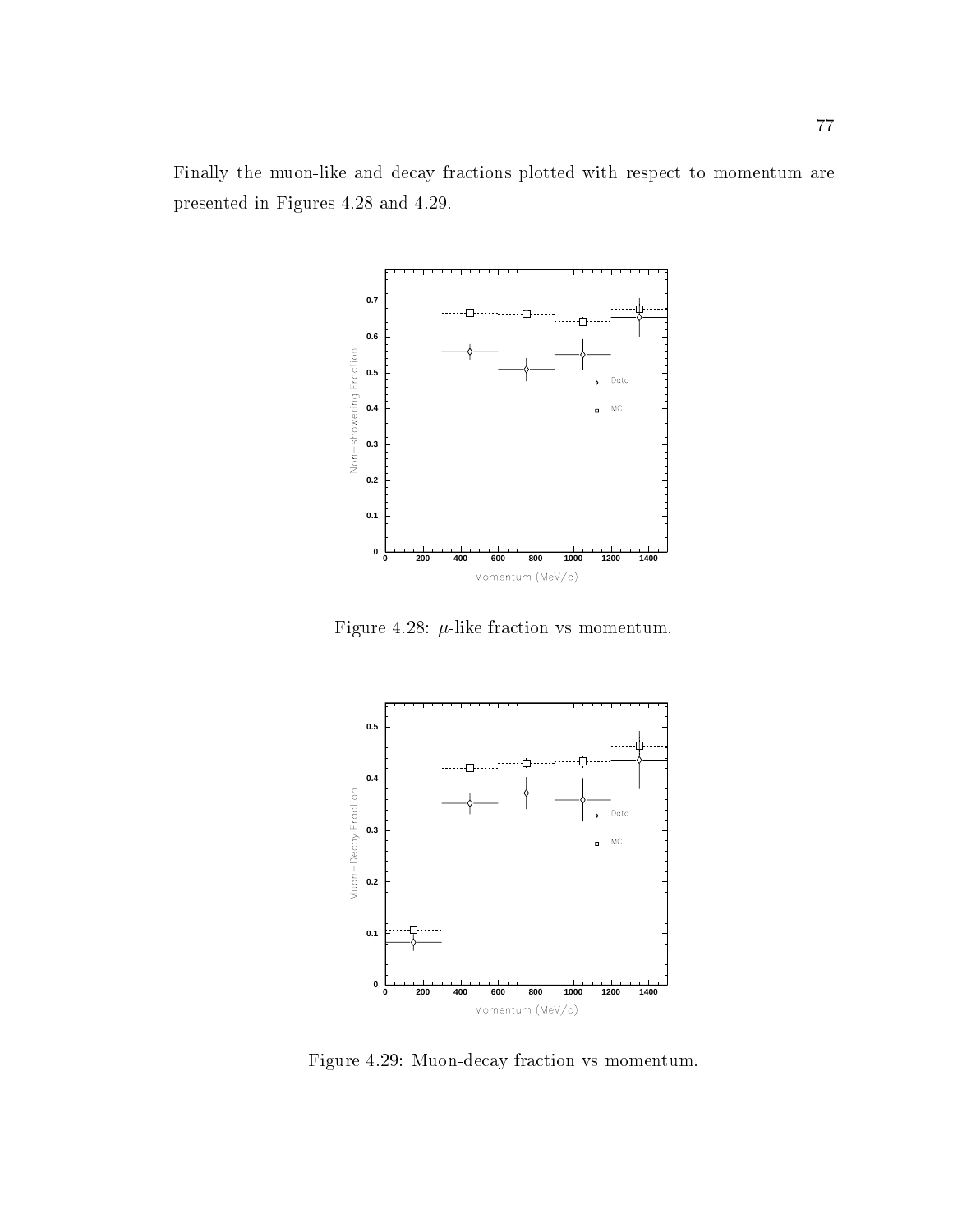### 4.3.1 Comparison of Analyses

The collaboration conducted two independent series of data reduction, event fitting, and monte carlo simulation. Both analyses used the same data set calibrated in terms of photoelectrons and time, proceeding with independent application of conversions to energy (which involve interpretation of calibrations and such things as corrections for water transparency, etc.) and all further selections, fitting and interpretations. The results are consistent with each other and with the previous IMB and Kamiokande experiments, and confirm that the atmospheric neutrino anomaly persists.

### 4.4 Interpretation

Since Kamiokande, IMB and other experiments reported anomalously low ratios of muon-like events to electron-like events 10 years ago, there have been a number of models proposed to explain the phenomenon, ranging from contamination by neutrons from the surrounding rock [54,55] to contamination by proton decay (ironic, since atmospheric neutrinos were originally studied as background for proton-decay searches). The first of these objections was answered by Kamiokande, where they showed that the pions produced by neutron interactions are identifiable and not clustered near the walls as would be expected.[56] The second would imply that the anomalous ratio of ratios would not extend above the rest mass of the proton; the multi-GeV ratio is, however, still below expectation. A most serious possibility is that of an error in the calculation of atmospheric neutrino fluxes – this one cannot easily be ruled out, despite the agreement between different flux models.

Assuming the flux model is right, one of the most persistent proposals, predating any of the neutrino flux anomalies, is the possibility that if neutrinos have non-zero mass, their flavor (weak) eigenstates need not be the same as their mass eigenstates, and hence they can oscillate from one type to another in flight. There are several models in circulation, some of which will be discussed below, but the general scheme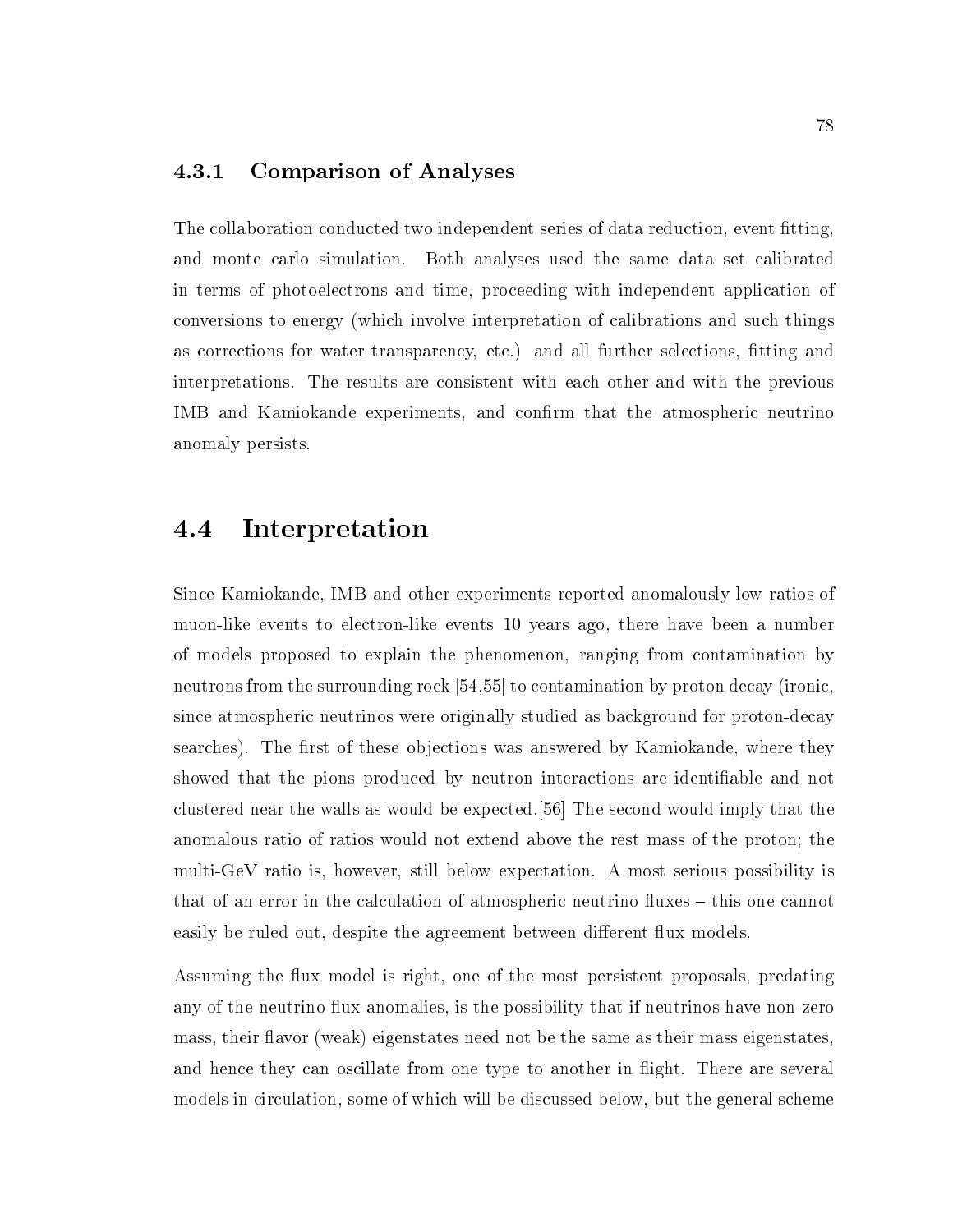can be represented by the simplest case of two-flavor mixing, for example between  $\nu_{\mu}$  and  $\nu_{\tau}$ , where the flavor eigenstates are related to the mass eigenstates by:

$$
\begin{pmatrix} \nu_{\mu} \\ \nu_{\tau} \end{pmatrix} = \begin{pmatrix} \cos\theta & \sin\theta \\ -\sin\theta & \cos\theta \end{pmatrix} \begin{pmatrix} \nu_2 \\ \nu_3 \end{pmatrix},
$$

where  $\theta$  is the mixing angle between the mass eigenstates and the weak eigenstates. (This use of subscripts "2" and "3" for the mass eigenstates involved in  $\nu_\mu$ - $\nu_\tau$ oscillations is conventional. Had it been  $\nu_e$ - $\nu_\mu$ , the corresponding mass subscripts would have been "1" and "2.") The mass eigenstates propagate as:

$$
i\frac{d}{dt}\begin{pmatrix} \nu_2 \\ \nu_3 \end{pmatrix} = \begin{pmatrix} E_2 & 0 \\ 0 & E_3 \end{pmatrix} \begin{pmatrix} \nu_2 \\ \nu_3 \end{pmatrix},
$$

which leads to a  $\nu_{\mu}$  survival probability of:

$$
P_{\mu\mu} = 1 - \sin^2(2\theta)\sin^2(\frac{1.27\delta m_{23}^2 L}{E}),
$$

where the neutrino energy  $E$  is in MeV, the distance travelled L is in meters, and the  $\mathit{om}$  is measured in  $\mathit{ev}$  .

The notable features of this expression are that first, the overall magnitude of the oscillations is set by  $sin^2 2\theta$ , and that second, the energy E at which oscillations set in (for a given pathlength L) is determined by  $\mathit{om}$ . The case of  $\mathit{sun}$  z $\mathit{v} = 1$  $(\theta = 45 \text{ deg})$  is referred to as "maximal mixing."

The above formalism can be generalized to three flavors; this requires the use of two mass-squared differences (the third being determined by the first two) and three mixing angles. Here, only the two-flavor models are considered.

In order to discriminate between competing models, two useful metrics from the data are the "ratio-of-ratios" of relative flux rates of muon- and electron-like events, and the directional asymmetries of each of these two types of event. The directional asymmetries are defined as:

$$
A_{\mu} = \frac{D_{\mu} - U_{\mu}}{D_{\mu} + U_{\mu}}
$$

$$
A_{e} = \frac{D_{e} - U_{e}}{D_{e} + U_{e}}
$$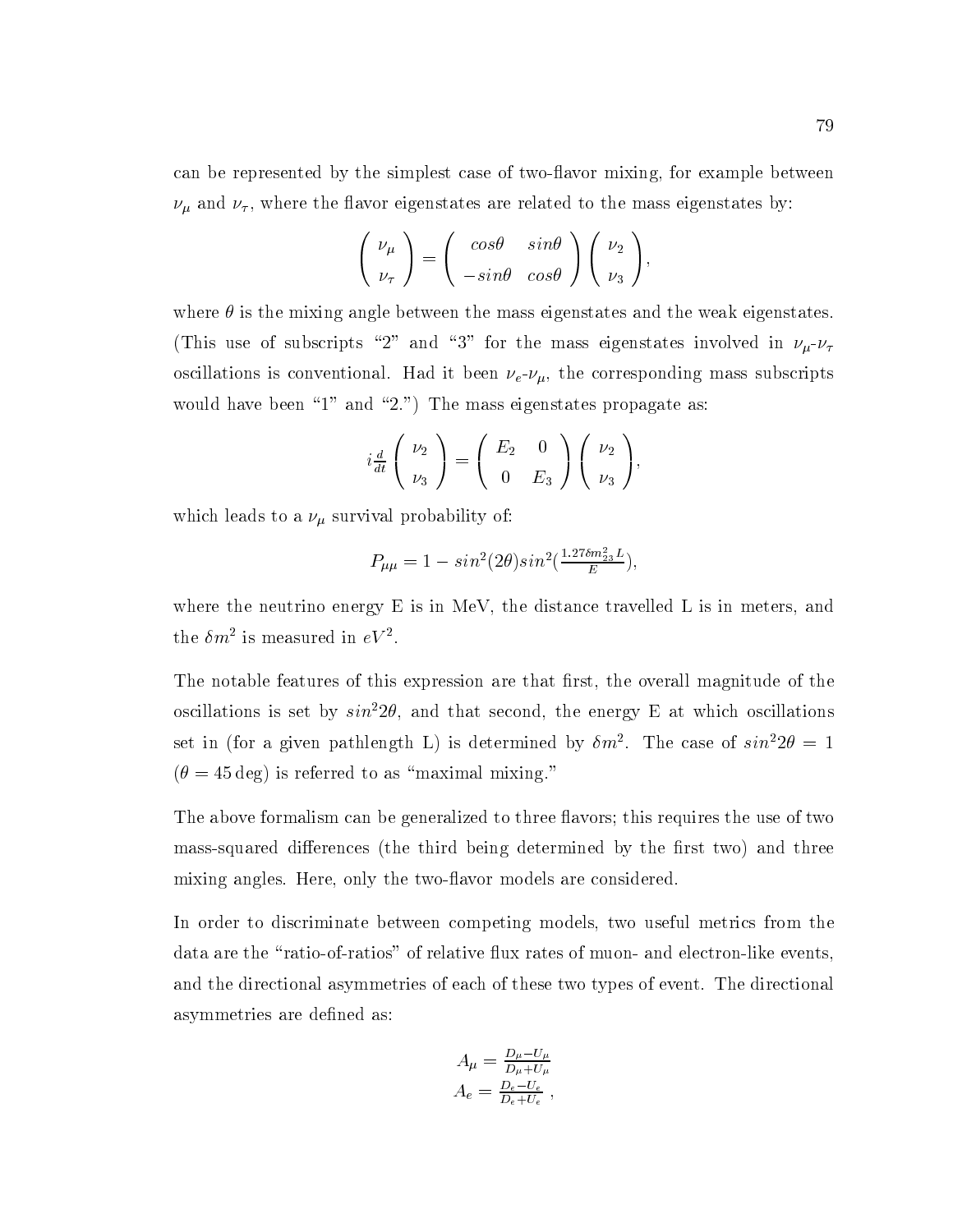where  $D_{\mu}$  is the number of downward-going muon-like events,  $U_{\mu}$  is the number of upward-going muon-like events, and likewise for the electron-like events.[57] "Downward-going" means  $\cos \theta < 0$ , where  $\cos \theta$  is the z-component of the momentum vector  $-$  not to be confused with the "cosmic ray" direction, which is the (opposite) direction from which the particle came.

Figure 4.30 shows the asymmetries plotted against the visible energy (electronequivalent energy) of the single-ring data from SuperKamiokande in 10 logarithmic visible energy bins from 100 MeV to 5 GeV. The upper curve is  $A_{\mu}$ , while the lower one is  $A_e$ . Figure 4.31 shows the same data as a trajectory in the  $A_\mu$ - $A_e$  plane; arrows indicates the direction of increasing energy.

Figures 4.32 and 4.33 show these same quantities for the monte carlo events.

Following that are the asymmetries and asymetry trajectories. For those models with adjustable parameters, the asymmetries shown are the results of  $\chi^2$  minimization in the asymmetries. The  $\chi^+$  function follows a formalism used in the AMY [58] and CELLO[59] experiments: a vector  $\Delta$  of residuals a matrix V of errors is con- $\text{surface}$ , with the  $\mathit{v}_{nn}$ th diagonal element being the  $\mathit{o}_{total}$  for each measurement, and the off-diagonal element  $V_{ij}$  being the common normalization error for the *i*th and jth measurements. Then the minimized expression is

$$
\chi^2 = \Delta^T V^{-1} \Delta.
$$

Ten residuals measurements between data and monte carlo, one for each energy bin, are taken in  $A_\mu$  and likewise in  $A_e$  for a total of twenty residuals elements. The offdiagonal elements are taken as the estimated background, (0:2)2 , and it is assumed that the muon asymmetries are uncorrelated with the electron asymmetries. The on-diagonal elements are taken as the sums of the squares of the statistical errors in the data and monte carlo and the background. The detector is assumed to be up-down symmetric. In addition, a set of ten residuals in the number of muons normalized to the number of electrons  $(R(\mu/e)_{Data} - R(\mu/e)_{MC})$  is fit, using the non-statistical part of the systematic errors as the off-diagonal elements.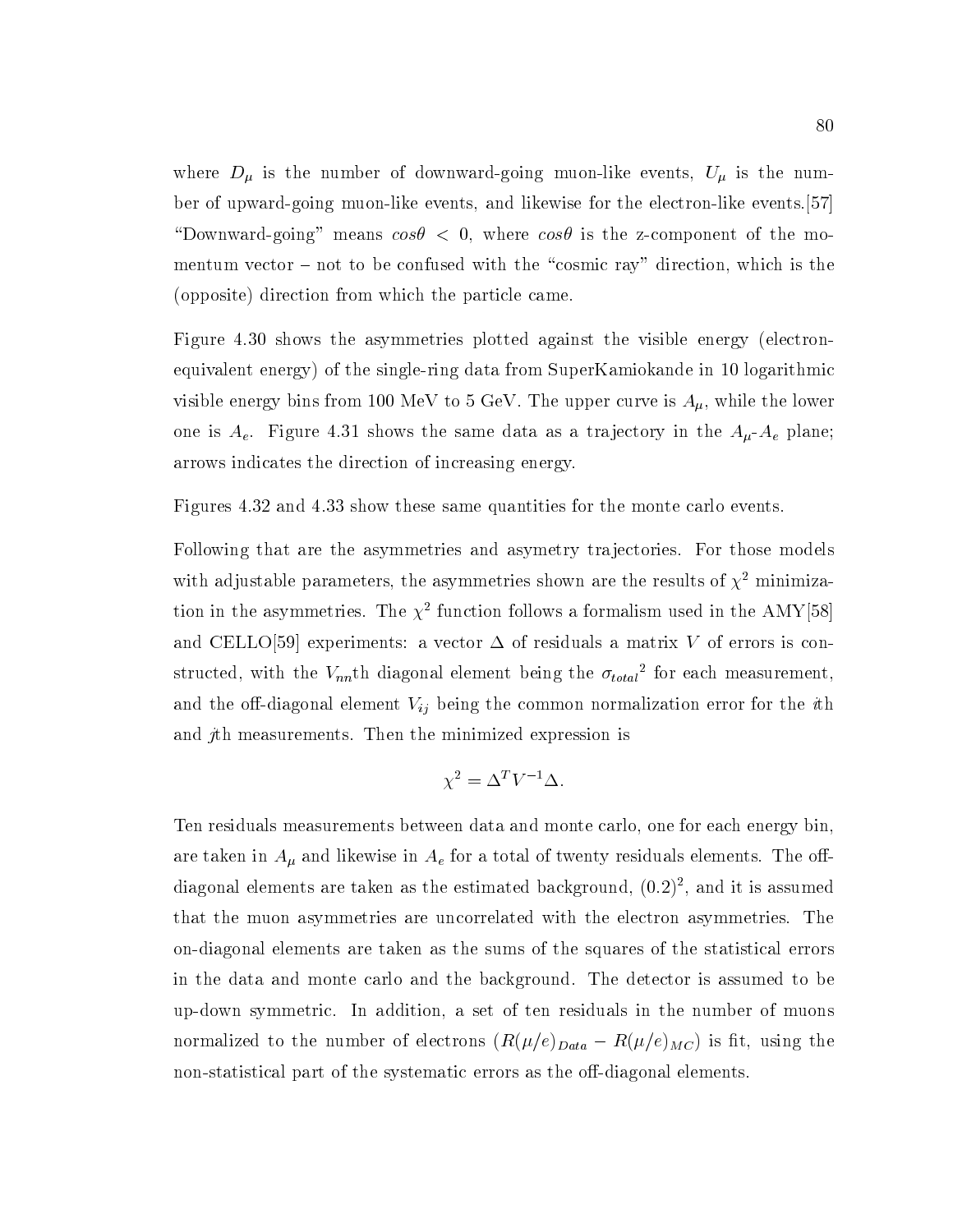Corrections were made in the oscillation probabilities for the effects of matter on the survival probabilities due to the different effective potentials seen by different flavors as they pass through the earth. Using the parametrization of Akhmedov *et* al., this can be treated as a changing of the effective oscillation amplitude  $sin(2\theta)$ and  $\delta m^2$  to values depending on the number densities of electrons in the matter (for  $\nu_{\mu} - \nu_{e}$  or neutrons (for  $\nu_{\mu} - \nu_{sterile}$ ). The case of  $\nu_{\mu} - \nu_{e}$  does not require matter effects. Sterile neutrinos, if they exist, will not interact with the matter and so will have a different effective potential than muon neutrinos.

Other than that, it is very similar to  $\nu_{\mu} - \nu_{sterile}$ , except that neutral-current events are not oscillated away for muon neutrinos that become tau neutrinos, while they are for sterile neutrinos, because the neutral current cross-sections are the same for tau neutrino and the muon neutrino (and the electron neutrino) but are zero for sterile neutrinos. Matter effects are zero for  $\nu_{\mu} - \nu_{\tau}$ .

The results are summarized in Table 4.3. For each model, the best-fit (if the model has adjustable parameters)  $\chi^2/d.o.f$  is given for the  $\chi^2$  measured for the variation of the relevant parameters. The first two colums show the  $\chi^2/d.o.f.$  and d.o.f. for the fit to the asymmetries, the second two columns show the same quantities for the fit to the ratios, and the last two columns show the results for the combined fit.

| Model                                                 | $\frac{\chi_A^2}{dof}$ | $\pm$ dof $\pm$ | $\frac{\chi_R^2}{dof}$ | dof | $\lambda_{A,R}$<br>$d\sigma$ | dof |
|-------------------------------------------------------|------------------------|-----------------|------------------------|-----|------------------------------|-----|
| No oscillations $10 \mid 2.68 \mid$                   |                        | -20             | $\mid 2.14 \mid$       | 10  | 2.5                          | 30  |
|                                                       | 1.29                   | 18              | $\mid$ 0.604 $\mid$    |     | 1.04                         | 28  |
| $\nu_{\mu} - \nu_{\tau}$ 1<br>$\nu_{\mu} - \nu_{e}$ 2 | 2.21                   | 18              | $\mid$ 0.543           |     | 1.62                         | 28  |
| $\nu_{\mu} - \nu_{sterile}$ 9                         | 1.3                    | 18              | $\mid 0.536 \mid$      |     | 1.04                         | 28  |

Table 4.3: Best-fit results for oscllation scenarios.

The best fits are for  $\nu_{\mu} - \nu_{\tau}$  and  $\nu_{\mu} - \nu_{sterile}$ , which have nearly the same total  $\chi^2$  and best fit points (shown in Figs. 4.36 and 4.39), but with a slightly smaller allowed region for  $\nu_{\mu} - \nu_{sterile}$ .

The best-nt point for  $\nu_{\mu} - \nu_{e}$  is near that for the previous two cases, but the  $\chi$ <sup>-</sup> is much worse, primarily due to the asymmetry. However, it is still better than the no-oscillations case.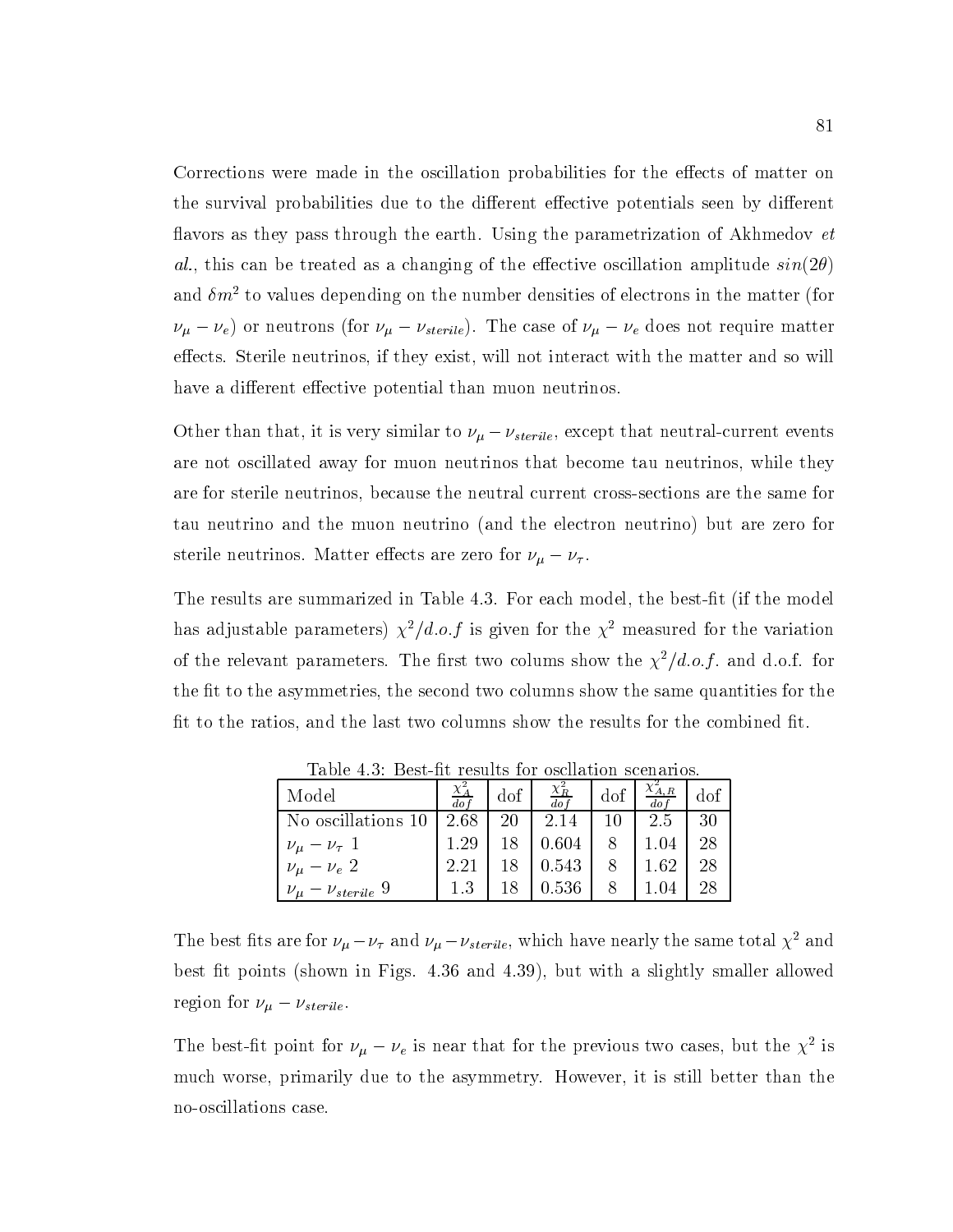

Figure 4.30: Asymmetry vs visible energy, data.



Figure 4.31: Asymmetry tra jectory data.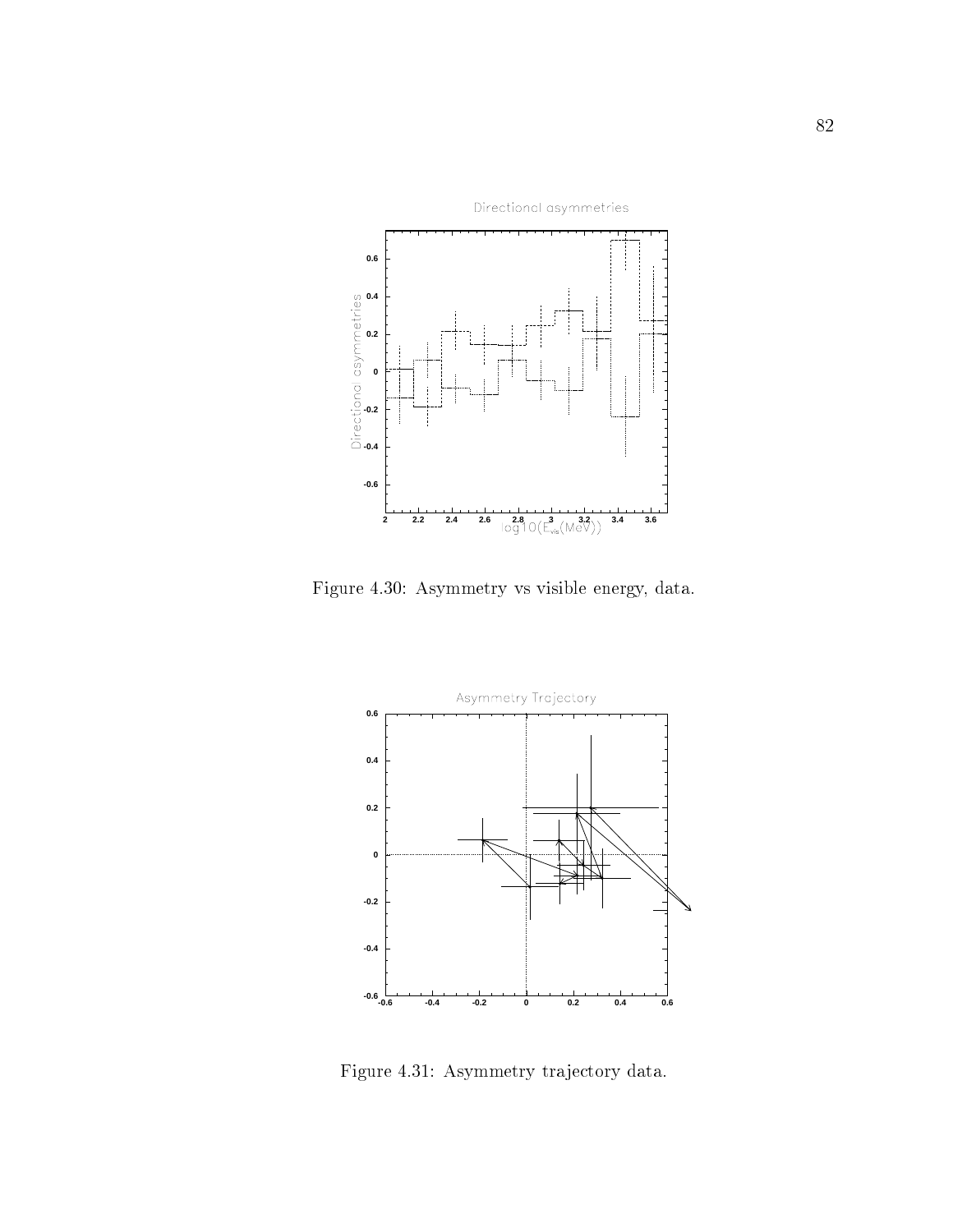

Figure 4.32: Asymmetry vs visible energy, MC with no oscillations.



Figure 4.33: Asymmetry tra jectory MC with no oscillations.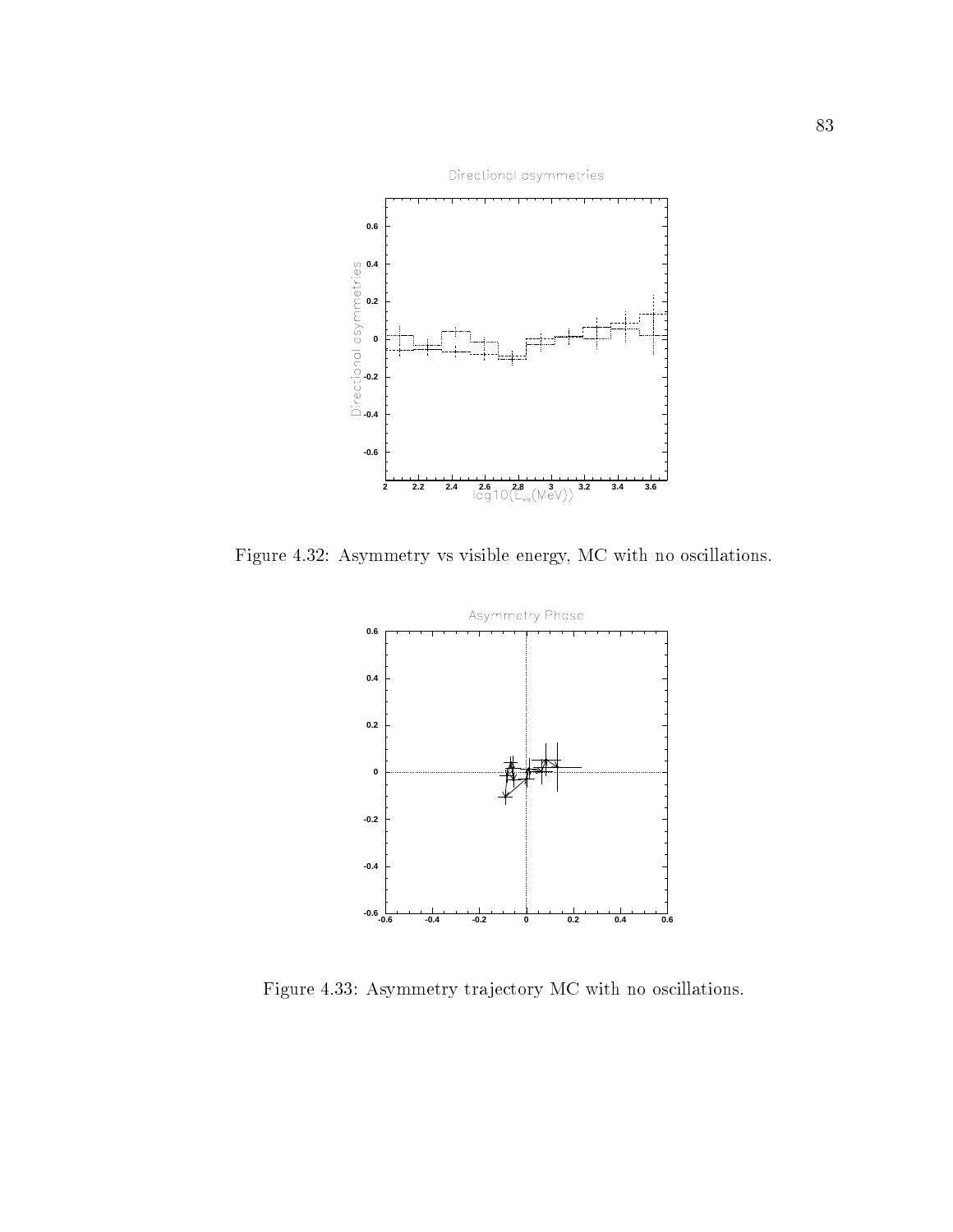

Figure 4.34: Asymmetry vs visible energy, MC with  $\nu_{\mu} \rightarrow \nu_{\tau}$  osc.



Figure 4.35: Asymmetry trajectory MC with  $\nu_\mu \rightarrow \nu_\tau$  osc.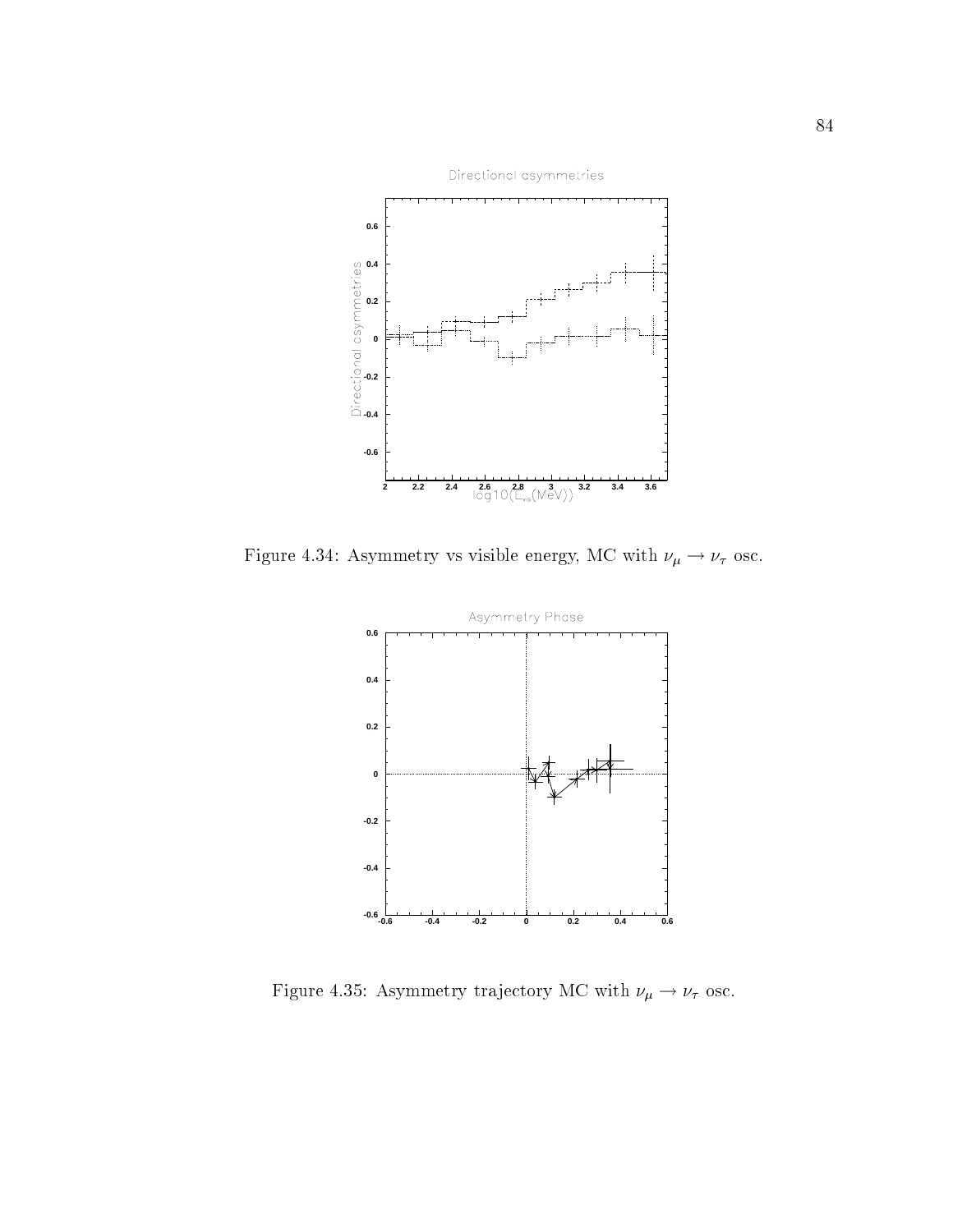

Figure 4.36: Chi-squared, MC with  $\nu_\mu \rightarrow \nu_\tau$  osc.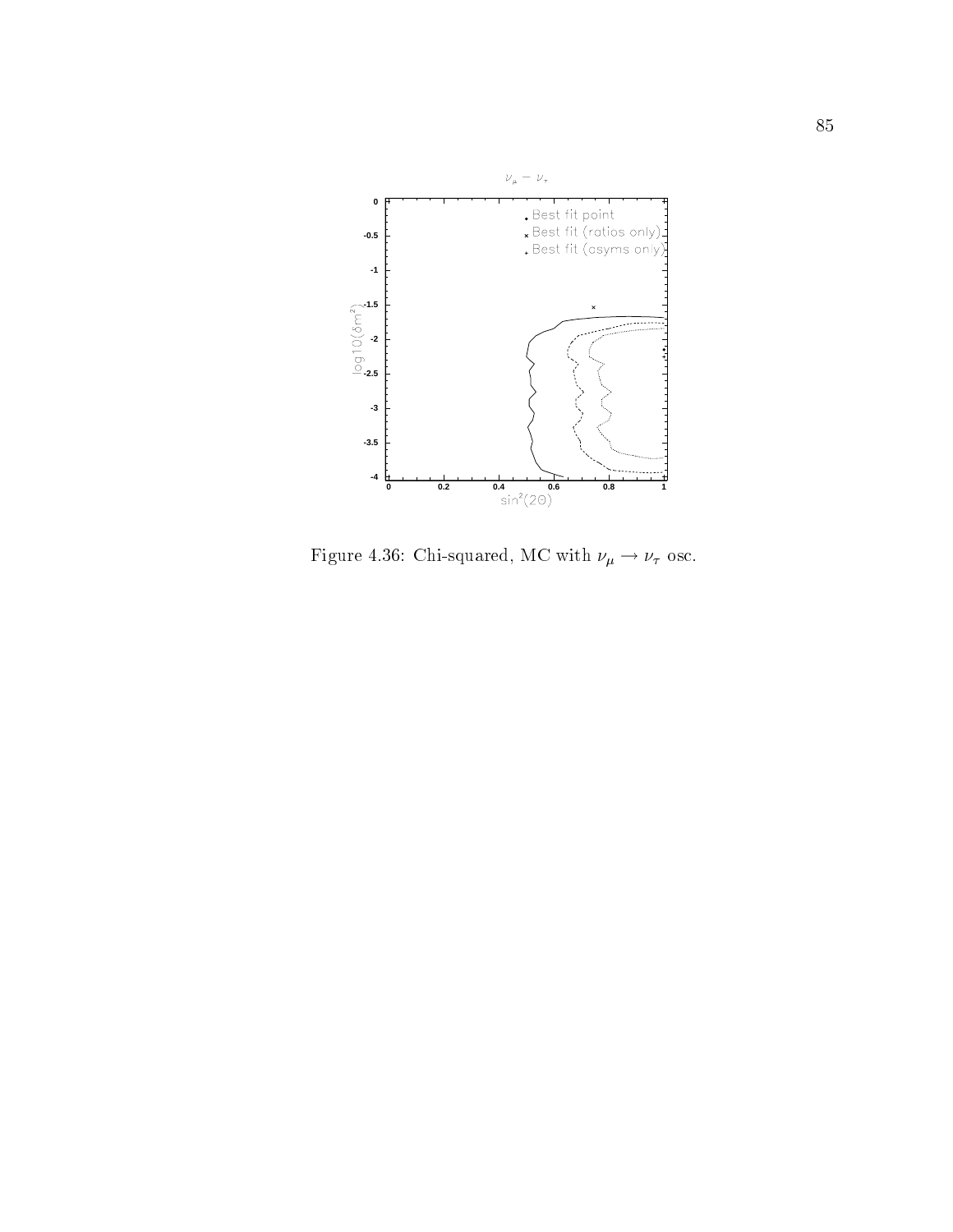

Figure 4.37: Asymmetry vs visible energy, MC with  $\nu_\mu \rightarrow \nu_{Sterile}$  osc.



Figure 4.38: Asymmetry trajectory MC with  $\nu_\mu \rightarrow \nu_{Sterile}$  osc.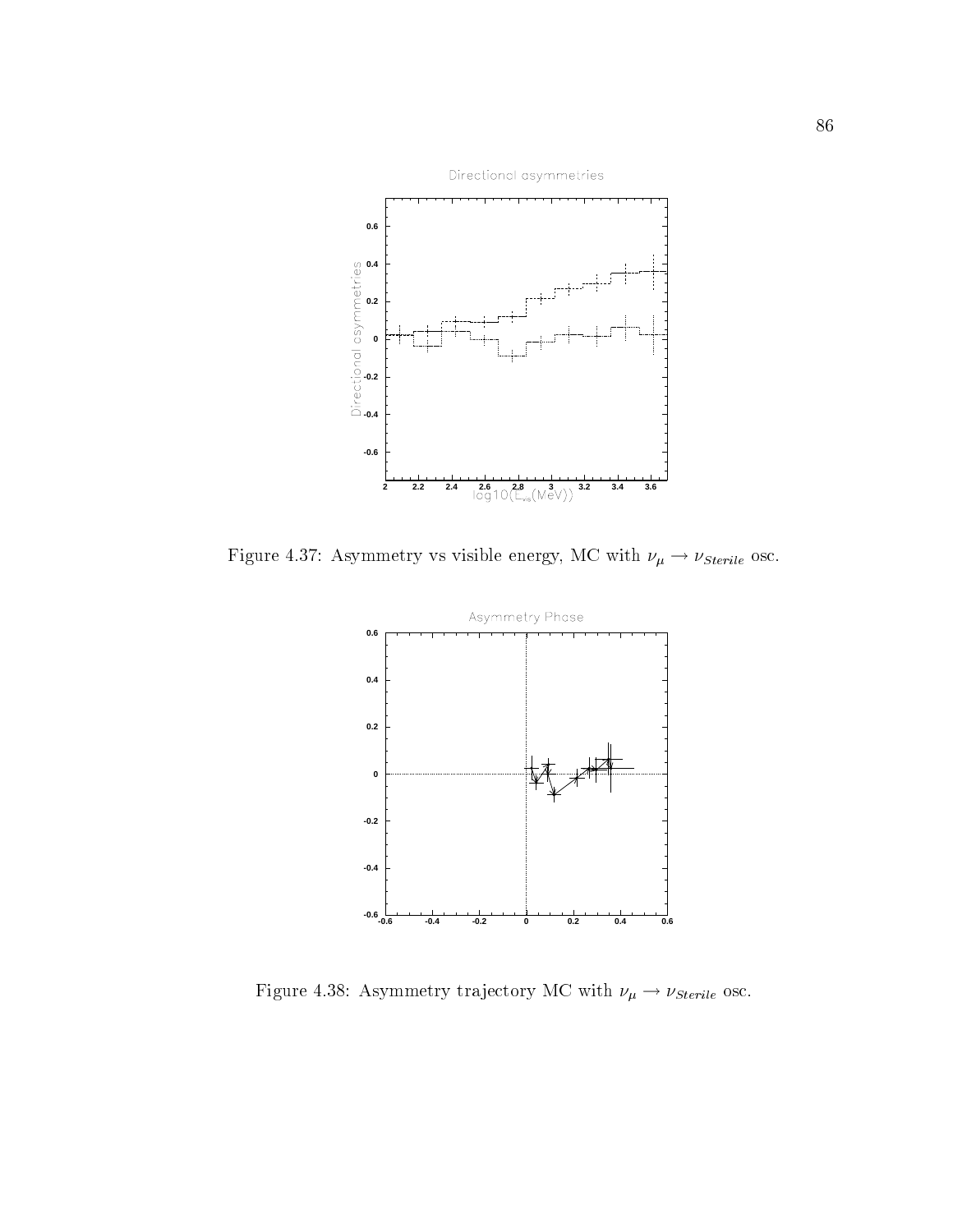

Figure 4.39: Chi-squared, MC with  $\nu_\mu \rightarrow \nu_{sterile}$  osc.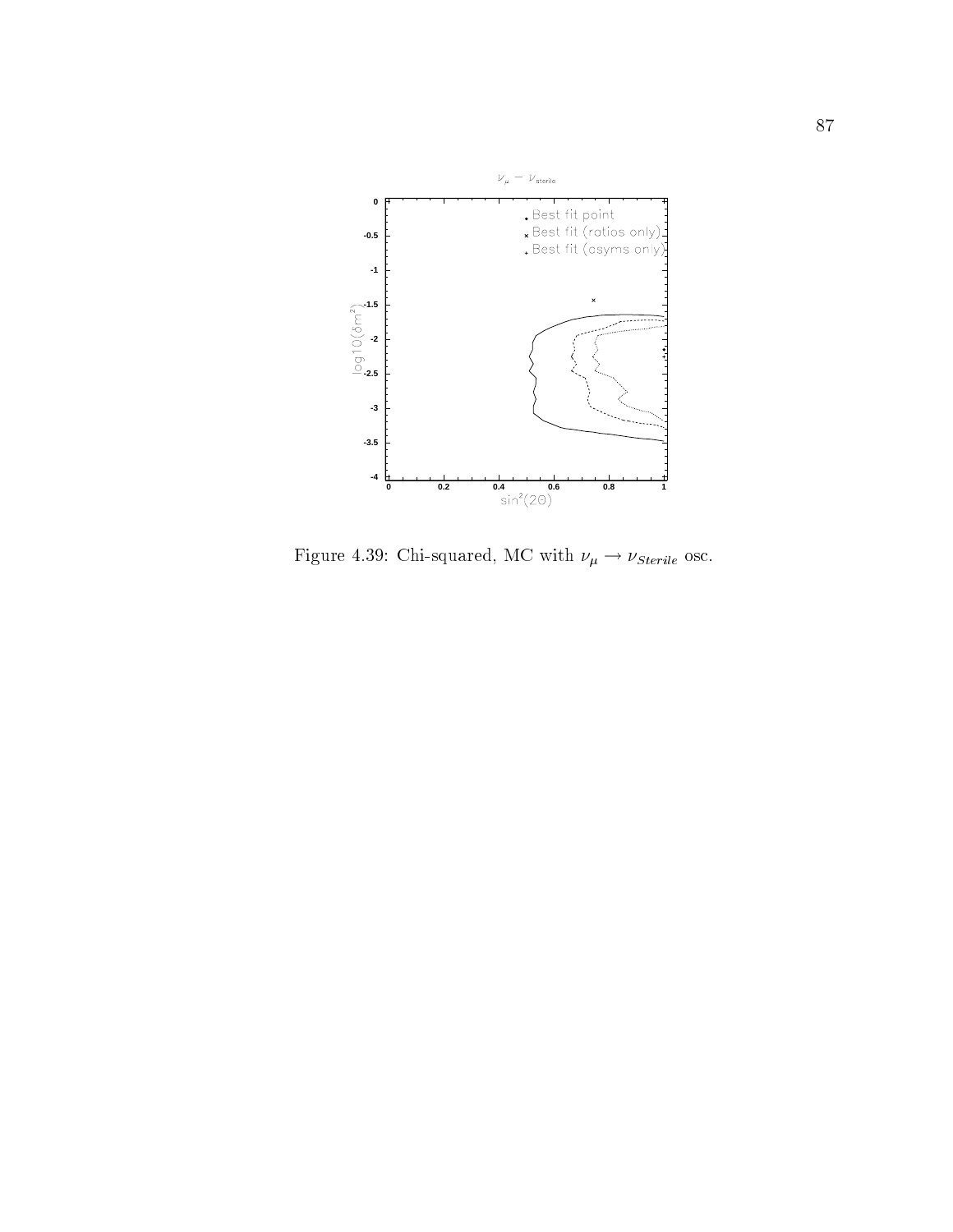

Figure 4.40: Asymmetry vs visible energy, MC with  $\nu_\mu \to \nu_e$  osc.



Figure 4.41: Asymmetry trajectory MC with  $\nu_\mu \rightarrow \nu_e$  osc.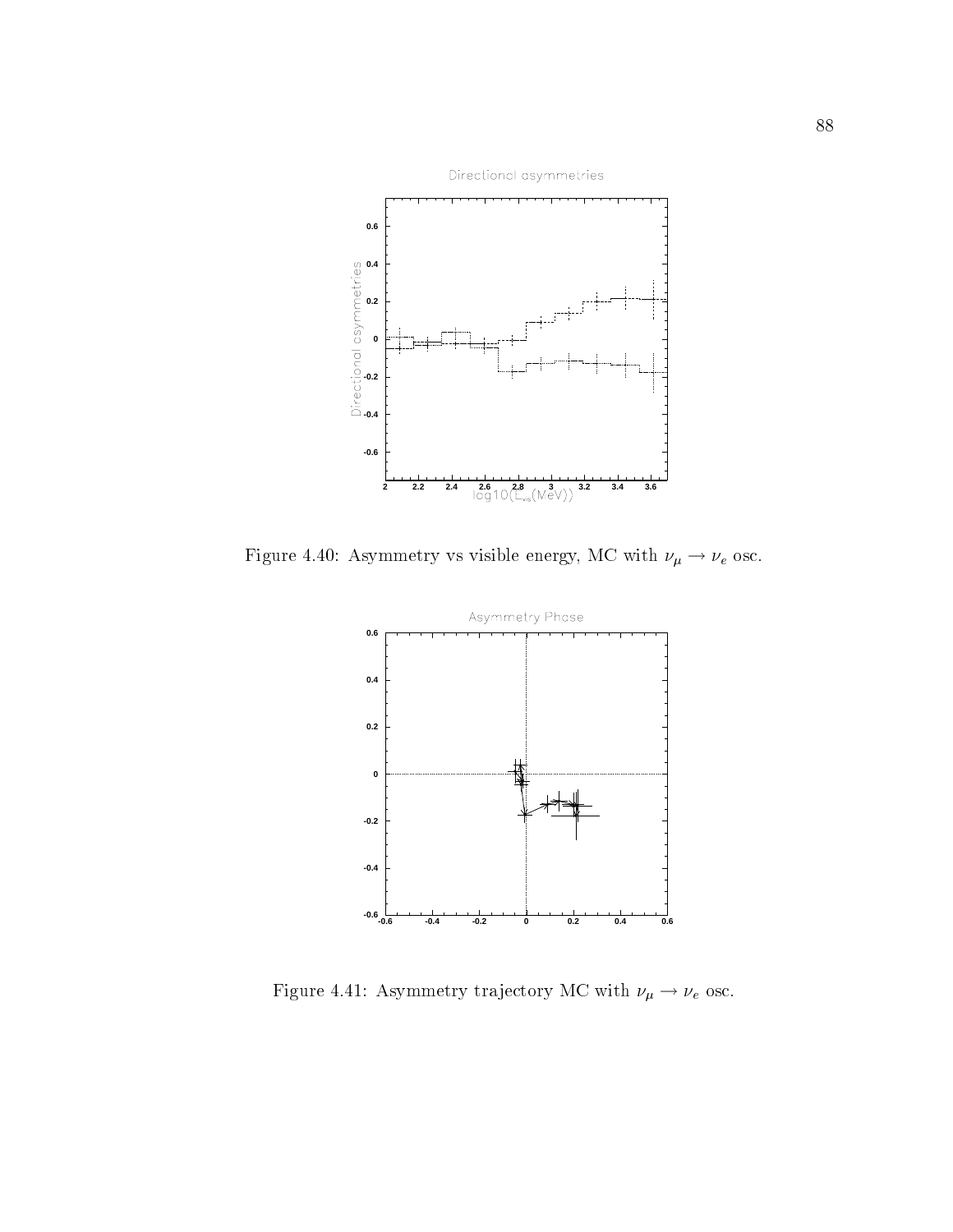

Figure 4.42: Chi-squared, MC with  $\nu_\mu \rightarrow \nu_e$  osc.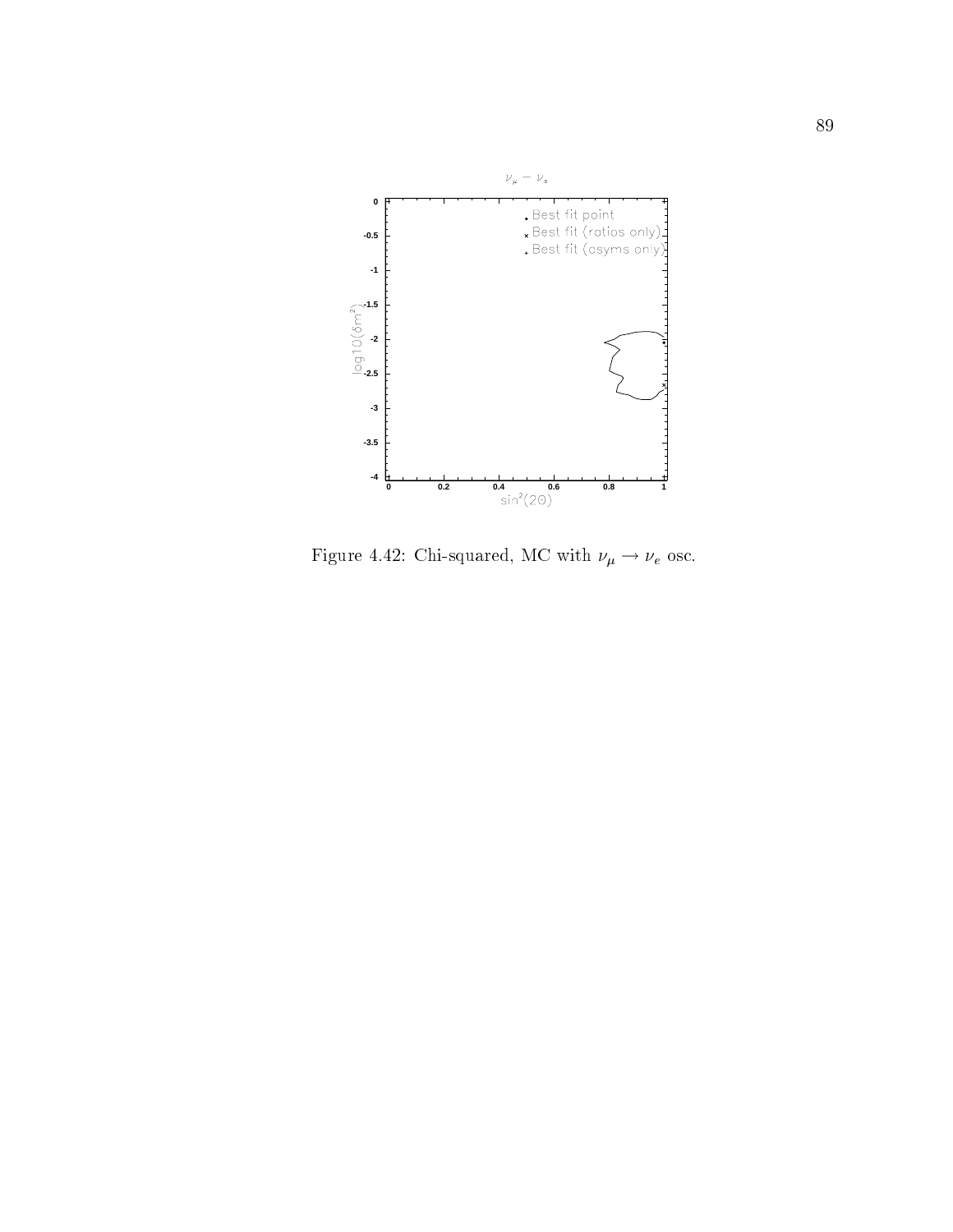#### 4.5 Conclusions

Super-Kamiokande went online at midnight, 1 April 1996, to start taking data on atmospheric and solar neutrinos, search for signs of proton decay, and monitor for supernova bursts. In its first year of operation, it has caught up to the cumulative livetime of its predecessor experiments, Kamiokande and IMB, and has been able to confirm the continued existence of the anomalous atmospheric neutrino flavor ratios reported by those experiments. In addition, it is able to gather better statistics on the angular distribution of events at energies  $>\sim 1$  GeV.

Soon, Super-Kamiokande will have enough data to more firmly indicate whether neutrino oscillations remain a viable solution to the problem, and if so at what set of parameters. In addition, it continues to take data on solar neutrinos, and will soon become the far detector for the K2K long-baseline neutrino oscillations experiment, which will aim  $\sim 1$  GeV neutrinos from the proton-synchrotron facility at KEK, 250 km away.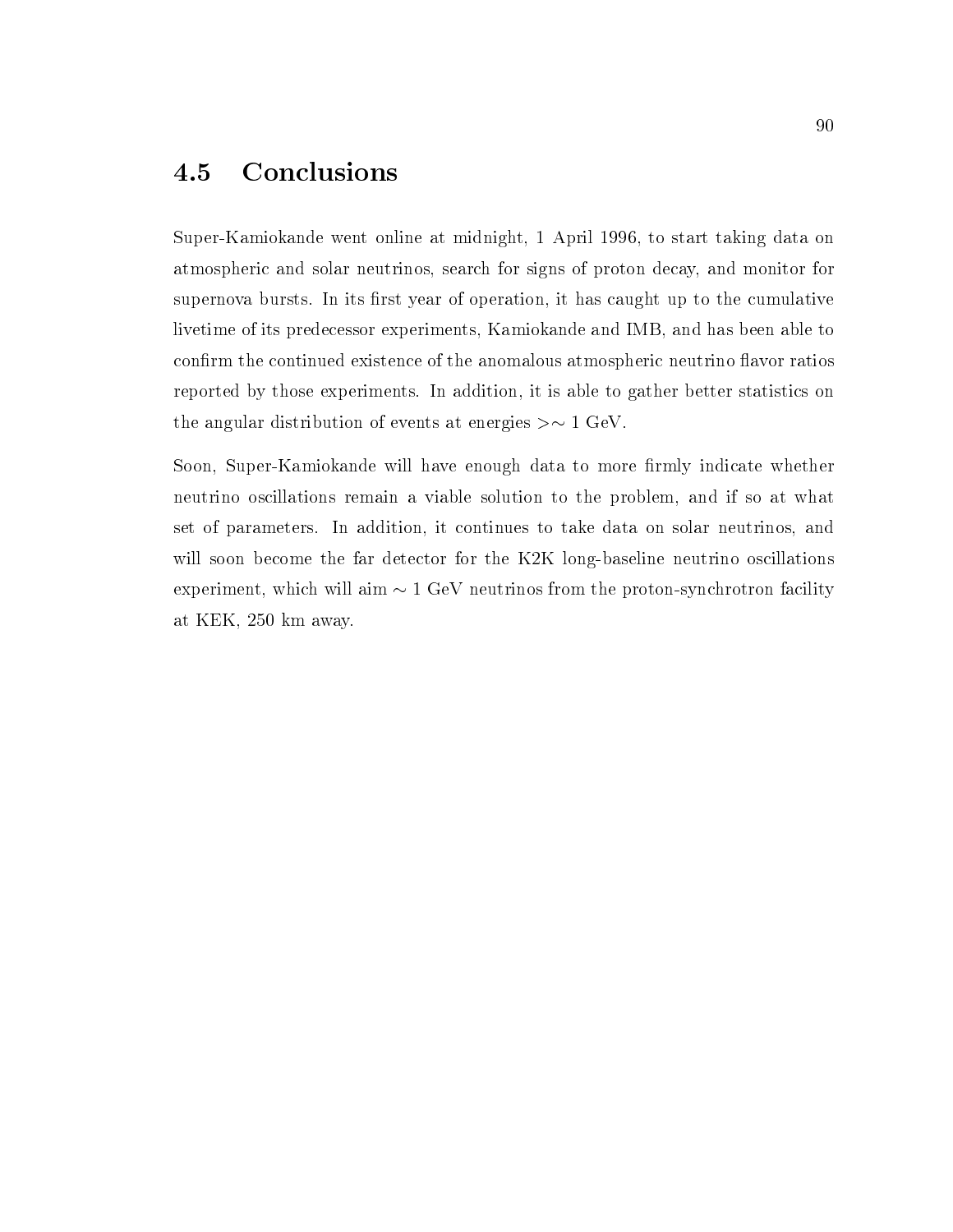# Appendix A Monte Carlo Cross-sections

"It is not for children."  $-$  Wo jciech Ga jewski"

IMB, like Super-Kamiokande, was divided into two analysis groups: East Coast and West Coast. Each analysis group developed its own neutrino interaction model; the Super-Kamiokande offsite analysis group thus inherited two different simulation programs, which have come to be known as \IMBEast," originally developed at the University of Michigan<sup>[60]</sup>, and "IMBWest," originally developed at UCI.<sup>[61]</sup>

Both monte carlos use the atmospheric flux calculation of Agrawal, Barr, Gaisser, Lipari and Stanev. [13,12,51] They also use common tracking code and detector model. The CERNLIB package GCALOR (version 1.03/08) is used for the propagation of the interaction products; GCALOR uses CALOR to handle most hadronic interactions, and calls on GEANT (version 3.16) to handle electromagnetic interactions, and FLUKA to handle hadronic interactions above 10 GeV.

IMBEast uses the pion-production model of Rein and, Seghal[52], while IMBWest uses one based on that of Fogli and Nardulli62. They agree with each other on pionproduction rates to within a few percent in the sub-GeV range. The two interaction monte carlos have been modified somewhat to accommodate new values for the axial mass and Fermi momentum.

The IMBEast monte carlo has undergone more extensive updates, in particular to some of the pion-production cross-sections and its deep-inelastic cross-section calculation, which which makes it preferable to IMBWest, especially in the multi-GeV range. In fact the IMBWest neutrino spectrum cuts off at  $5 \text{ GeV}$ . IMBEast is the MC used in the analysis.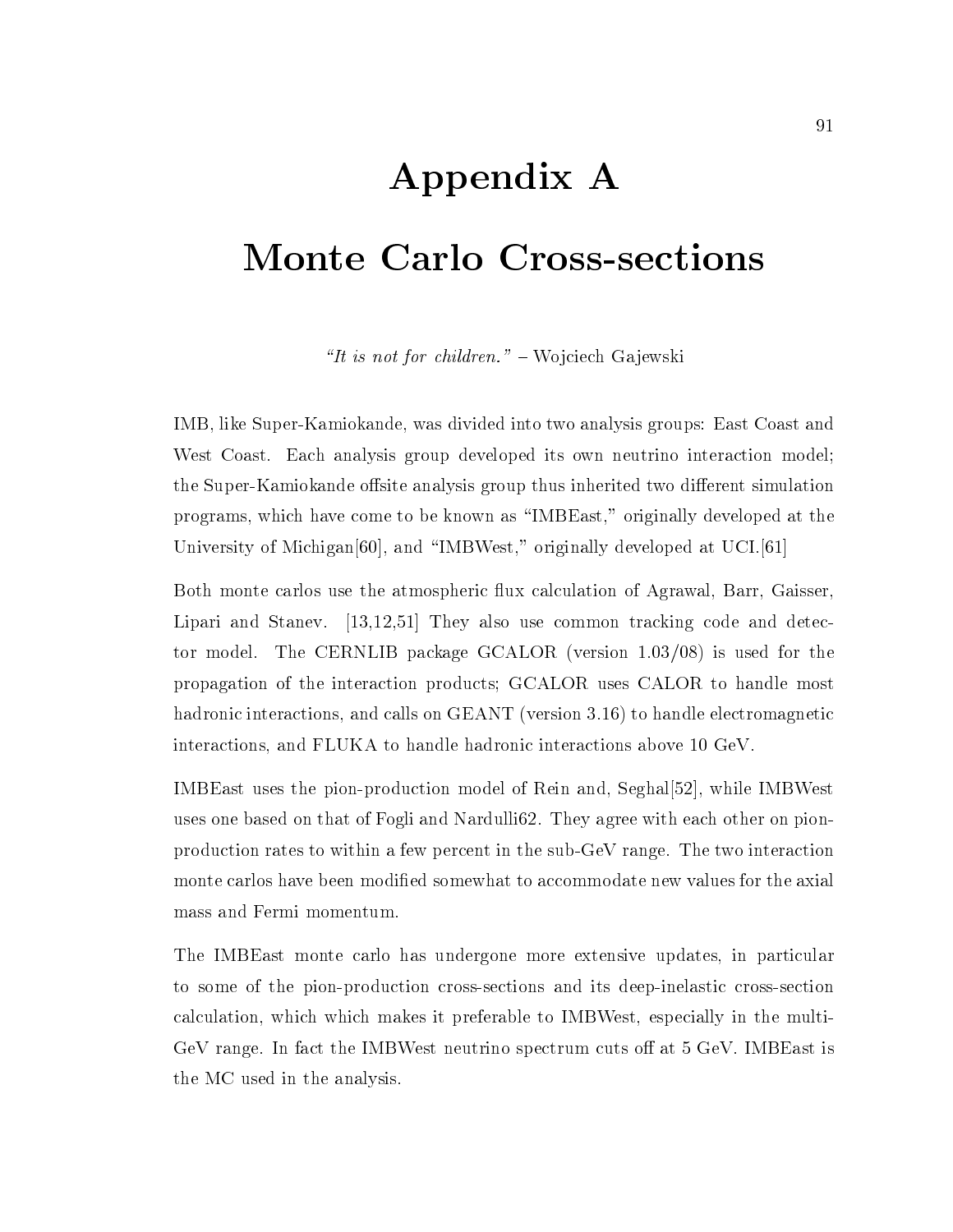The neutrino-free nucleon cross-sections used in IMBEast are shown in Figure A.1. (Courtesy of Wojciech Gajewski.)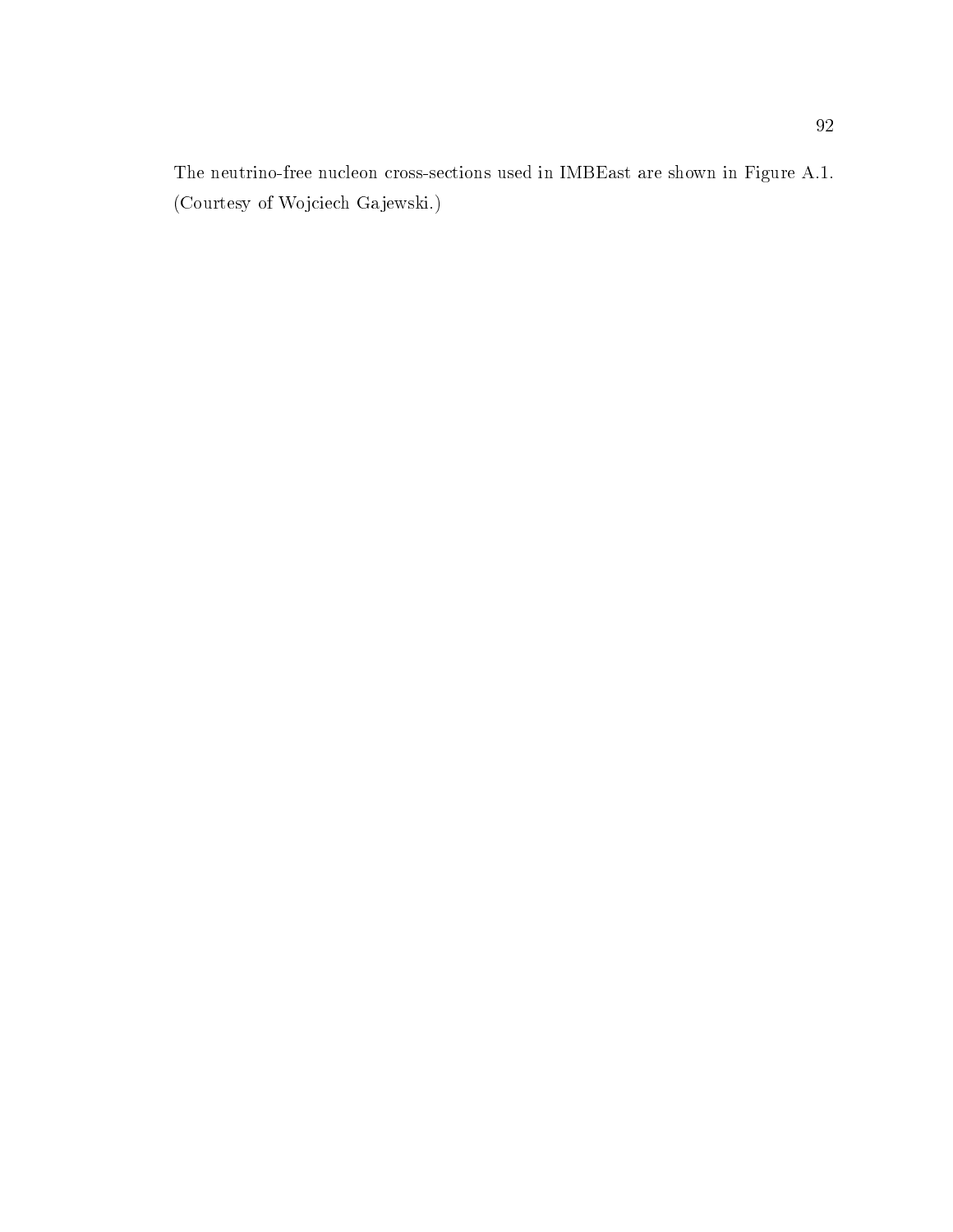

Figure A.1: IMBEast cross-sections.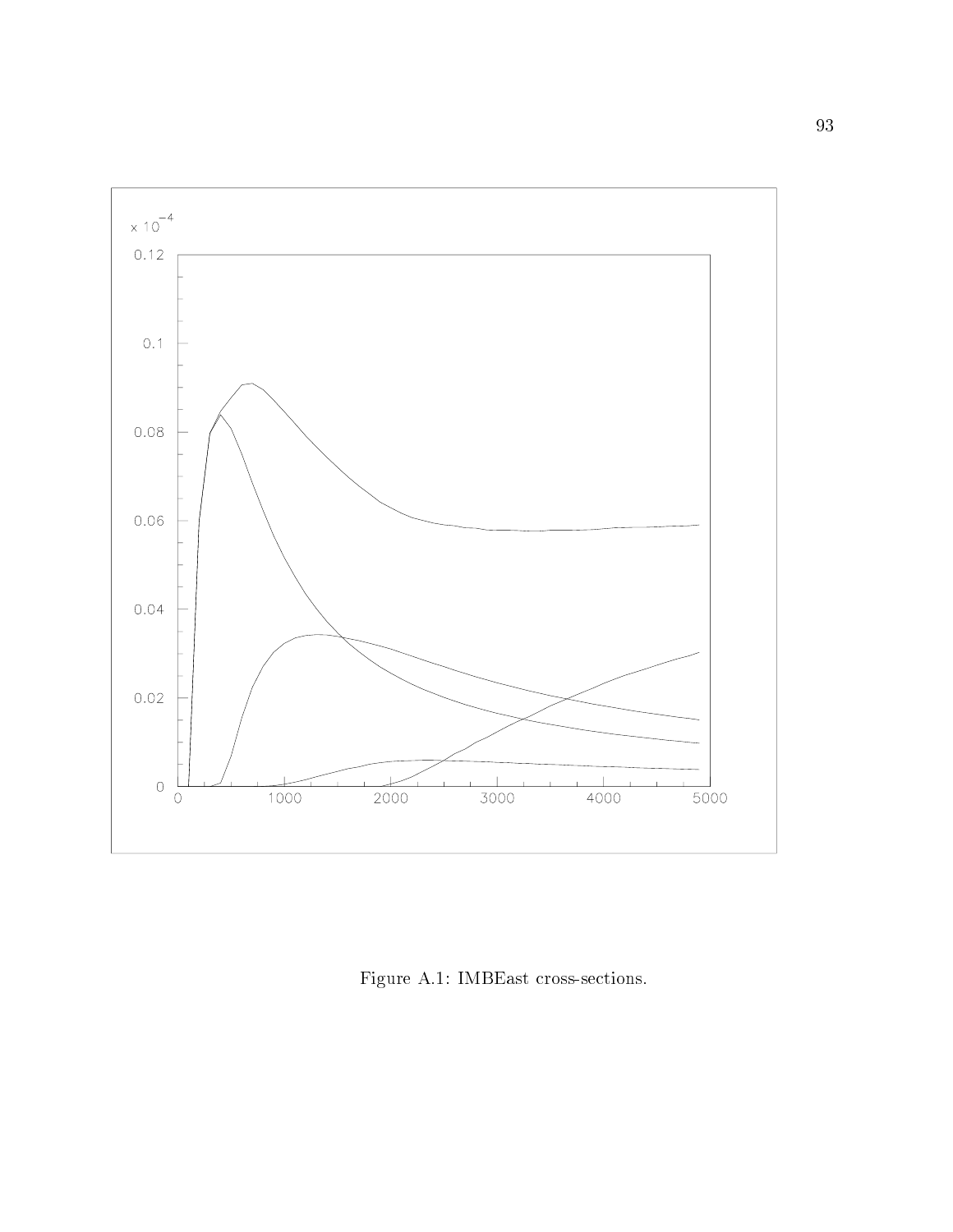## Appendix B

## The Super-Kamiokande Collaboration

Institute for Cosmic Ray Research, University of Tokyo Y. Fukuda, T. Hayakawa, K. Inoue, K. Ishihara, H. Ishino, Y. Itow, T. Ka jita, J. Kameda, S. Kasuga, Y. Koshio, K. Martens, M. Miura, M. Nakahata, A. Okada, M. Oketa, K. Okumura, M. Ota, N. Sakurai, M. Shiozawa, Y. Suzuki, Y. Takeuchi, <u>Y. Totsuka</u> (spokesman) National Laboratory for High Energy Physics (KEK) J. Kanzaki, K. Nakamura, M. Sakuda, O. Sasaki, Y. Oyama Bubble Chamber Physics Laboratory,Tohoku University K. Fujita, A. Hasegawa, T. Hasegawa, S. Hatakeyama, T. Iwamoto, T. Kinebuchi, M. Koga, T. Maruyama, H. Ogawa, M. Onada M. Saito, A. Suzuki, F. Tsushima Tokai University M. Eto, M. Koshiba, M. Nemoto, K. Nishijima Department of Physics, Osaka University A. Kusano, Y. Nagashima, M. Takita, T. Yamaguchi, M. Yoshida Niigata University T. Ishizuka, Y. Kitaguchi, H. Koga, K. Miyano, H. Okazawa, M. Takahata Department of Physics, Tokyo Institute of Technology Y. Hayato, Y. Kanaya, K. Kaneyuki, Y. Watanabe Gifu University S. Tasaka Miyagi University of Education M. Mori Department of Physics, Kobe University S. Echigo, M. Kohama, A.T. Suzuki Institute for Nuclear Study, University of Tokyo K. Chikamatsu, E. Ichihara, T. Inagaki, K. Nishikawa, A. Sakai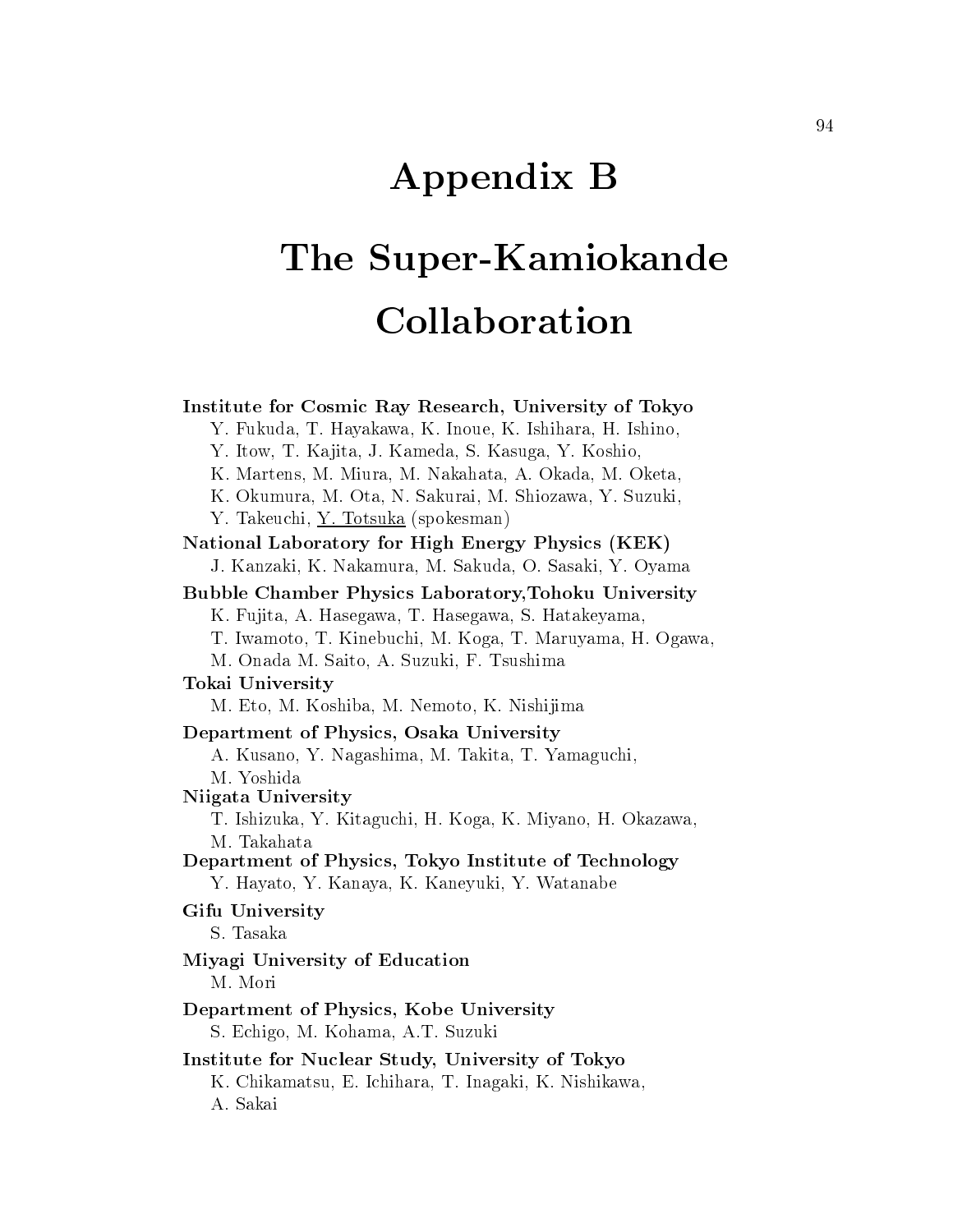Boston University M. Earl, A. Habig, E. Kearns, S.B. Kim, M. Messier, J.L. Stone, K. Scholberg, L.R. Sulak Brookhaven National Laboratory M. Goldhaber University of California, Irvine T. Barszczak, W. Ga jewski, P.G. Halverson, J. Hsu, L.R. Price, W.R. Kropp, F. Reines, H.W. Sobel California State University, Dominguez Hills K. Ganezer, W. Keig George Mason University R.W. Ellsworth University of Hawaii J. Flanagan, J.G. Learned, S. Matsuno, V. Stenger, D. Takemori Los Alamos National Laboratory T.J. Haines Louisiana State University E. Blaufuss, R. Sanford, R. Svoboda, M.R. Vagins University of Maryland M.L. Chen, Z. Conner, J.A. Goodman, G. Sullivan State University of New York, Stony Brook J. Hill, C.K. Jung, C. Mauger, C. McGrew, B. Viren, C. Yanagisawa University of Warsaw D. Kielczewska University of Washington J. George, A. Stachyra, L. Wai, J. Wilkes, K. Young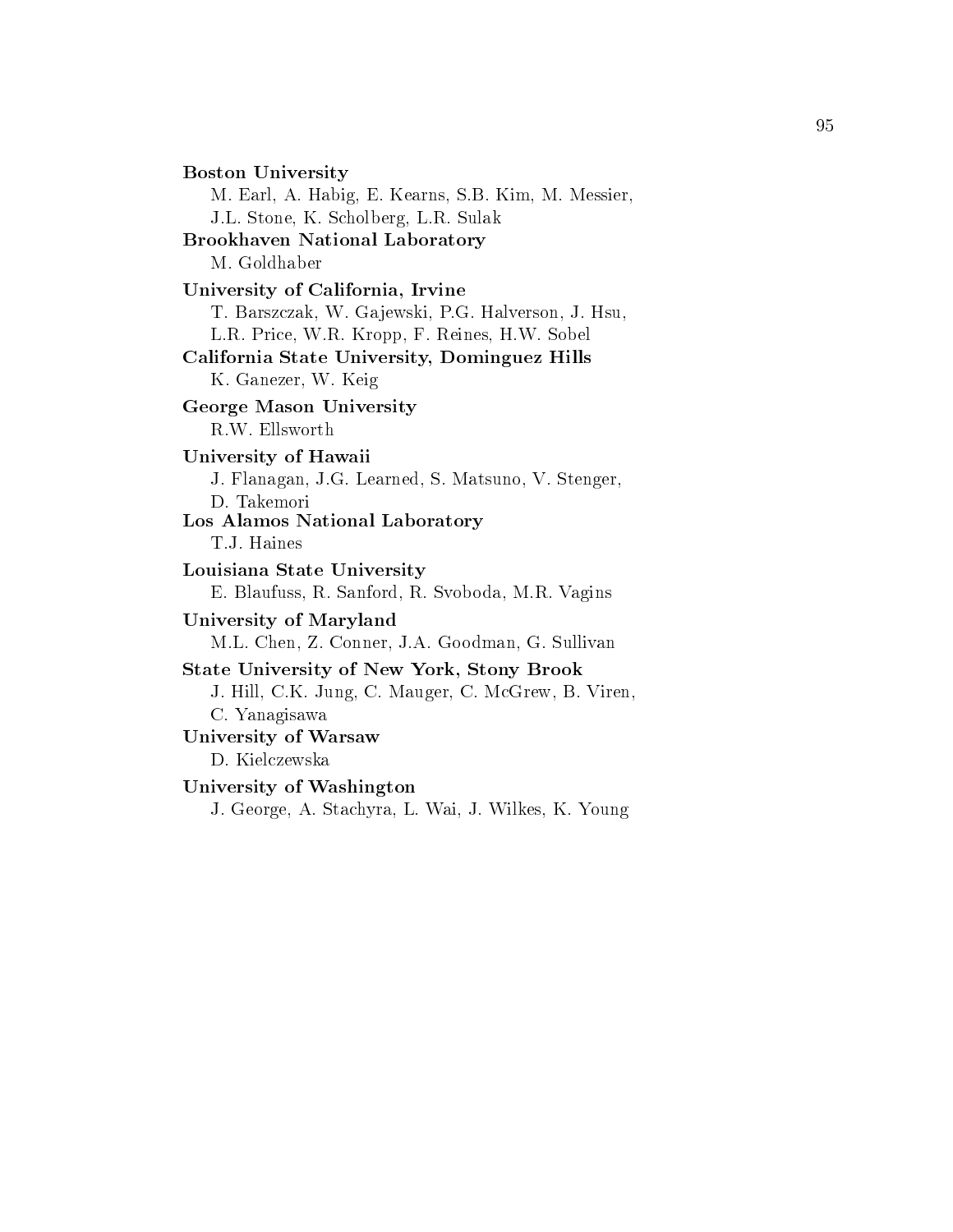## Appendix C

## Author

The author joined the Super-Kamiokande collaboration in the fall of 1993. The Kamiokande and IMB collaborations, from which the core of the Super-Kamiokande collaboration was formed, were at that time preparing to do a study of the particle identication capabilities of water Cherenkov detectors [35,36], since that had been a point of controversy when those collaborations had published their measurements of the atmospheric neutrino composition. To accomplish this a 1 kton \mini-Kamiokande" tank was built at the end of the K6 proton-synchrotron beamline at the KEK National Accelerator Laboratory in Tsukuba, Japan. This provided a set of particles of known type (electron, muon, pion) and energy (0.1 to 1 GeV), with which the instrumentation and algorithms of Kamiokande and IMB could be tested. The tank was first instrumented with DAQ and PMTs of the type used in Kamiokande, and then with the those of IMB. In the fall of 1993, the author inherited from Gary McGrath (who had graduated in August) the task of resurrecting the laser calibration system from IMB, and went to KEK in 1994 to install it and to work on the construction, calibration, data-taking and decommissioning of the IMB part of the beam-test, which occupied most of the year. While there, he also made a detailed study of the documentation for the DAQ system then in development for the Super-Kamiokande inner detector, which provided a necessary basis of understanding for the design of an outer-detector DAQ (by other US institutions), which could be integrated with it.

In early 1995, he worked on the design of the laser calibration system for Super-Kamiokande, which needed to be much more elaborate than those used in IMB and Kamiokande. Because of the geometry and narrowness of the outer detector, ultimately 52 separate optical bers needed to be run to various positions throughout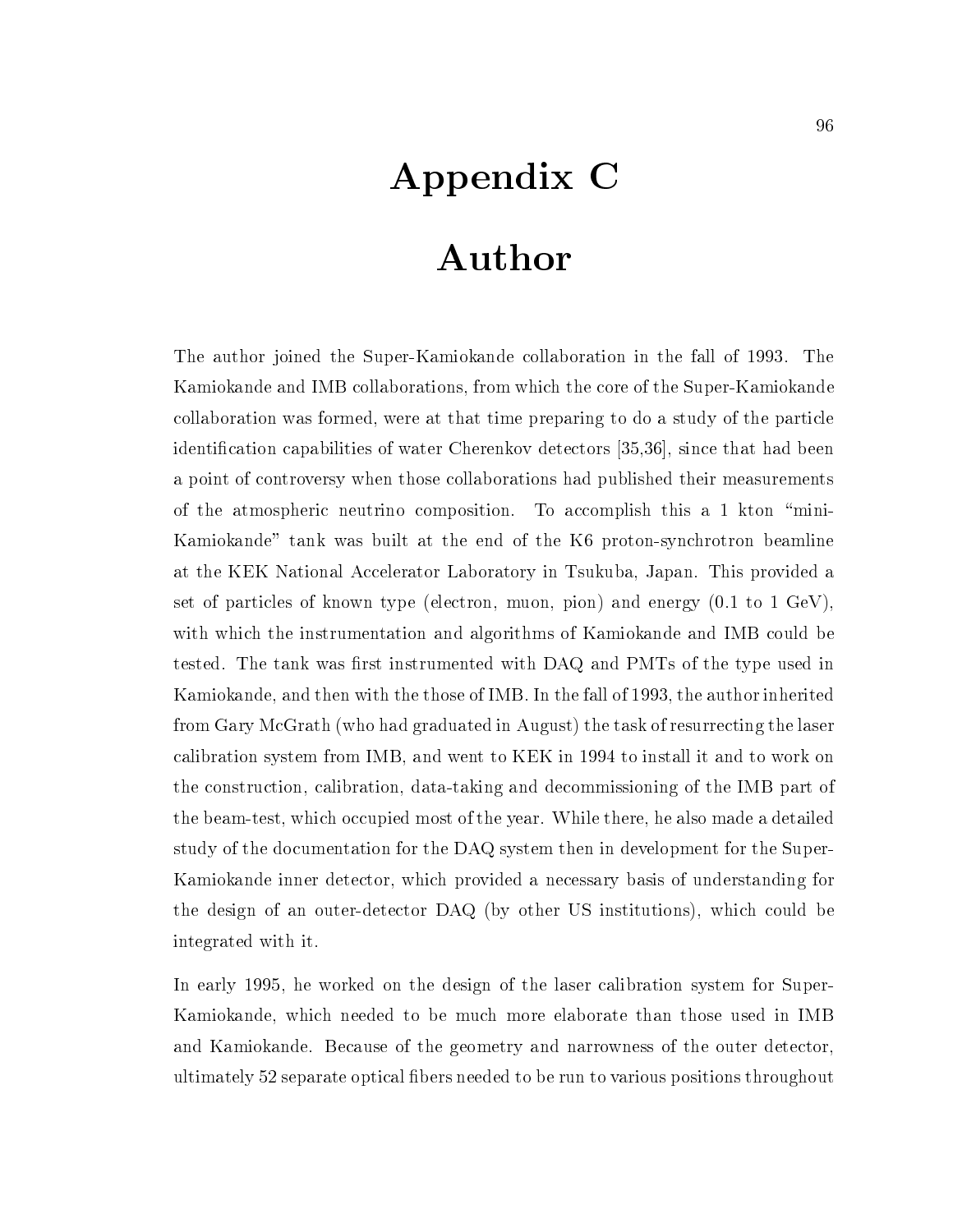the outer detector volume, in addition to the one for the inner detector. IMB had no outer detector and Kamiokande didn't calibrate theirs to the degree that was needed for Super-Kamiokande. (Kamiokande vetoed on the basis of a global hitsum of the outer-detector tubes. For Super-Kamiokande, a more detailed read-out was desired in order to speed up the job of nding cosmic ray entry points, and in order to be able to confirm whether suspected partially contained events really exited the inner-detector volume.) The job of procuring fibers and making diffuser balls was allocated to UM (Zoa Conner), while that of designing and procuring the rest of the system (laser, light distribution system, DAQ hardware and software) was allocated to UH (the author).

In the spring of 1995, the author took up position at the mine in Kamioka, representing UH (and for the first couple of months, the US) for the duration of preparation, construction and most of the first year of data-taking. The equipment installation and preparations for the it lasted a bit more than a year, until April 1996 when the detector turned on. Besides working on the installation and testing of outerdetector photo-tubes, the author also worked on the installation of the laser fibers to all parts of the outer detector, the development, installation and testing of the laser, optical switches, and laser calibration DAQ, various other mechanical and logistical problems, and the usual crises that come up in a construction project of that size. During the tank-lling phase in January and February of 1996, the author even had to make use of his scuba-diving license in order to fix several mechanical problems that had arisen underwater.

At the end of construction and the beginning of data-taking, besides working on construction and calibration, the author wrote the code to convert the outer-detector data from raw format to calibrated format, added several features to the event display program (especially those concerned with monitoring the performance of the detector), fixed the PMT location map for the outer detector, and worked on characterizing and debugging the performance of the detector generally.

By the end of the summer of 1996, with the stabilization of the detector, the author concentrated on the analysis of the data with the offsite high-energy group, working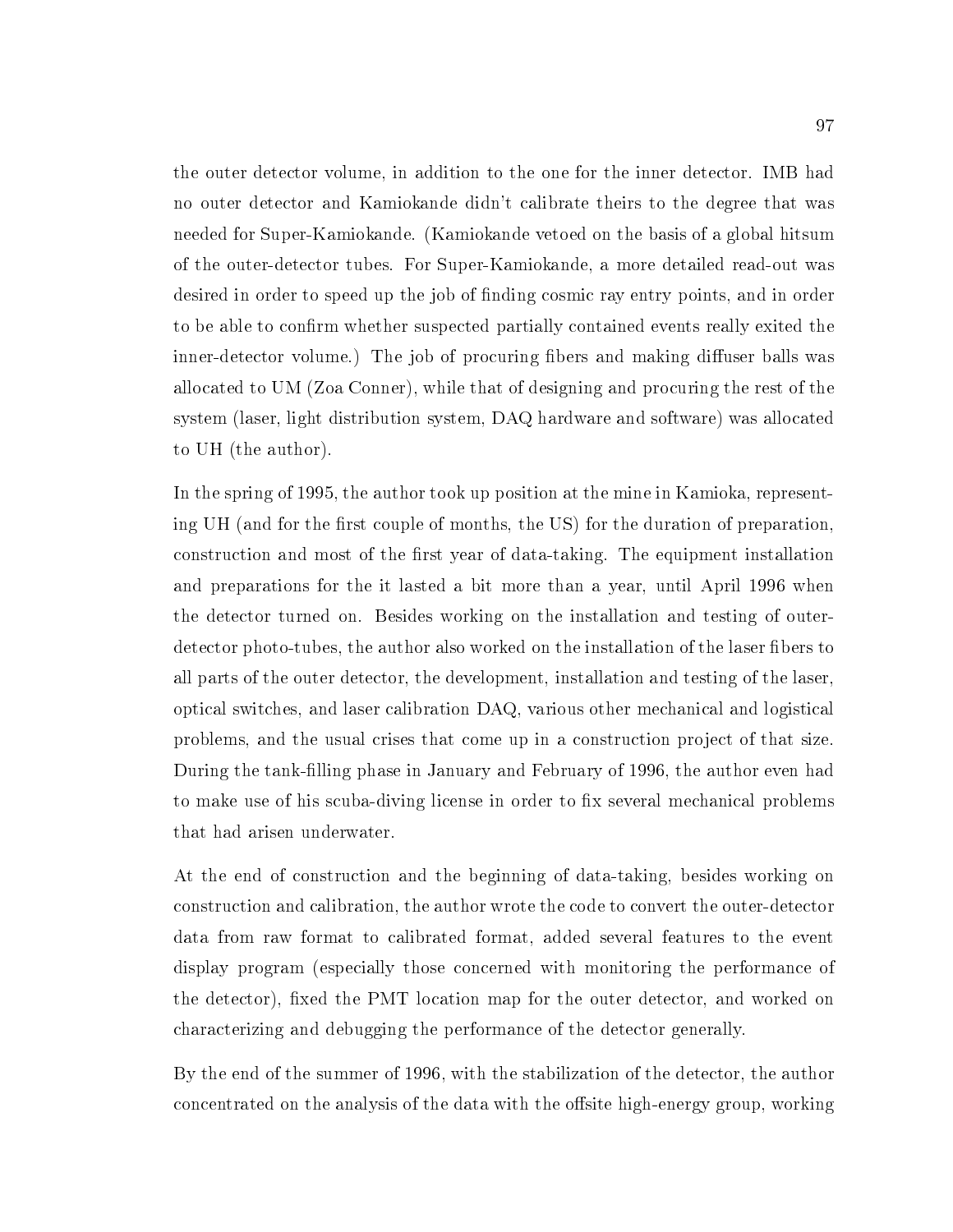on mu-decay (afterdk), particle ID (dochira), early studies of the absolute energy calibration, event-scanning, characterizing the differences between the two offsite monte carlos, and other data-quality studies. The author also wrote the first drafts of the offsite-analysis and detector sections of the high-energy group's sub-GeV atmospheric neutrino paper. A track fitter that he wrote became the basis for a muon fitter developed for the upward-going muon analysis by Shigenobu Matsuno.

The author was born in Massachusetts in 1964, and grew up in Vermont. After attending high schools in Vermont, Massachusetts and Winchester, England, he ma jored in Physics and Astronomy at Harvard University, where the topic of his undergraduate thesis was the temperature distribution of the Perseus cluster of galaxies, under the tutelage of Dr. Christine Jones. After graduating in 1987, he worked as research assistant and then as programmer for the Extreme Ultraviolet Explorer satellite at UC Berkeley, as part of the team developing the analysis suite which generated skymaps and point-source fluxes in real-time from the satellite telemetry. In 1992, he began graduate studies at UH, and worked part-time on cable stress (snap-loading) simulations for the deployment of the DUMAND undersea neutrino detector project under Dr. John Learned. (That project ultimately faced too many technical difficulties and was terminated, though they did leave a legacy of solutions to some of the great and unusual problems of deep-ocean experimentation, which have been put to use by marine researchers in other fields.)

In the fall of 1997, the author married Mika Masuzawa, whom he had met while she was working as a post-doc on Super-Kamiokande and who is now working for the accelerator division at KEK. At the end of 1997 he will be joining her there on a JSPS fellowship for two years.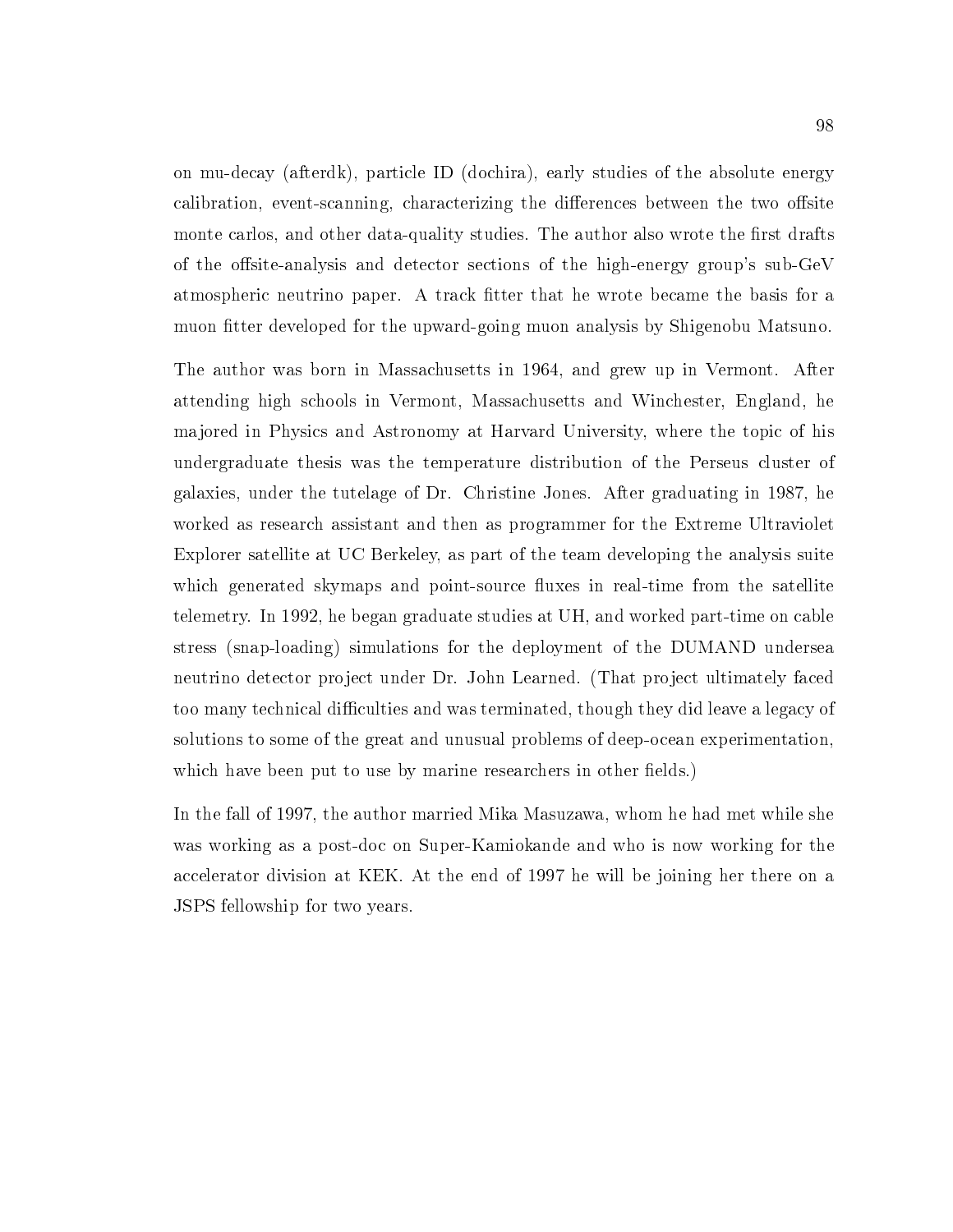## Bibliography

- [1] W. Pauli, Handbuch der Physik, Berlin, (1933).
- [2] E. Fermi, Z. Physik, 88, 161 (1934).
- [3] F. Reines, C.L. Cowan, Jr., Science 124, 3212 (1956).
- [4] F. Reines, C.L. Cowan, Jr., Phys. Rev. 90, 492 (1953).
- [5] F. Reines, C.L. Cowan, Jr., Phys. Rev. 92, 830 (1953).
- [6] G. Danby *et al.*, Phys. Rev. Lett. **9**, 36 (1962).
- [7] M.L. Perl et al., Phys. Rev. Lett. 35, 1489 (1975).
- [8] T.K. Gaisser, F. Halzen and T. Stanev, Physics Reports 258, 173 (1995).
- [9] M. Honda *et al.*, Phys. Rev. **D52**, 4985 (1995).
- [10] M. Honda *et al.*, Phys. Lett. **B248**, 193 (1990).
- [11] H. Lee and Y.S. Koh, Nuovo Cimento 105B, 883 (1990).
- [12] G. Barr, T.K. Gaisser, and T. Stanev, Phys. Rev. D 39, 3532 (1989).
- [13] V. Agrawal, T.K. Gaisser, P. Lipari, and T. Stanev, Phys. Rev. D 53, 1314 (1996).
- [14] T.K. Gaisser, M.Honda, K.Kasahara, H.Lee, S.Midorikawa, V.Naumov, and T.Stanev, Phys. Rev. D54, 5578 (1996).
- [15] F. Reines *et al.*, Phys. Rev. **D4**, 80 (1971).
- [16] M.R. Krishnawamy et al., Proc. Roy. Soc. Lond. 323, 489 (1971).
- [17] T.J. Haines, et al., Phys. Rev. Lett. 57, 1986 (1986).
- [18] R. Becker-Szendy et al., Phys. Rev. D 46, 3720 (1992).
- [19] T. Kajita *et al., Frontiers of Neutrino Astrophysics*, Proceedings of the International Symposium on Neutrino Astrophysics, Takayama/Kamioka, Japan, 1992, edited by Y. Suzuki and K. Nakamura (Universal Academy Press, Tokyo, 1993), p. 293.
- [20] R. Becker-Szendy et al., Phys. Rev. D 46, 3720 (1992).
- [21] D. Casper et al., Phys. Rev. Lett. **66**, 2561 (1991).
- [22] K.S. Hirata *et al.*, Phys. Lett. **B205**, 416 (1988).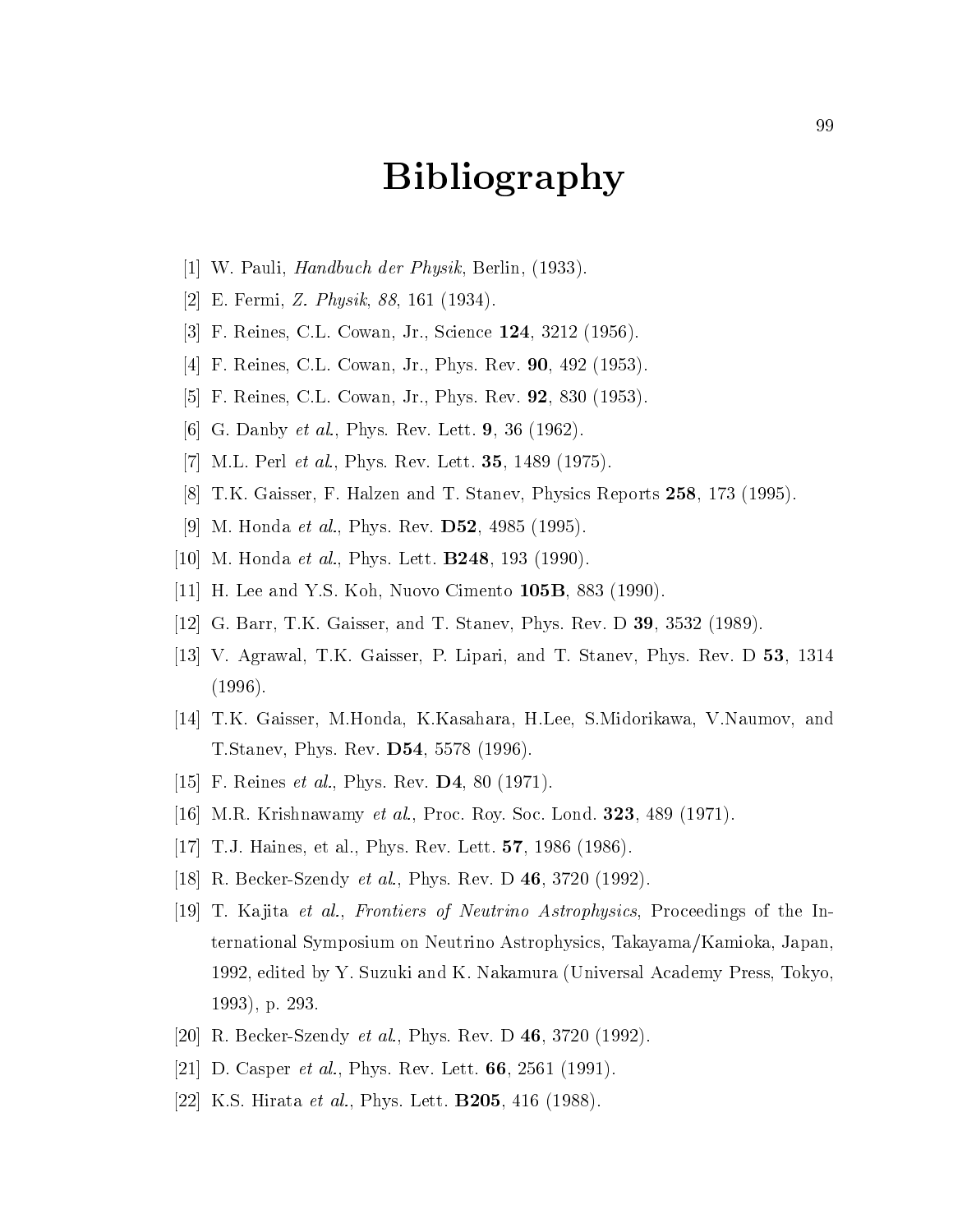- [23] K.S. Hirata *et al.*, Phys. Lett. **B280**, 146 (1992).
- [24] Ch. Berger et al., Phys. Lett. B227, 489 (1989).
- [25] Daum et al., Z. Phys.  $C66$ , 417 (1995).
- [26] M. Aglietta *et al.*, it Europhysics Letters, 8, 611 (1989).
- [27] D.M. Roback, Ph.D. Thesis, U. Minnesota (1992).
- [28] M. Goodman (Soudan 2 Collaboration), ICRC, (1997), p. 77.
- [29] M. Mori et al., Proceedings of Hawaii AGN meeting, (1992).
- [30] M.M. Boliev et al., Proceedings of Neutrino Telescopes, (1991), p.235.
- [31] C. Okada, preprint for the MACRO collaboration, presented at DPF in Minneapolis, August 1996 (BU, 1996).
- [32] R. Becker-Szendy *et al.*, Phys. Rev. Lett. **69**, 1010 (1992).
- [33] W. Frati, T.K. Gaisser, A.K. Mann, and Todor Stanev, preprint UPR-0218E (1992).
- [34] W.A. Mann, T. Kafka, and W. Leeson, Phys. Lett. **B291**, 200 (1992).
- [35] A.Sakai, Ph.D. Thesis, University of Tokyo (1997).
- [36] J.Breault, Ph.D. Thesis, University of California at Irvine (1997).
- [37] A. Suzuki et al., NIM **A329**(1993) 299.
- [38] Toshiba K.K., ATM TKO Module, company manual, (1992).
- [39] M. Shiozawa, Master's Thesis, University of Tokyo, (1994).
- [40]  $TKO\ Spectractions$ , KEK Report 85-10, (1985).
- [41] T. Hayakawa, *TKO GONG Shiyousho*, TKO GONG specifications, (internal document) (1993).
- [42] J. Flanagan, M. Masuzawa, Study of the Super-Kamiokande Inner Detector Front End Electronics, Super-Kamiokande memo (1995)
- [43] R. Becker-Szendy et al., Calibration of the IMB Detector, NIM A326, 1 (1994).
- [44] C.McGrew, Ph.D. Thesis, University of California at Irvine (1994).
- [45] Particle Data Group, Phys. Rev. D50, 1173 (1994).
- [46] T.Suzuki, D.F.Measday, and J.P.Roalsvig, Phys. Rev. C 35, 2212 (1978).
- [47] Z.Conner, Ph.D. Thesis, University of Maryland (1997).
- [48] M. Yamada *et al.*, Phys. Rev. D **D** 44, 617 (1991).